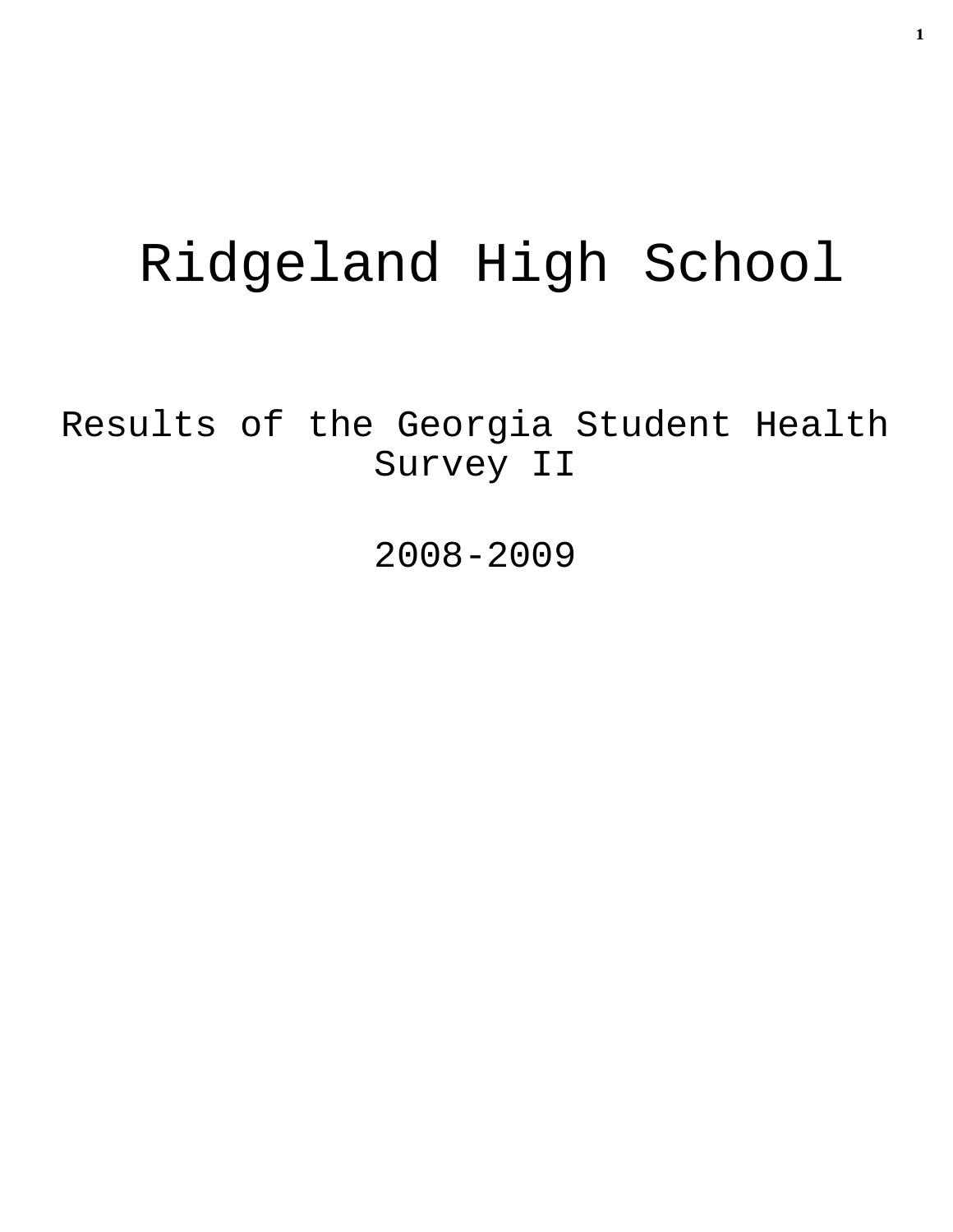# *Demographics* **2**

| Grade                    |     |  |  |  |
|--------------------------|-----|--|--|--|
| <b>Grade   Frequency</b> |     |  |  |  |
| 10                       | 163 |  |  |  |
| 12                       | 223 |  |  |  |

| Frequency      | <b>Table of Gender by Grade</b> |              |              |              |  |
|----------------|---------------------------------|--------------|--------------|--------------|--|
| <b>Col Pct</b> |                                 | Grade(Grade) |              |              |  |
|                | Gender(Gender)                  | 10           | 12           | <b>Total</b> |  |
|                | <b>Female</b>                   | 81<br>49.69  | 128<br>57.40 | 209          |  |
|                | <b>Male</b>                     | 82<br>50.31  | 95<br>42.60  | 177          |  |
|                | <b>Total</b>                    | 163          | 223          | 386          |  |

| <b>Frequency</b><br>Col Pct |
|-----------------------------|
|                             |

| <b>Table of Ethnicity by Grade</b> |              |              |              |  |  |  |
|------------------------------------|--------------|--------------|--------------|--|--|--|
|                                    | Grade(Grade) |              |              |  |  |  |
| <b>Ethnicity</b> (Ethnicity)       | 10           | 12           | <b>Total</b> |  |  |  |
| <b>Black</b>                       | 12<br>7.36   | 18<br>8.07   | 30           |  |  |  |
| <b>Hispanic</b>                    | 0<br>0.00    | 7<br>3.14    |              |  |  |  |
| White                              | 140<br>85.89 | 185<br>82.96 | 325          |  |  |  |
| <b>Asian</b>                       | 1<br>0.61    | 0<br>0.00    | 1            |  |  |  |
| <b>Other</b>                       | 10<br>6.13   | 13<br>5.83   | 23           |  |  |  |
| <b>Total</b>                       | 163          | 223          | 386          |  |  |  |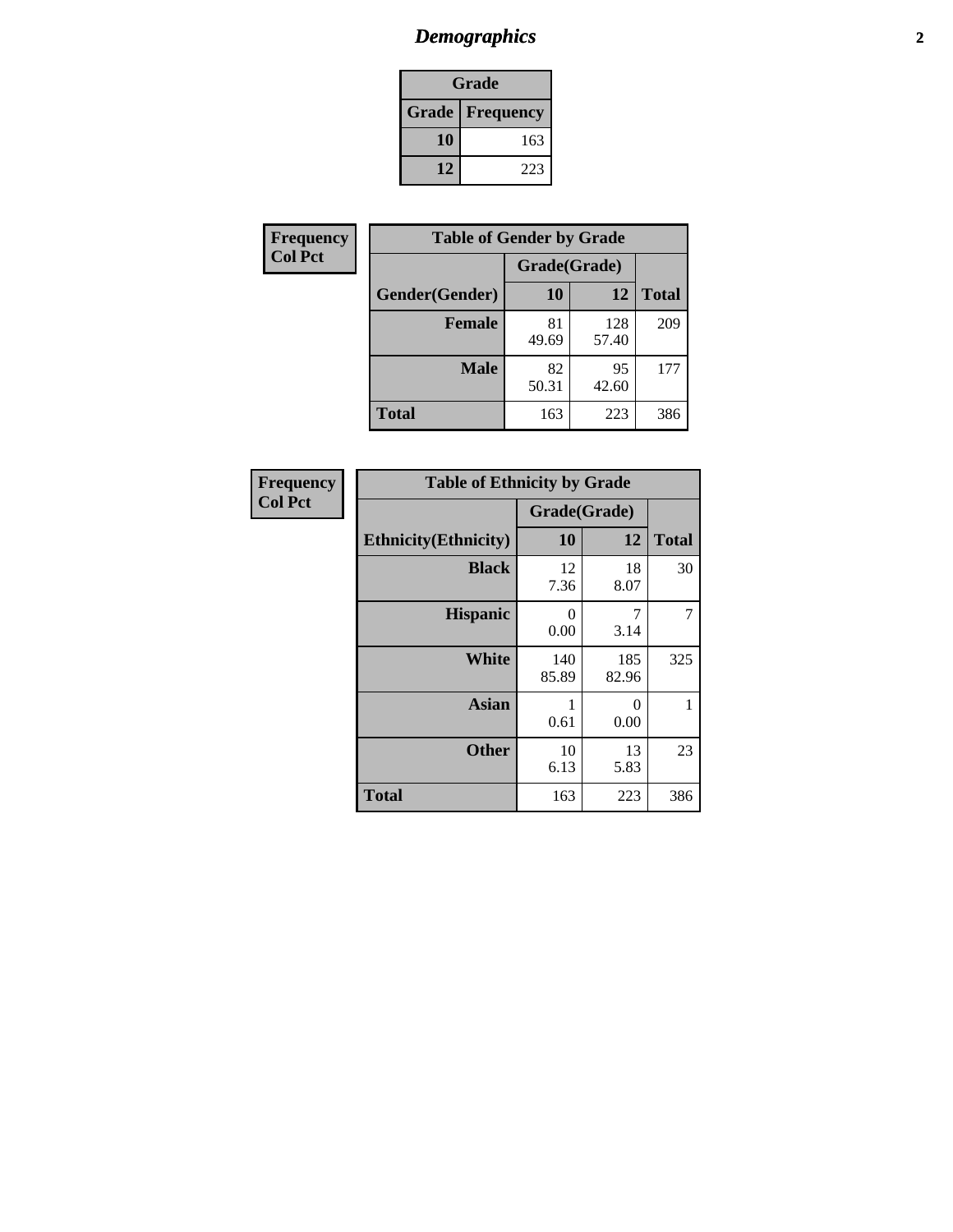#### *Title IV, Part A, Schedule A* **3** *Goal 1: Ensure that all schools are drug-free Baseline Data: Year 2008-2009 Prevalence of Drug Use*

| Frequency<br><b>Col Pct</b> | <b>Table of AlcoholAlt by Grade</b> |              |              |              |  |  |  |
|-----------------------------|-------------------------------------|--------------|--------------|--------------|--|--|--|
|                             | AlcoholAlt(Alcohol                  | Grade(Grade) |              |              |  |  |  |
|                             | use, past 30 days)                  | 10           | 12           | <b>Total</b> |  |  |  |
|                             | Yes                                 | 37<br>22.70  | 68<br>30.49  | 105          |  |  |  |
|                             | N <sub>0</sub>                      | 126<br>77.30 | 155<br>69.51 | 281          |  |  |  |
|                             | <b>Total</b>                        | 163          | 223          | 386          |  |  |  |

| Frequency<br><b>Col Pct</b> | <b>Table of TobaccoAny by Grade</b> |              |              |              |  |  |
|-----------------------------|-------------------------------------|--------------|--------------|--------------|--|--|
|                             | TobaccoAny(Tobacco                  | Grade(Grade) |              |              |  |  |
|                             | use, past 30 days)                  | 10           | 12           | <b>Total</b> |  |  |
|                             | Yes                                 | 36<br>22.09  | 69<br>30.94  | 105          |  |  |
|                             | N <sub>0</sub>                      | 127<br>77.91 | 154<br>69.06 | 281          |  |  |
|                             | <b>Total</b>                        | 163          | 223          | 386          |  |  |

| Frequency      | <b>Table of MarijuanaAlt by Grade</b> |              |              |              |  |  |
|----------------|---------------------------------------|--------------|--------------|--------------|--|--|
| <b>Col Pct</b> | MarijuanaAlt(Marijuana                | Grade(Grade) |              |              |  |  |
|                | use, past 30 days)                    | 10           | 12           | <b>Total</b> |  |  |
|                | Yes                                   | 29<br>17.79  | 39<br>17.49  | 68           |  |  |
|                | N <sub>0</sub>                        | 134<br>82.21 | 184<br>82.51 | 318          |  |  |
|                | <b>Total</b>                          | 163          | 223          | 386          |  |  |

| Frequency      | <b>Table of OtherDrugAny by Grade</b>  |              |              |              |  |
|----------------|----------------------------------------|--------------|--------------|--------------|--|
| <b>Col Pct</b> | <b>OtherDrugAny(Other</b><br>drug use, | Grade(Grade) |              |              |  |
|                | past 30 days)                          | 10           | 12           | <b>Total</b> |  |
|                | Yes                                    | 21<br>12.88  | 26<br>11.66  | 47           |  |
|                | N <sub>0</sub>                         | 142<br>87.12 | 197<br>88.34 | 339          |  |
|                | <b>Total</b>                           | 163          | 223          | 386          |  |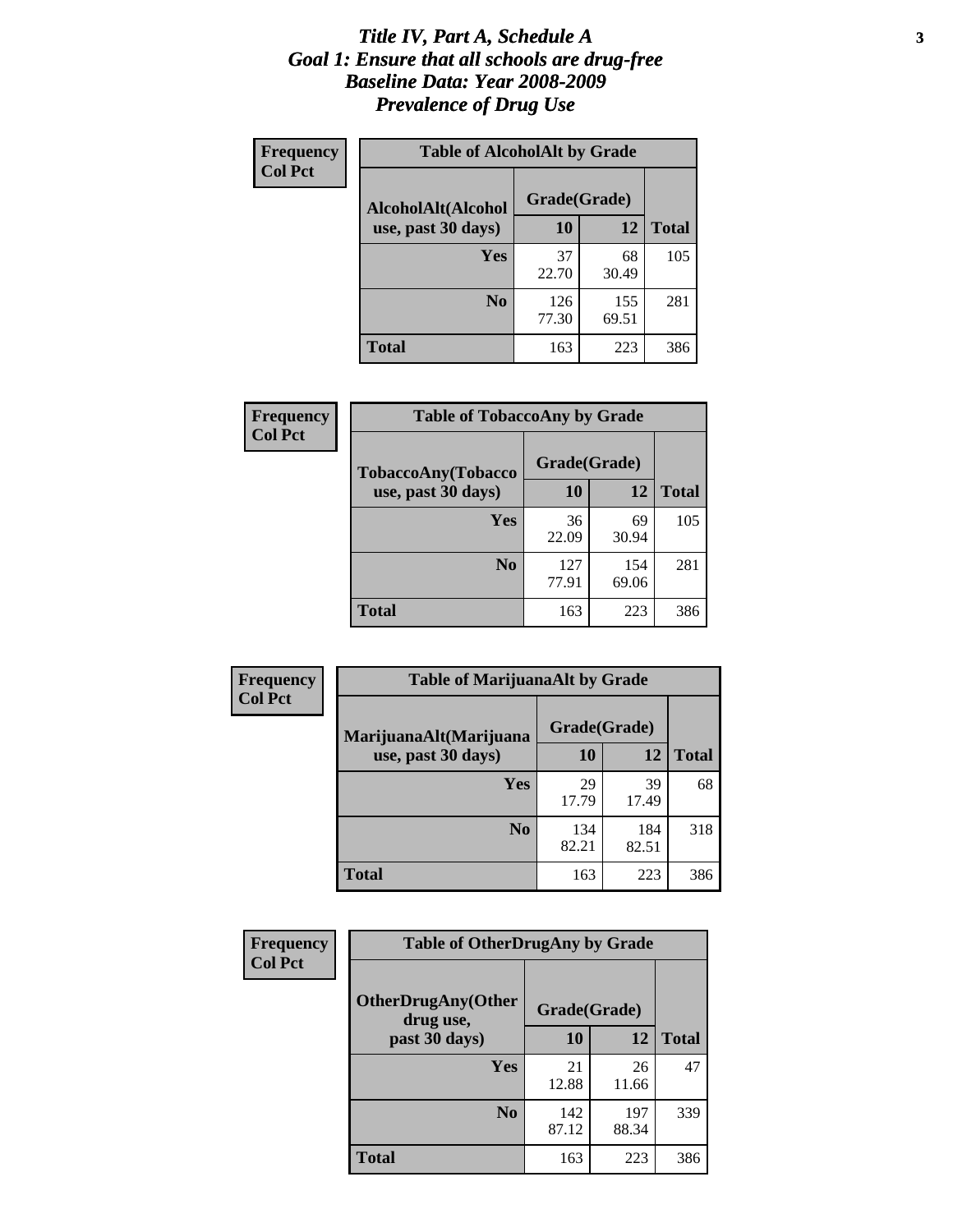#### *Average Age of Onset of Use* **4** *Results for "Average Age of Onset of Use" questions exclude students who said they did not use that substance*

| <b>Variable</b>    | Label                                                              | <b>Mean</b> |
|--------------------|--------------------------------------------------------------------|-------------|
| Alcoholinit2       | I started using alcohol when I was                                 | 13.95       |
| Cigarettesinit2    | I started smoking tobacco when I was                               | 13.22       |
| Smokelessinit2     | I started chewing tobacco when I was                               | 12.50       |
| Marijuanainit2     | I started using marijuana when I was                               | 13.80       |
| Cocaineinit2       | I started using cocaine when I was                                 | 14.00       |
| Inhalantsinit2     | I started using inhalants when I was                               | 11.37       |
| Steroidsinit2      | I started using steroids when I was                                | 11.20       |
| Ecstasyinit2       | I started using ecstasy when I was                                 | 12.30       |
| Methinit2          | I started using methamphetamines when I was                        | 10.14       |
| Hallucinogensinit2 | I started using hallucinogens when I was                           | 12.36       |
| Prescriptioninit2  | I started using prescription drugs not prescribed to me when I was | 13.90       |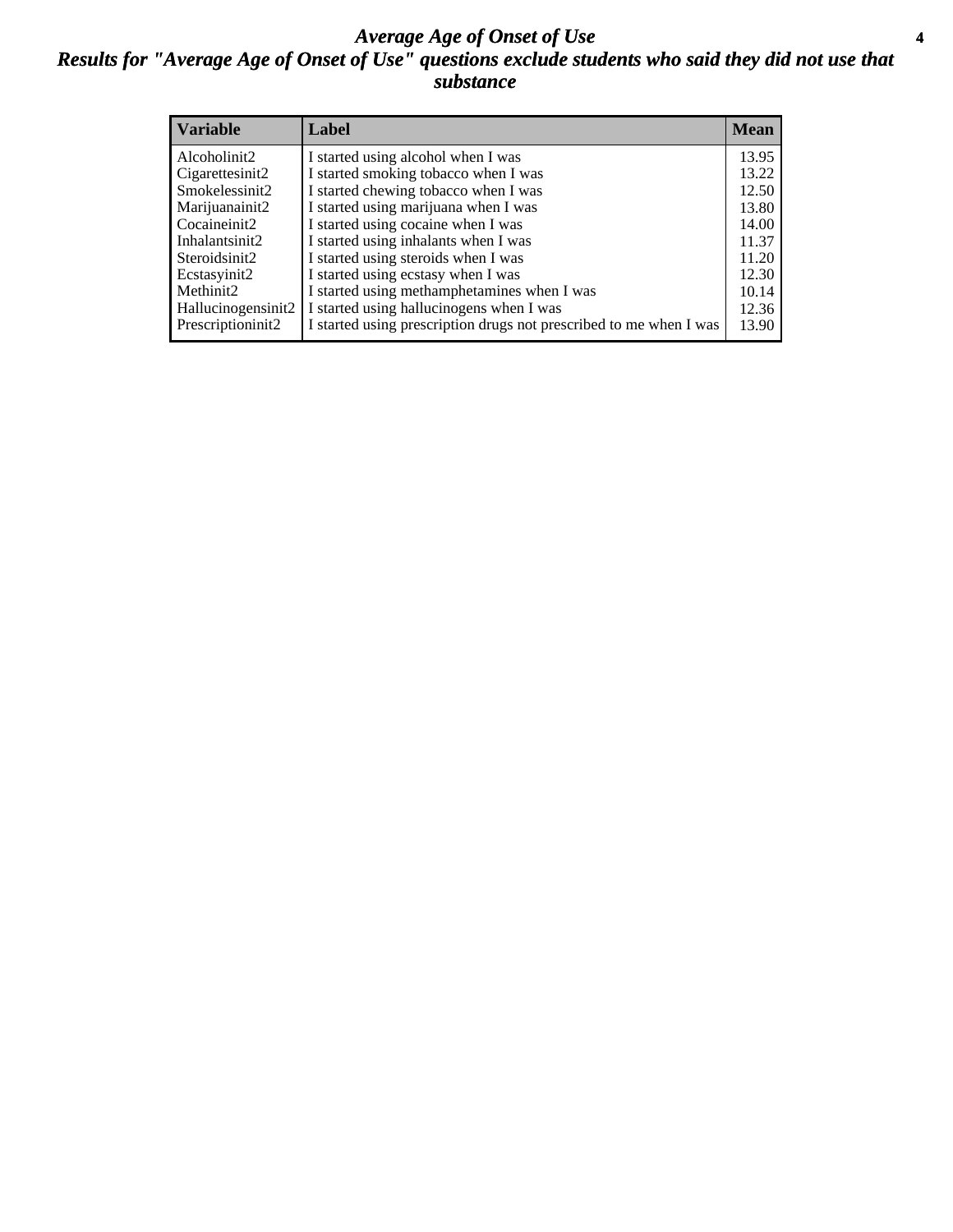# *Perception of Health Risk* **5**

| <b>Frequency</b> | <b>Table of Alcoholharmdich by Grade</b> |              |              |              |  |
|------------------|------------------------------------------|--------------|--------------|--------------|--|
| <b>Col Pct</b>   | Alcoholharmdich(I<br>think alcohol is    | Grade(Grade) |              |              |  |
|                  | harmful)                                 | 10           | 12           | <b>Total</b> |  |
|                  | <b>Yes</b>                               | 127<br>77.91 | 182<br>81.61 | 309          |  |
|                  | N <sub>0</sub>                           | 36<br>22.09  | 41<br>18.39  | 77           |  |
|                  | <b>Total</b>                             | 163          | 223          | 386          |  |

| <b>Frequency</b> | <b>Table of Tobaccoharmdich by Grade</b> |              |              |              |  |
|------------------|------------------------------------------|--------------|--------------|--------------|--|
| <b>Col Pct</b>   | Tobaccoharmdich(I<br>think tobacco is    | Grade(Grade) |              |              |  |
|                  | harmful)                                 | 10           | 12           | <b>Total</b> |  |
|                  | <b>Yes</b>                               | 156<br>95.71 | 213<br>95.52 | 369          |  |
|                  | N <sub>0</sub>                           | 4.29         | 10<br>4.48   | 17           |  |
|                  | <b>Total</b>                             | 163          | 223          | 386          |  |

| Frequency      | <b>Table of Marijuanaharmdich by Grade</b>                |              |              |              |  |  |
|----------------|-----------------------------------------------------------|--------------|--------------|--------------|--|--|
| <b>Col Pct</b> | Marijuanaharmdich(I<br>Grade(Grade)<br>think marijuana is |              |              |              |  |  |
|                | harmful)                                                  | 10           | 12           | <b>Total</b> |  |  |
|                | <b>Yes</b>                                                | 119<br>73.01 | 157<br>70.40 | 276          |  |  |
|                | N <sub>0</sub>                                            | 44<br>26.99  | 66<br>29.60  | 110          |  |  |
|                | <b>Total</b>                                              | 163          | 223          | 386          |  |  |

| Frequency      | <b>Table of Otherdrugharmdich by Grade</b>   |              |              |              |  |  |  |
|----------------|----------------------------------------------|--------------|--------------|--------------|--|--|--|
| <b>Col Pct</b> | Otherdrugharmdich(I<br>think other drugs are | Grade(Grade) |              |              |  |  |  |
|                | harmful)                                     | 10           | 12           | <b>Total</b> |  |  |  |
|                | Yes                                          | 156<br>95.71 | 214<br>95.96 | 370          |  |  |  |
|                | N <sub>0</sub>                               | 4.29         | Q<br>4.04    | 16           |  |  |  |
|                | <b>Total</b>                                 | 163          | 223          | 386          |  |  |  |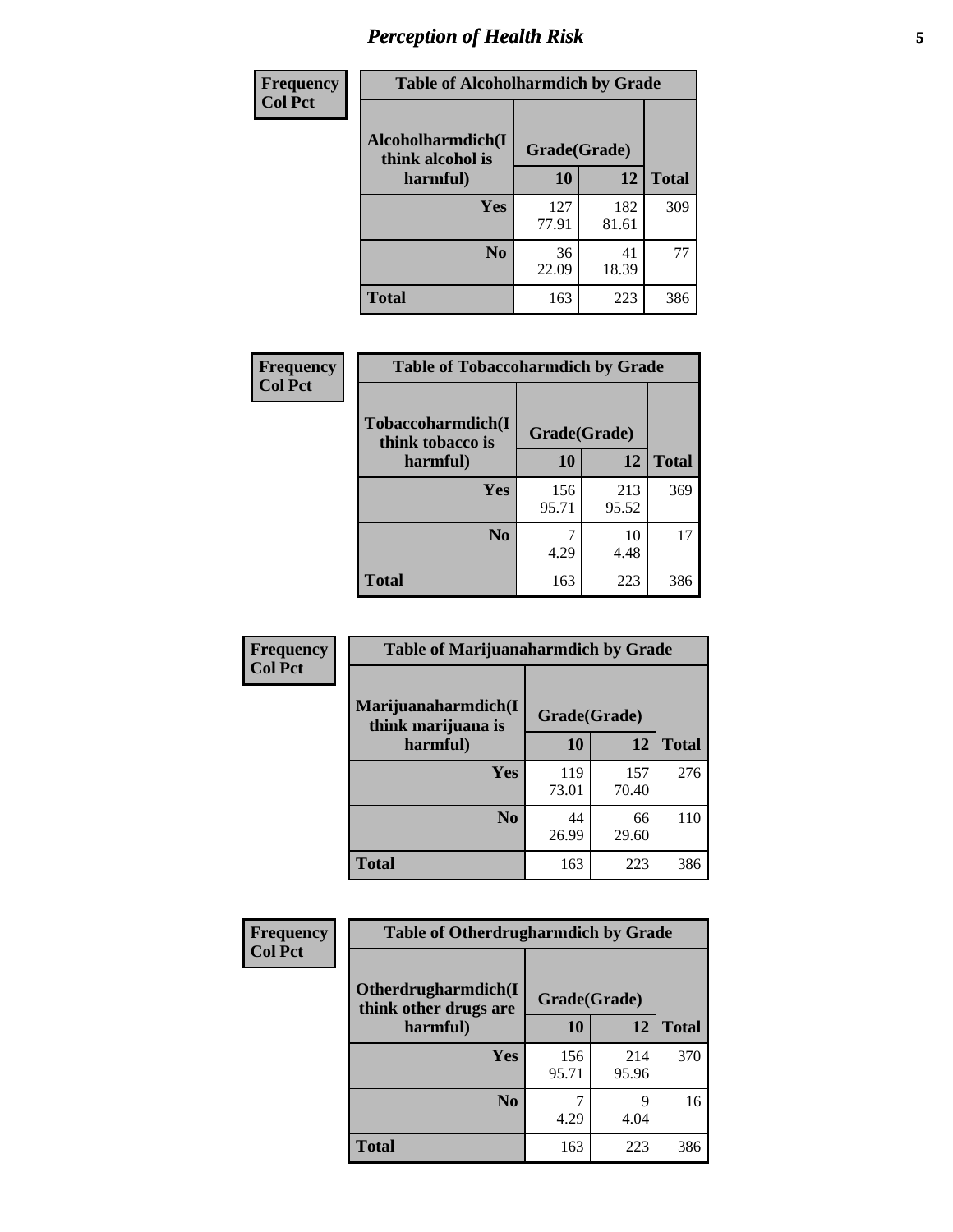# *Social Disapproval* **6**

| <b>Frequency</b> | <b>Table of Alcoholpeerdich by Grade</b>                    |              |              |              |
|------------------|-------------------------------------------------------------|--------------|--------------|--------------|
| <b>Col Pct</b>   | Alcoholpeerdich(My<br>friends would<br>disapprove if I used | Grade(Grade) |              |              |
|                  | alcohol)                                                    | 10           | 12           | <b>Total</b> |
|                  | <b>Yes</b>                                                  | 68<br>41.72  | 75<br>33.63  | 143          |
|                  | N <sub>0</sub>                                              | 95<br>58.28  | 148<br>66.37 | 243          |
|                  | <b>Total</b>                                                | 163          | 223          | 386          |

| <b>Frequency</b> |
|------------------|
| <b>Col Pct</b>   |

|                                                                    | <b>Table of Tobaccopeerdich by Grade</b> |              |              |  |  |  |
|--------------------------------------------------------------------|------------------------------------------|--------------|--------------|--|--|--|
| <b>Tobaccopeerdich(My</b><br>friends would<br>disapprove if I used | Grade(Grade)                             |              |              |  |  |  |
| tobacco)                                                           | 10                                       | 12           | <b>Total</b> |  |  |  |
| Yes                                                                | 76<br>46.63                              | 96<br>43.05  | 172          |  |  |  |
| N <sub>0</sub>                                                     | 87<br>53.37                              | 127<br>56.95 | 214          |  |  |  |
| <b>Total</b>                                                       | 163                                      | 223          | 386          |  |  |  |

| <b>Frequency</b> | <b>Table of Marijuanapeerdich by Grade</b>                    |              |              |              |  |  |  |
|------------------|---------------------------------------------------------------|--------------|--------------|--------------|--|--|--|
| <b>Col Pct</b>   | Marijuanapeerdich(My<br>friends would<br>disapprove if I used | Grade(Grade) |              |              |  |  |  |
|                  | marijuana)                                                    | 10           | 12           | <b>Total</b> |  |  |  |
|                  | <b>Yes</b>                                                    | 82<br>50.31  | 111<br>49.78 | 193          |  |  |  |
|                  | N <sub>0</sub>                                                | 81<br>49.69  | 112<br>50.22 | 193          |  |  |  |
|                  | <b>Total</b>                                                  | 163          | 223          | 386          |  |  |  |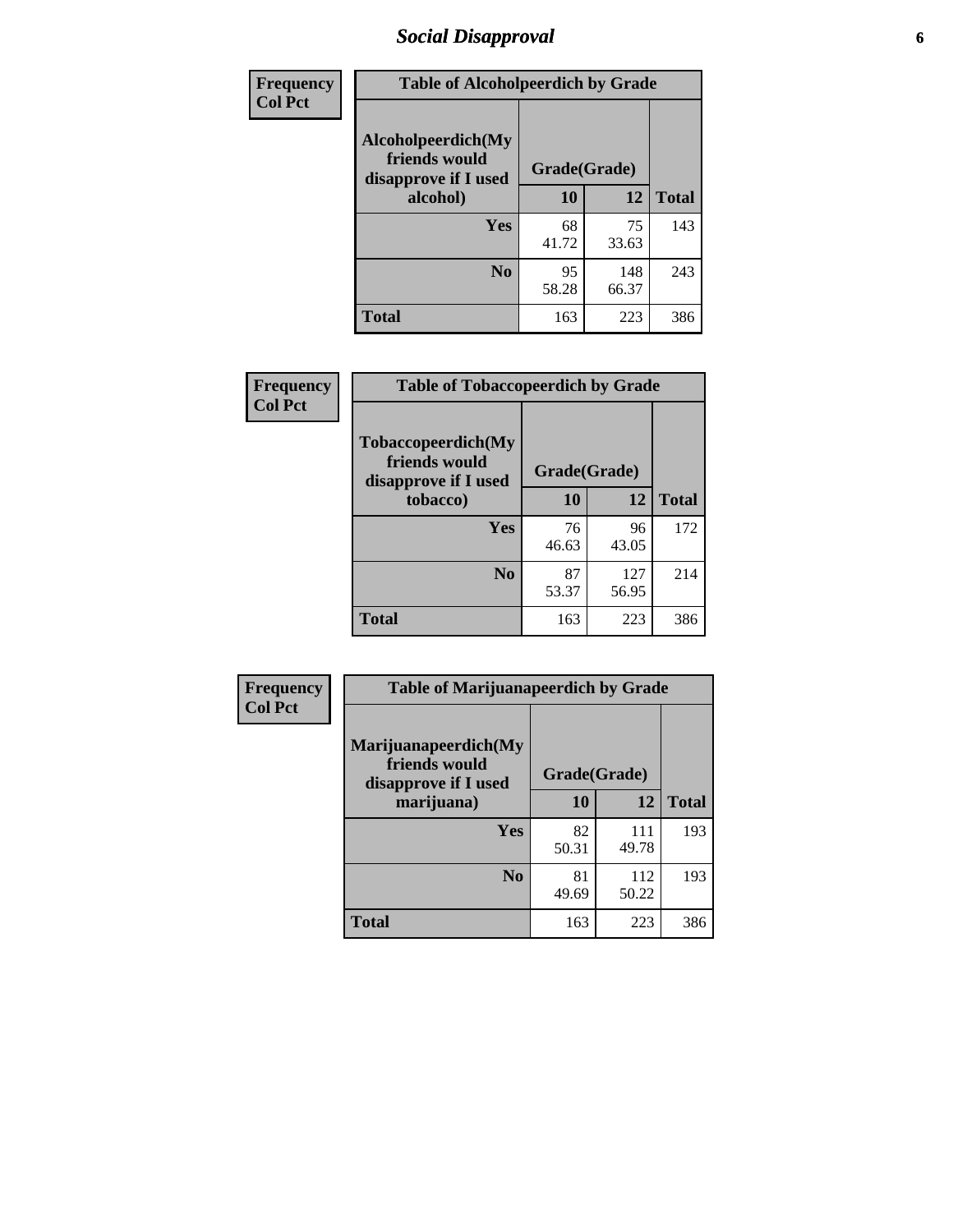# *Social Disapproval* **7**

| Frequency      | <b>Table of Otherdrugpeerdich by Grade</b>                    |              |              |              |  |  |  |
|----------------|---------------------------------------------------------------|--------------|--------------|--------------|--|--|--|
| <b>Col Pct</b> | Otherdrugpeerdich(My<br>friends would<br>disapprove if I used | Grade(Grade) |              |              |  |  |  |
|                | other drugs)                                                  | 10           | 12           | <b>Total</b> |  |  |  |
|                | Yes                                                           | 94<br>57.67  | 150<br>67.26 | 244          |  |  |  |
|                | N <sub>0</sub>                                                | 69<br>42.33  | 73<br>32.74  | 142          |  |  |  |
|                | <b>Total</b>                                                  | 163          | 223          | 386          |  |  |  |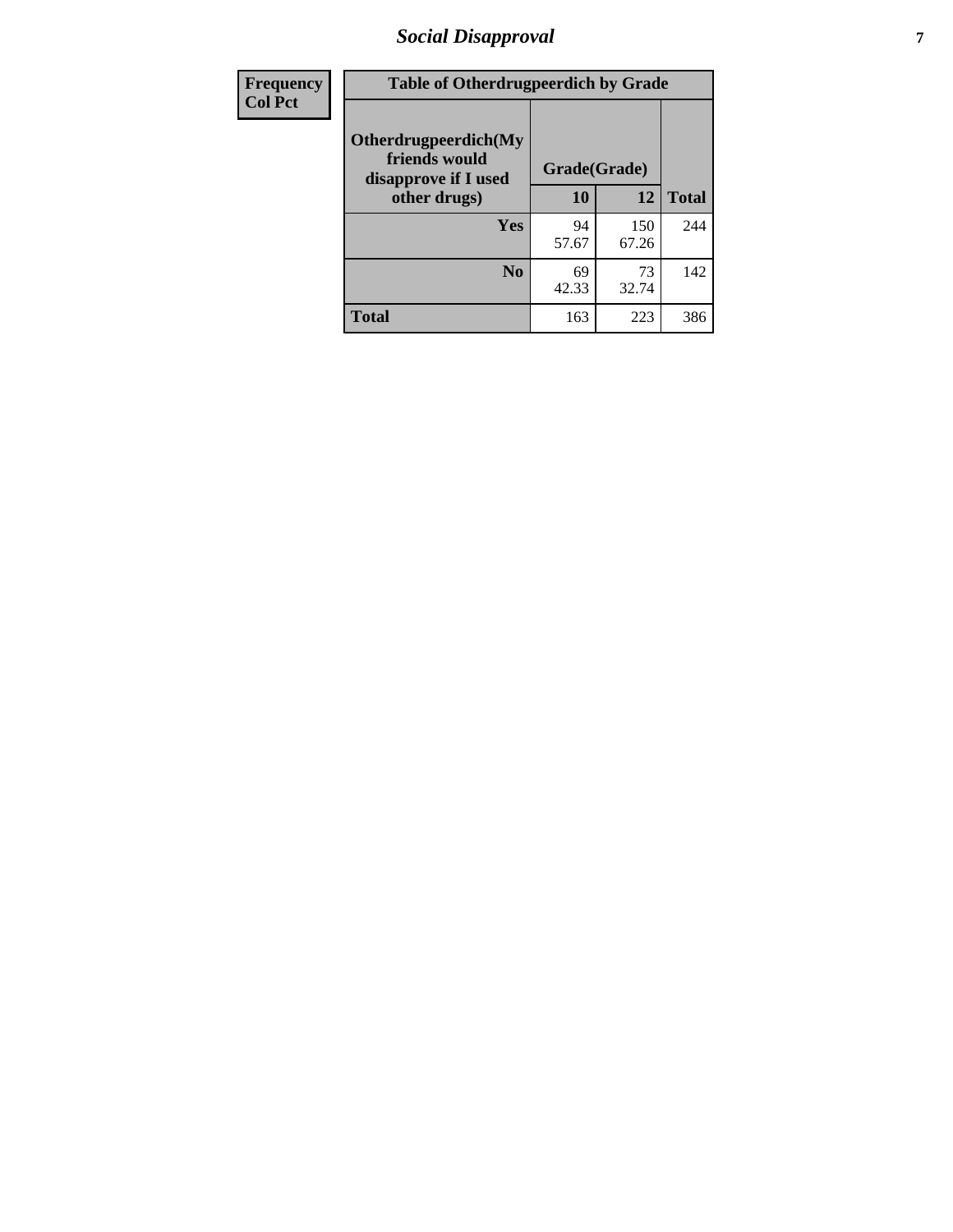#### Title IV, Part A, Schedule A **8** *Goal 2: To help ensure that all schools are safe and disciplined Baseline Data: Year 2008-2009 Student Involvement in Gang Activity*

| Frequency      |                                                                                                   | <b>Table of Gangself by Grade</b> |              |              |
|----------------|---------------------------------------------------------------------------------------------------|-----------------------------------|--------------|--------------|
| <b>Col Pct</b> | Gangself(I<br>have<br>participated<br>in illegal<br>gang<br>activities in<br>the past 30<br>days) | Grade(Grade)<br>10                | 12           | <b>Total</b> |
|                | Yes                                                                                               | 14<br>8.59                        | 8<br>3.59    | 22           |
|                | N <sub>0</sub>                                                                                    | 149<br>91.41                      | 215<br>96.41 | 364          |
|                | <b>Total</b>                                                                                      | 163                               | 223          | 386          |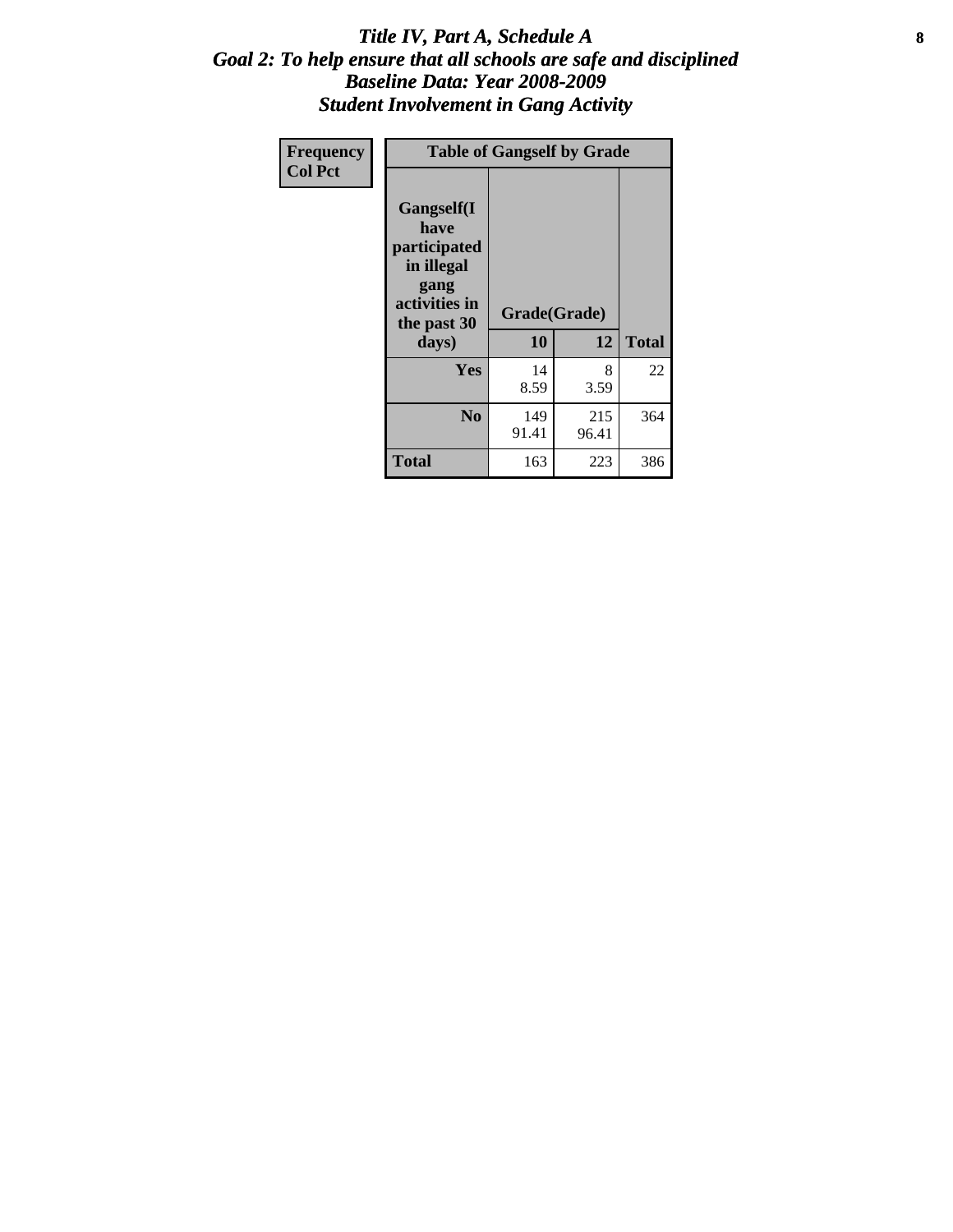# *Student Perception of School Safety* **9**

| <b>Frequency</b><br>Row Pct |
|-----------------------------|
|                             |

| <b>Table of Grade by Safeschool</b> |                                                        |                          |                                    |                                    |              |  |  |
|-------------------------------------|--------------------------------------------------------|--------------------------|------------------------------------|------------------------------------|--------------|--|--|
|                                     | Safeschool (School is a place at which I feel<br>safe) |                          |                                    |                                    |              |  |  |
| Grade(Grade)                        | <b>Strongly</b><br>Agree                               | <b>Somewhat</b><br>Agree | <b>Somewhat</b><br><b>Disagree</b> | <b>Strongly</b><br><b>Disagree</b> | <b>Total</b> |  |  |
| <b>10</b>                           | 24<br>14.72                                            | 89<br>54.60              | 31<br>19.02                        | 19<br>11.66                        | 163          |  |  |
| 12                                  | 31<br>13.90                                            | 116<br>52.02             | 54<br>24.22                        | 22<br>9.87                         | 223          |  |  |
| <b>Total</b>                        | 55                                                     | 205                      | 85                                 | 41                                 | 386          |  |  |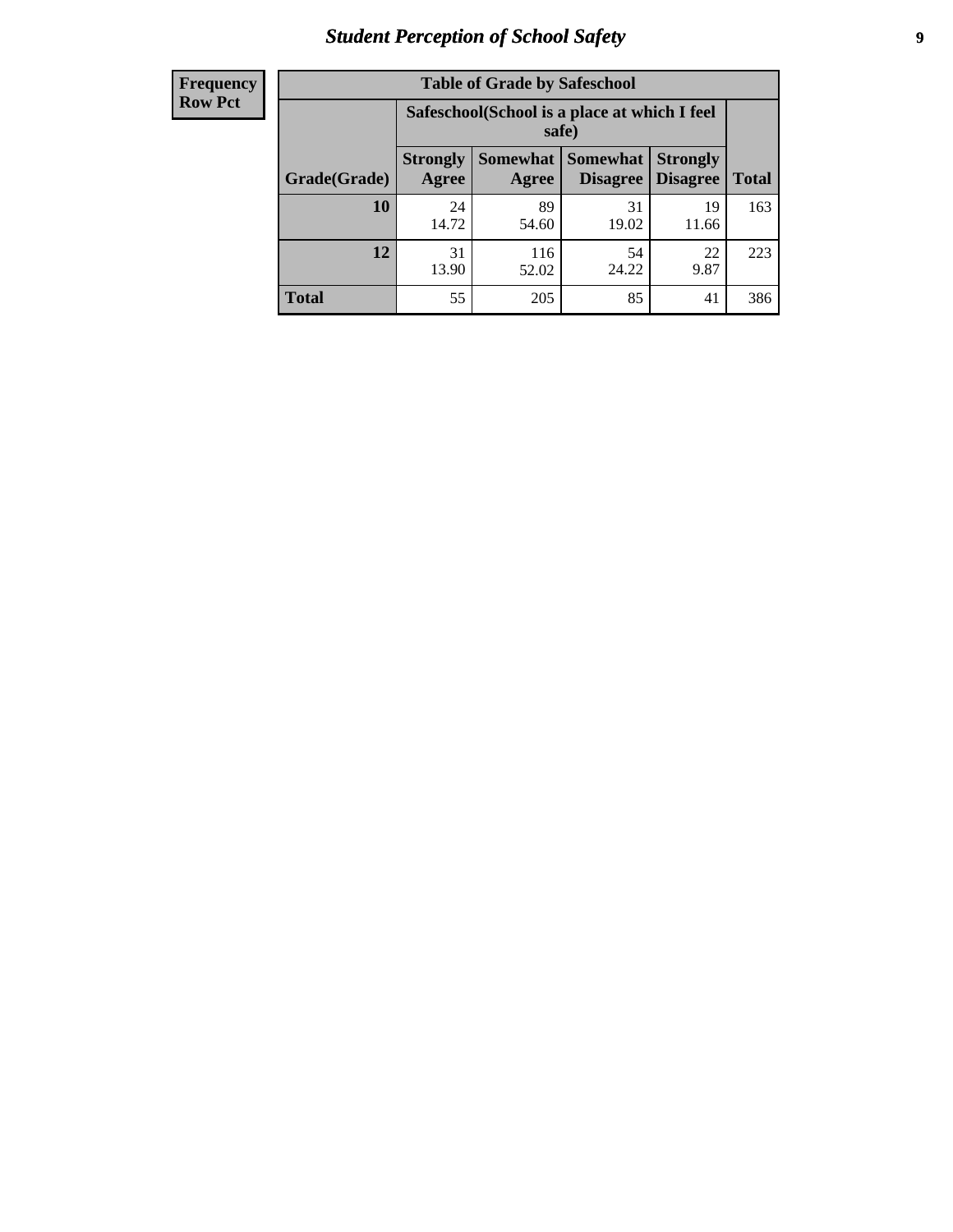### *Students Who Have Been Bullied* **10**

#### **Frequency Row Pct**

| <b>Table of Grade by Bullied</b> |              |                                                                               |                              |                          |                        |                        |                   |              |
|----------------------------------|--------------|-------------------------------------------------------------------------------|------------------------------|--------------------------|------------------------|------------------------|-------------------|--------------|
|                                  |              | <b>Bullied</b> (I have been bullied by other<br>students in the past 30 days) |                              |                          |                        |                        |                   |              |
| Grade(Grade)   Days              | $\bf{0}$     | 1 or<br>2<br>days                                                             | 3 <sub>to</sub><br>5<br>days | <b>6 to</b><br>9<br>days | 10<br>to<br>19<br>days | 20<br>to<br>29<br>days | All<br>30<br>days | <b>Total</b> |
| 10                               | 141<br>86.50 | 4<br>2.45                                                                     | 2<br>1.23                    | 3<br>1.84                | 8<br>4.91              | 2<br>1.23              | 3<br>1.84         | 163          |
| 12                               | 202<br>90.58 | 9<br>4.04                                                                     | $\overline{2}$<br>0.90       | 3<br>1.35                | 2<br>0.90              | 2<br>0.90              | 3<br>1.35         | 223          |
| <b>Total</b>                     | 343          | 13                                                                            | 4                            | 6                        | 10                     | 4                      | 6                 | 386          |

 $\blacksquare$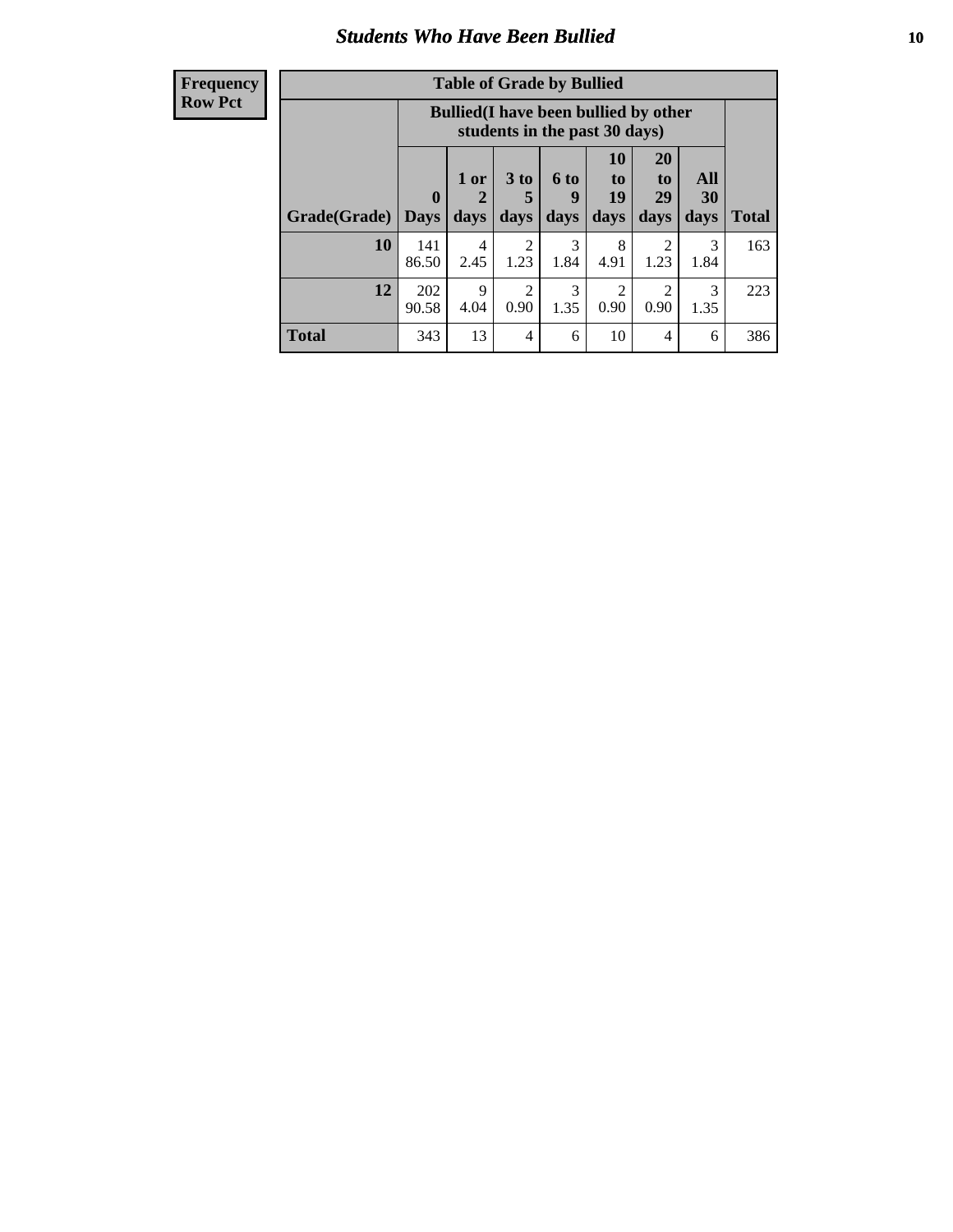### *School Climate* **11**

| Frequency      | <b>Table of SchoolClimate1 by Grade</b> |                    |              |              |  |
|----------------|-----------------------------------------|--------------------|--------------|--------------|--|
| <b>Col Pct</b> | SchoolClimate1(I<br>like school)        | Grade(Grade)<br>10 | 12           | <b>Total</b> |  |
|                | <b>Strongly Agree</b>                   | 21<br>12.88        | 31<br>13.90  | 52           |  |
|                | <b>Somewhat Agree</b>                   | 104<br>63.80       | 126<br>56.50 | 230          |  |
|                | <b>Somewhat Disagree</b>                | 26<br>15.95        | 36<br>16.14  | 62           |  |
|                | <b>Strongly Disagree</b>                | 12<br>7.36         | 30<br>13.45  | 42           |  |
|                | <b>Total</b>                            | 163                | 223          | 386          |  |

| Frequency<br>Col Pct |  |
|----------------------|--|

| <b>Table of SchoolClimate2 by Grade</b>           |                    |              |              |  |  |
|---------------------------------------------------|--------------------|--------------|--------------|--|--|
| SchoolClimate2(I<br>feel successful at<br>school) | Grade(Grade)<br>10 | 12           | <b>Total</b> |  |  |
| <b>Strongly Agree</b>                             | 41<br>25.15        | 68<br>30.49  | 109          |  |  |
| <b>Somewhat Agree</b>                             | 103<br>63.19       | 120<br>53.81 | 223          |  |  |
| <b>Somewhat Disagree</b>                          | 13<br>7.98         | 20<br>8.97   | 33           |  |  |
| <b>Strongly Disagree</b>                          | 6<br>3.68          | 15<br>6.73   | 21           |  |  |
| <b>Total</b>                                      | 163                | 223          | 386          |  |  |

| Frequency      | <b>Table of SchoolClimate3 by Grade</b>                                      |                    |              |              |  |
|----------------|------------------------------------------------------------------------------|--------------------|--------------|--------------|--|
| <b>Col Pct</b> | <b>SchoolClimate3(My</b><br>school has high<br>standards for<br>achievement) | Grade(Grade)<br>10 | 12           | <b>Total</b> |  |
|                |                                                                              |                    |              |              |  |
|                | <b>Strongly Agree</b>                                                        | 51<br>31.29        | 43<br>19.28  | 94           |  |
|                | <b>Somewhat Agree</b>                                                        | 72<br>44.17        | 104<br>46.64 | 176          |  |
|                | <b>Somewhat Disagree</b>                                                     | 35<br>21.47        | 43<br>19.28  | 78           |  |
|                | <b>Strongly Disagree</b>                                                     | 5<br>3.07          | 33<br>14.80  | 38           |  |
|                | Total                                                                        | 163                | 223          | 386          |  |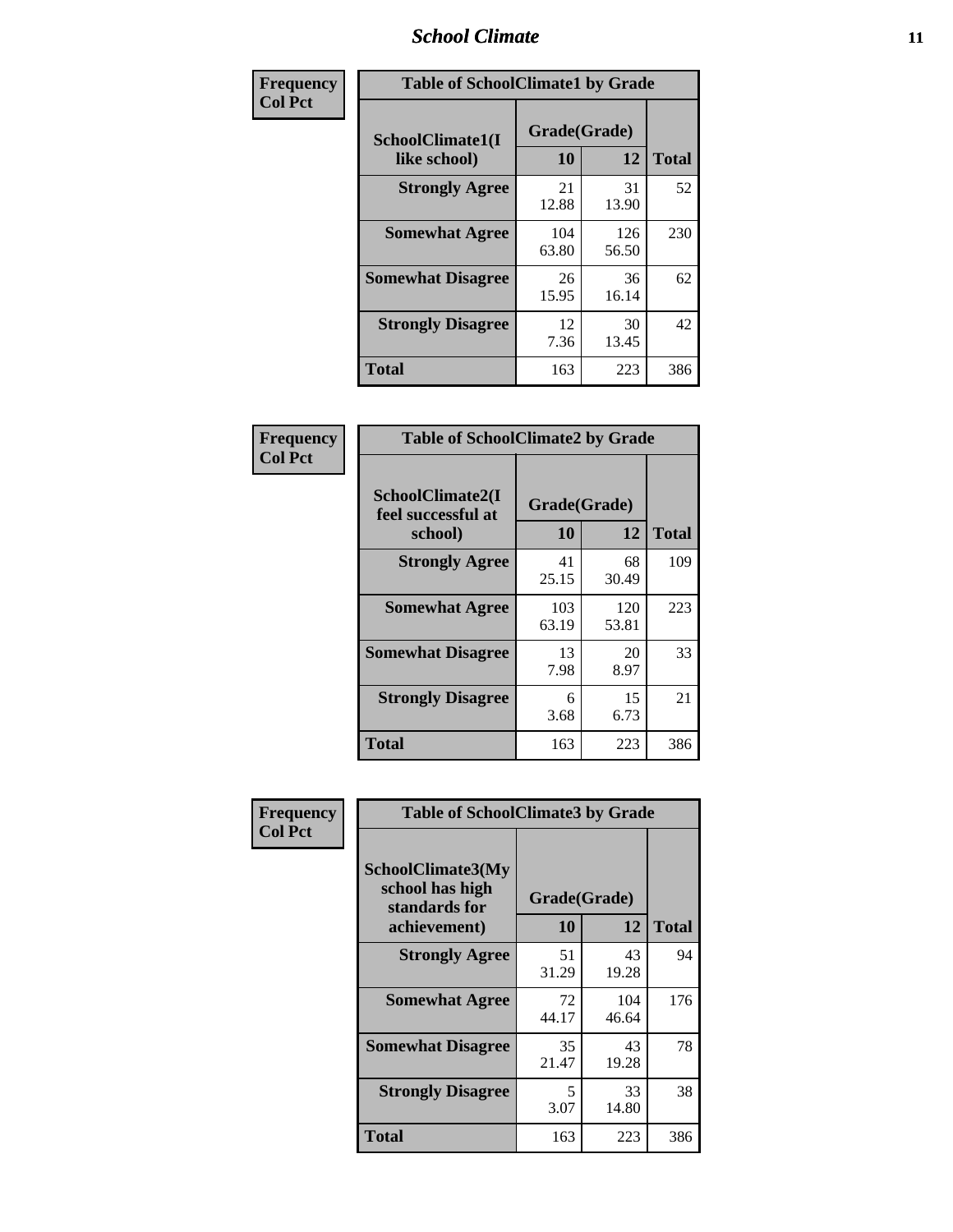### *School Climate* **12**

| Frequency      | <b>Table of SchoolClimate4 by Grade</b>                              |                           |              |              |
|----------------|----------------------------------------------------------------------|---------------------------|--------------|--------------|
| <b>Col Pct</b> | <b>SchoolClimate4(My</b><br>school sets clear<br>rules for behavior) | Grade(Grade)<br><b>10</b> | 12           | <b>Total</b> |
|                | <b>Strongly Agree</b>                                                | 82<br>50.31               | 102<br>45.74 | 184          |
|                | <b>Somewhat Agree</b>                                                | 57<br>34.97               | 78<br>34.98  | 135          |
|                | <b>Somewhat Disagree</b>                                             | 17<br>10.43               | 31<br>13.90  | 48           |
|                | <b>Strongly Disagree</b>                                             | 7<br>4.29                 | 12<br>5.38   | 19           |
|                | Total                                                                | 163                       | 223          | 386          |

| <b>Table of SchoolClimate5 by Grade</b>                   |              |              |              |  |  |
|-----------------------------------------------------------|--------------|--------------|--------------|--|--|
| SchoolClimate5(I<br>know what to do in<br>an emergency at | Grade(Grade) |              |              |  |  |
| school)                                                   | 10           | 12           | <b>Total</b> |  |  |
| <b>Strongly Agree</b>                                     | 94<br>57.67  | 112<br>50.22 | 206          |  |  |
| <b>Somewhat Agree</b>                                     | 56<br>34.36  | 77<br>34.53  | 133          |  |  |
| <b>Somewhat Disagree</b>                                  | 9<br>5.52    | 16<br>7.17   | 25           |  |  |
| <b>Strongly Disagree</b>                                  | 4<br>2.45    | 18<br>8.07   | 22           |  |  |
| Total                                                     | 163          | 223          | 386          |  |  |

| Frequency      | <b>Table of SchoolClimate6 by Grade</b>                  |                    |             |              |
|----------------|----------------------------------------------------------|--------------------|-------------|--------------|
| <b>Col Pct</b> | <b>SchoolClimate6(Teachers</b><br>treat me with respect) | Grade(Grade)<br>10 | 12          | <b>Total</b> |
|                | <b>Strongly Agree</b>                                    | 48<br>29.45        | 63<br>28.25 | 111          |
|                | <b>Somewhat Agree</b>                                    | 77<br>47.24        | 98<br>43.95 | 175          |
|                | <b>Somewhat Disagree</b>                                 | 26<br>15.95        | 36<br>16.14 | 62           |
|                | <b>Strongly Disagree</b>                                 | 12<br>7.36         | 26<br>11.66 | 38           |
|                | <b>Total</b>                                             | 163                | 223         | 386          |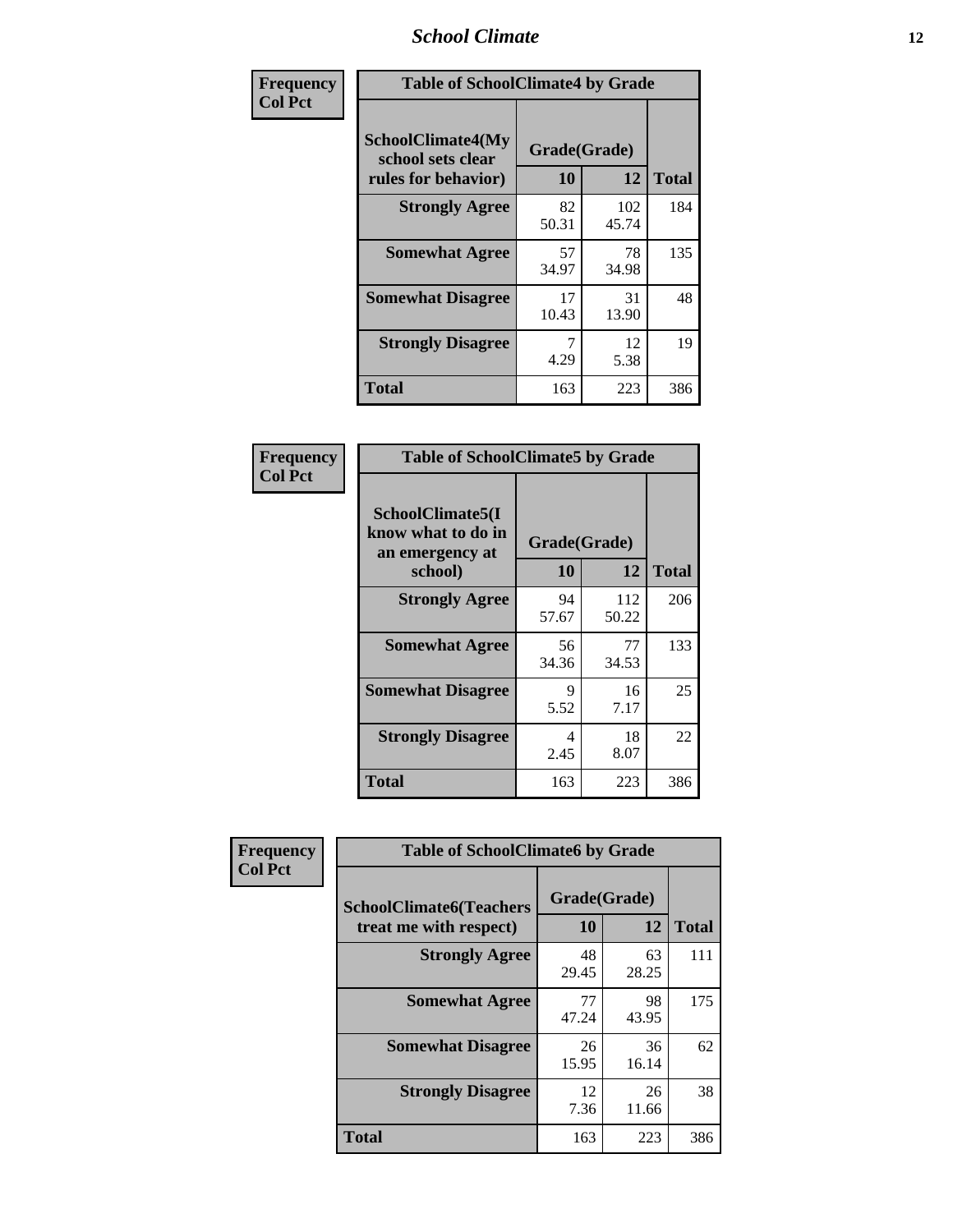### *School Climate* **13**

| Frequency      | <b>Table of SchoolClimate7 by Grade</b>                                       |                           |              |              |
|----------------|-------------------------------------------------------------------------------|---------------------------|--------------|--------------|
| <b>Col Pct</b> | <b>SchoolClimate7(Behaviors</b><br>in my class allow the<br>teacher to teach) | Grade(Grade)<br><b>10</b> | 12           | <b>Total</b> |
|                | <b>Strongly Agree</b>                                                         | 27<br>16.56               | 28<br>12.56  | 55           |
|                | <b>Somewhat Agree</b>                                                         | 76<br>46.63               | 114<br>51.12 | 190          |
|                | <b>Somewhat Disagree</b>                                                      | 46<br>28.22               | 49<br>21.97  | 95           |
|                | <b>Strongly Disagree</b>                                                      | 14<br>8.59                | 32<br>14.35  | 46           |
|                | <b>Total</b>                                                                  | 163                       | 223          | 386          |

| Frequency      | <b>Table of SchoolClimate8 by Grade</b>                                              |                    |             |              |
|----------------|--------------------------------------------------------------------------------------|--------------------|-------------|--------------|
| <b>Col Pct</b> | <b>SchoolClimate8(Students</b><br>are frequently<br>recognized for good<br>behavior) | Grade(Grade)<br>10 | 12          | <b>Total</b> |
|                | <b>Strongly Agree</b>                                                                | 36<br>22.09        | 66<br>29.60 | 102          |
|                | <b>Somewhat Agree</b>                                                                | 85<br>52.15        | 90<br>40.36 | 175          |
|                | <b>Somewhat Disagree</b>                                                             | 29<br>17.79        | 42<br>18.83 | 71           |
|                | <b>Strongly Disagree</b>                                                             | 13<br>7.98         | 25<br>11.21 | 38           |
|                | <b>Total</b>                                                                         | 163                | 223         | 386          |

| Frequency      | <b>Table of SchoolClimate9 by Grade</b>                                           |                    |              |              |
|----------------|-----------------------------------------------------------------------------------|--------------------|--------------|--------------|
| <b>Col Pct</b> | SchoolClimate9(School<br>counselor would be<br>helpful if I needed<br>assistance) | Grade(Grade)<br>10 | 12           | <b>Total</b> |
|                | <b>Strongly Agree</b>                                                             | 73<br>44.79        | 147<br>65.92 | 220          |
|                | <b>Somewhat Agree</b>                                                             | 60<br>36.81        | 51<br>22.87  | 111          |
|                | <b>Somewhat Disagree</b>                                                          | 15<br>9.20         | 13<br>5.83   | 28           |
|                | <b>Strongly Disagree</b>                                                          | 15<br>9.20         | 12<br>5.38   | 27           |
|                | Total                                                                             | 163                | 223          | 386          |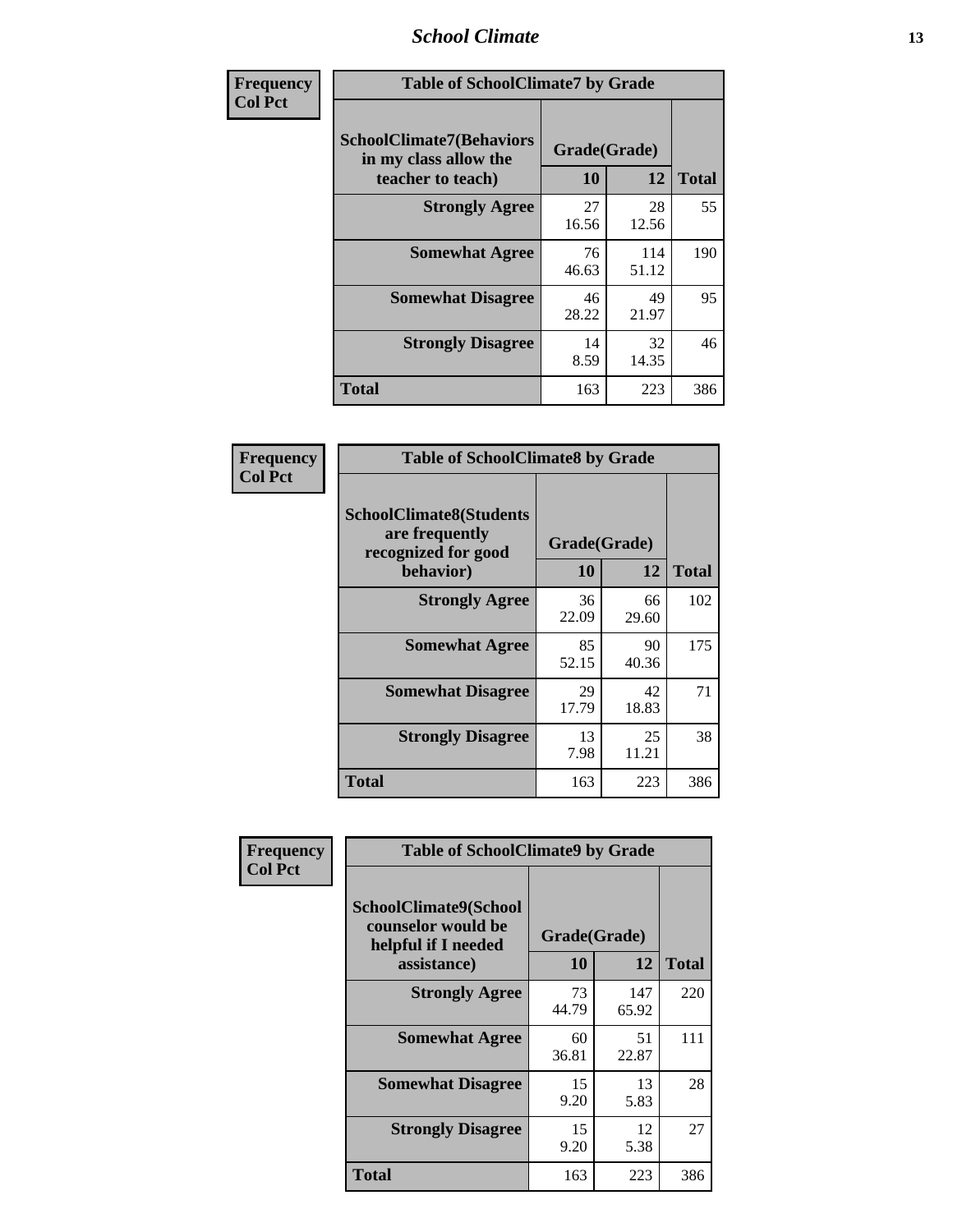### *Reasons for Dropping Out* **14**

| Frequency      | <b>Table of Dropoutreason by Grade</b>                                   |                    |              |              |
|----------------|--------------------------------------------------------------------------|--------------------|--------------|--------------|
| <b>Col Pct</b> | Dropoutreason(If<br>I dropped out the<br>reason would<br>most likely be) | Grade(Grade)<br>10 | 12           | <b>Total</b> |
|                | Won't Drop out                                                           | 80<br>49.08        | 119<br>53.36 | 199          |
|                | <b>Bored</b>                                                             | 23<br>14.11        | 27<br>12.11  | 50           |
|                | <b>Family Reasons</b>                                                    | 23<br>14.11        | 32<br>14.35  | 55           |
|                | <b>Being Bullied</b>                                                     | 4<br>2.45          | 0.45         | 5            |
|                | <b>Other</b>                                                             | 33<br>20.25        | 44<br>19.73  | 77           |
|                | <b>Total</b>                                                             | 163                | 223          | 386          |

| Frequency      | <b>Table of Dropout by Grade</b>                                       |                    |              |              |  |
|----------------|------------------------------------------------------------------------|--------------------|--------------|--------------|--|
| <b>Col Pct</b> | Dropout(I<br>have<br>thought<br>about<br>dropping<br>out of<br>school) | Grade(Grade)<br>10 | 12           | <b>Total</b> |  |
|                | Yes                                                                    | 65<br>39.88        | 77<br>34.53  | 142          |  |
|                | N <sub>0</sub>                                                         | 98<br>60.12        | 146<br>65.47 | 244          |  |
|                | <b>Total</b>                                                           | 163                | 223          | 386          |  |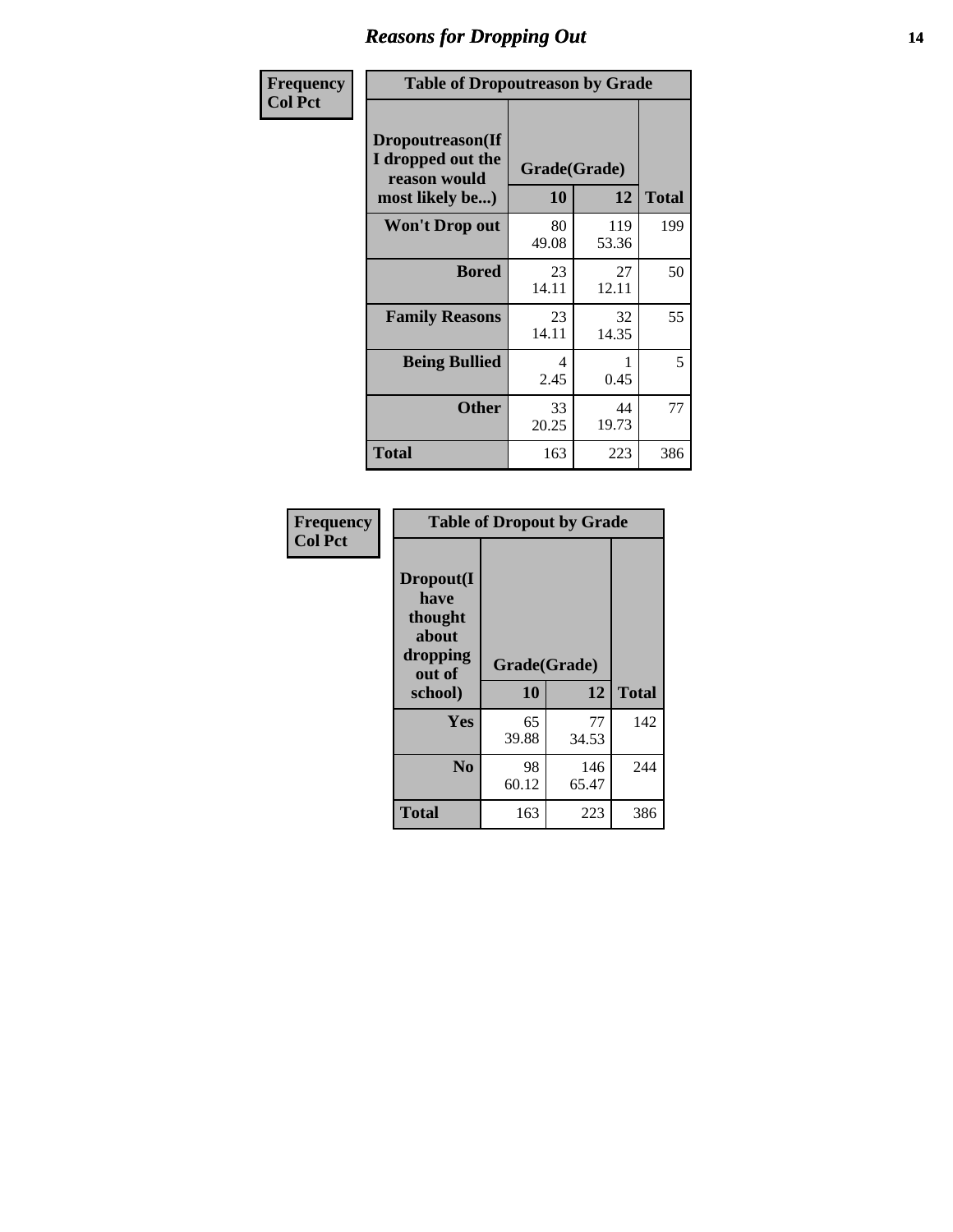*School Safety* **15**

| Frequency      |                                                                                                   | <b>Table of Gangself by Grade</b> |              |              |  |
|----------------|---------------------------------------------------------------------------------------------------|-----------------------------------|--------------|--------------|--|
| <b>Col Pct</b> | Gangself(I<br>have<br>participated<br>in illegal<br>gang<br>activities in<br>the past 30<br>days) | Grade(Grade)<br>10<br>12          |              | <b>Total</b> |  |
|                | Yes                                                                                               | 14<br>8.59                        | 8<br>3.59    | 22           |  |
|                | N <sub>0</sub>                                                                                    | 149<br>91.41                      | 215<br>96.41 | 364          |  |
|                | <b>Total</b>                                                                                      | 163                               | 223          | 386          |  |

| Frequency<br><b>Col Pct</b> | <b>Table of Gangpeers by Grade</b>                                                                                             |                    |              |              |
|-----------------------------|--------------------------------------------------------------------------------------------------------------------------------|--------------------|--------------|--------------|
|                             | <b>Gangpeers</b> (I<br>have friends<br>who have<br>participated<br>in illegal<br>gang<br>activities in<br>the past 30<br>days) | Grade(Grade)<br>10 | 12           | <b>Total</b> |
|                             | <b>Yes</b>                                                                                                                     | 51<br>31.29        | 30<br>13.45  | 81           |
|                             | N <sub>0</sub>                                                                                                                 | 112<br>68.71       | 193<br>86.55 | 305          |
|                             | Total                                                                                                                          | 163                | 223          | 386          |

| Frequency      | <b>Table of Pickedon by Grade</b>                                   |              |       |              |  |  |  |  |  |
|----------------|---------------------------------------------------------------------|--------------|-------|--------------|--|--|--|--|--|
| <b>Col Pct</b> | <b>Pickedon</b> (I have<br>been picked on or<br>teased at school in | Grade(Grade) |       |              |  |  |  |  |  |
|                | the past 30 days)                                                   | 10           | 12    | <b>Total</b> |  |  |  |  |  |
|                | <b>Strongly Agree</b>                                               | 14           | 17    | 31           |  |  |  |  |  |
|                |                                                                     | 8.59         | 7.62  |              |  |  |  |  |  |
|                | <b>Somewhat Agree</b>                                               | 25           | 42    | 67           |  |  |  |  |  |
|                |                                                                     | 15.34        | 18.83 |              |  |  |  |  |  |
|                | <b>Somewhat Disagree</b>                                            | 28           | 33    | 61           |  |  |  |  |  |
|                |                                                                     | 17.18        | 14.80 |              |  |  |  |  |  |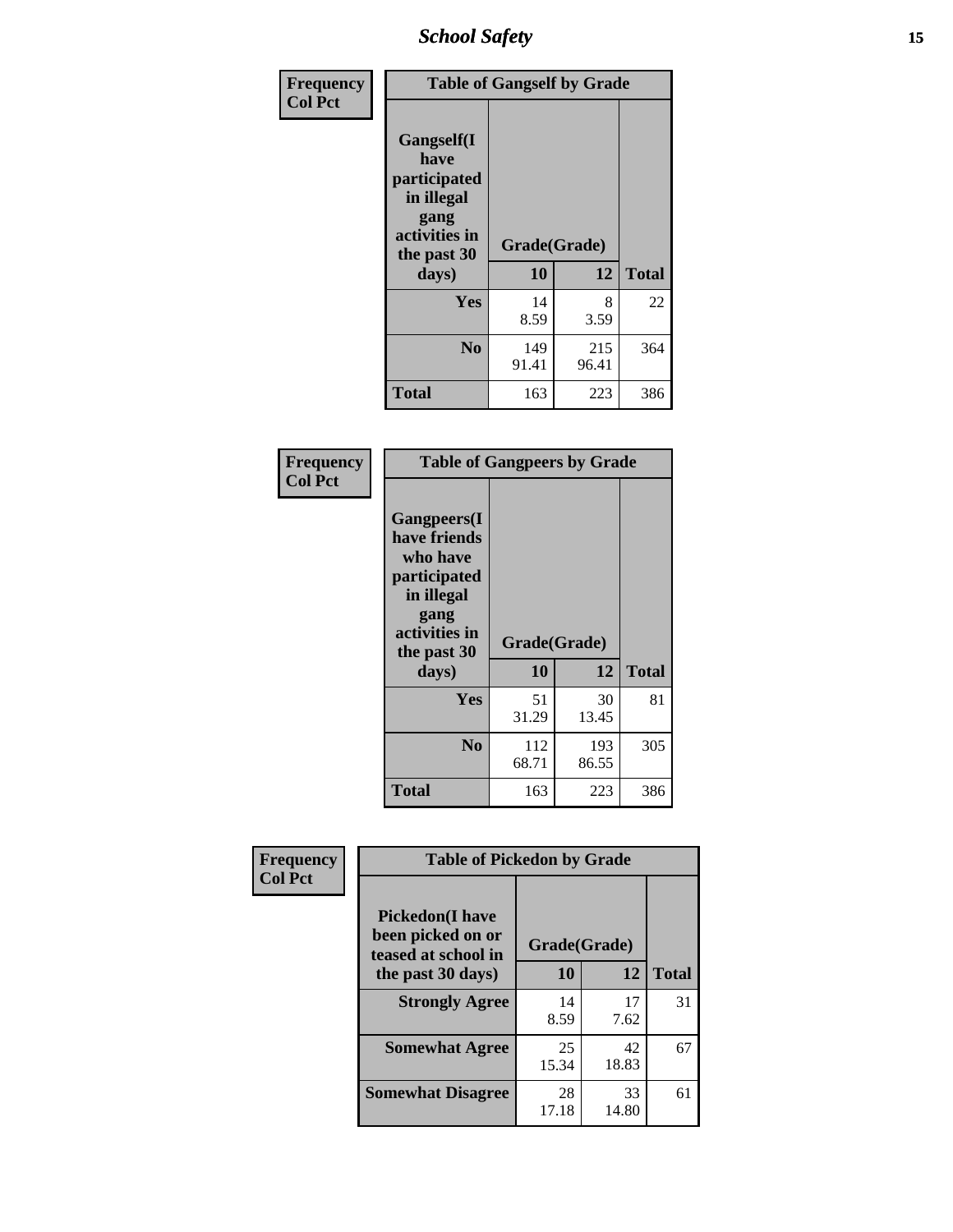# *School Safety* **16**

| <b>Frequency</b> | <b>Table of Pickedon by Grade</b>                                                       |                    |              |              |
|------------------|-----------------------------------------------------------------------------------------|--------------------|--------------|--------------|
| <b>Col Pct</b>   | <b>Pickedon(I have</b><br>been picked on or<br>teased at school in<br>the past 30 days) | Grade(Grade)<br>10 | 12           | <b>Total</b> |
|                  | <b>Strongly Disagree</b>                                                                | 96<br>58.90        | 131<br>58.74 | 227          |
|                  | Total                                                                                   | 163                | 223          | 386          |

| Frequency      | <b>Table of Safeschool by Grade</b>                      |                    |              |     |  |  |  |  |  |
|----------------|----------------------------------------------------------|--------------------|--------------|-----|--|--|--|--|--|
| <b>Col Pct</b> | Safeschool(School<br>is a place at which I<br>feel safe) | Grade(Grade)<br>10 | <b>Total</b> |     |  |  |  |  |  |
|                | <b>Strongly Agree</b>                                    | 24<br>14.72        | 31<br>13.90  | 55  |  |  |  |  |  |
|                | <b>Somewhat Agree</b>                                    | 89<br>54.60        | 116<br>52.02 | 205 |  |  |  |  |  |
|                | <b>Somewhat Disagree</b>                                 | 31<br>19.02        | 54<br>24.22  | 85  |  |  |  |  |  |
|                | <b>Strongly Disagree</b>                                 | 19<br>11.66        | 22<br>9.87   | 41  |  |  |  |  |  |
|                | Total                                                    | 163                | 223          | 386 |  |  |  |  |  |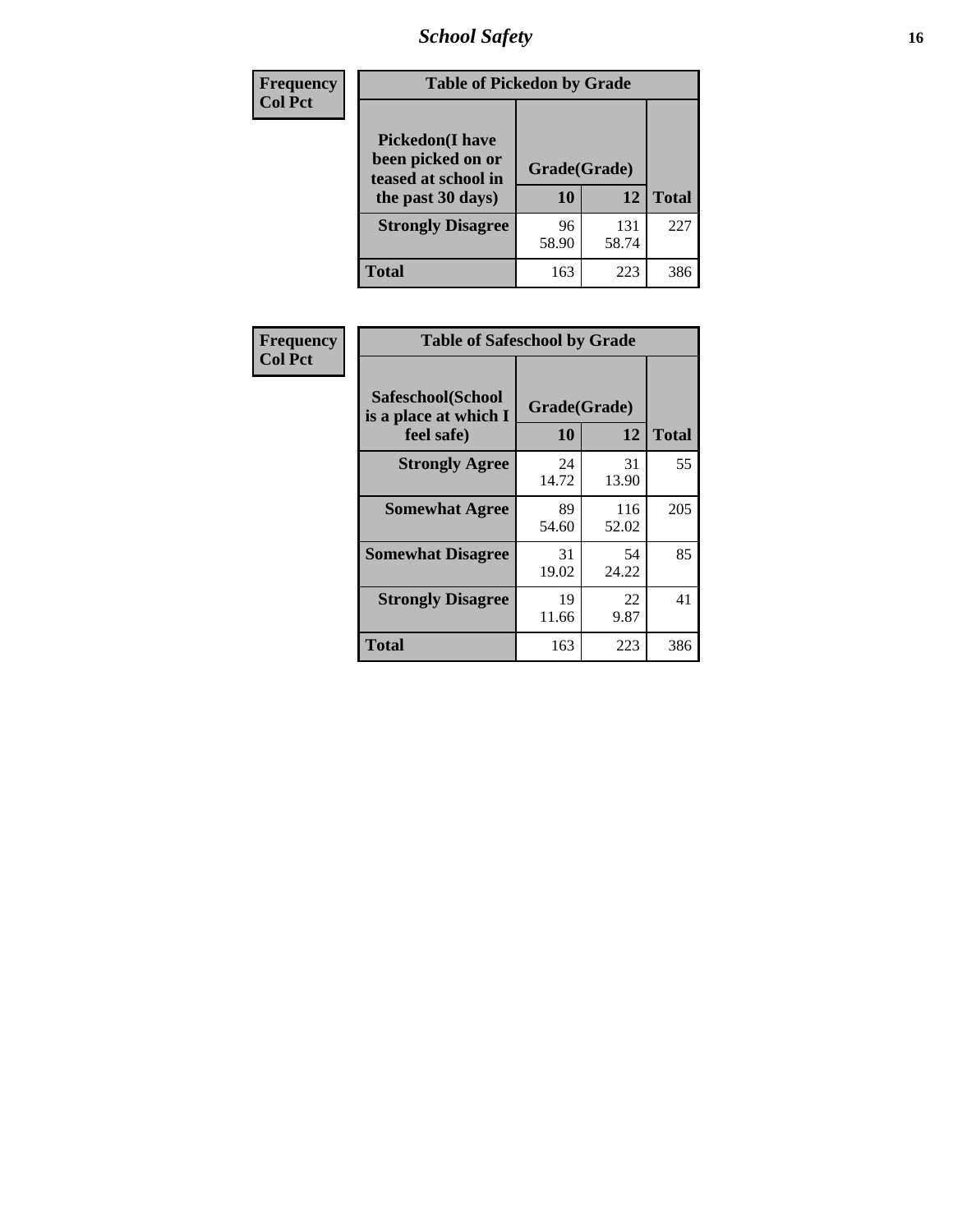*School Safety* **17**

**Frequency Row Pct**

| <b>Table of Grade by Bullied</b> |              |                                                                               |                              |                   |                        |                               |                          |              |  |  |
|----------------------------------|--------------|-------------------------------------------------------------------------------|------------------------------|-------------------|------------------------|-------------------------------|--------------------------|--------------|--|--|
|                                  |              | <b>Bullied</b> (I have been bullied by other<br>students in the past 30 days) |                              |                   |                        |                               |                          |              |  |  |
| Grade(Grade)                     | 0<br>  Days  | 1 or<br>2<br>days                                                             | 3 <sub>to</sub><br>5<br>days | 6 to<br>9<br>days | 10<br>to<br>19<br>days | <b>20</b><br>to<br>29<br>days | All<br><b>30</b><br>days | <b>Total</b> |  |  |
| 10                               | 141<br>86.50 | 4<br>2.45                                                                     | 2<br>1.23                    | 3<br>1.84         | 8<br>4.91              | 2<br>1.23                     | 3<br>1.84                | 163          |  |  |
| 12                               | 202<br>90.58 | 9<br>4.04                                                                     | $\overline{2}$<br>0.90       | 3<br>1.35         | 2<br>0.90              | 2<br>0.90                     | $\mathcal{R}$<br>1.35    | 223          |  |  |
| <b>Total</b>                     | 343          | 13                                                                            | 4                            | 6                 | 10                     | 4                             | 6                        | 386          |  |  |

| <b>Frequency</b> |
|------------------|
| <b>Row Pct</b>   |

| <b>Table of Grade by Bulliedothers</b> |              |                                                                |                              |                        |                               |                               |                        |              |  |  |
|----------------------------------------|--------------|----------------------------------------------------------------|------------------------------|------------------------|-------------------------------|-------------------------------|------------------------|--------------|--|--|
|                                        |              | <b>Bulliedothers</b> (I bullied others in the past<br>30 days) |                              |                        |                               |                               |                        |              |  |  |
| Grade(Grade)   Days                    | $\bf{0}$     | $1$ or<br>2<br>days                                            | 3 <sub>to</sub><br>5<br>days | 6 to<br>9<br>days      | <b>10</b><br>to<br>19<br>days | <b>20</b><br>to<br>29<br>days | All<br>30<br>days      | <b>Total</b> |  |  |
| 10                                     | 147<br>90.18 | 7<br>4.29                                                      | $\Omega$<br>0.00             | 2<br>1.23              | 4<br>2.45                     | 0.61                          | $\overline{2}$<br>1.23 | 163          |  |  |
| 12                                     | 210<br>94.17 | 5<br>2.24                                                      | 2<br>0.90                    | $\overline{c}$<br>0.90 | 2<br>0.90                     | $\overline{2}$<br>0.90        | 0<br>0.00              | 223          |  |  |
| <b>Total</b>                           | 357          | 12                                                             | $\overline{2}$               | $\overline{4}$         | 6                             | 3                             | $\overline{c}$         | 386          |  |  |

| Frequency      | <b>Table of Grade by Weaponschool</b> |                         |                                                                  |                     |                        |                          |              |  |  |  |
|----------------|---------------------------------------|-------------------------|------------------------------------------------------------------|---------------------|------------------------|--------------------------|--------------|--|--|--|
| <b>Row Pct</b> |                                       |                         | <b>Weaponschool</b> (I brought a<br>weapon to school in the past | 30 days)            |                        |                          |              |  |  |  |
|                | Grade(Grade)                          | $\bf{0}$<br><b>Days</b> | 1 or<br>days                                                     | $3$ to<br>5<br>days | 20<br>to<br>29<br>days | All<br><b>30</b><br>days | <b>Total</b> |  |  |  |
|                | 10                                    | 157<br>96.32            | $\overline{2}$<br>1.23                                           | $\Omega$<br>0.00    | 3<br>1.84              | 0.61                     | 163          |  |  |  |
|                | 12                                    | 212<br>95.07            | 5<br>2.24                                                        | 3<br>1.35           | 2<br>0.90              | 0.45                     | 223          |  |  |  |
|                | <b>Total</b>                          | 369                     | $\mathcal{I}$                                                    | 3                   | 5                      | $\overline{2}$           | 386          |  |  |  |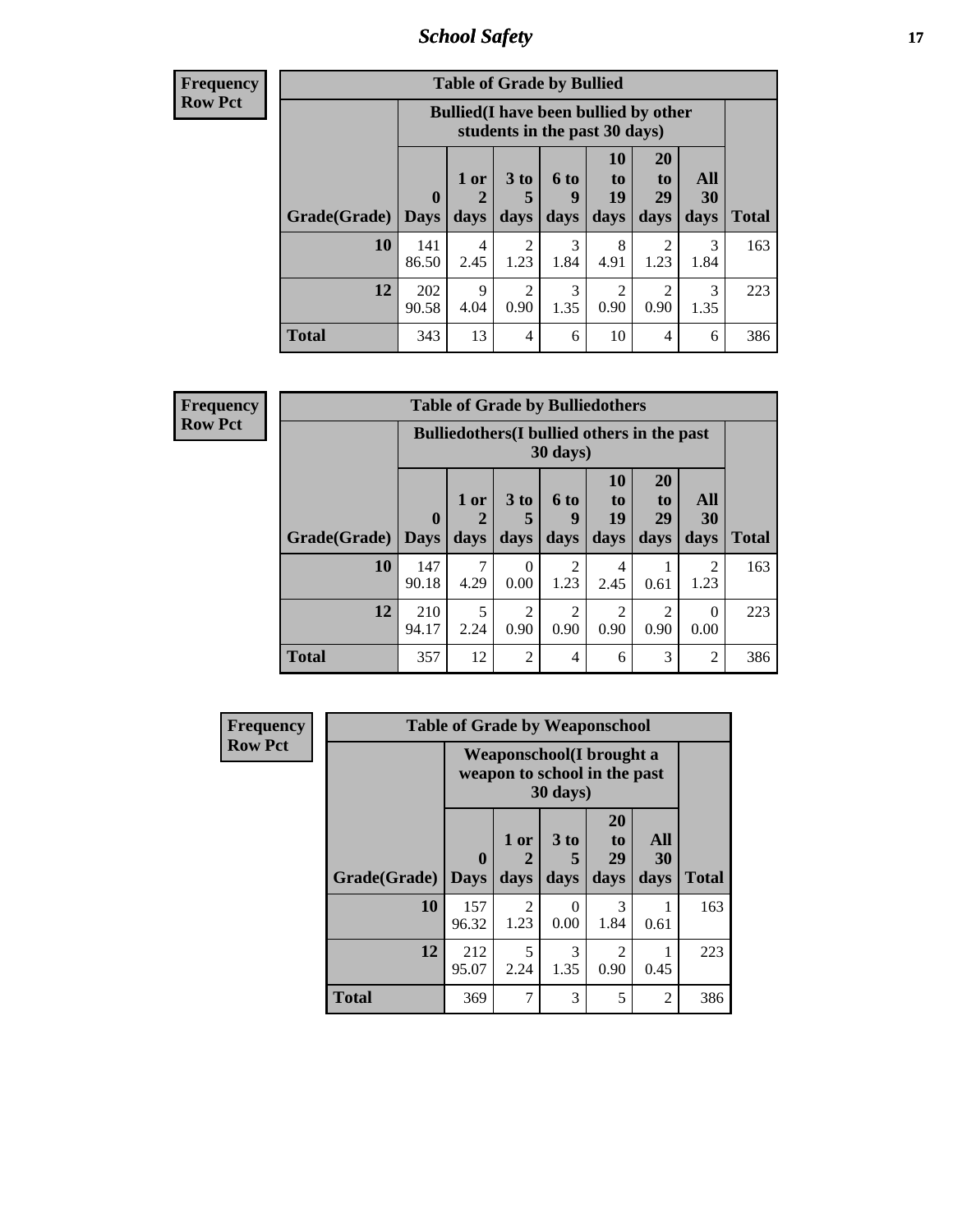*School Safety* **18**

| <b>Frequency</b> | <b>Table of Grade by Absentunsafe</b>                                              |                         |                       |                              |                          |                                           |                   |              |  |
|------------------|------------------------------------------------------------------------------------|-------------------------|-----------------------|------------------------------|--------------------------|-------------------------------------------|-------------------|--------------|--|
| <b>Row Pct</b>   | Absentunsafe(I have missed school<br>because I felt unsafe in the past 30<br>days) |                         |                       |                              |                          |                                           |                   |              |  |
|                  | Grade(Grade)                                                                       | $\bf{0}$<br><b>Days</b> | 1 or<br>2<br>days     | 3 <sub>to</sub><br>5<br>days | <b>6 to</b><br>9<br>days | <b>10</b><br>t <sub>0</sub><br>19<br>days | All<br>30<br>days | <b>Total</b> |  |
|                  | 10                                                                                 | 155<br>95.09            | 4<br>2.45             | 3<br>1.84                    | $\Omega$<br>0.00         | $\Omega$<br>0.00                          | 0.61              | 163          |  |
|                  | 12                                                                                 | 217<br>97.31            | $\mathcal{R}$<br>1.35 | 0<br>0.00                    | 0.45                     | $\mathcal{D}$<br>0.90                     | $\Omega$<br>0.00  | 223          |  |
|                  | <b>Total</b>                                                                       | 372                     | 7                     | 3                            |                          | 2                                         | 1                 | 386          |  |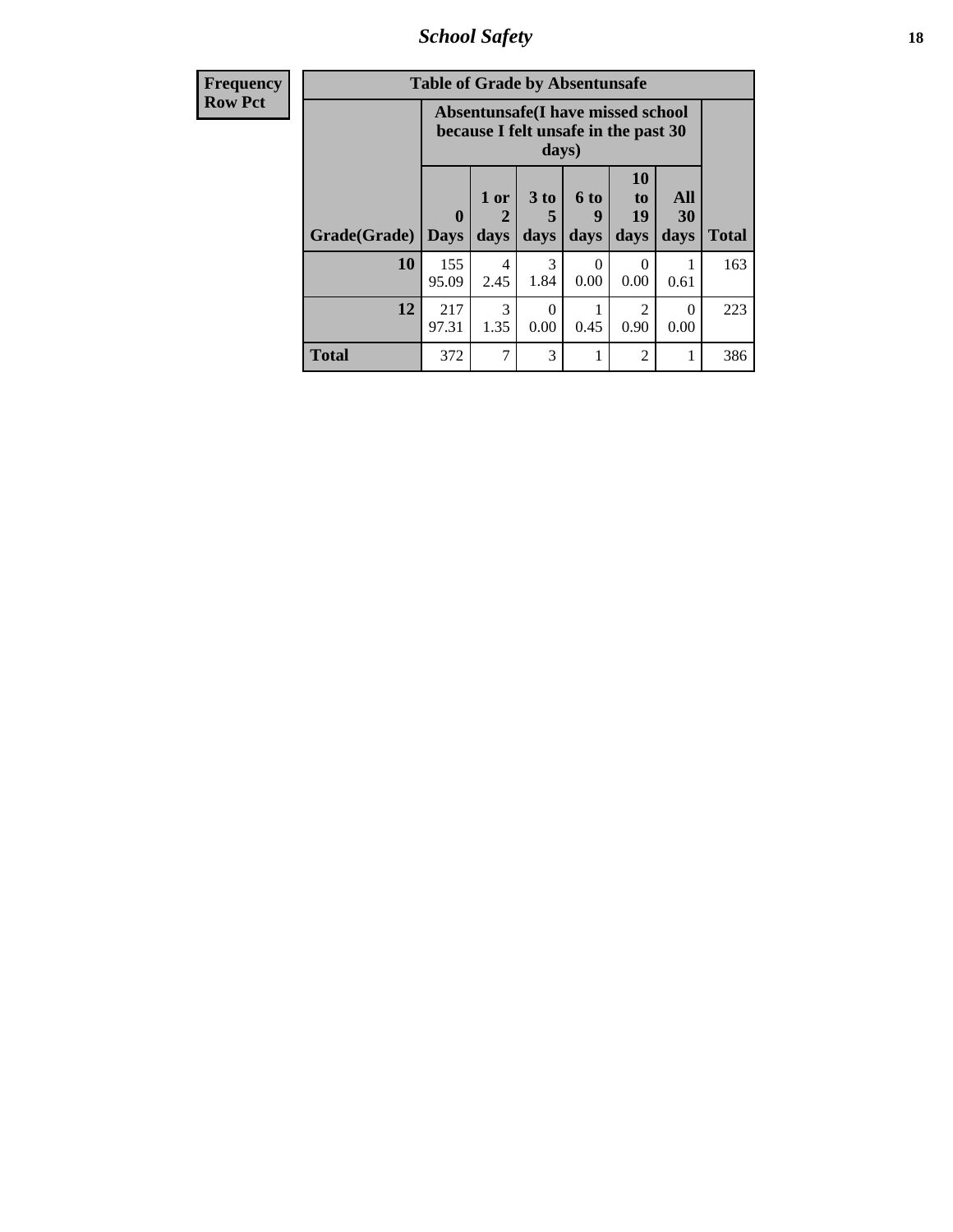# *Drug Use During Last 30 Days* **19**

#### **Frequency Row Pct**

| <b>Table of Grade by Alcohol</b> |                                 |                                     |                     |               |                 |                     |                     |              |  |  |
|----------------------------------|---------------------------------|-------------------------------------|---------------------|---------------|-----------------|---------------------|---------------------|--------------|--|--|
|                                  |                                 | Alcohol (Alcohol use, past 30 days) |                     |               |                 |                     |                     |              |  |  |
| Grade(Grade)                     | <b>Did</b><br>not<br><b>use</b> | $1 - 2$<br>days                     | $3 - 5$<br>days     | $6-9$<br>days | $10-19$<br>days | 20-29<br>days       | <b>Every</b><br>day | <b>Total</b> |  |  |
| 10                               | 126<br>77.30                    | 10<br>6.13                          | $\mathbf Q$<br>5.52 | 2<br>1.23     | 12<br>7.36      | 4<br>2.45           | $\Omega$<br>0.00    | 163          |  |  |
| 12                               | 155<br>69.51                    | 20<br>8.97                          | 13<br>5.83          | 10<br>4.48    | 9<br>4.04       | $\mathbf Q$<br>4.04 | 7<br>3.14           | 223          |  |  |
| <b>Total</b>                     | 281                             | 30                                  | 22                  | 12            | 21              | 13                  | 7                   | 386          |  |  |

#### **Frequency Row Pct**

| <b>Table of Grade by Cigarettes</b> |                                                                                                                                                   |             |           |           |      |           |            |     |  |  |
|-------------------------------------|---------------------------------------------------------------------------------------------------------------------------------------------------|-------------|-----------|-----------|------|-----------|------------|-----|--|--|
|                                     | Cigarettes (Smoking tobacco use, past 30 days)                                                                                                    |             |           |           |      |           |            |     |  |  |
| Grade(Grade)                        | <b>Did</b><br>$6 - 9$<br>$10-19$<br>20-29<br>$3 - 5$<br>$1-2$<br><b>Every</b><br>not<br>days<br>days<br>day<br>days<br>days<br>days<br><b>use</b> |             |           |           |      |           |            |     |  |  |
| 10                                  | 131<br>80.37                                                                                                                                      | 17<br>10.43 | 4<br>2.45 | 2<br>1.23 | 0.61 | 1.84      | 5<br>3.07  | 163 |  |  |
| 12                                  | 163<br>73.09                                                                                                                                      | 22<br>9.87  | 5<br>2.24 | 4<br>1.79 | 2.24 | Q<br>4.04 | 15<br>6.73 | 223 |  |  |
| <b>Total</b>                        | 294                                                                                                                                               | 39          | 9         | 6         | 6    | 12        | 20         | 386 |  |  |

| <b>Frequency</b> |
|------------------|
| <b>Row Pct</b>   |

| <b>Table of Grade by Smokeless</b> |                                 |                                                        |                 |                  |                        |                   |                        |              |  |
|------------------------------------|---------------------------------|--------------------------------------------------------|-----------------|------------------|------------------------|-------------------|------------------------|--------------|--|
|                                    |                                 | <b>Smokeless</b> (Chewing tobaccouse,<br>past 30 days) |                 |                  |                        |                   |                        |              |  |
| Grade(Grade)                       | <b>Did</b><br>not<br><b>use</b> | $1 - 2$<br>days                                        | $3 - 5$<br>days | $6 - 9$<br>days  | $10-19$<br>days        | $20 - 29$<br>days | Every<br>day           | <b>Total</b> |  |
| 10                                 | 147<br>90.18                    | 11<br>6.75                                             | 0.61            | $\Omega$<br>0.00 | 2<br>1.23              | 0<br>0.00         | $\mathfrak{D}$<br>1.23 | 163          |  |
| 12                                 | 201<br>90.13                    | 8<br>3.59                                              | 0.45            | 0.45             | $\overline{c}$<br>0.90 | 3<br>1.35         | 3.14                   | 223          |  |
| <b>Total</b>                       | 348                             | 19                                                     | $\overline{2}$  |                  | 4                      | 3                 | 9                      | 386          |  |

| <b>Frequency</b> |
|------------------|
| <b>Row Pct</b>   |

| <b>Table of Grade by Marijuana</b> |                                         |                 |                        |                 |                 |                   |                        |              |  |  |
|------------------------------------|-----------------------------------------|-----------------|------------------------|-----------------|-----------------|-------------------|------------------------|--------------|--|--|
|                                    | Marijuana (Marijuana use, past 30 days) |                 |                        |                 |                 |                   |                        |              |  |  |
| Grade(Grade)                       | <b>Did</b><br>not<br><b>use</b>         | $1 - 2$<br>days | $3 - 5$<br>days        | $6 - 9$<br>days | $10-19$<br>days | $20 - 29$<br>days | <b>Every</b><br>day    | <b>Total</b> |  |  |
| 10                                 | 134<br>82.21                            | 11<br>6.75      | $\overline{2}$<br>1.23 | 5<br>3.07       | 3<br>1.84       | 6<br>3.68         | $\overline{2}$<br>1.23 | 163          |  |  |
| 12                                 | 184<br>82.51                            | 12<br>5.38      | 7<br>3.14              | 3<br>1.35       | 5<br>2.24       | 3.14              | 2.24                   | 223          |  |  |
| <b>Total</b>                       | 318                                     | 23              | 9                      | 8               | 8               | 13                | 7                      | 386          |  |  |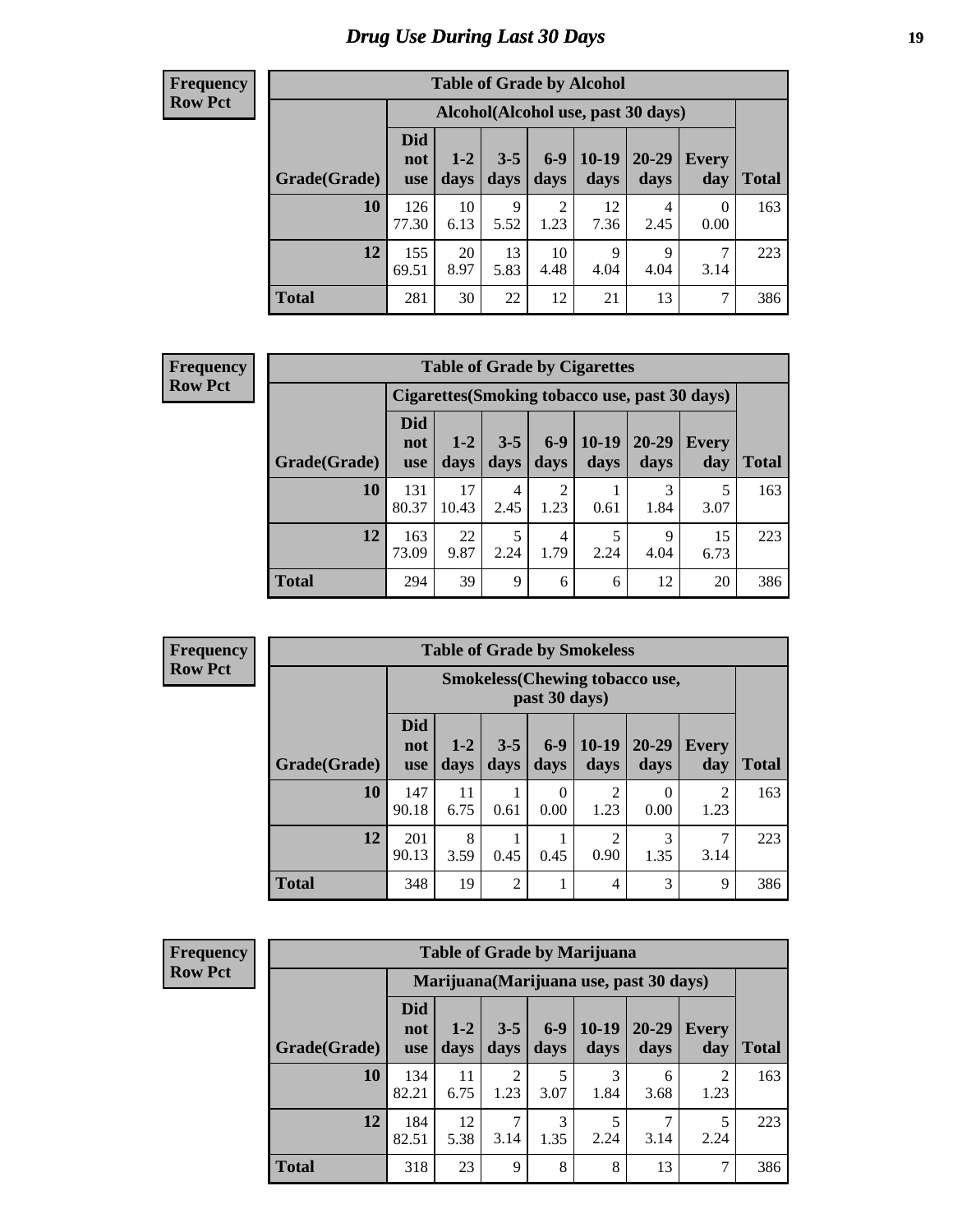**Frequency Row Pct**

| <b>Table of Grade by Cocaine</b> |                                 |                                     |                 |                 |               |                     |              |  |  |  |
|----------------------------------|---------------------------------|-------------------------------------|-----------------|-----------------|---------------|---------------------|--------------|--|--|--|
|                                  |                                 | Cocaine (Cocaine use, past 30 days) |                 |                 |               |                     |              |  |  |  |
| Grade(Grade)                     | <b>Did</b><br>not<br><b>use</b> | $1-2$<br>days                       | $3 - 5$<br>days | $10-19$<br>days | 20-29<br>days | <b>Every</b><br>day | <b>Total</b> |  |  |  |
| 10                               | 159<br>97.55                    | $\overline{2}$<br>1.23              | 0<br>0.00       | 0.00            | 0.00          | 2<br>1.23           | 163          |  |  |  |
| 12                               | 216<br>96.86                    | 4<br>1.79                           | 0.45            | 0.45            | 0.45          | $\Omega$<br>0.00    | 223          |  |  |  |
| <b>Total</b>                     | 375                             | 6                                   |                 |                 |               | $\mathfrak{D}$      | 386          |  |  |  |

| <b>Frequency</b> | <b>Table of Grade by Inhalants</b> |                                 |                        |                 |                                                  |                   |              |  |
|------------------|------------------------------------|---------------------------------|------------------------|-----------------|--------------------------------------------------|-------------------|--------------|--|
| <b>Row Pct</b>   |                                    |                                 |                        |                 | <b>Inhalants</b> (Inhalant use,<br>past 30 days) |                   |              |  |
|                  | Grade(Grade)                       | <b>Did</b><br>not<br><b>use</b> | $1-2$<br>days          | $3 - 5$<br>days | $10-19$<br>days                                  | $20 - 29$<br>days | <b>Total</b> |  |
|                  | 10                                 | 158<br>96.93                    | 4<br>2.45              | 0.61            | $\Omega$<br>0.00                                 | $\Omega$<br>0.00  | 163          |  |
|                  | 12                                 | 218<br>97.76                    | $\mathfrak{D}$<br>0.90 | 0.45            | 0.45                                             | 0.45              | 223          |  |
|                  | <b>Total</b>                       | 376                             | 6                      | $\overline{c}$  |                                                  |                   | 386          |  |

| <b>Frequency</b> |              | <b>Table of Grade by Steroids</b> |                        |                                         |                   |                     |              |  |  |
|------------------|--------------|-----------------------------------|------------------------|-----------------------------------------|-------------------|---------------------|--------------|--|--|
| <b>Row Pct</b>   |              |                                   |                        | Steroids (Steroid use,<br>past 30 days) |                   |                     |              |  |  |
|                  | Grade(Grade) | <b>Did</b><br>not<br><b>use</b>   | $1 - 2$<br>days        | $10-19$<br>days                         | $20 - 29$<br>days | <b>Every</b><br>day | <b>Total</b> |  |  |
|                  | 10           | 161<br>98.77                      | 0.61                   | 0<br>0.00                               | 0<br>0.00         | 0.61                | 163          |  |  |
|                  | 12           | 218<br>97.76                      | $\overline{c}$<br>0.90 | $\overline{2}$<br>0.90                  | 0.45              | 0<br>0.00           | 223          |  |  |
|                  | <b>Total</b> | 379                               | 3                      | $\overline{2}$                          |                   |                     | 386          |  |  |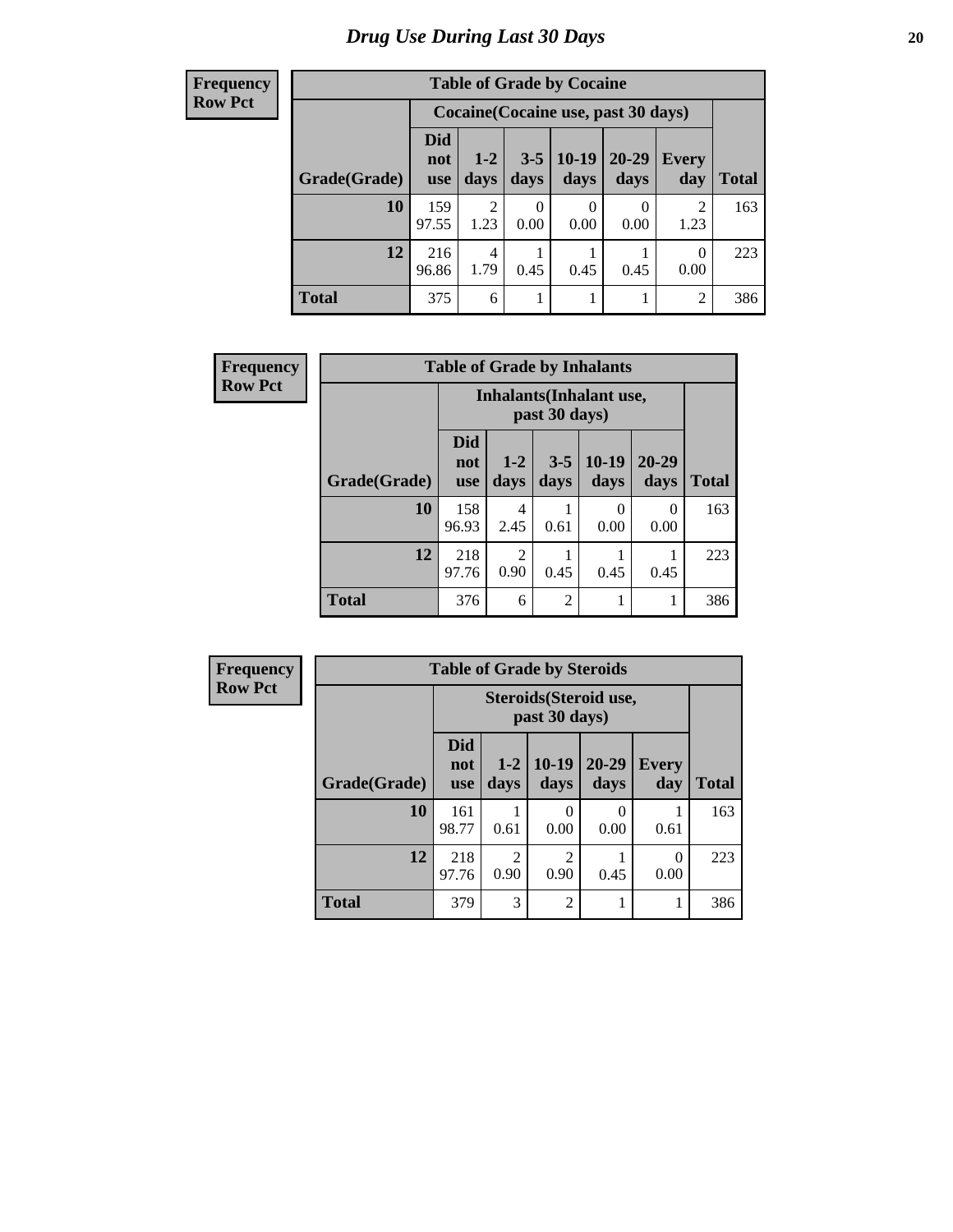# *Drug Use During Last 30 Days* **21**

| <b>Frequency</b> | <b>Table of Grade by Ecstasy</b> |                                 |                 |               |                       |                        |              |  |
|------------------|----------------------------------|---------------------------------|-----------------|---------------|-----------------------|------------------------|--------------|--|
| <b>Row Pct</b>   |                                  |                                 |                 | past 30 days) | Ecstasy (Ecstasy use, |                        |              |  |
|                  | Grade(Grade)                     | <b>Did</b><br>not<br><b>use</b> | $1 - 2$<br>days | $6-9$<br>days | $10-19$<br>days       | $20 - 29$<br>days      | <b>Total</b> |  |
|                  | 10                               | 160<br>98.16                    | 0.61            | 0<br>0.00     | 0.61                  | 0.61                   | 163          |  |
|                  | 12                               | 219<br>98.21                    | 0.45            | 0.45          | $\Omega$<br>0.00      | $\overline{2}$<br>0.90 | 223          |  |
|                  | <b>Total</b>                     | 379                             | $\overline{2}$  | 1             |                       | 3                      | 386          |  |

| Frequency      |              | <b>Table of Grade by Meth</b>   |                 |                 |                 |                   |              |  |  |
|----------------|--------------|---------------------------------|-----------------|-----------------|-----------------|-------------------|--------------|--|--|
| <b>Row Pct</b> |              | Meth (Methamphetamine use,      |                 |                 |                 |                   |              |  |  |
|                | Grade(Grade) | <b>Did</b><br>not<br><b>use</b> | $1 - 2$<br>days | $3 - 5$<br>days | $10-19$<br>days | $20 - 29$<br>days | <b>Total</b> |  |  |
|                | 10           | 161<br>98.77                    | 0<br>0.00       | 0.61            | 0.61            | 0<br>0.00         | 163          |  |  |
|                | 12           | 218<br>97.76                    | 3<br>1.35       | 0.45            | 0<br>0.00       | 0.45              | 223          |  |  |
|                | <b>Total</b> | 379                             | 3               | $\overline{2}$  | 1               |                   | 386          |  |  |

| <b>Frequency</b> |  |
|------------------|--|
| <b>Row Pct</b>   |  |

| <b>Table of Grade by Hallucinogens</b> |                          |                                                                                               |                |      |                  |           |     |  |  |
|----------------------------------------|--------------------------|-----------------------------------------------------------------------------------------------|----------------|------|------------------|-----------|-----|--|--|
|                                        |                          | Hallucinogens (Hallucinogen use,<br>past 30 days)                                             |                |      |                  |           |     |  |  |
| Grade(Grade)                           | <b>Did</b><br>not<br>use | $10-19$<br>$6-9$<br>$3 - 5$<br>$1 - 2$<br><b>Every</b><br>days<br>days<br>days<br>day<br>days |                |      |                  |           |     |  |  |
| 10                                     | 161<br>98.77             | 0<br>0.00                                                                                     | 0.61           | 0.61 | $\theta$<br>0.00 | 0<br>0.00 | 163 |  |  |
| 12                                     | 216<br>96.86             | $\overline{2}$<br>2<br>0.90<br>0.90<br>0.45<br>0.45<br>0.45                                   |                |      |                  |           |     |  |  |
| <b>Total</b>                           | 377                      | $\overline{2}$                                                                                | $\overline{2}$ | 3    |                  |           | 386 |  |  |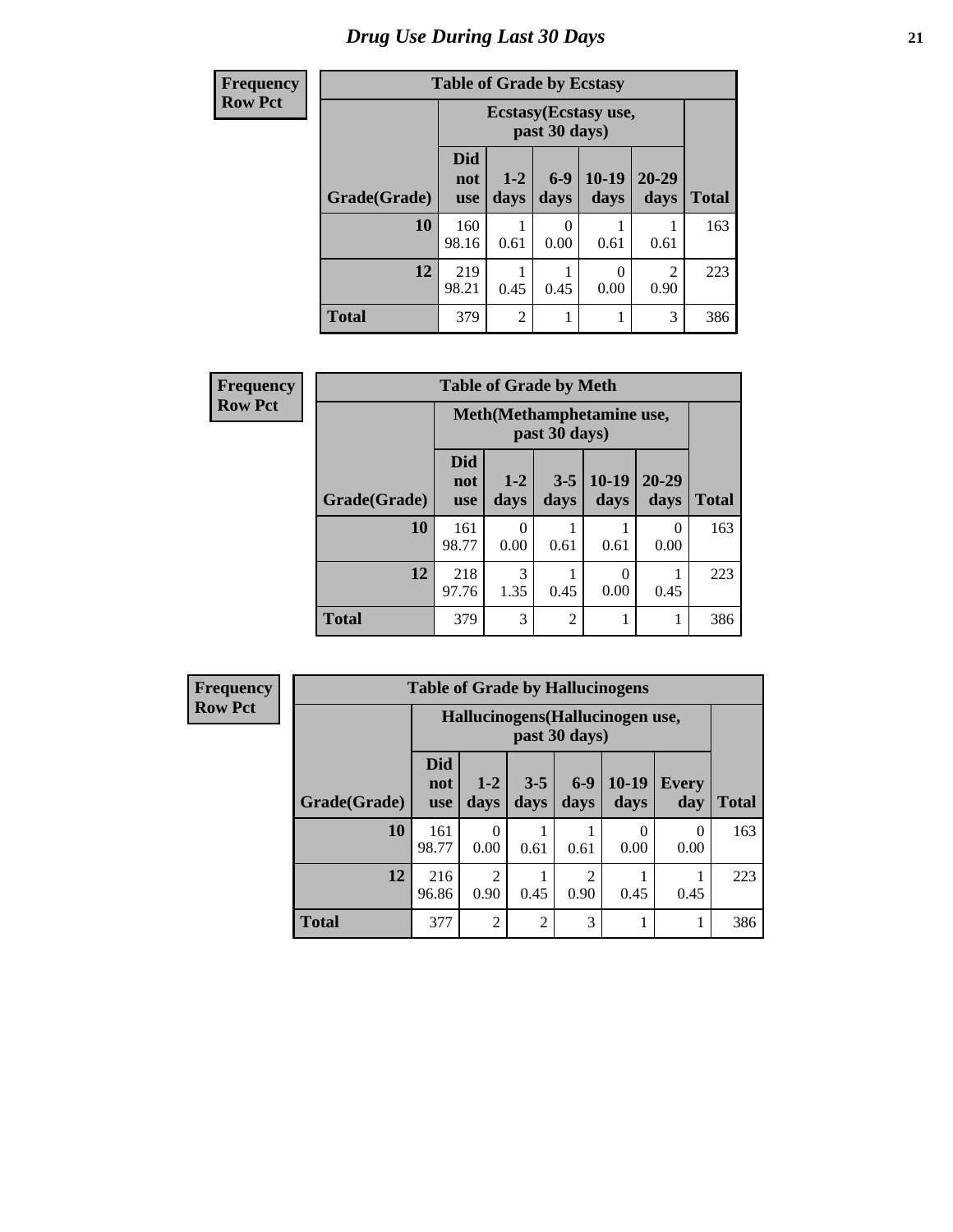#### **Frequency Row Pct**

| <b>Table of Grade by Prescription</b> |                                                                                                                                                              |                                                                                |           |           |           |      |                  |     |  |  |
|---------------------------------------|--------------------------------------------------------------------------------------------------------------------------------------------------------------|--------------------------------------------------------------------------------|-----------|-----------|-----------|------|------------------|-----|--|--|
|                                       |                                                                                                                                                              | <b>Prescription</b> (Prescription drugs not<br>prescribed to me, past 30 days) |           |           |           |      |                  |     |  |  |
| Grade(Grade)                          | <b>Did</b><br>$6 - 9$<br>$10-19$<br>20-29<br>$3 - 5$<br>$1 - 2$<br>Every<br>not<br>days<br><b>Total</b><br>days<br>days<br>day<br>days<br>days<br><b>use</b> |                                                                                |           |           |           |      |                  |     |  |  |
| 10                                    | 144<br>88.34                                                                                                                                                 | 8<br>4.91                                                                      | 4<br>2.45 | 3<br>1.84 | 3<br>1.84 | 0.61 | $\theta$<br>0.00 | 163 |  |  |
| 12                                    | 3<br>3<br>203<br>◠<br>$\mathfrak{D}$<br>4<br>6<br>1.79<br>1.35<br>1.35<br>91.03<br>2.69<br>0.90<br>0.90                                                      |                                                                                |           |           |           |      |                  |     |  |  |
| <b>Total</b>                          | 347                                                                                                                                                          | 12                                                                             | 7         | 6         | 9         | 3    | 2                | 386 |  |  |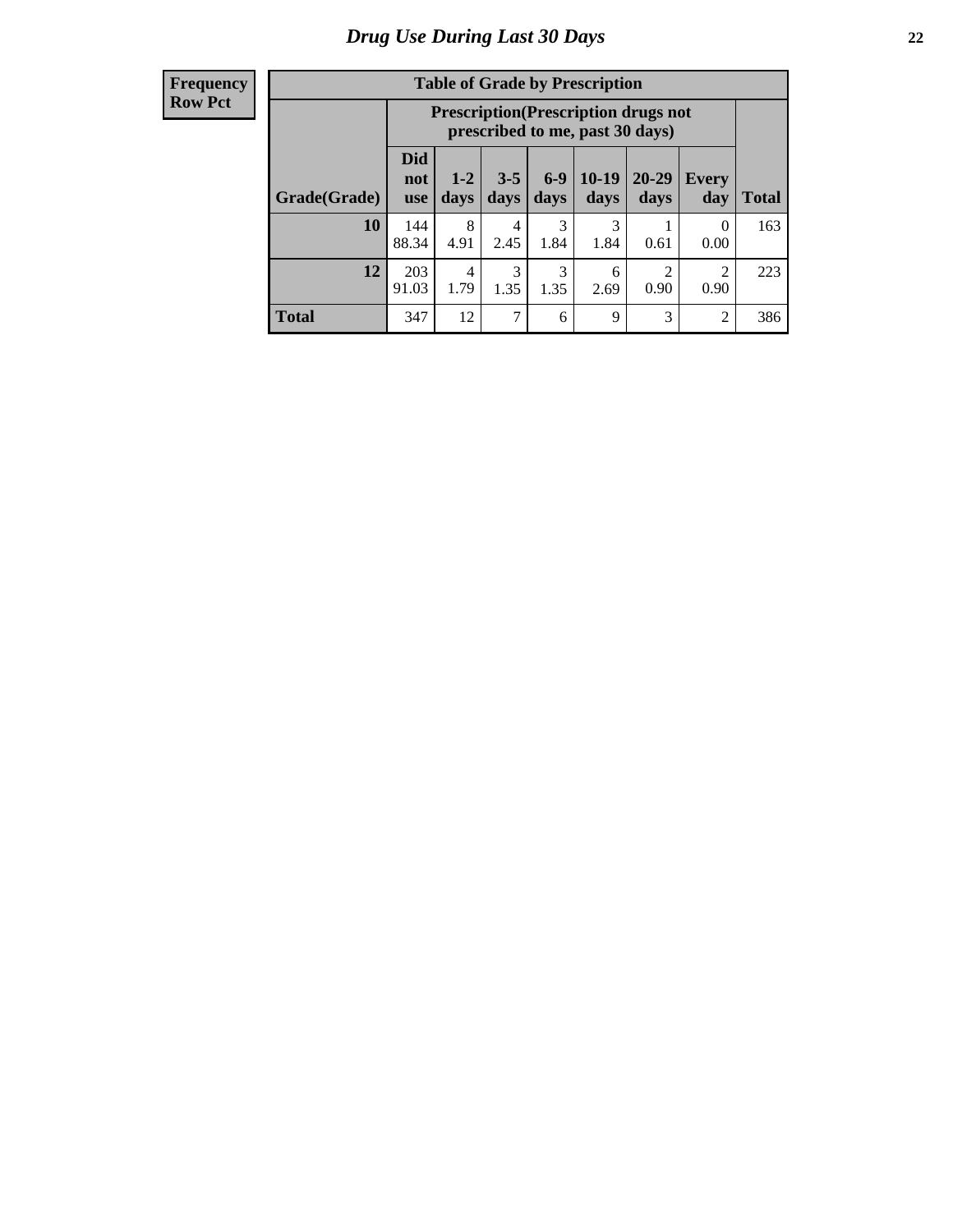| Frequency      | <b>Table of Alcoholease by Grade</b>              |                    |              |              |  |  |  |
|----------------|---------------------------------------------------|--------------------|--------------|--------------|--|--|--|
| <b>Col Pct</b> | <b>Alcoholease</b> (It is<br>easy to get alcohol) | Grade(Grade)<br>10 | 12           | <b>Total</b> |  |  |  |
|                | <b>Strongly Agree</b>                             | 53<br>32.52        | 106<br>47.53 | 159          |  |  |  |
|                | <b>Somewhat Agree</b>                             | 44<br>26.99        | 60<br>26.91  | 104          |  |  |  |
|                | <b>Somewhat Disagree</b>                          | 33<br>20.25        | 27<br>12.11  | 60           |  |  |  |
|                | <b>Strongly Disagree</b>                          | 33<br>20.25        | 30<br>13.45  | 63           |  |  |  |
|                | <b>Total</b>                                      | 163                | 223          | 386          |  |  |  |

| Frequency      | <b>Table of Cigarettesease by Grade</b>                  |                           |              |              |  |  |  |
|----------------|----------------------------------------------------------|---------------------------|--------------|--------------|--|--|--|
| <b>Col Pct</b> | Cigarettesease (It is<br>easy to get smoking<br>tobacco) | Grade(Grade)<br><b>10</b> | 12           | <b>Total</b> |  |  |  |
|                | <b>Strongly Agree</b>                                    | 94<br>57.67               | 149<br>66.82 | 243          |  |  |  |
|                | <b>Somewhat Agree</b>                                    | 32<br>19.63               | 31<br>13.90  | 63           |  |  |  |
|                | <b>Somewhat Disagree</b>                                 | 14<br>8.59                | 19<br>8.52   | 33           |  |  |  |
|                | <b>Strongly Disagree</b>                                 | 23<br>14.11               | 24<br>10.76  | 47           |  |  |  |
|                | <b>Total</b>                                             | 163                       | 223          | 386          |  |  |  |

| Frequency      | <b>Table of Smokelessease by Grade</b>             |              |              |              |  |  |  |  |  |  |
|----------------|----------------------------------------------------|--------------|--------------|--------------|--|--|--|--|--|--|
| <b>Col Pct</b> | <b>Smokelessease</b> (It is<br>easy to get chewing | Grade(Grade) |              |              |  |  |  |  |  |  |
|                | tobacco)                                           | 10           | 12           | <b>Total</b> |  |  |  |  |  |  |
|                | <b>Strongly Agree</b>                              | 80<br>49.08  | 135<br>60.54 | 215          |  |  |  |  |  |  |
|                | <b>Somewhat Agree</b>                              | 31<br>19.02  | 35<br>15.70  | 66           |  |  |  |  |  |  |
|                | <b>Somewhat Disagree</b>                           | 22<br>13.50  | 22<br>9.87   | 44           |  |  |  |  |  |  |
|                | <b>Strongly Disagree</b>                           | 30<br>18.40  | 31<br>13.90  | 61           |  |  |  |  |  |  |
|                | <b>Total</b>                                       | 163          | 223          | 386          |  |  |  |  |  |  |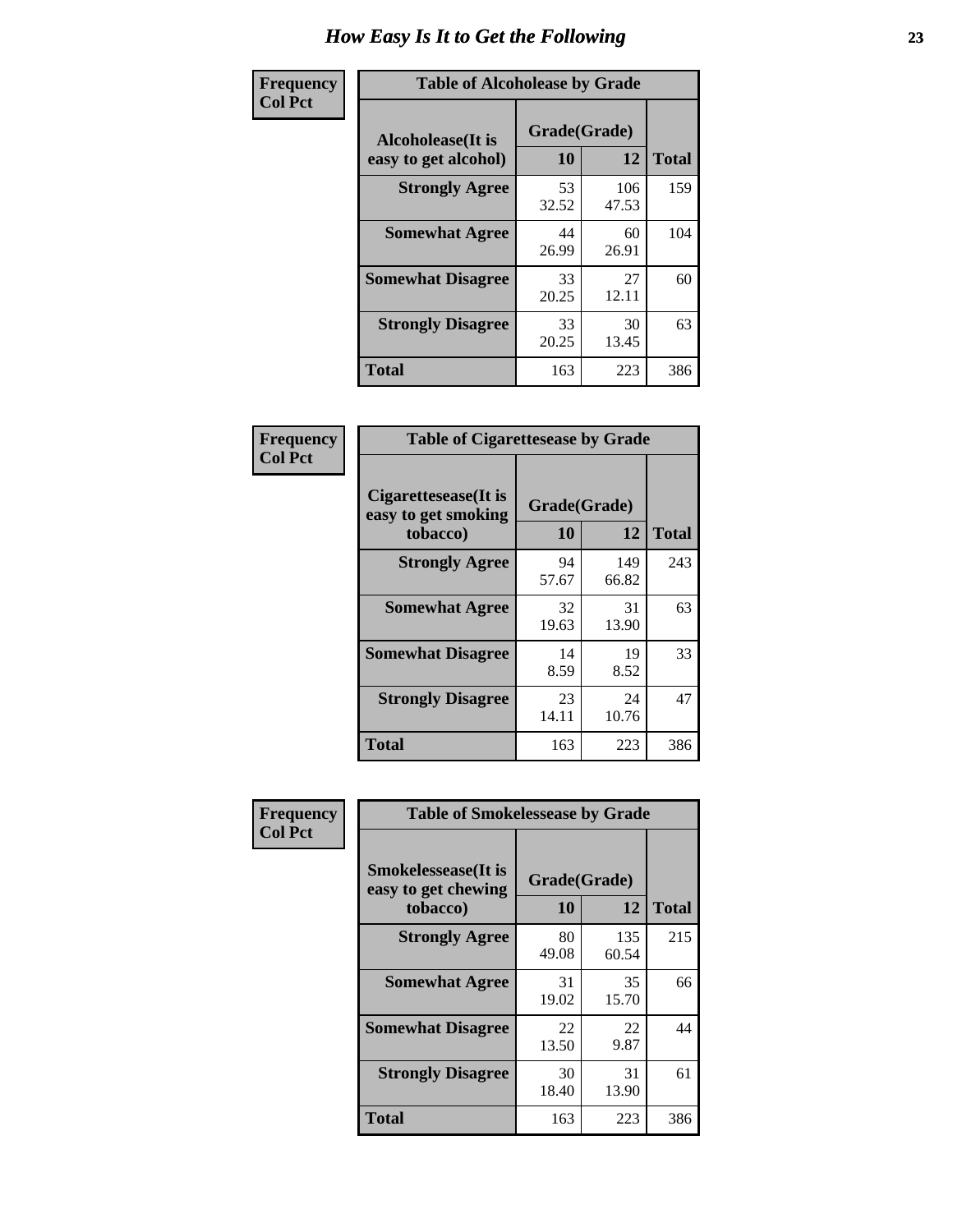| Frequency      | <b>Table of Marijuanaease by Grade</b>           |             |                    |     |  |  |  |  |  |
|----------------|--------------------------------------------------|-------------|--------------------|-----|--|--|--|--|--|
| <b>Col Pct</b> | Marijuanaease(It is<br>easy to get<br>marijuana) | 10          | Grade(Grade)<br>12 |     |  |  |  |  |  |
|                | <b>Strongly Agree</b>                            | 64<br>39.26 | 101<br>45.29       | 165 |  |  |  |  |  |
|                | <b>Somewhat Agree</b>                            | 42<br>25.77 | 63<br>28.25        | 105 |  |  |  |  |  |
|                | <b>Somewhat Disagree</b>                         | 23<br>14.11 | 27<br>12.11        | 50  |  |  |  |  |  |
|                | <b>Strongly Disagree</b>                         | 34<br>20.86 | 32<br>14.35        | 66  |  |  |  |  |  |
|                | <b>Total</b>                                     | 163         | 223                | 386 |  |  |  |  |  |

| <b>Table of Cocaineease by Grade</b>      |                    |              |     |  |  |  |  |  |  |  |
|-------------------------------------------|--------------------|--------------|-----|--|--|--|--|--|--|--|
| Cocaineease(It is<br>easy to get cocaine) | Grade(Grade)<br>10 | <b>Total</b> |     |  |  |  |  |  |  |  |
| <b>Strongly Agree</b>                     | 23<br>14.11        | 32<br>14.35  | 55  |  |  |  |  |  |  |  |
| <b>Somewhat Agree</b>                     | 32<br>19.63        | 52<br>23.32  | 84  |  |  |  |  |  |  |  |
| <b>Somewhat Disagree</b>                  | 40<br>24.54        | 66<br>29.60  | 106 |  |  |  |  |  |  |  |
| <b>Strongly Disagree</b>                  | 68<br>41.72        | 73<br>32.74  | 141 |  |  |  |  |  |  |  |
| <b>Total</b>                              | 163                | 223          | 386 |  |  |  |  |  |  |  |

| Frequency      | <b>Table of Inhalantsease by Grade</b>           |                    |              |     |  |  |  |  |  |  |
|----------------|--------------------------------------------------|--------------------|--------------|-----|--|--|--|--|--|--|
| <b>Col Pct</b> | Inhalantsease(It is<br>easy to get<br>inhalants) | Grade(Grade)<br>10 | <b>Total</b> |     |  |  |  |  |  |  |
|                | <b>Strongly Agree</b>                            | 63<br>38.65        | 83<br>37.22  | 146 |  |  |  |  |  |  |
|                | <b>Somewhat Agree</b>                            | 26<br>15.95        | 42<br>18.83  | 68  |  |  |  |  |  |  |
|                | <b>Somewhat Disagree</b>                         | 21<br>12.88        | 33<br>14.80  | 54  |  |  |  |  |  |  |
|                | <b>Strongly Disagree</b>                         | 53<br>32.52        | 65<br>29.15  | 118 |  |  |  |  |  |  |
|                | <b>Total</b>                                     | 163                | 223          | 386 |  |  |  |  |  |  |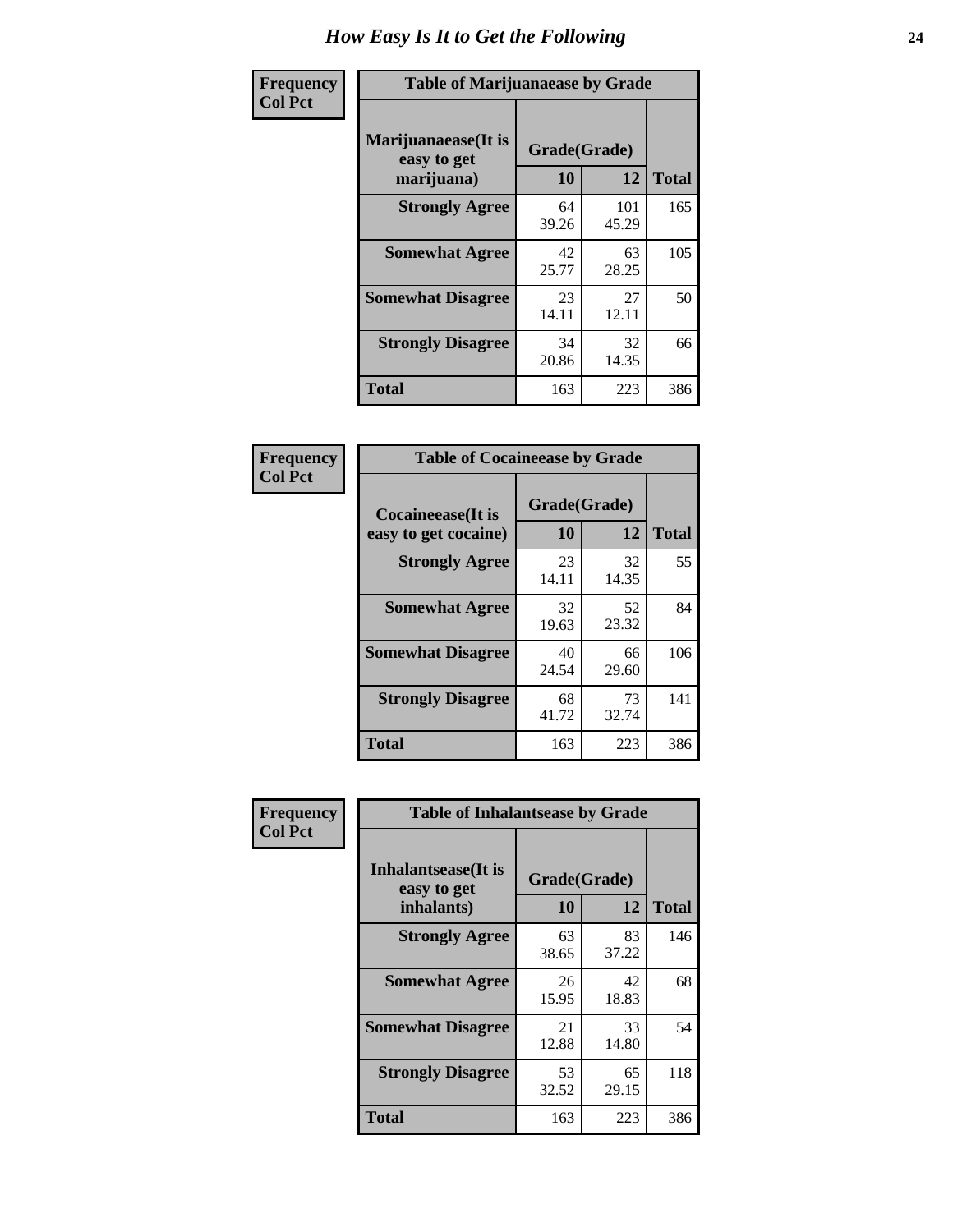| Frequency      | <b>Table of Steroidsease by Grade</b>               |             |                    |     |  |  |  |  |  |
|----------------|-----------------------------------------------------|-------------|--------------------|-----|--|--|--|--|--|
| <b>Col Pct</b> | <b>Steroidsease</b> (It is<br>easy to get steroids) | 10          | Grade(Grade)<br>12 |     |  |  |  |  |  |
|                | <b>Strongly Agree</b>                               | 23<br>14.11 | 41<br>18.39        | 64  |  |  |  |  |  |
|                | <b>Somewhat Agree</b>                               | 33<br>20.25 | 62<br>27.80        | 95  |  |  |  |  |  |
|                | <b>Somewhat Disagree</b>                            | 42<br>25.77 | 46<br>20.63        | 88  |  |  |  |  |  |
|                | <b>Strongly Disagree</b>                            | 65<br>39.88 | 74<br>33.18        | 139 |  |  |  |  |  |
|                | <b>Total</b>                                        | 163         | 223                | 386 |  |  |  |  |  |

| Frequency      | <b>Table of Ecstasyease by Grade</b>              |                    |              |     |  |  |  |  |  |
|----------------|---------------------------------------------------|--------------------|--------------|-----|--|--|--|--|--|
| <b>Col Pct</b> | <b>Ecstasyease</b> (It is<br>easy to get ecstasy) | Grade(Grade)<br>10 | <b>Total</b> |     |  |  |  |  |  |
|                | <b>Strongly Agree</b>                             | 24<br>14.72        | 33<br>14.80  | 57  |  |  |  |  |  |
|                | <b>Somewhat Agree</b>                             | 27<br>16.56        | 43<br>19.28  | 70  |  |  |  |  |  |
|                | <b>Somewhat Disagree</b>                          | 39<br>23.93        | 56<br>25.11  | 95  |  |  |  |  |  |
|                | <b>Strongly Disagree</b>                          | 73<br>44.79        | 91<br>40.81  | 164 |  |  |  |  |  |
|                | <b>Total</b>                                      | 163                | 223          | 386 |  |  |  |  |  |

| Frequency      | <b>Table of Methease by Grade</b>                          |                    |              |              |  |  |  |  |  |
|----------------|------------------------------------------------------------|--------------------|--------------|--------------|--|--|--|--|--|
| <b>Col Pct</b> | <b>Methease</b> (It is easy<br>to get<br>methamphetamines) | Grade(Grade)<br>10 | 12           | <b>Total</b> |  |  |  |  |  |
|                | <b>Strongly Agree</b>                                      | 19<br>11.66        | 33<br>14.80  | 52           |  |  |  |  |  |
|                | <b>Somewhat Agree</b>                                      | 24<br>14.72        | 37<br>16.59  | 61           |  |  |  |  |  |
|                | <b>Somewhat Disagree</b>                                   | 45<br>27.61        | 52<br>23.32  | 97           |  |  |  |  |  |
|                | <b>Strongly Disagree</b>                                   | 75<br>46.01        | 101<br>45.29 | 176          |  |  |  |  |  |
|                | Total                                                      | 163                | 223          | 386          |  |  |  |  |  |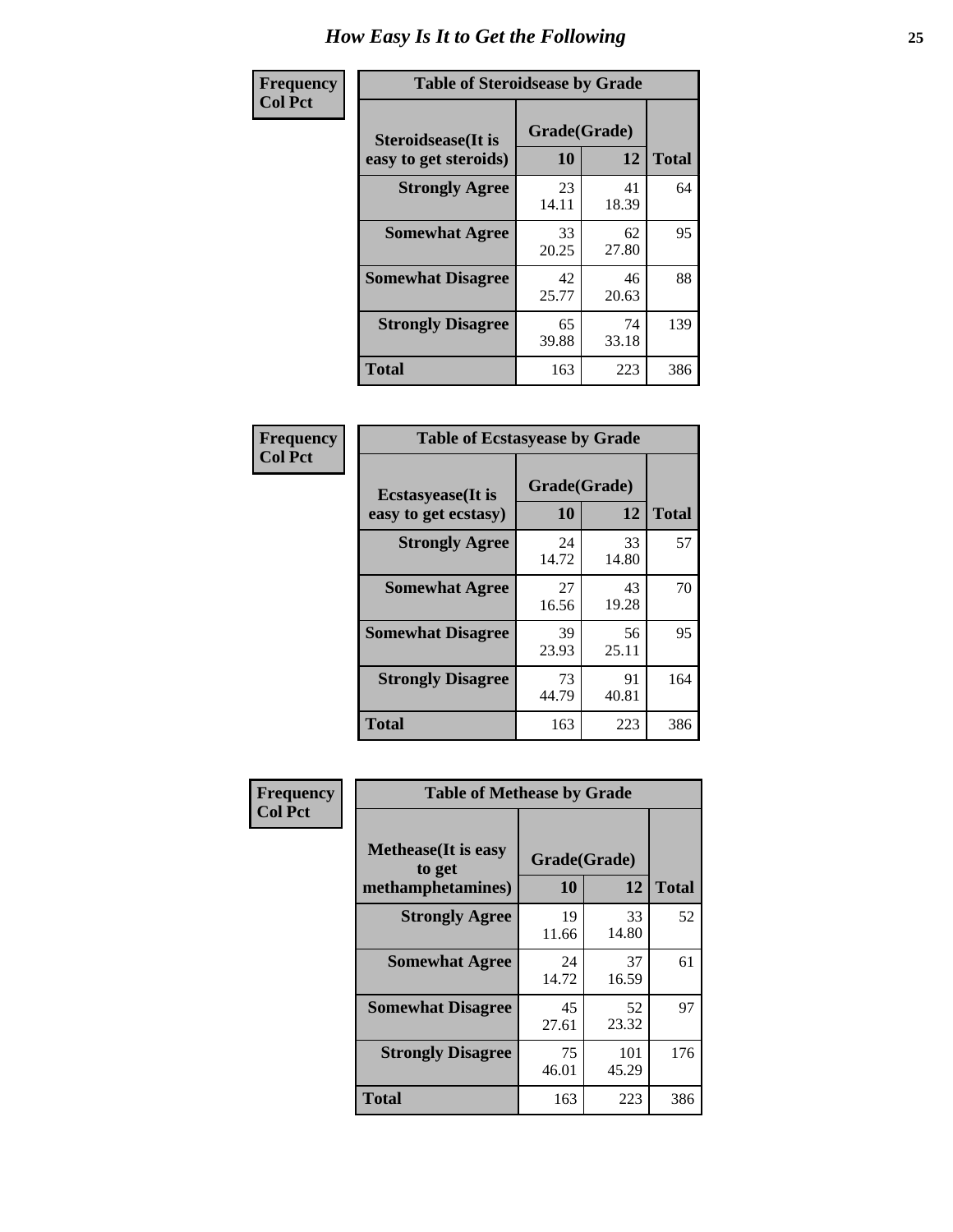| <b>Frequency</b> | <b>Table of Hallucinogensease by Grade</b>               |                    |              |              |  |  |  |  |  |  |
|------------------|----------------------------------------------------------|--------------------|--------------|--------------|--|--|--|--|--|--|
| <b>Col Pct</b>   | Hallucinogensease(It<br>is easy to get<br>hallucinogens) | Grade(Grade)<br>10 | 12           | <b>Total</b> |  |  |  |  |  |  |
|                  | <b>Strongly Agree</b>                                    | 22<br>13.50        | 34<br>15.25  | 56           |  |  |  |  |  |  |
|                  | <b>Somewhat Agree</b>                                    | 19<br>11.66        | 45<br>20.18  | 64           |  |  |  |  |  |  |
|                  | <b>Somewhat Disagree</b>                                 | 44<br>26.99        | 44<br>19.73  | 88           |  |  |  |  |  |  |
|                  | <b>Strongly Disagree</b>                                 | 78<br>47.85        | 100<br>44.84 | 178          |  |  |  |  |  |  |
|                  | <b>Total</b>                                             | 163                | 223          | 386          |  |  |  |  |  |  |

| Frequency<br>Col Pct |
|----------------------|
|                      |

| <b>Table of Prescriptionease by Grade</b>                                                |             |              |              |  |  |  |  |  |  |  |
|------------------------------------------------------------------------------------------|-------------|--------------|--------------|--|--|--|--|--|--|--|
| <b>Prescriptionease</b> (It<br>is easy to get<br>prescription drugs<br>not prescribed to |             | Grade(Grade) |              |  |  |  |  |  |  |  |
| me)                                                                                      | 10          | 12           | <b>Total</b> |  |  |  |  |  |  |  |
| <b>Strongly Agree</b>                                                                    | 74<br>45.40 | 124<br>55.61 | 198          |  |  |  |  |  |  |  |
| <b>Somewhat Agree</b>                                                                    | 36<br>22.09 | 35<br>15.70  | 71           |  |  |  |  |  |  |  |
| <b>Somewhat Disagree</b>                                                                 | 11<br>6.75  | 16<br>7.17   | 27           |  |  |  |  |  |  |  |
| <b>Strongly Disagree</b>                                                                 | 42<br>25.77 | 48<br>21.52  | 90           |  |  |  |  |  |  |  |
| Total                                                                                    | 163         | 223          | 386          |  |  |  |  |  |  |  |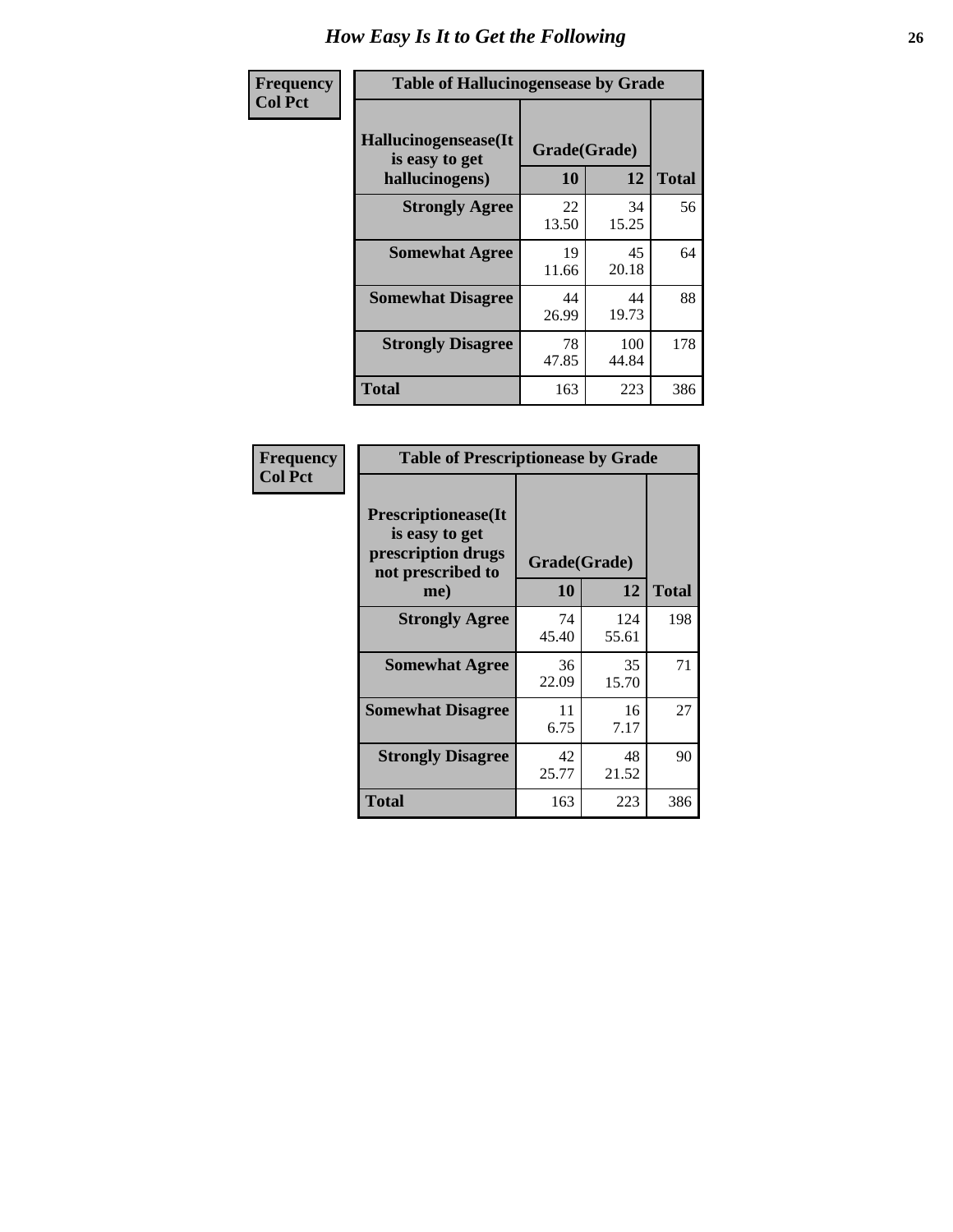*Age at Onset of Use* **27** *Results for "Age at Onset of Use" questions exclude students who said they did not use that substance*

| Frequency      |              | <b>Table of Grade by Alcoholinit</b> |                                                  |                  |                  |             |                           |             |             |             |                  |                       |              |
|----------------|--------------|--------------------------------------|--------------------------------------------------|------------------|------------------|-------------|---------------------------|-------------|-------------|-------------|------------------|-----------------------|--------------|
| <b>Row Pct</b> |              |                                      | Alcoholinit (I started using alcohol when I was) |                  |                  |             |                           |             |             |             |                  |                       |              |
|                | Grade(Grade) | <b>8 or</b><br>younger               | 9                                                | 10               | 11               | 12          | 13                        | 14          | 15          | <b>16</b>   | 17               | <b>18 or</b><br>older | <b>Total</b> |
|                | 10           | 10.94                                | 4.69                                             | $\gamma$<br>3.13 | $\Omega$<br>0.00 | 11<br>17.19 | 14<br>21.88               | 11<br>17.19 | 10<br>15.63 | 6<br>9.38   | $\theta$<br>0.00 | $\theta$<br>0.00      | 64           |
|                | 12           | 4<br>3.39                            | 0.85                                             | 0.85             | 3<br>2.54        | 10<br>8.47  | 9<br>7.63                 | 21<br>17.80 | 21<br>17.80 | 30<br>25.42 | 13<br>11.02      | 5<br>4.24             | 118          |
|                | <b>Total</b> | 11                                   | 4                                                | 3                | 3                | 21          | 23                        | 32          | 31          | 36          | 13               | 5                     | 182          |
|                |              |                                      |                                                  |                  |                  |             | Frequency Missing $= 204$ |             |             |             |                  |                       |              |

#### **Frequency Row Pct**

| <b>Table of Grade by Cigarettesinit</b> |                        |                                                      |      |           |                           |             |             |             |             |             |                       |              |
|-----------------------------------------|------------------------|------------------------------------------------------|------|-----------|---------------------------|-------------|-------------|-------------|-------------|-------------|-----------------------|--------------|
|                                         |                        | Cigarettesinit(I started smoking tobacco when I was) |      |           |                           |             |             |             |             |             |                       |              |
| Grade(Grade)                            | <b>8 or</b><br>younger | 9                                                    | 10   | 11        | 12                        | 13          | 14          | 15          | 16          | 17          | <b>18 or</b><br>older | <b>Total</b> |
| 10                                      | 11<br>20.37            | 4<br>7.41                                            | 1.85 | 4<br>7.41 | 7<br>12.96                | 15<br>27.78 | 9.26        | 6<br>11.11  | 1.85        | 0<br>0.00   | 0<br>0.00             | 54           |
| 12                                      | 4<br>4.30              | 3<br>3.23                                            | 1.08 | 5<br>5.38 | 10<br>10.75               | 12<br>12.90 | 10<br>10.75 | 18<br>19.35 | 14<br>15.05 | 11<br>11.83 | 5.38                  | 93           |
| <b>Total</b>                            | 15                     | ⇁                                                    | 2    | 9         | 17                        | 27          | 15          | 24          | 15          | 11          | 5                     | 147          |
|                                         |                        |                                                      |      |           | Frequency Missing $= 239$ |             |             |             |             |             |                       |              |

**Frequency Row Pct**

|                                                                   | <b>Table of Grade by Smokelessinit</b>              |           |                  |            |            |            |            |                  |                  |                       |              |
|-------------------------------------------------------------------|-----------------------------------------------------|-----------|------------------|------------|------------|------------|------------|------------------|------------------|-----------------------|--------------|
|                                                                   | Smokelessinit(I started chewing tobacco when I was) |           |                  |            |            |            |            |                  |                  |                       |              |
| Grade(Grade)                                                      | 8 or<br>younger                                     | 9         | 10               | 12         | 13         | 14         | 15         | 16               | 17               | <b>18 or</b><br>older | <b>Total</b> |
| 10                                                                | 10<br>38.46                                         | 3.85      | 3.85             | 3<br>11.54 | 3<br>11.54 | 3<br>11.54 | 5<br>19.23 | $\Omega$<br>0.00 | $\theta$<br>0.00 | $\Omega$<br>0.00      | 26           |
| 12                                                                | 4<br>11.76                                          | 3<br>8.82 | $\theta$<br>0.00 | 4<br>11.76 | 4<br>11.76 | 3<br>8.82  | 20.59      | 3<br>8.82        | 8.82             | 8.82                  | 34           |
| <b>Total</b><br>7<br>7<br>12<br>3<br>3<br>14<br>3<br>4<br>60<br>6 |                                                     |           |                  |            |            |            |            |                  |                  |                       |              |
| Frequency Missing $=$ 326                                         |                                                     |           |                  |            |            |            |            |                  |                  |                       |              |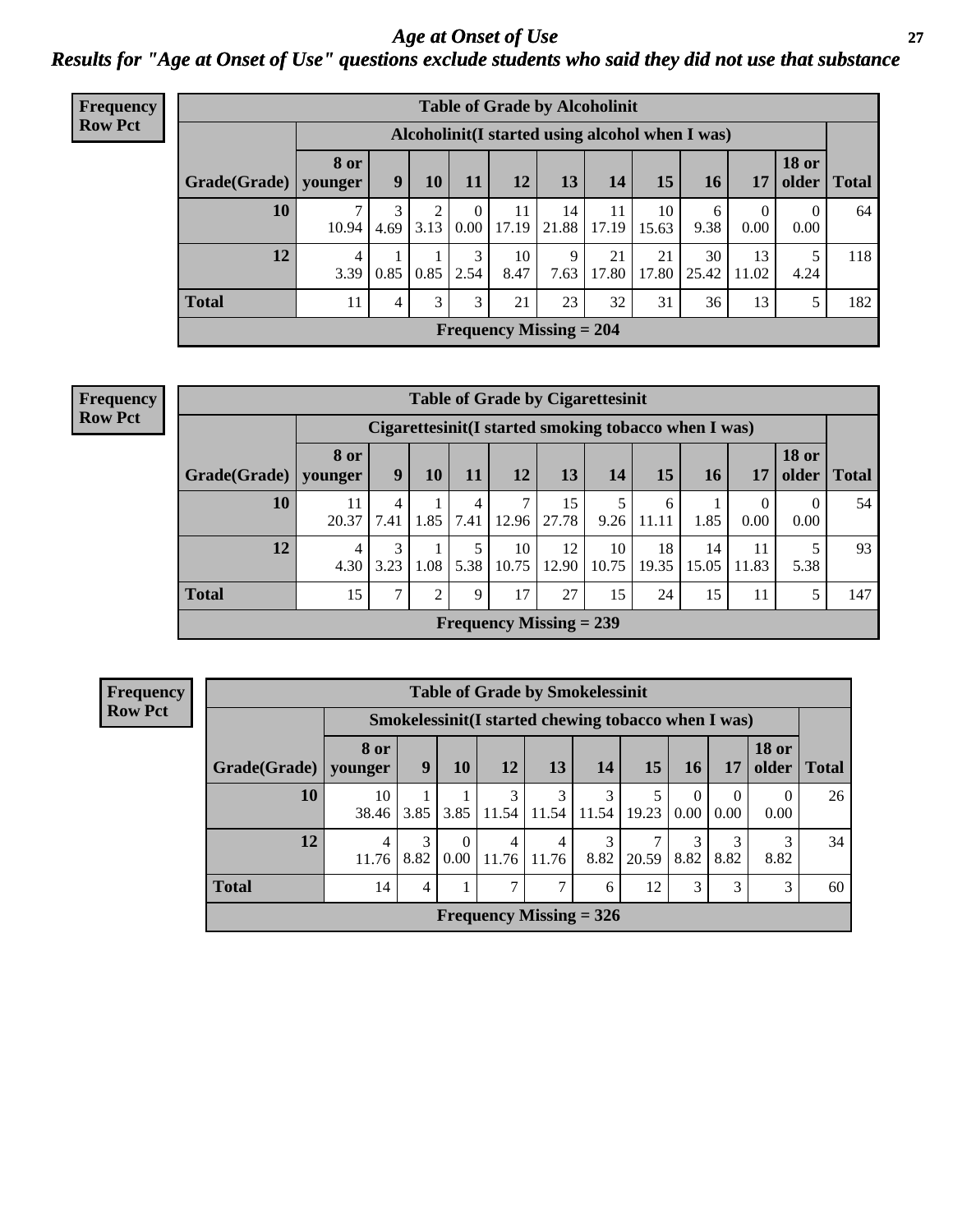#### *Age at Onset of Use* **28**

*Results for "Age at Onset of Use" questions exclude students who said they did not use that substance*

| <b>Frequency</b> |              |                        |                  |      |           |                           |            | <b>Table of Grade by Marijuanainit</b>               |             |             |                  |              |               |
|------------------|--------------|------------------------|------------------|------|-----------|---------------------------|------------|------------------------------------------------------|-------------|-------------|------------------|--------------|---------------|
| <b>Row Pct</b>   |              |                        |                  |      |           |                           |            | Marijuanainit (I started using marijuana when I was) |             |             |                  |              |               |
|                  | Grade(Grade) | <b>8 or</b><br>younger | 9 <sup>°</sup>   | 10   | 11        | 12                        | 13         | 14                                                   | 15          | 16          | 17               | <b>18 or</b> | older   Total |
|                  | 10           | 6<br>12.77             | $\theta$<br>0.00 | 4.26 | 6.38      | 6<br>12.77                | 8<br>17.02 | 11<br>23.40                                          | 10.64       | 4<br>8.51   | $\theta$<br>0.00 | 4.26         | 47            |
|                  | 12           | 1.33                   | 3<br>4.00        | 1.33 | ◠<br>2.67 | 6<br>8.00                 | 6.67       | 15<br>20.00                                          | 20<br>26.67 | 13<br>17.33 | 6<br>8.00        | 3<br>4.00    | 75            |
|                  | <b>Total</b> | $\mathcal{L}$          | 3                | 3    | 5         | 12                        | 13         | 26                                                   | 25          | 17          | 6                | 5            | 122           |
|                  |              |                        |                  |      |           | Frequency Missing $= 264$ |            |                                                      |             |             |                  |              |               |

| Frequency      |                                        |                                                 |                  |                         | <b>Table of Grade by Cocaineinit</b> |                 |            |                  |                       |              |  |
|----------------|----------------------------------------|-------------------------------------------------|------------------|-------------------------|--------------------------------------|-----------------|------------|------------------|-----------------------|--------------|--|
| <b>Row Pct</b> |                                        | Cocaineinit(I started using cocaine when I was) |                  |                         |                                      |                 |            |                  |                       |              |  |
|                | Grade(Grade)   younger                 | 8 or                                            | <b>10</b>        | 13                      | 14                                   | 15 <sup>1</sup> | <b>16</b>  | -17              | <b>18 or</b><br>older | <b>Total</b> |  |
|                | 10                                     | 18.75                                           | 6.25             |                         | 4<br>$6.25 \mid 25.00 \mid$          | 4<br>25.00      | 3<br>18.75 | $\Omega$<br>0.00 | 0.00                  | 16           |  |
|                | 12                                     | 8.33                                            | $\Omega$<br>0.00 | $\Omega$<br>$0.00\vert$ | $\overline{2}$<br>16.67              | 2<br>16.67      | 141.67     | 8.33             | 8.33                  | 12           |  |
|                | <b>Total</b><br>28<br>8<br>6<br>4<br>6 |                                                 |                  |                         |                                      |                 |            |                  |                       |              |  |
|                |                                        |                                                 |                  |                         | Frequency Missing $=$ 358            |                 |            |                  |                       |              |  |

| <b>Frequency</b> |              |                                                      |                  |                  |            | <b>Table of Grade by Inhalantsinit</b> |                  |           |                       |              |
|------------------|--------------|------------------------------------------------------|------------------|------------------|------------|----------------------------------------|------------------|-----------|-----------------------|--------------|
| <b>Row Pct</b>   |              | Inhalantsinit (I started using inhalants when I was) |                  |                  |            |                                        |                  |           |                       |              |
|                  | Grade(Grade) | 8 or<br>younger                                      | 9                | 12               | 13         | 14                                     | <b>15</b>        | 16        | <b>18 or</b><br>older | <b>Total</b> |
|                  | 10           | 45.45                                                | 2<br>18.18       | 9.09             | 9.09       | 18.18                                  | $\theta$<br>0.00 | 0<br>0.00 | 0.00                  | 11           |
|                  | 12           | $\mathcal{D}_{\mathcal{L}}$<br>25.00                 | $\theta$<br>0.00 | $\Omega$<br>0.00 | 2<br>25.00 | 12.50                                  | 12.50            | 12.50     | 12.50                 | 8            |
|                  | <b>Total</b> | ⇁                                                    | $\overline{c}$   |                  | 3          | 3                                      |                  |           |                       | 19           |
|                  |              |                                                      |                  |                  |            | Frequency Missing $= 367$              |                  |           |                       |              |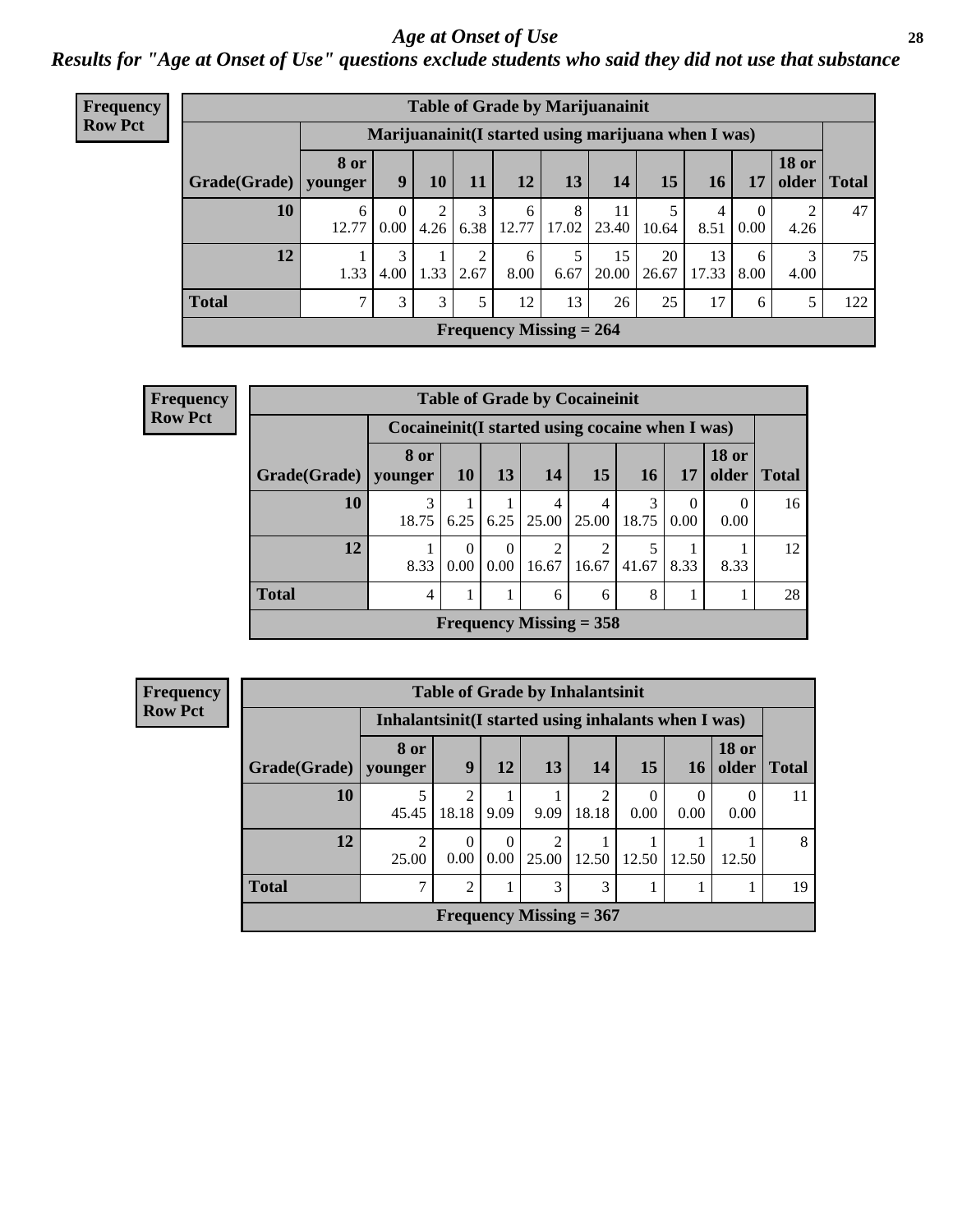#### *Age at Onset of Use* **29**

*Results for "Age at Onset of Use" questions exclude students who said they did not use that substance*

| Frequency      | <b>Table of Grade by Steroidsinit</b> |                                                            |           |              |
|----------------|---------------------------------------|------------------------------------------------------------|-----------|--------------|
| <b>Row Pct</b> |                                       | Steroidsinit(I<br>started using<br>steroids when I<br>was) |           |              |
|                | Grade(Grade)                          | 8 or<br>younger                                            | <b>16</b> | <b>Total</b> |
|                | 10                                    | $\mathfrak{D}$<br>66.67                                    | 33.33     | 3            |
|                | 12                                    | 50.00                                                      | 50.00     | 2            |
|                | <b>Total</b>                          | 3                                                          | 2         | 5            |
|                |                                       | <b>Frequency Missing = 381</b>                             |           |              |

| <b>Frequency</b> |              | <b>Table of Grade by Ecstasyinit</b>        |           |             |                  |       |                |
|------------------|--------------|---------------------------------------------|-----------|-------------|------------------|-------|----------------|
| <b>Row Pct</b>   |              | <b>Ecstasyinit</b> (I started using ecstasy |           | when I was) |                  |       |                |
|                  | Grade(Grade) | 8 or<br>younger                             | <b>10</b> | 14          | 16               | 17    | <b>Total</b>   |
|                  | 10           | $\mathfrak{D}$<br>33.33                     | 16.67     | 3<br>50.00  | $\Omega$<br>0.00 | 0.00  | 6              |
|                  | 12           | 25.00                                       | 0.00      | 25.00       | 25.00            | 25.00 | $\overline{4}$ |
|                  | <b>Total</b> | 3                                           |           | 4           |                  |       | 10             |
|                  |              | Frequency Missing $= 376$                   |           |             |                  |       |                |

| <b>Frequency</b> |              | <b>Table of Grade by Methinit</b> |                                 |           |                |
|------------------|--------------|-----------------------------------|---------------------------------|-----------|----------------|
| <b>Row Pct</b>   |              | <b>Methinit</b> (I started using  | methamphetamines<br>when I was) |           |                |
|                  | Grade(Grade) | 8 or<br>younger                   | 15                              | 16        | <b>Total</b>   |
|                  | 10           | 4<br>80.00                        | 20.00                           | 0<br>0.00 | 5              |
|                  | 12           | 50.00                             | 0<br>0.00                       | 50.00     | $\overline{2}$ |
|                  | <b>Total</b> | 5                                 |                                 |           |                |
|                  |              | <b>Frequency Missing = 379</b>    |                                 |           |                |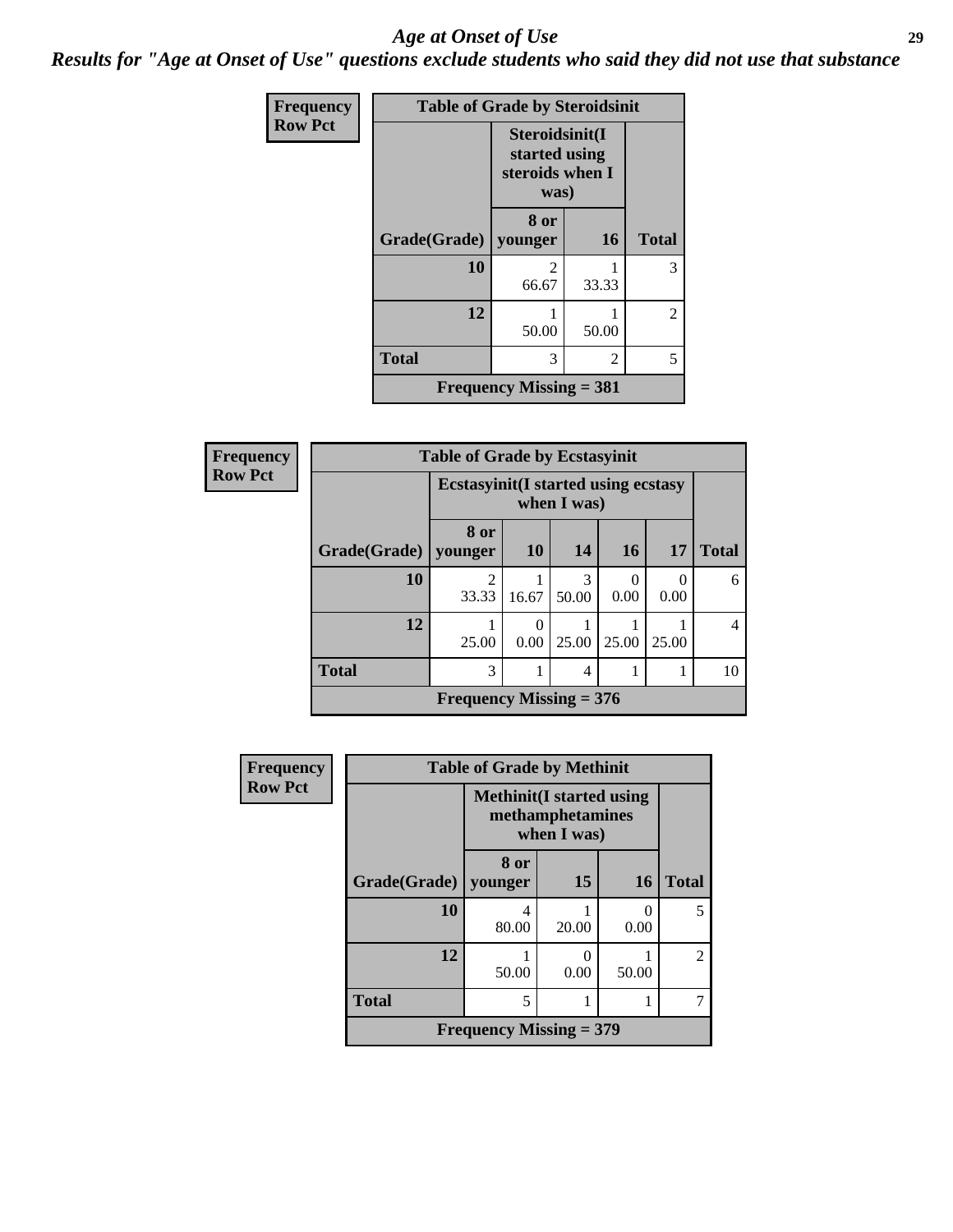#### Age at Onset of Use **30**

### *Results for "Age at Onset of Use" questions exclude students who said they did not use that substance*

| Frequency      |              | <b>Table of Grade by Hallucinogensinit</b>       |                      |                         |                                |                  |       |           |              |
|----------------|--------------|--------------------------------------------------|----------------------|-------------------------|--------------------------------|------------------|-------|-----------|--------------|
| <b>Row Pct</b> |              | Hallucinogensinit (I started using hallucinogens |                      |                         | when I was)                    |                  |       |           |              |
|                | Grade(Grade) | 8 or<br>younger                                  | 11                   | 13                      | 14                             | 15               | 16    | 17        | <b>Total</b> |
|                | 10           | 3<br>30.00                                       | 10.00                | $\overline{c}$<br>20.00 | 10.00                          | 2<br>20.00       | 10.00 | 0<br>0.00 | 10           |
|                | 12           | 25.00                                            | $\Omega$<br>$0.00\,$ | 25.00                   | 25.00                          | $\Omega$<br>0.00 | 0.00  | 25.00     | 4            |
|                | <b>Total</b> | 4                                                |                      | 3                       | $\overline{2}$                 | 2                |       |           | 14           |
|                |              |                                                  |                      |                         | <b>Frequency Missing = 372</b> |                  |       |           |              |

| <b>Frequency</b> |  |
|------------------|--|
| <b>Row Pct</b>   |  |

|                                                                        | <b>Table of Grade by Prescriptioninit</b> |                                                                                                 |                  |      |            |                           |            |             |             |                      |           |              |
|------------------------------------------------------------------------|-------------------------------------------|-------------------------------------------------------------------------------------------------|------------------|------|------------|---------------------------|------------|-------------|-------------|----------------------|-----------|--------------|
|                                                                        |                                           | Prescription in the Islam at a prescription drugs not prescribed to<br>me when I was)           |                  |      |            |                           |            |             |             |                      |           |              |
| Grade(Grade)                                                           | 8 or<br>younger                           | <b>18 or</b><br>15<br>13<br>9<br>12<br>older<br>10<br>11<br><b>14</b><br><b>17</b><br><b>16</b> |                  |      |            |                           |            |             |             |                      |           | <b>Total</b> |
| 10                                                                     | 8.11                                      | 2.70                                                                                            | 2<br>5.41        | 2.70 | 6<br>16.22 | $5\overline{)}$<br> 13.51 | 8<br>21.62 | 10<br>27.03 | 2.70        | $\mathbf{0}$<br>0.00 | 0<br>0.00 | 37           |
| 12                                                                     | 4.65                                      | 2.33                                                                                            | $\Omega$<br>0.00 | 2.33 | 2.33       | 2<br>4.65                 | 16.28      | 8<br>18.60  | 17<br>39.53 | 3<br>6.98            | 2.33      | 43           |
| <b>Total</b><br>7<br>18<br>5<br>2<br>2<br>2<br>7<br>15<br>18<br>3<br>T |                                           |                                                                                                 |                  |      |            |                           |            |             |             | 80                   |           |              |
| Frequency Missing $=$ 306                                              |                                           |                                                                                                 |                  |      |            |                           |            |             |             |                      |           |              |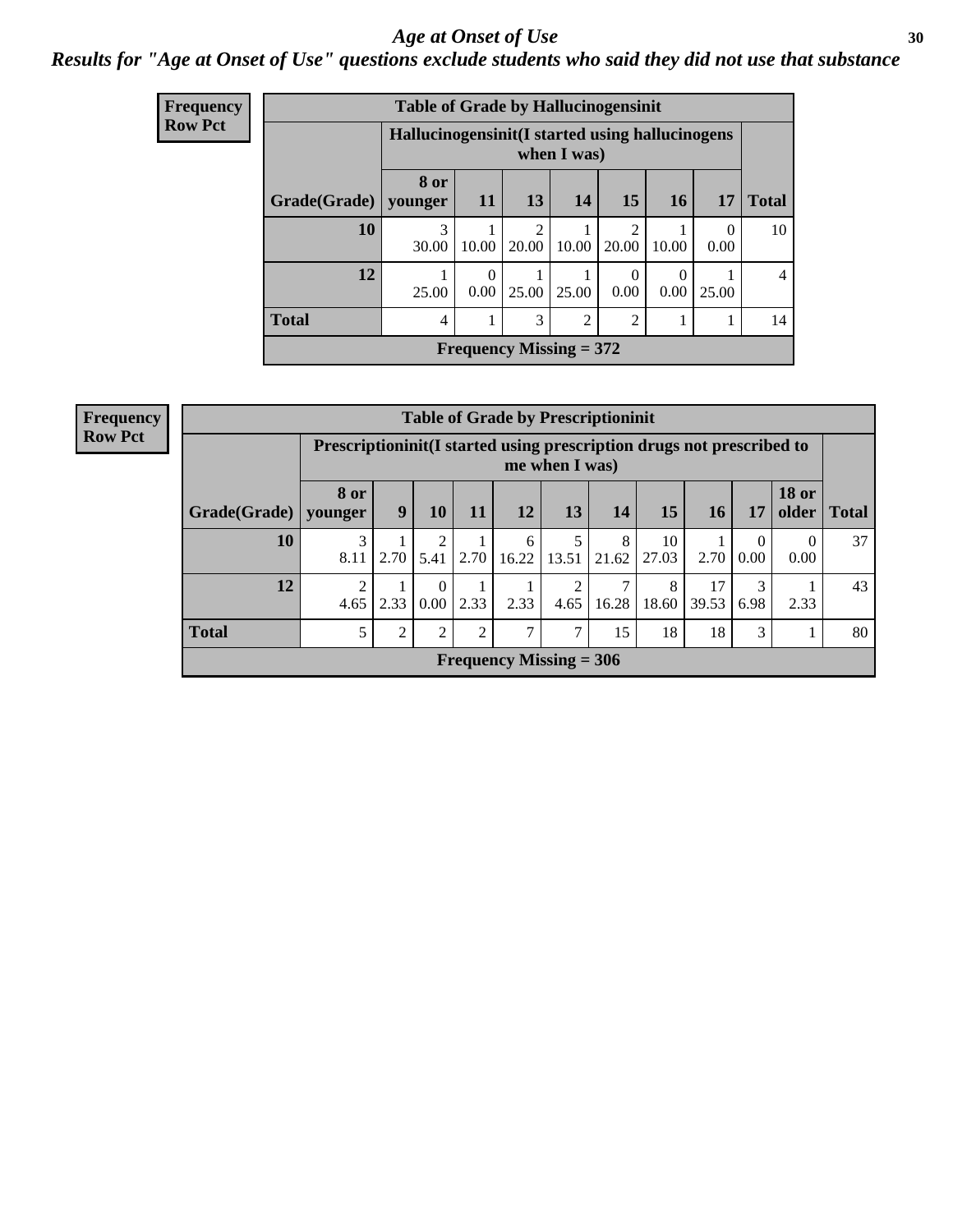| Frequency      | <b>Table of Alcoholharm by Grade</b>          |                    |              |              |  |  |  |  |  |  |
|----------------|-----------------------------------------------|--------------------|--------------|--------------|--|--|--|--|--|--|
| <b>Col Pct</b> | Alcoholharm(I<br>think alcohol is<br>harmful) | Grade(Grade)<br>10 | 12           | <b>Total</b> |  |  |  |  |  |  |
|                | <b>Strongly Agree</b>                         | 79<br>48.47        | 114<br>51.12 | 193          |  |  |  |  |  |  |
|                | <b>Somewhat Agree</b>                         | 48<br>29.45        | 68<br>30.49  | 116          |  |  |  |  |  |  |
|                | <b>Somewhat Disagree</b>                      | 27<br>16.56        | 28<br>12.56  | 55           |  |  |  |  |  |  |
|                | <b>Strongly Disagree</b>                      | 9<br>5.52          | 13<br>5.83   | 22           |  |  |  |  |  |  |
|                | <b>Total</b>                                  | 163                | 223          | 386          |  |  |  |  |  |  |

| <b>Table of Cigarettesharm by Grade</b>                  |                    |              |              |  |  |  |  |  |  |  |
|----------------------------------------------------------|--------------------|--------------|--------------|--|--|--|--|--|--|--|
| Cigarettesharm(I<br>think smoking<br>tobacco is harmful) | Grade(Grade)<br>10 | 12           | <b>Total</b> |  |  |  |  |  |  |  |
| <b>Strongly Agree</b>                                    | 127<br>77.91       | 175<br>78.48 | 302          |  |  |  |  |  |  |  |
| <b>Somewhat Agree</b>                                    | 26<br>15.95        | 34<br>15.25  | 60           |  |  |  |  |  |  |  |
| <b>Somewhat Disagree</b>                                 | 4<br>2.45          | 4<br>1.79    | 8            |  |  |  |  |  |  |  |
| <b>Strongly Disagree</b>                                 | 6<br>3.68          | 10<br>4.48   | 16           |  |  |  |  |  |  |  |
| <b>Total</b>                                             | 163                | 223          | 386          |  |  |  |  |  |  |  |

| Frequency      | <b>Table of Smokelessharm by Grade</b>                  |                    |              |              |
|----------------|---------------------------------------------------------|--------------------|--------------|--------------|
| <b>Col Pct</b> | Smokelessharm(I<br>think chewing<br>tobacco is harmful) | Grade(Grade)<br>10 | 12           | <b>Total</b> |
|                | <b>Strongly Agree</b>                                   | 122<br>74.85       | 173<br>77.58 | 295          |
|                | <b>Somewhat Agree</b>                                   | 24<br>14.72        | 36<br>16.14  | 60           |
|                | <b>Somewhat Disagree</b>                                | 6<br>3.68          | 8<br>3.59    | 14           |
|                | <b>Strongly Disagree</b>                                | 11<br>6.75         | 6<br>2.69    | 17           |
|                | <b>Total</b>                                            | 163                | 223          | 386          |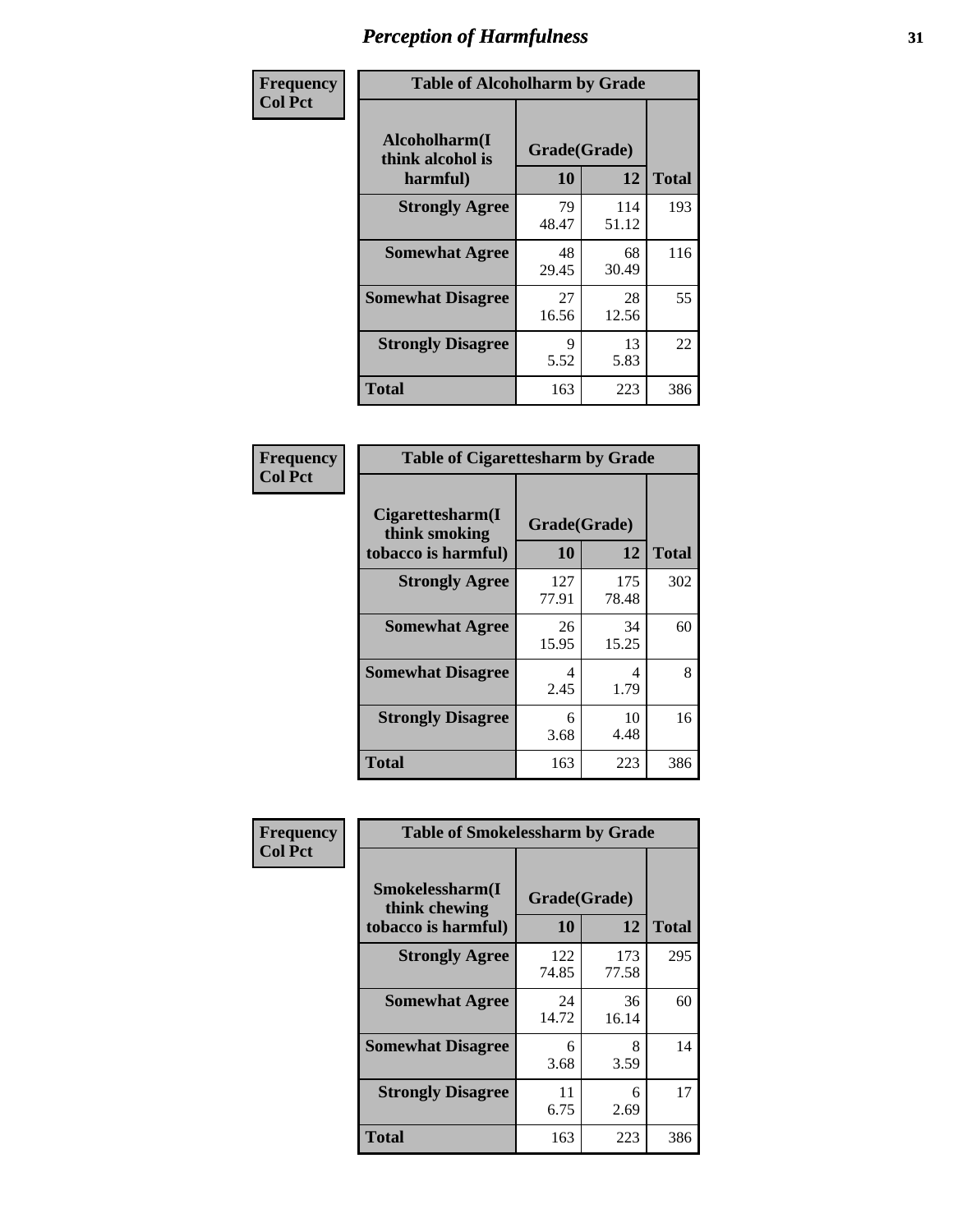| Frequency      |                                                   | <b>Table of Marijuanaharm by Grade</b> |              |              |  |
|----------------|---------------------------------------------------|----------------------------------------|--------------|--------------|--|
| <b>Col Pct</b> | Marijuanaharm(I<br>think marijuana is<br>harmful) | Grade(Grade)<br>10                     | 12           | <b>Total</b> |  |
|                | <b>Strongly Agree</b>                             | 98<br>60.12                            | 123<br>55.16 | 221          |  |
|                | <b>Somewhat Agree</b>                             | 21<br>12.88                            | 34<br>15.25  | 55           |  |
|                | <b>Somewhat Disagree</b>                          | 16<br>9.82                             | 27<br>12.11  | 43           |  |
|                | <b>Strongly Disagree</b>                          | 28<br>17.18                            | 39<br>17.49  | 67           |  |
|                | <b>Total</b>                                      | 163                                    | 223          | 386          |  |

| <b>Table of Cocaineharm by Grade</b>          |                    |              |     |  |  |
|-----------------------------------------------|--------------------|--------------|-----|--|--|
| Cocaineharm(I<br>think cocaine is<br>harmful) | Grade(Grade)<br>10 | <b>Total</b> |     |  |  |
| <b>Strongly Agree</b>                         | 141<br>86.50       | 207<br>92.83 | 348 |  |  |
| <b>Somewhat Agree</b>                         | 7<br>4.29          | 6<br>2.69    | 13  |  |  |
| <b>Somewhat Disagree</b>                      | 6<br>3.68          | 0.45         | 7   |  |  |
| <b>Strongly Disagree</b>                      | 9<br>5.52          | Q<br>4.04    | 18  |  |  |
| <b>Total</b>                                  | 163                | 223          | 386 |  |  |

| Frequency      | <b>Table of Inhalantsharm by Grade</b>             |                    |              |              |
|----------------|----------------------------------------------------|--------------------|--------------|--------------|
| <b>Col Pct</b> | Inhalantsharm(I<br>think inhalants are<br>harmful) | Grade(Grade)<br>10 | 12           | <b>Total</b> |
|                | <b>Strongly Agree</b>                              | 139<br>85.28       | 195<br>87.44 | 334          |
|                | <b>Somewhat Agree</b>                              | 11<br>6.75         | 16<br>7.17   | 27           |
|                | <b>Somewhat Disagree</b>                           | 5<br>3.07          | 0.45         | 6            |
|                | <b>Strongly Disagree</b>                           | 8<br>4.91          | 11<br>4.93   | 19           |
|                | Total                                              | 163                | 223          | 386          |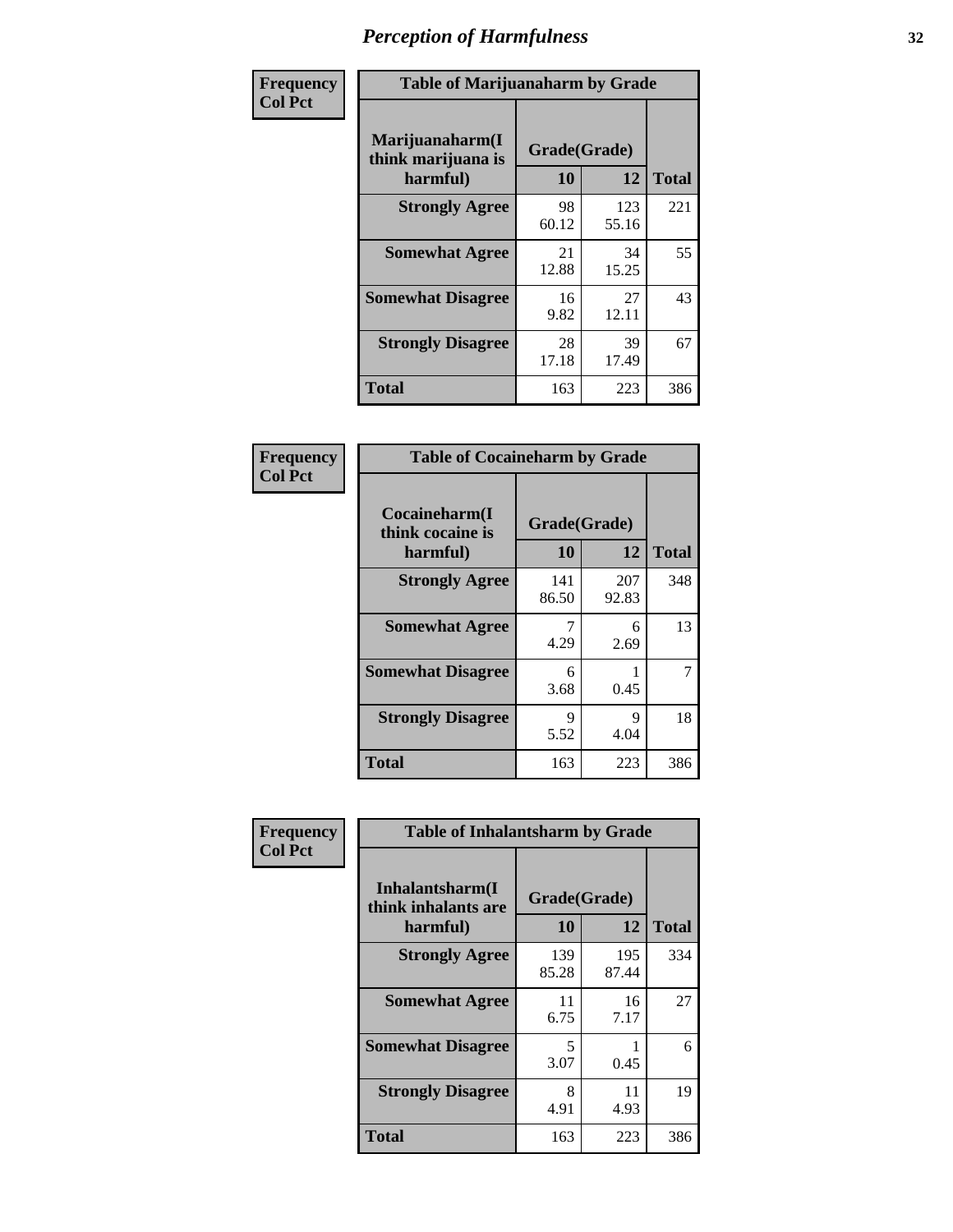| Frequency      | <b>Table of Steroidsharm by Grade</b>            |                    |              |              |
|----------------|--------------------------------------------------|--------------------|--------------|--------------|
| <b>Col Pct</b> | Steroidsharm(I<br>think steroids are<br>harmful) | Grade(Grade)<br>10 | 12           | <b>Total</b> |
|                | <b>Strongly Agree</b>                            | 134<br>82.21       | 190<br>85.20 | 324          |
|                | <b>Somewhat Agree</b>                            | 16<br>9.82         | 19<br>8.52   | 35           |
|                | <b>Somewhat Disagree</b>                         | 4<br>2.45          | 4<br>1.79    | 8            |
|                | <b>Strongly Disagree</b>                         | 9<br>5.52          | 10<br>4.48   | 19           |
|                | <b>Total</b>                                     | 163                | 223          | 386          |

| <b>Table of Ecstasyharm by Grade</b>          |                    |              |              |  |  |
|-----------------------------------------------|--------------------|--------------|--------------|--|--|
| Ecstasyharm(I<br>think ecstasy is<br>harmful) | Grade(Grade)<br>10 | 12           | <b>Total</b> |  |  |
| <b>Strongly Agree</b>                         | 142<br>87.12       | 196<br>87.89 | 338          |  |  |
| <b>Somewhat Agree</b>                         | 8<br>4.91          | 12<br>5.38   | 20           |  |  |
| <b>Somewhat Disagree</b>                      | 4<br>2.45          | 5<br>2.24    | 9            |  |  |
| <b>Strongly Disagree</b>                      | 9<br>5.52          | 10<br>4.48   | 19           |  |  |
| <b>Total</b>                                  | 163                | 223          | 386          |  |  |

| Frequency      | <b>Table of Methharm by Grade</b>                            |                           |                           |              |
|----------------|--------------------------------------------------------------|---------------------------|---------------------------|--------------|
| <b>Col Pct</b> | <b>Methharm</b> (I think<br>methamphetamines<br>are harmful) | Grade(Grade)<br><b>10</b> | 12                        | <b>Total</b> |
|                | <b>Strongly Agree</b>                                        | 145<br>88.96              | 205<br>91.93              | 350          |
|                | <b>Somewhat Agree</b>                                        | 9<br>5.52                 | 8<br>3.59                 | 17           |
|                | <b>Somewhat Disagree</b>                                     | 0.61                      | $\mathbf{\Omega}$<br>0.00 |              |
|                | <b>Strongly Disagree</b>                                     | 8<br>4.91                 | 10<br>4.48                | 18           |
|                | <b>Total</b>                                                 | 163                       | 223                       | 386          |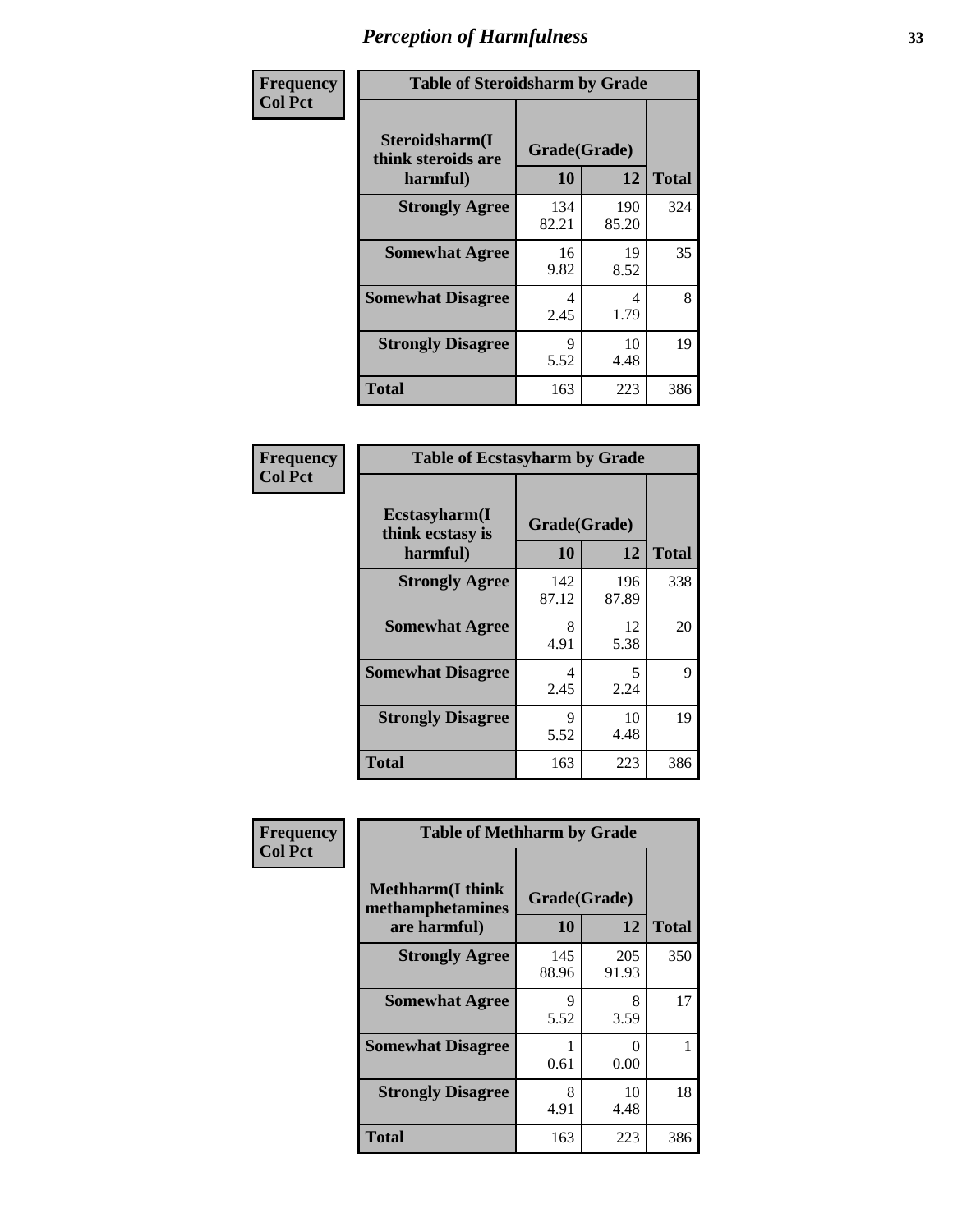| Frequency      | <b>Table of Hallucinogensharm by Grade</b>                 |                           |                                     |              |
|----------------|------------------------------------------------------------|---------------------------|-------------------------------------|--------------|
| <b>Col Pct</b> | Hallucinogensharm(I<br>think hallucinogens<br>are harmful) | Grade(Grade)<br><b>10</b> | 12                                  | <b>Total</b> |
|                | <b>Strongly Agree</b>                                      | 133<br>81.60              | 199<br>89.24                        | 332          |
|                | <b>Somewhat Agree</b>                                      | 12<br>7.36                | 12<br>5.38                          | 24           |
|                | <b>Somewhat Disagree</b>                                   | 8<br>4.91                 | $\mathcal{D}_{\mathcal{L}}$<br>0.90 | 10           |
|                | <b>Strongly Disagree</b>                                   | 10<br>6.13                | 10<br>4.48                          | 20           |
|                | <b>Total</b>                                               | 163                       | 223                                 | 386          |

| <b>Table of Prescriptionharm by Grade</b>                                 |              |              |              |  |
|---------------------------------------------------------------------------|--------------|--------------|--------------|--|
| Prescriptionharm(I<br>think prescription<br>drugs not<br>prescribed to me | Grade(Grade) |              |              |  |
| are harmful)                                                              | 10           | 12           | <b>Total</b> |  |
| <b>Strongly Agree</b>                                                     | 114<br>69.94 | 151<br>67.71 | 265          |  |
| <b>Somewhat Agree</b>                                                     | 21<br>12.88  | 43<br>19.28  | 64           |  |
| <b>Somewhat Disagree</b>                                                  | 15<br>9.20   | 14<br>6.28   | 29           |  |
| <b>Strongly Disagree</b>                                                  | 13<br>7.98   | 15<br>6.73   | 28           |  |
| <b>Total</b>                                                              | 163          | 223          | 386          |  |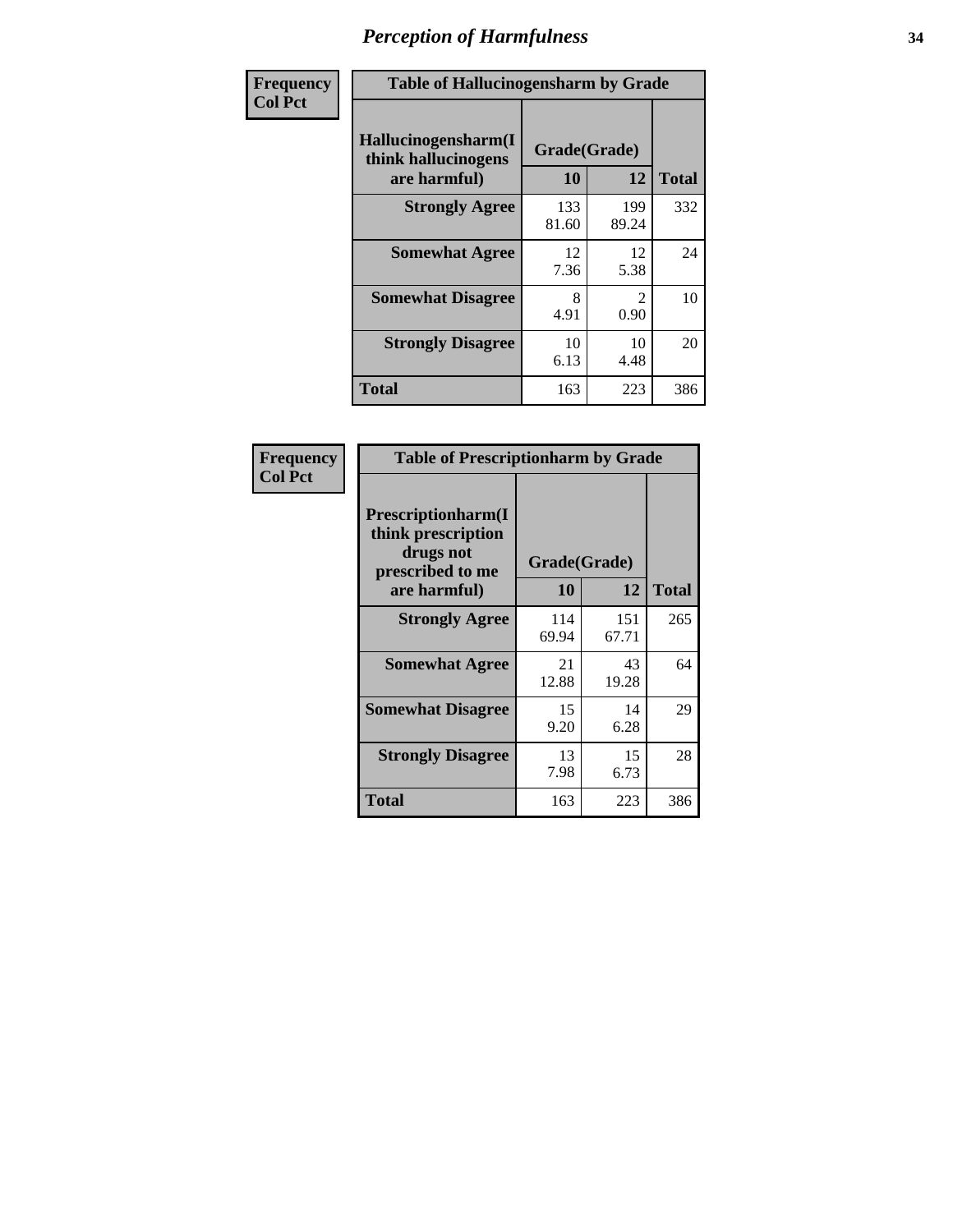# *Disapproval by Adults* **35**

| Frequency      |                                                                       | <b>Table of Alcoholadult by Grade</b> |              |              |  |
|----------------|-----------------------------------------------------------------------|---------------------------------------|--------------|--------------|--|
| <b>Col Pct</b> | <b>Alcoholadult</b> (Adults<br>would disapprove if<br>I used alcohol) | Grade(Grade)<br>10                    | 12           | <b>Total</b> |  |
|                | <b>Strongly Agree</b>                                                 | 85<br>52.15                           | 121<br>54.26 | 206          |  |
|                | <b>Somewhat Agree</b>                                                 | 38<br>23.31                           | 54<br>24.22  | 92           |  |
|                | <b>Somewhat Disagree</b>                                              | 25<br>15.34                           | 26<br>11.66  | 51           |  |
|                | <b>Strongly Disagree</b>                                              | 15<br>9.20                            | 22<br>9.87   | 37           |  |
|                | <b>Total</b>                                                          | 163                                   | 223          | 386          |  |

| <b>Table of Tobaccoadult by Grade</b>                                 |                          |              |     |  |  |
|-----------------------------------------------------------------------|--------------------------|--------------|-----|--|--|
| <b>Tobaccoadult</b> (Adults<br>would disapprove if<br>I used tobacco) | Grade(Grade)<br>10<br>12 |              |     |  |  |
| <b>Strongly Agree</b>                                                 | 100<br>61.35             | 122<br>54.71 | 222 |  |  |
| <b>Somewhat Agree</b>                                                 | 28<br>17.18              | 48<br>21.52  | 76  |  |  |
| <b>Somewhat Disagree</b>                                              | 17<br>10.43              | 27<br>12.11  | 44  |  |  |
| <b>Strongly Disagree</b>                                              | 18<br>11.04              | 26<br>11.66  | 44  |  |  |
| <b>Total</b>                                                          | 163                      | 223          | 386 |  |  |

| Frequency      | <b>Table of Marijuanaadult by Grade</b>                           |                    |              |              |
|----------------|-------------------------------------------------------------------|--------------------|--------------|--------------|
| <b>Col Pct</b> | Marijuanaadult(Adults<br>would disapprove if I<br>used marijuana) | Grade(Grade)<br>10 | 12           | <b>Total</b> |
|                | <b>Strongly Agree</b>                                             | 123<br>75.46       | 160<br>71.75 | 283          |
|                | <b>Somewhat Agree</b>                                             | 14<br>8.59         | 24<br>10.76  | 38           |
|                | <b>Somewhat Disagree</b>                                          | 13<br>7.98         | 17<br>7.62   | 30           |
|                | <b>Strongly Disagree</b>                                          | 13<br>7.98         | 22<br>9.87   | 35           |
|                | <b>Total</b>                                                      | 163                | 223          | 386          |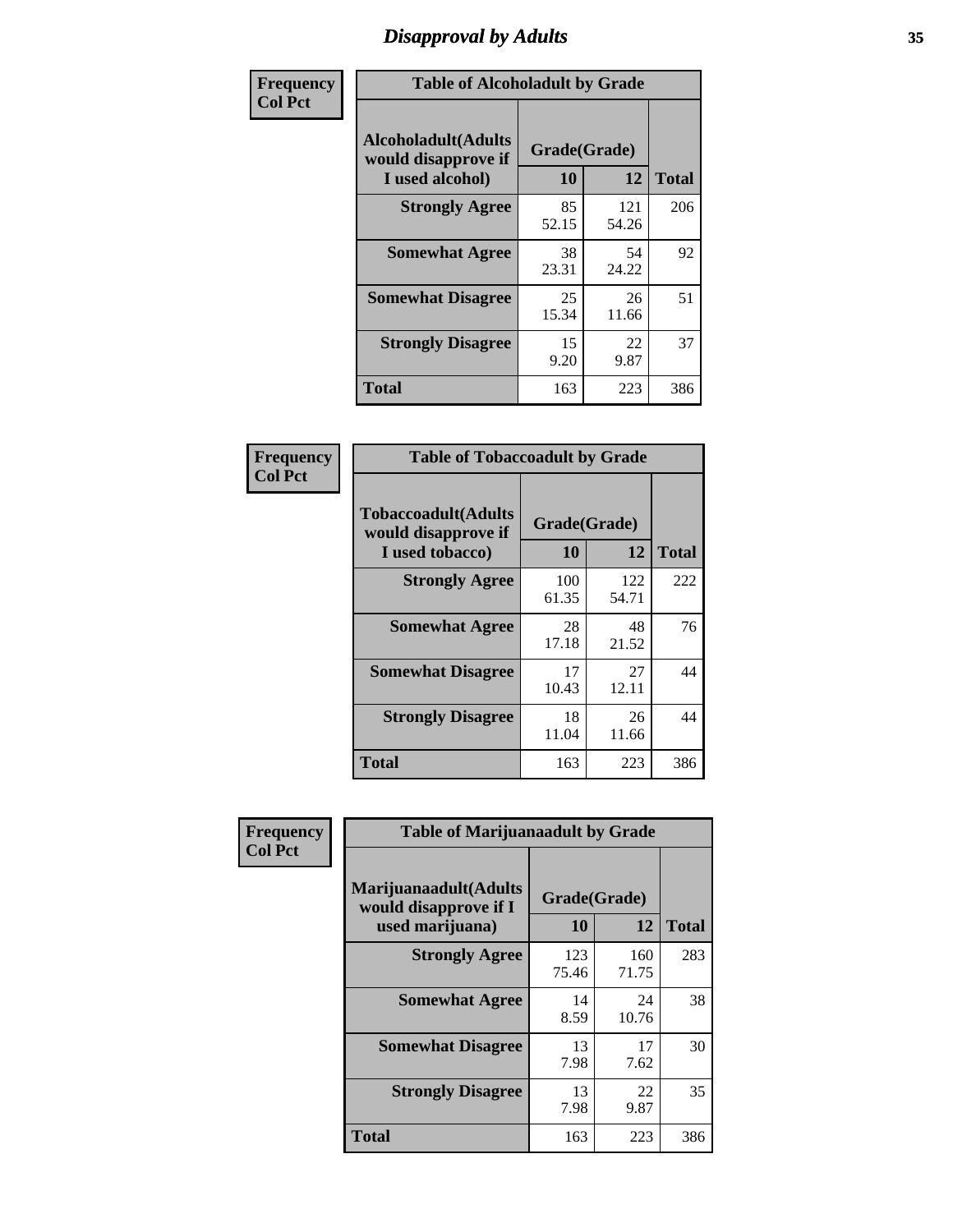# *Disapproval by Adults* **36**

| <b>Frequency</b> | <b>Table of Otherdrugadult by Grade</b>                |              |                               |              |
|------------------|--------------------------------------------------------|--------------|-------------------------------|--------------|
| <b>Col Pct</b>   | <b>Otherdrugadult</b> (Adults<br>would disapprove if I | Grade(Grade) |                               |              |
|                  | used other drugs)                                      | 10           | 12                            | <b>Total</b> |
|                  | <b>Strongly Agree</b>                                  | 137<br>84.05 | 189<br>84.75                  | 326          |
|                  | <b>Somewhat Agree</b>                                  | 10<br>6.13   | 15<br>6.73                    | 25           |
|                  | <b>Somewhat Disagree</b>                               | 4<br>2.45    | $\mathcal{D}_{\cdot}$<br>0.90 | 6            |
|                  | <b>Strongly Disagree</b>                               | 12<br>7.36   | 17<br>7.62                    | 29           |
|                  | <b>Total</b>                                           | 163          | 223                           | 386          |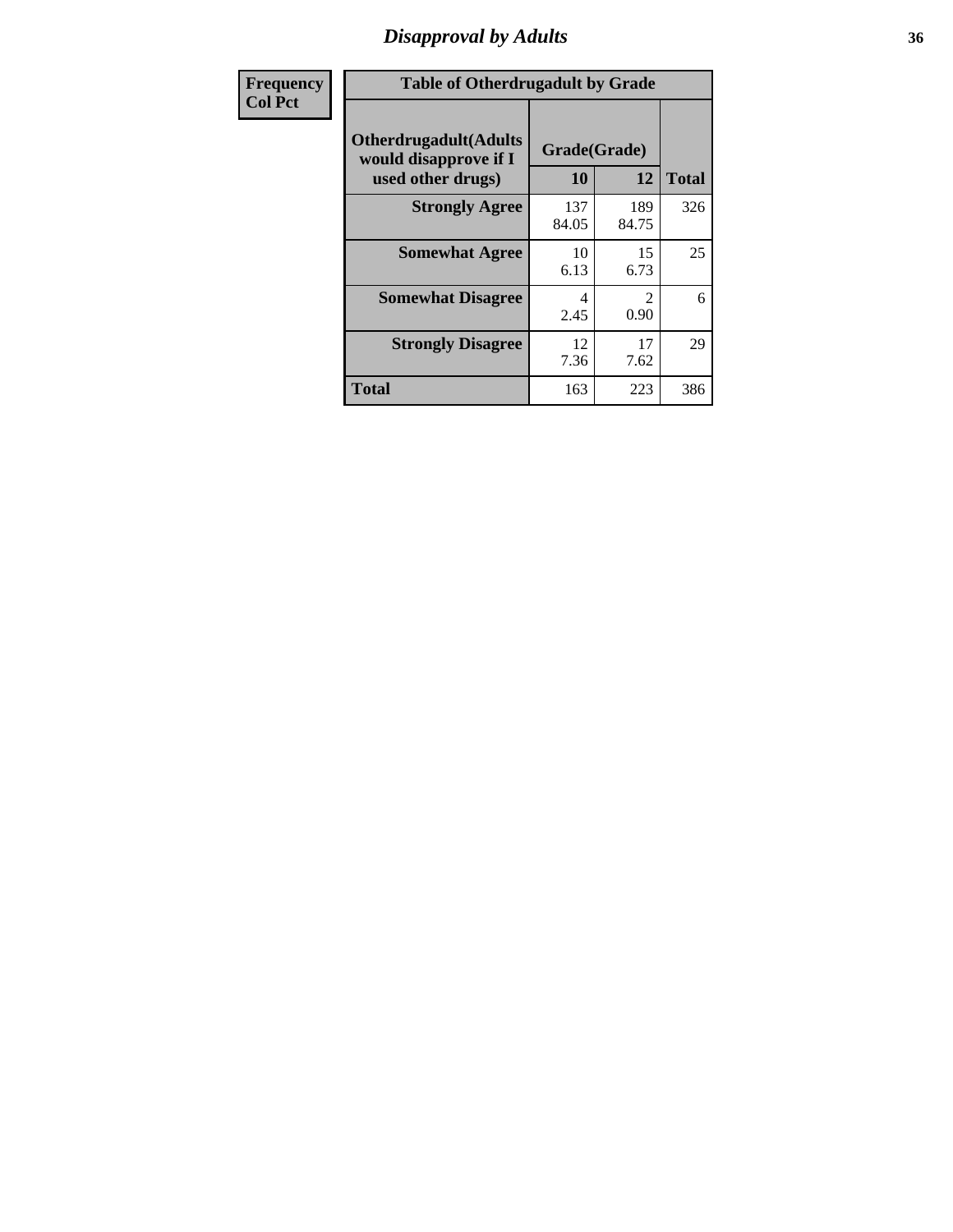# *Disapproval by Peers* **37**

| Frequency      | <b>Table of Alcoholpeer by Grade</b>                    |              |             |              |  |
|----------------|---------------------------------------------------------|--------------|-------------|--------------|--|
| <b>Col Pct</b> | Alcoholpeer(My<br>friends would<br>disapprove if I used | Grade(Grade) |             |              |  |
|                | alcohol)                                                | 10           | 12          | <b>Total</b> |  |
|                | <b>Strongly Agree</b>                                   | 34<br>20.86  | 33<br>14.80 | 67           |  |
|                | <b>Somewhat Agree</b>                                   | 34<br>20.86  | 42<br>18.83 | 76           |  |
|                | <b>Somewhat Disagree</b>                                | 36<br>22.09  | 58<br>26.01 | 94           |  |
|                | <b>Strongly Disagree</b>                                | 59<br>36.20  | 90<br>40.36 | 149          |  |
|                | Total                                                   | 163          | 223         | 386          |  |

| Frequency      | <b>Table of Tobaccopeer by Grade</b>                                |                    |             |              |  |
|----------------|---------------------------------------------------------------------|--------------------|-------------|--------------|--|
| <b>Col Pct</b> | Tobaccopeer(My<br>friends would<br>disapprove if I used<br>tobacco) | Grade(Grade)<br>10 | 12          | <b>Total</b> |  |
|                | <b>Strongly Agree</b>                                               | 41<br>25.15        | 49<br>21.97 | 90           |  |
|                | <b>Somewhat Agree</b>                                               | 35<br>21.47        | 47<br>21.08 | 82           |  |
|                | <b>Somewhat Disagree</b>                                            | 32<br>19.63        | 46<br>20.63 | 78           |  |
|                | <b>Strongly Disagree</b>                                            | 55<br>33.74        | 81<br>36.32 | 136          |  |
|                | <b>Total</b>                                                        | 163                | 223         | 386          |  |

| Frequency      | <b>Table of Marijuanapeer by Grade</b>                    |              |             |              |
|----------------|-----------------------------------------------------------|--------------|-------------|--------------|
| <b>Col Pct</b> | Marijuanapeer(My<br>friends would<br>disapprove if I used | Grade(Grade) |             |              |
|                | marijuana)                                                | <b>10</b>    | 12          | <b>Total</b> |
|                | <b>Strongly Agree</b>                                     | 55<br>33.74  | 74<br>33.18 | 129          |
|                | <b>Somewhat Agree</b>                                     | 27<br>16.56  | 37<br>16.59 | 64           |
|                | <b>Somewhat Disagree</b>                                  | 31<br>19.02  | 41<br>18.39 | 72           |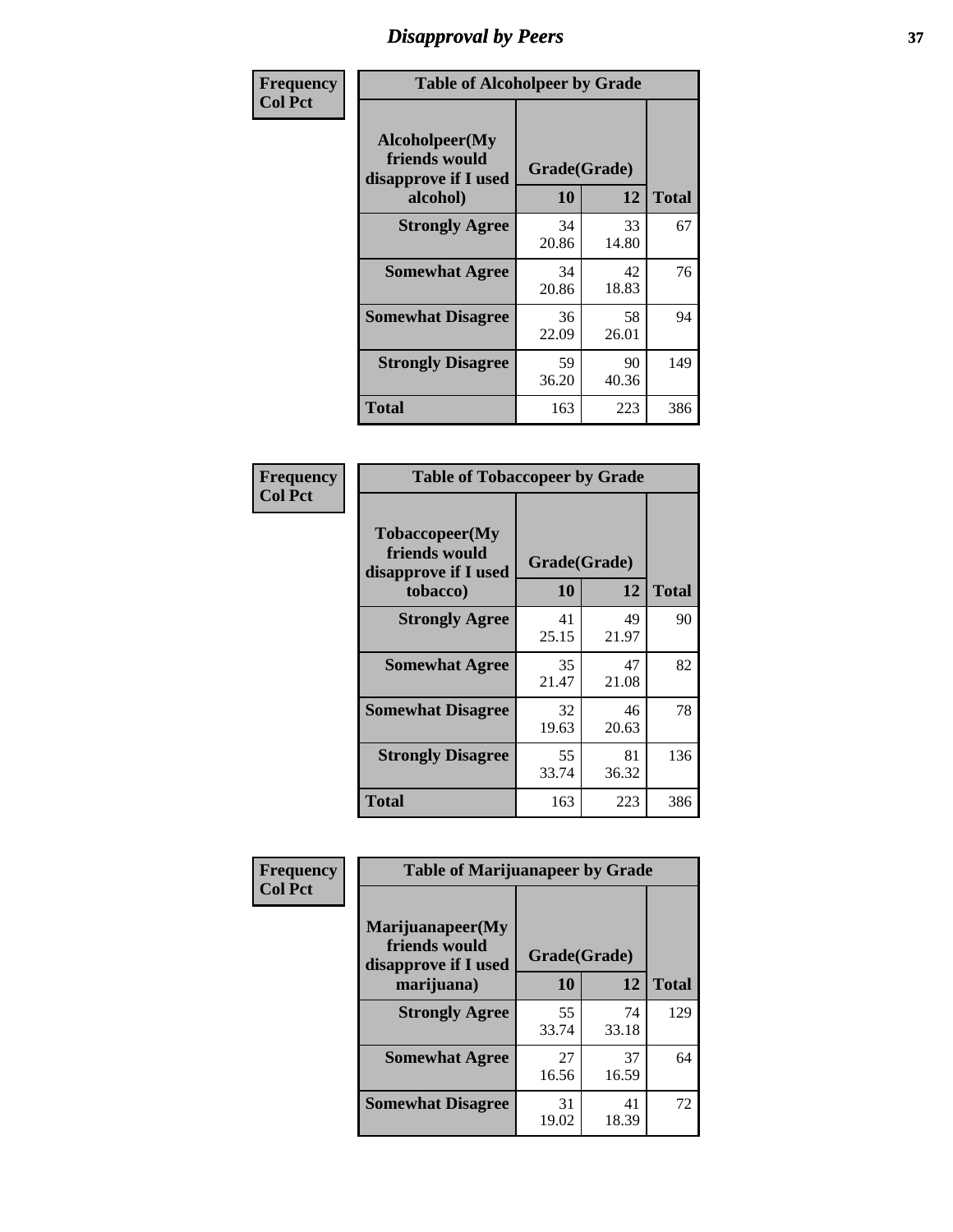# *Disapproval by Peers* **38**

| <b>Frequency</b> | <b>Table of Marijuanapeer by Grade</b>                                  |                           |             |              |  |
|------------------|-------------------------------------------------------------------------|---------------------------|-------------|--------------|--|
| <b>Col Pct</b>   | Marijuanapeer(My<br>friends would<br>disapprove if I used<br>marijuana) | Grade(Grade)<br><b>10</b> | 12          | <b>Total</b> |  |
|                  | <b>Strongly Disagree</b>                                                | 50<br>30.67               | 71<br>31.84 | 121          |  |
|                  | <b>Total</b>                                                            | 163                       | 223         | 386          |  |

| Frequency      | <b>Table of Otherdrugpeer by Grade</b>                                    |                    |              |              |
|----------------|---------------------------------------------------------------------------|--------------------|--------------|--------------|
| <b>Col Pct</b> | Otherdrugpeer(My<br>friends would<br>disapprove if I used<br>other drugs) | Grade(Grade)<br>10 | 12           | <b>Total</b> |
|                | <b>Strongly Agree</b>                                                     | 70<br>42.94        | 105<br>47.09 | 175          |
|                | <b>Somewhat Agree</b>                                                     | 24<br>14.72        | 45<br>20.18  | 69           |
|                | <b>Somewhat Disagree</b>                                                  | 28<br>17.18        | 31<br>13.90  | 59           |
|                | <b>Strongly Disagree</b>                                                  | 41<br>25.15        | 42<br>18.83  | 83           |
|                | <b>Total</b>                                                              | 163                | 223          | 386          |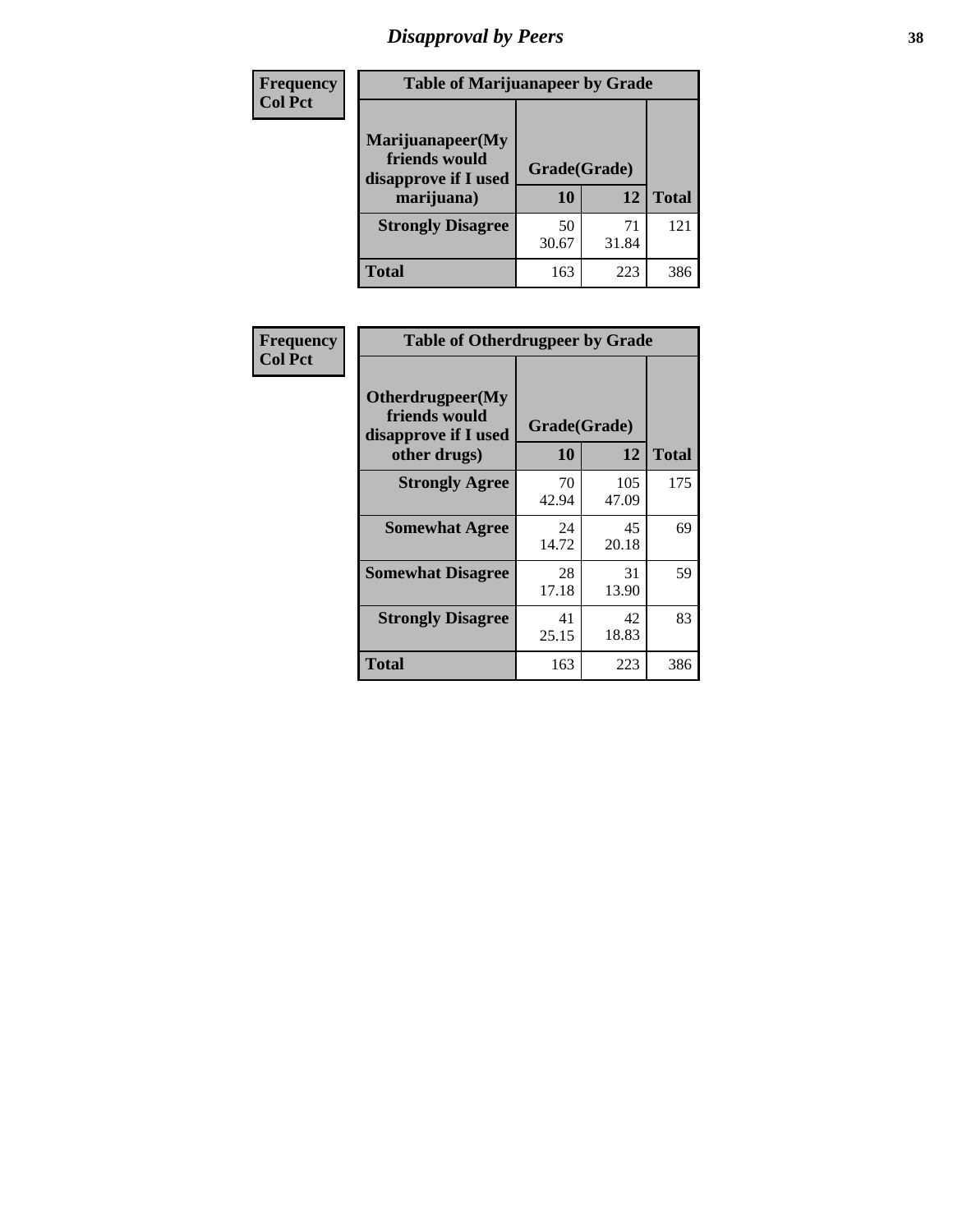| Frequency      | <b>Table of Alcohollocation1 by Grade</b> |              |              |              |
|----------------|-------------------------------------------|--------------|--------------|--------------|
| <b>Col Pct</b> | <b>Alcohollocation1(Places</b>            | Grade(Grade) |              |              |
|                | <b>Friends Use Alcohol)</b>               | 10           | 12           | <b>Total</b> |
|                |                                           | 107<br>65.64 | 160<br>71.75 | 267          |
|                | Do Not Use                                | 56<br>34.36  | 63<br>28.25  | 119          |
|                | <b>Total</b>                              | 163          | 223          | 386          |

| Frequency      | <b>Table of Alcohollocation2 by Grade</b>                     |                    |              |              |
|----------------|---------------------------------------------------------------|--------------------|--------------|--------------|
| <b>Col Pct</b> | <b>Alcohollocation2(Places</b><br><b>Friends Use Alcohol)</b> | Grade(Grade)<br>10 | <b>12</b>    | <b>Total</b> |
|                |                                                               | 87<br>53.37        | 116<br>52.02 | 203          |
|                | Home                                                          | 76<br>46.63        | 107<br>47.98 | 183          |
|                | <b>Total</b>                                                  | 163                | 223          | 386          |

| Frequency<br><b>Col Pct</b> | <b>Table of Alcohollocation 3 by Grade</b>                    |                    |              |              |
|-----------------------------|---------------------------------------------------------------|--------------------|--------------|--------------|
|                             | <b>Alcohollocation3(Places</b><br><b>Friends Use Alcohol)</b> | Grade(Grade)<br>10 | 12           | <b>Total</b> |
|                             |                                                               | 146<br>89.57       | 206<br>92.38 | 352          |
|                             | <b>School</b>                                                 | 17<br>10.43        | 17<br>7.62   | 34           |
|                             | <b>Total</b>                                                  | 163                | 223          | 386          |

| <b>Frequency</b> | <b>Table of Alcohollocation4 by Grade</b> |              |              |              |  |
|------------------|-------------------------------------------|--------------|--------------|--------------|--|
| <b>Col Pct</b>   | <b>Alcohollocation4(Places</b>            | Grade(Grade) |              |              |  |
|                  | <b>Friends Use Alcohol)</b>               | 10           | 12           | <b>Total</b> |  |
|                  |                                           | 137<br>84.05 | 197<br>88.34 | 334          |  |
|                  | Car                                       | 26<br>15.95  | 26<br>11.66  | 52           |  |
|                  | <b>Total</b>                              | 163          | 223          | 386          |  |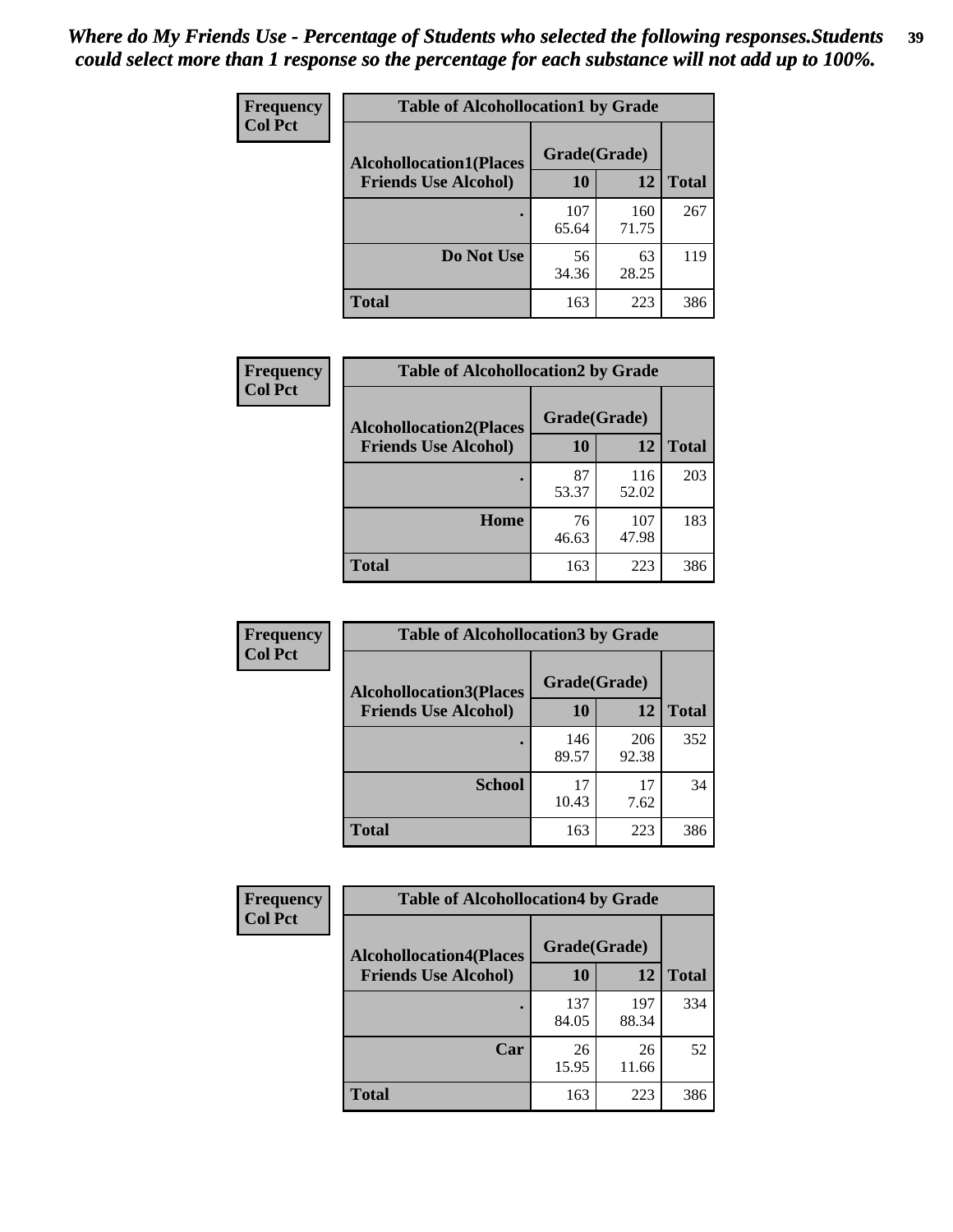| Frequency<br><b>Col Pct</b> | <b>Table of Alcohollocation5 by Grade</b> |              |              |              |  |
|-----------------------------|-------------------------------------------|--------------|--------------|--------------|--|
|                             | <b>Alcohollocation5(Places</b>            | Grade(Grade) |              |              |  |
|                             | <b>Friends Use Alcohol)</b>               | 10           | 12           | <b>Total</b> |  |
|                             |                                           | 78<br>47.85  | 86<br>38.57  | 164          |  |
|                             | <b>Friend's House</b>                     | 85<br>52.15  | 137<br>61.43 | 222          |  |
|                             | <b>Total</b>                              | 163          | 223          | 386          |  |

| <b>Frequency</b> | <b>Table of Alcohollocation6 by Grade</b> |              |              |              |
|------------------|-------------------------------------------|--------------|--------------|--------------|
| <b>Col Pct</b>   | <b>Alcohollocation6(Places</b>            | Grade(Grade) |              |              |
|                  | <b>Friends Use Alcohol)</b>               | 10           | 12           | <b>Total</b> |
|                  |                                           | 112<br>68.71 | 160<br>71.75 | 272          |
|                  | <b>Other</b>                              | 51<br>31.29  | 63<br>28.25  | 114          |
|                  | <b>Total</b>                              | 163          | 223          | 386          |

| Frequency      | <b>Table of Tobaccolocation1 by Grade</b> |              |              |              |
|----------------|-------------------------------------------|--------------|--------------|--------------|
| <b>Col Pct</b> | <b>Tobaccolocation1(Places</b>            | Grade(Grade) |              |              |
|                | <b>Friends Use Tobacco)</b>               | 10           | 12           | <b>Total</b> |
|                |                                           | 102<br>62.58 | 144<br>64.57 | 246          |
|                | Do Not Use                                | 61<br>37.42  | 79<br>35.43  | 140          |
|                | <b>Total</b>                              | 163          | 223          | 386          |

| Frequency      | <b>Table of Tobaccolocation2 by Grade</b> |              |              |              |  |
|----------------|-------------------------------------------|--------------|--------------|--------------|--|
| <b>Col Pct</b> | <b>Tobaccolocation2(Places</b>            | Grade(Grade) |              |              |  |
|                | <b>Friends Use Tobacco)</b>               | 10           | 12           | <b>Total</b> |  |
|                |                                           | 77<br>47.24  | 101<br>45.29 | 178          |  |
|                | Home                                      | 86<br>52.76  | 122<br>54.71 | 208          |  |
|                | <b>Total</b>                              | 163          | 223          | 386          |  |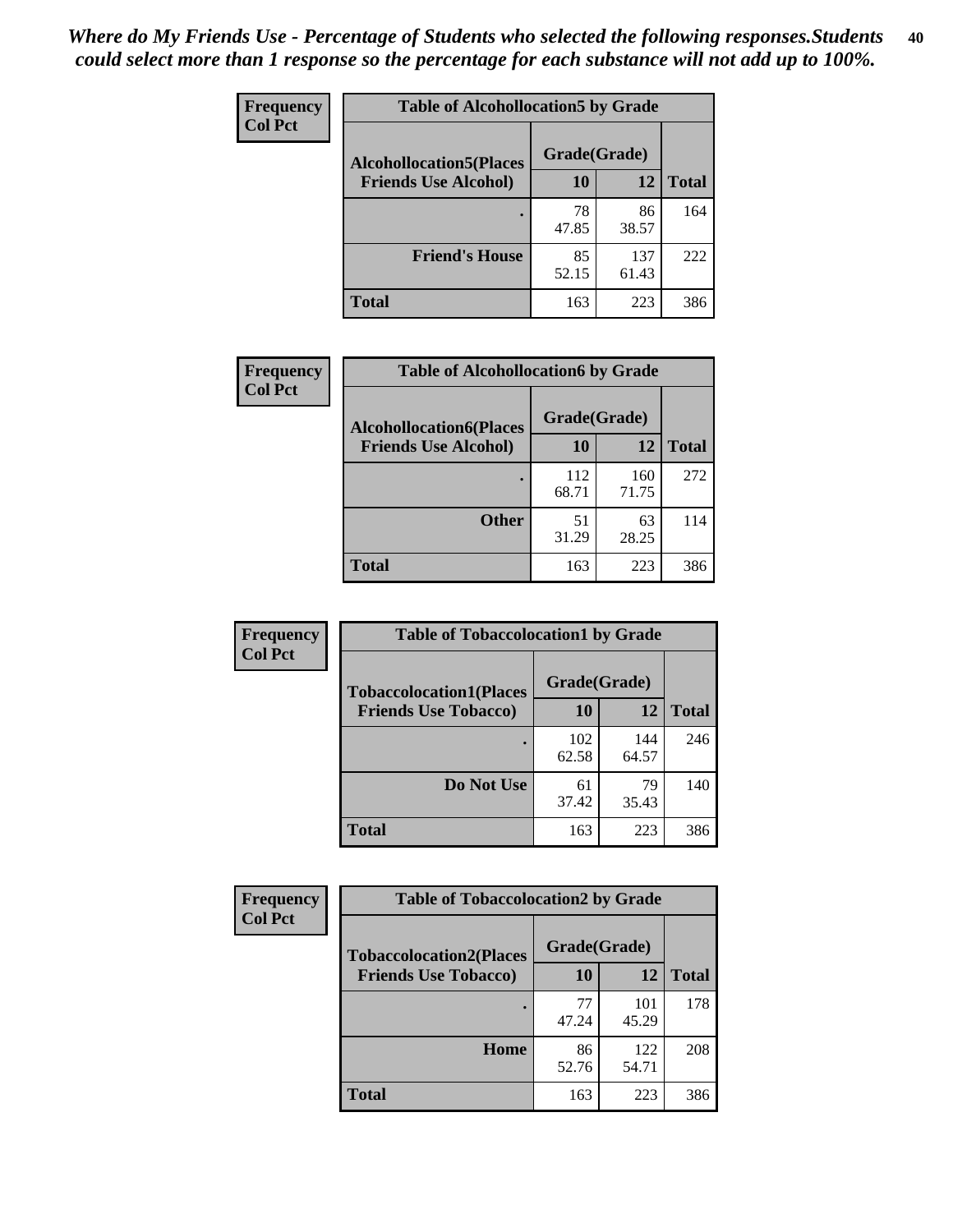| Frequency      | <b>Table of Tobaccolocation 3 by Grade</b> |              |              |              |  |
|----------------|--------------------------------------------|--------------|--------------|--------------|--|
| <b>Col Pct</b> | <b>Tobaccolocation3(Places</b>             | Grade(Grade) |              |              |  |
|                | <b>Friends Use Tobacco)</b>                | 10           | 12           | <b>Total</b> |  |
|                |                                            | 113<br>69.33 | 162<br>72.65 | 275          |  |
|                | <b>School</b>                              | 50<br>30.67  | 61<br>27.35  | 111          |  |
|                | <b>Total</b>                               | 163          | 223          | 386          |  |

| <b>Frequency</b><br><b>Col Pct</b> | <b>Table of Tobaccolocation4 by Grade</b> |              |              |              |
|------------------------------------|-------------------------------------------|--------------|--------------|--------------|
|                                    | <b>Tobaccolocation4(Places</b>            | Grade(Grade) |              |              |
|                                    | <b>Friends Use Tobacco)</b>               | 10           | 12           | <b>Total</b> |
|                                    |                                           | 101<br>61.96 | 132<br>59.19 | 233          |
|                                    | Car                                       | 62<br>38.04  | 91<br>40.81  | 153          |
|                                    | <b>Total</b>                              | 163          | 223          | 386          |

| Frequency      | <b>Table of Tobaccolocation5 by Grade</b> |              |              |              |
|----------------|-------------------------------------------|--------------|--------------|--------------|
| <b>Col Pct</b> | <b>Tobaccolocation5(Places</b>            | Grade(Grade) |              |              |
|                | <b>Friends Use Tobacco)</b>               | 10           | 12           | <b>Total</b> |
|                |                                           | 81<br>49.69  | 106<br>47.53 | 187          |
|                | <b>Friend's House</b>                     | 82<br>50.31  | 117<br>52.47 | 199          |
|                | <b>Total</b>                              | 163          | 223          | 386          |

| <b>Frequency</b> | <b>Table of Tobaccolocation6 by Grade</b> |              |              |              |  |
|------------------|-------------------------------------------|--------------|--------------|--------------|--|
| <b>Col Pct</b>   | <b>Tobaccolocation6(Places</b>            | Grade(Grade) |              |              |  |
|                  | <b>Friends Use Tobacco)</b>               | 10           | 12           | <b>Total</b> |  |
|                  |                                           | 108<br>66.26 | 152<br>68.16 | 260          |  |
|                  | <b>Other</b>                              | 55<br>33.74  | 71<br>31.84  | 126          |  |
|                  | <b>Total</b>                              | 163          | 223          | 386          |  |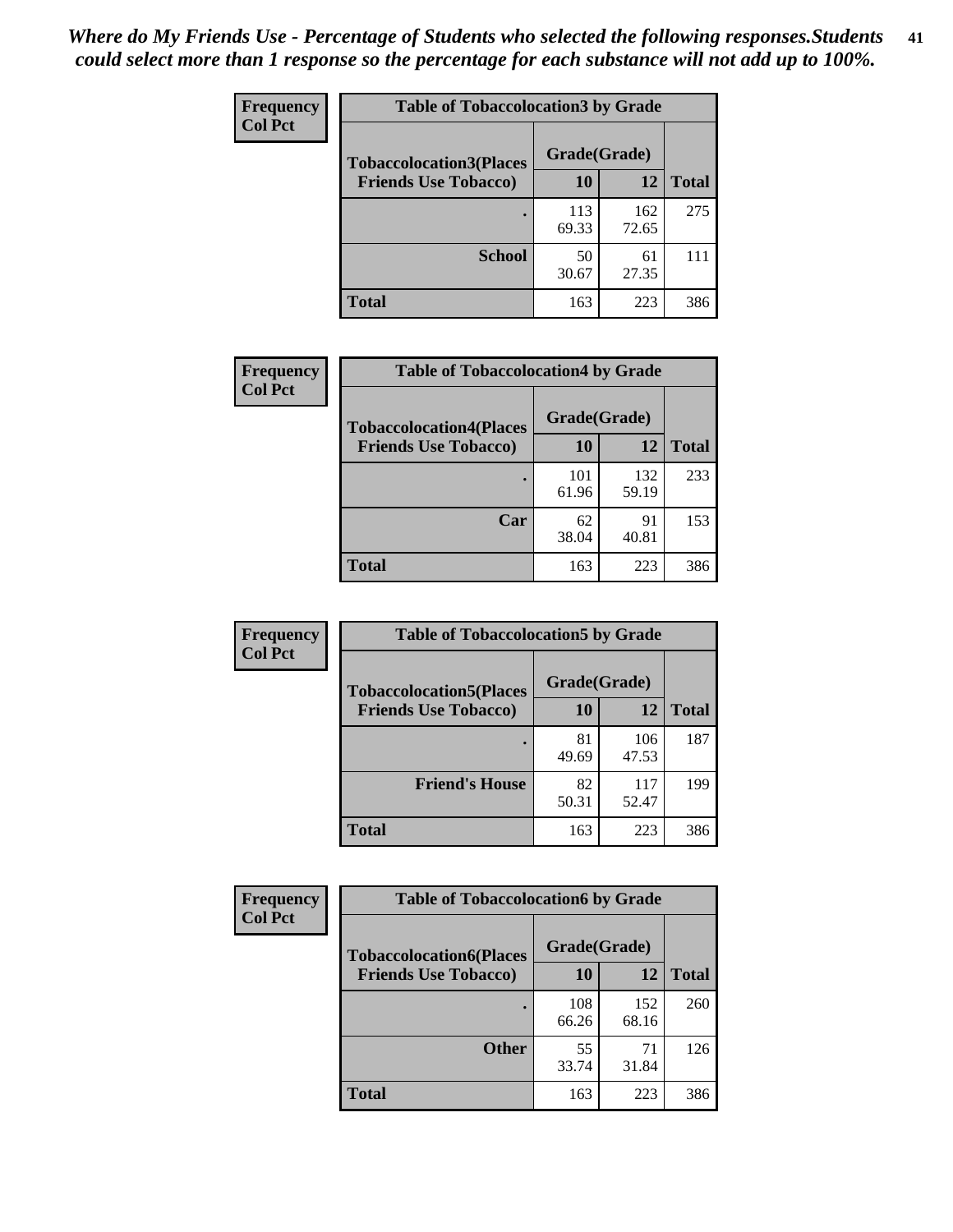| Frequency      | <b>Table of Marijuanalocation1 by Grade</b> |              |              |              |
|----------------|---------------------------------------------|--------------|--------------|--------------|
| <b>Col Pct</b> | <b>Marijuanalocation1(Places</b>            | Grade(Grade) |              |              |
|                | <b>Friends Use Marijuana</b> )              | <b>10</b>    | 12           | <b>Total</b> |
|                |                                             | 99<br>60.74  | 120<br>53.81 | 219          |
|                | Do Not Use                                  | 64<br>39.26  | 103<br>46.19 | 167          |
|                | <b>Total</b>                                | 163          | 223          | 386          |

| <b>Frequency</b> | <b>Table of Marijuanalocation2 by Grade</b>                        |                    |              |              |
|------------------|--------------------------------------------------------------------|--------------------|--------------|--------------|
| <b>Col Pct</b>   | <b>Marijuanalocation2(Places</b><br><b>Friends Use Marijuana</b> ) | Grade(Grade)<br>10 | 12           | <b>Total</b> |
|                  |                                                                    |                    |              |              |
|                  |                                                                    | 91<br>55.83        | 140<br>62.78 | 231          |
|                  | Home                                                               | 72<br>44.17        | 83<br>37.22  | 155          |
|                  | <b>Total</b>                                                       | 163                | 223          | 386          |

| Frequency<br><b>Col Pct</b> | <b>Table of Marijuanalocation3 by Grade</b> |              |              |       |
|-----------------------------|---------------------------------------------|--------------|--------------|-------|
|                             | <b>Marijuanalocation3</b> (Places           | Grade(Grade) |              |       |
|                             | <b>Friends Use Marijuana</b> )              | 10           | 12           | Total |
|                             |                                             | 136<br>83.44 | 199<br>89.24 | 335   |
|                             | <b>School</b>                               | 27<br>16.56  | 24<br>10.76  | 51    |
|                             | <b>Total</b>                                | 163          | 223          | 386   |

| <b>Frequency</b> | <b>Table of Marijuanalocation4 by Grade</b> |              |              |              |  |
|------------------|---------------------------------------------|--------------|--------------|--------------|--|
| <b>Col Pct</b>   | <b>Marijuanalocation4(Places</b>            | Grade(Grade) |              |              |  |
|                  | <b>Friends Use Marijuana</b> )              | <b>10</b>    | 12           | <b>Total</b> |  |
|                  |                                             | 116<br>71.17 | 158<br>70.85 | 274          |  |
|                  | Car                                         | 47<br>28.83  | 65<br>29.15  | 112          |  |
|                  | <b>Total</b>                                | 163          | 223          | 386          |  |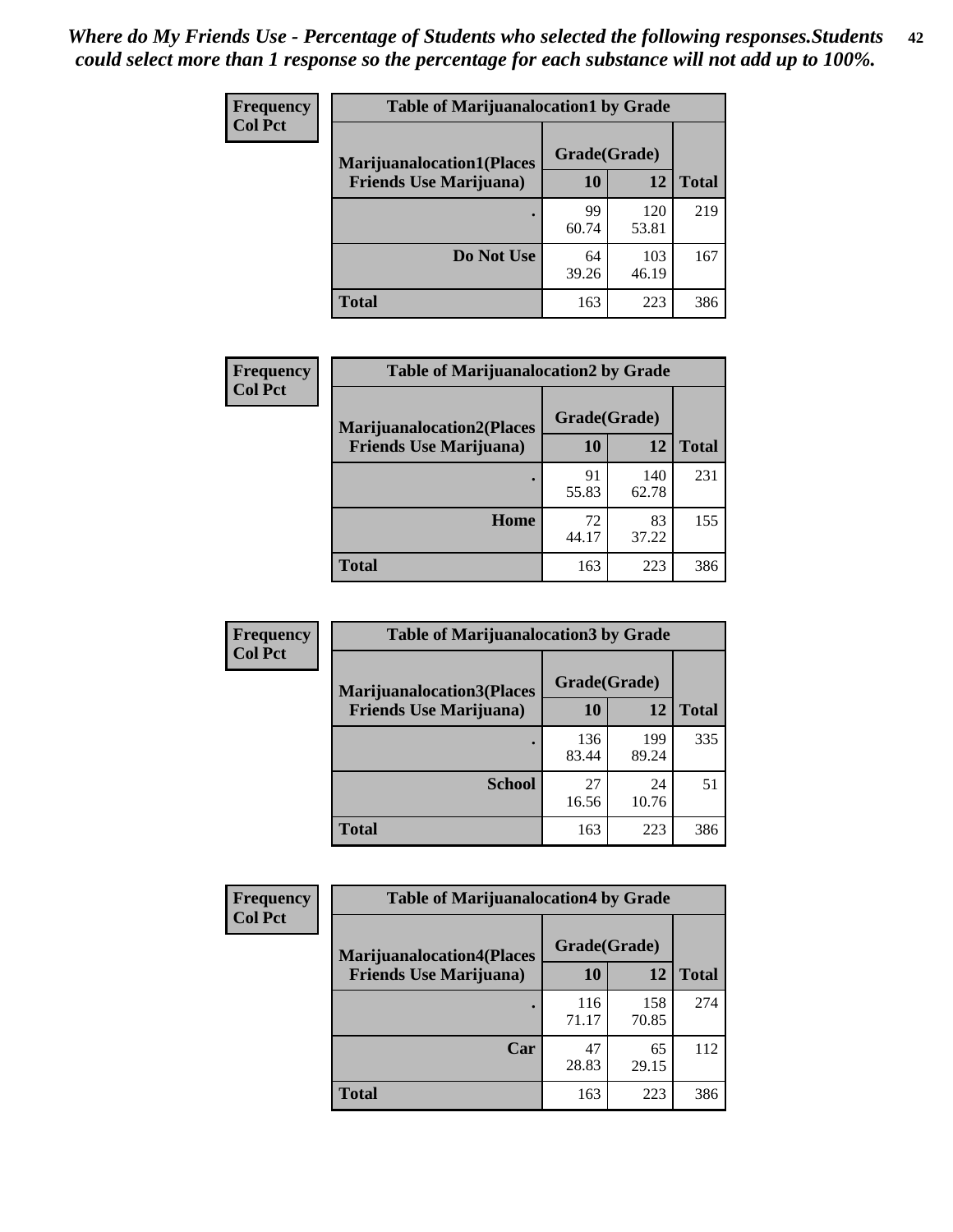| <b>Frequency</b> | <b>Table of Marijuanalocation5 by Grade</b> |              |              |              |
|------------------|---------------------------------------------|--------------|--------------|--------------|
| <b>Col Pct</b>   | <b>Marijuanalocation5</b> (Places           | Grade(Grade) |              |              |
|                  | <b>Friends Use Marijuana</b> )              | 10           | 12           | <b>Total</b> |
|                  |                                             | 85<br>52.15  | 117<br>52.47 | 202          |
|                  | <b>Friend's House</b>                       | 78<br>47.85  | 106<br>47.53 | 184          |
|                  | <b>Total</b>                                | 163          | 223          | 386          |

| <b>Frequency</b> | <b>Table of Marijuanalocation6 by Grade</b>                        |                    |              |              |
|------------------|--------------------------------------------------------------------|--------------------|--------------|--------------|
| <b>Col Pct</b>   | <b>Marijuanalocation6(Places</b><br><b>Friends Use Marijuana</b> ) | Grade(Grade)<br>10 | 12           | <b>Total</b> |
|                  |                                                                    | 110<br>67.48       | 161<br>72.20 | 271          |
|                  | <b>Other</b>                                                       | 53<br>32.52        | 62<br>27.80  | 115          |
|                  | <b>Total</b>                                                       | 163                | 223          | 386          |

| <b>Frequency</b> | <b>Table of Otherdruglocation1 by Grade</b>                          |              |              |              |
|------------------|----------------------------------------------------------------------|--------------|--------------|--------------|
| <b>Col Pct</b>   | <b>Otherdruglocation1(Places</b><br><b>Friends Use Other Illegal</b> | Grade(Grade) |              |              |
|                  | Drugs)                                                               | 10           | 12           | <b>Total</b> |
|                  |                                                                      | 64<br>39.26  | 73<br>32.74  | 137          |
|                  | Do Not Use                                                           | 99<br>60.74  | 150<br>67.26 | 249          |
|                  | <b>Total</b>                                                         | 163          | 223          | 386          |

| <b>Frequency</b> | <b>Table of Otherdruglocation2 by Grade</b>                          |              |              |              |
|------------------|----------------------------------------------------------------------|--------------|--------------|--------------|
| <b>Col Pct</b>   | <b>Otherdruglocation2(Places</b><br><b>Friends Use Other Illegal</b> | Grade(Grade) |              |              |
|                  | Drugs)                                                               | 10           | 12           | <b>Total</b> |
|                  |                                                                      | 116<br>71.17 | 178<br>79.82 | 294          |
|                  | Home                                                                 | 47<br>28.83  | 45<br>20.18  | 92           |
|                  | <b>Total</b>                                                         | 163          | 223          | 386          |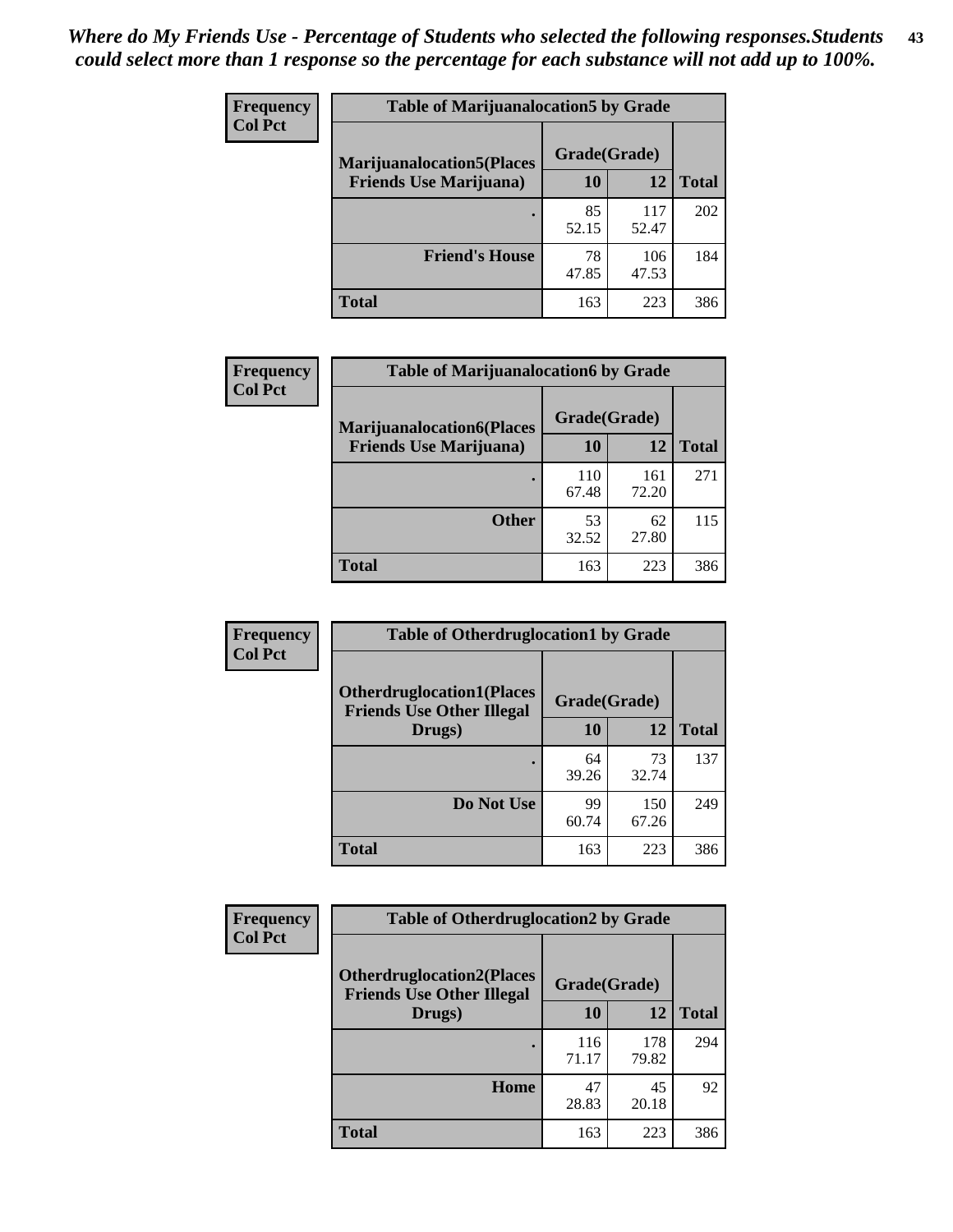| <b>Frequency</b> | <b>Table of Otherdruglocation3 by Grade</b>                           |              |              |              |
|------------------|-----------------------------------------------------------------------|--------------|--------------|--------------|
| <b>Col Pct</b>   | <b>Otherdruglocation3(Places)</b><br><b>Friends Use Other Illegal</b> | Grade(Grade) |              |              |
|                  | Drugs)                                                                | 10           | 12           | <b>Total</b> |
|                  |                                                                       | 130<br>79.75 | 194<br>87.00 | 324          |
|                  | <b>School</b>                                                         | 33<br>20.25  | 29<br>13.00  | 62           |
|                  | <b>Total</b>                                                          | 163          | 223          | 386          |

| <b>Frequency</b> | <b>Table of Otherdruglocation4 by Grade</b>                          |              |              |              |
|------------------|----------------------------------------------------------------------|--------------|--------------|--------------|
| <b>Col Pct</b>   | <b>Otherdruglocation4(Places</b><br><b>Friends Use Other Illegal</b> | Grade(Grade) |              |              |
|                  | Drugs)                                                               | 10           | 12           | <b>Total</b> |
|                  |                                                                      | 130<br>79.75 | 191<br>85.65 | 321          |
|                  | Car                                                                  | 33<br>20.25  | 32<br>14.35  | 65           |
|                  | <b>Total</b>                                                         | 163          | 223          | 386          |

| Frequency      | <b>Table of Otherdruglocation5 by Grade</b>                          |              |              |              |
|----------------|----------------------------------------------------------------------|--------------|--------------|--------------|
| <b>Col Pct</b> | <b>Otherdruglocation5(Places</b><br><b>Friends Use Other Illegal</b> | Grade(Grade) |              |              |
|                | Drugs)                                                               | 10           | 12           | <b>Total</b> |
|                |                                                                      | 111<br>68.10 | 157<br>70.40 | 268          |
|                | <b>Friend's House</b>                                                | 52<br>31.90  | 66<br>29.60  | 118          |
|                | <b>Total</b>                                                         | 163          | 223          | 386          |

| <b>Frequency</b> | <b>Table of Otherdruglocation6 by Grade</b>                          |              |              |              |
|------------------|----------------------------------------------------------------------|--------------|--------------|--------------|
| <b>Col Pct</b>   | <b>Otherdruglocation6(Places</b><br><b>Friends Use Other Illegal</b> | Grade(Grade) |              |              |
|                  | Drugs)                                                               | <b>10</b>    | 12           | <b>Total</b> |
|                  |                                                                      | 126<br>77.30 | 179<br>80.27 | 305          |
|                  | <b>Other</b>                                                         | 37<br>22.70  | 44<br>19.73  | 81           |
|                  | <b>Total</b>                                                         | 163          | 223          | 386          |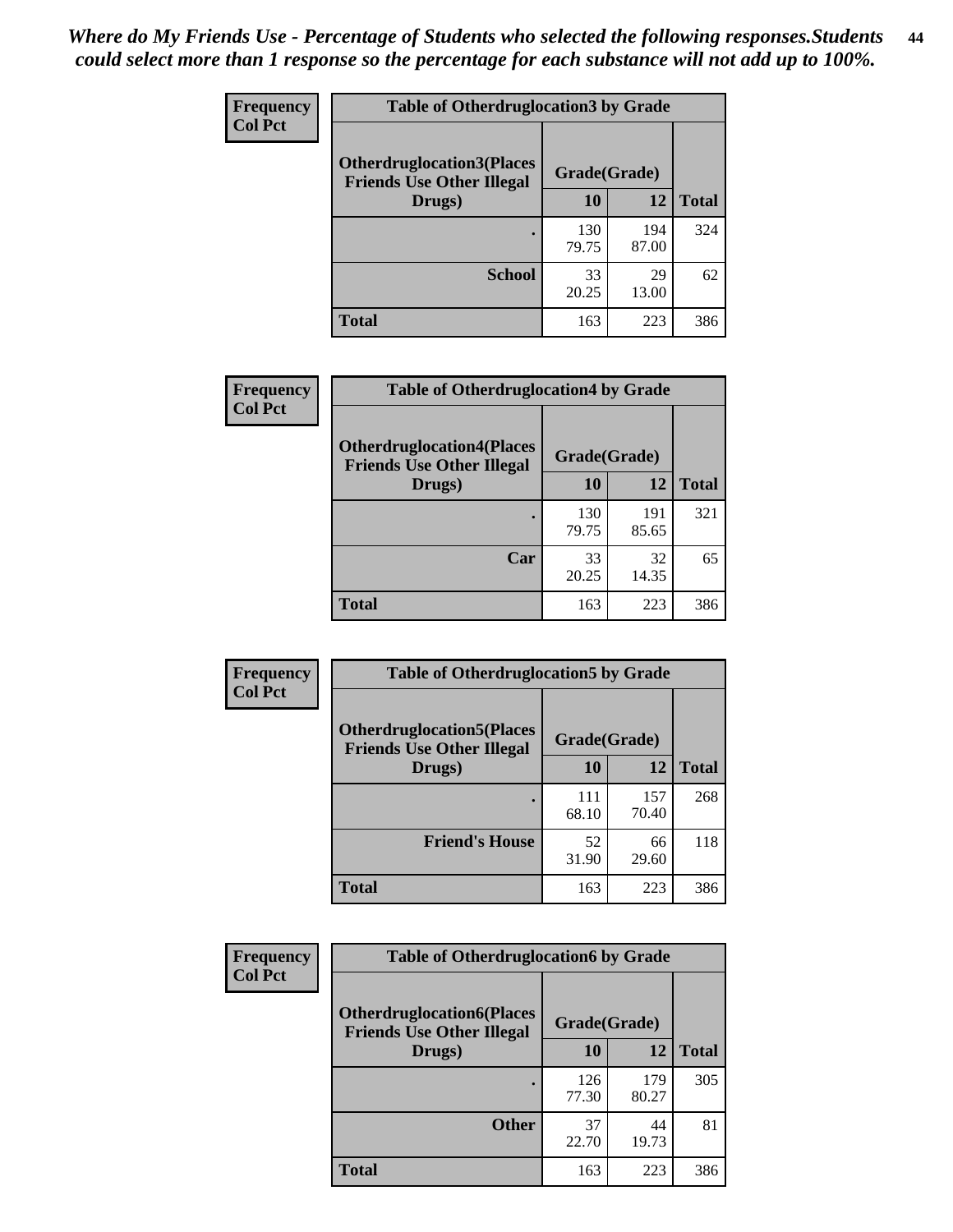| Frequency      | <b>Table of Alcoholtime1 by Grade</b>           |              |              |              |
|----------------|-------------------------------------------------|--------------|--------------|--------------|
| <b>Col Pct</b> | <b>Alcoholtime1(Times</b><br><b>Friends Use</b> | Grade(Grade) |              |              |
|                | Alcohol)                                        | 10           | <b>12</b>    | <b>Total</b> |
|                |                                                 | 108<br>66.26 | 164<br>73.54 | 272          |
|                | Do Not Use                                      | 55<br>33.74  | 59<br>26.46  | 114          |
|                | <b>Total</b>                                    | 163          | 223          | 386          |

| Frequency      | <b>Table of Alcoholtime2 by Grade</b>           |              |              |              |
|----------------|-------------------------------------------------|--------------|--------------|--------------|
| <b>Col Pct</b> | <b>Alcoholtime2(Times</b><br><b>Friends Use</b> | Grade(Grade) |              |              |
|                | Alcohol)                                        | 10           | 12           | <b>Total</b> |
|                |                                                 | 149<br>91.41 | 209<br>93.72 | 358          |
|                | <b>On Way to School</b>                         | 14<br>8.59   | 14<br>6.28   | 28           |
|                | <b>Total</b>                                    | 163          | 223          | 386          |

| <b>Frequency</b> | <b>Table of Alcoholtime3 by Grade</b>           |              |              |              |
|------------------|-------------------------------------------------|--------------|--------------|--------------|
| <b>Col Pct</b>   | <b>Alcoholtime3(Times</b><br><b>Friends Use</b> | Grade(Grade) |              |              |
|                  | Alcohol)                                        | 10           | 12           | <b>Total</b> |
|                  |                                                 | 147<br>90.18 | 210<br>94.17 | 357          |
|                  | <b>During School</b>                            | 16<br>9.82   | 13<br>5.83   | 29           |
|                  | <b>Total</b>                                    | 163          | 223          | 386          |

| <b>Frequency</b><br><b>Col Pct</b> | <b>Table of Alcoholtime4 by Grade</b> |              |              |              |
|------------------------------------|---------------------------------------|--------------|--------------|--------------|
|                                    | <b>Alcoholtime4(Times</b>             | Grade(Grade) |              |              |
|                                    | <b>Friends Use Alcohol)</b>           | 10           | 12           | <b>Total</b> |
|                                    |                                       | 148<br>90.80 | 210<br>94.17 | 358          |
|                                    | <b>On Way Home From School</b>        | 15<br>9.20   | 13<br>5.83   | 28           |
|                                    | <b>Total</b>                          | 163          | 223          | 386          |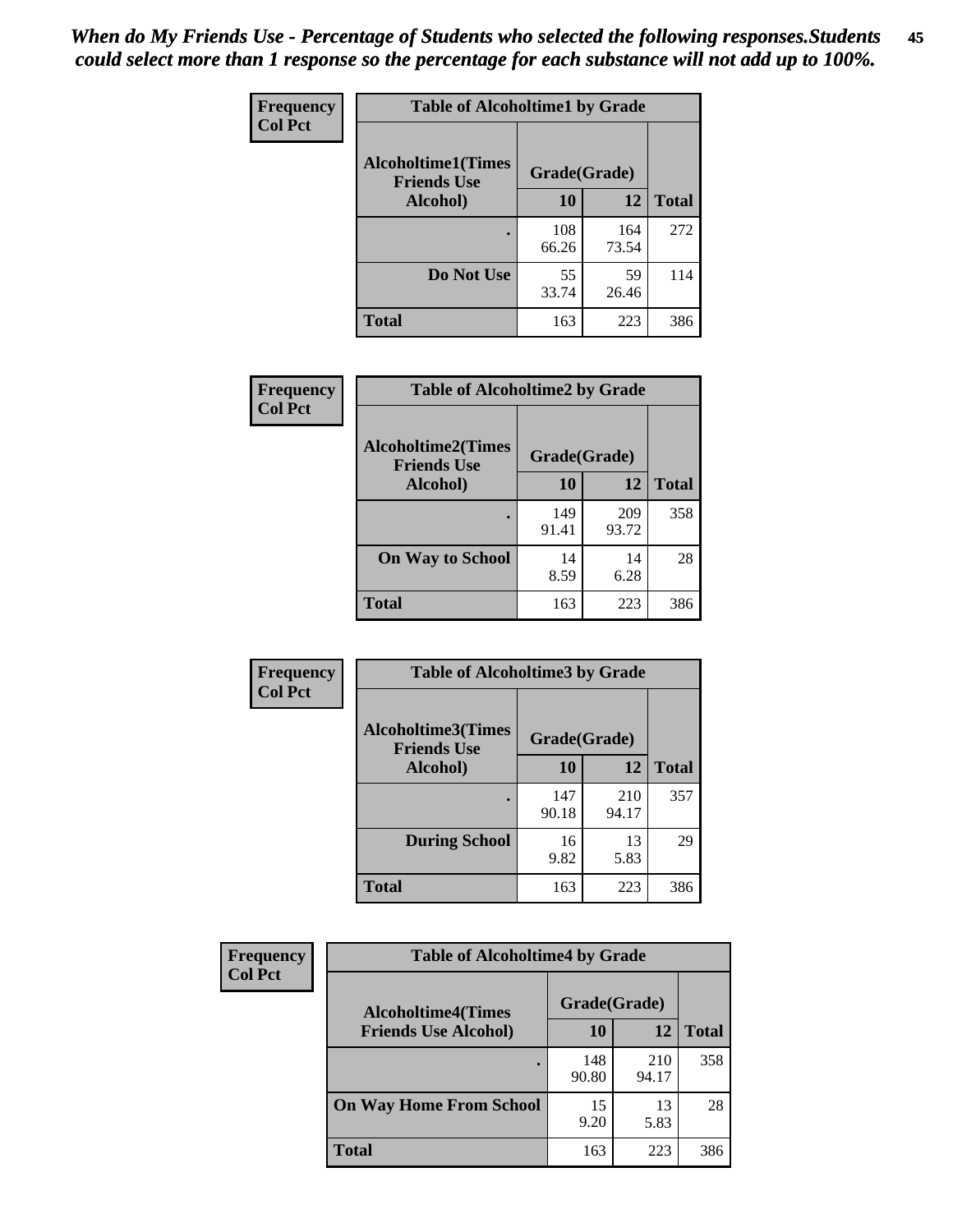*When do My Friends Use - Percentage of Students who selected the following responses.Students could select more than 1 response so the percentage for each substance will not add up to 100%.* **46**

| Frequency      | <b>Table of Alcoholtime5 by Grade</b>           |              |              |              |
|----------------|-------------------------------------------------|--------------|--------------|--------------|
| <b>Col Pct</b> | <b>Alcoholtime5(Times</b><br><b>Friends Use</b> | Grade(Grade) |              |              |
|                | Alcohol)                                        | 10           | <b>12</b>    | <b>Total</b> |
|                |                                                 | 110<br>67.48 | 163<br>73.09 | 273          |
|                | Weeknights                                      | 53<br>32.52  | 60<br>26.91  | 113          |
|                | <b>Total</b>                                    | 163          | 223          | 386          |

| Frequency      | <b>Table of Alcoholtime6 by Grade</b>           |              |              |              |
|----------------|-------------------------------------------------|--------------|--------------|--------------|
| <b>Col Pct</b> | <b>Alcoholtime6(Times</b><br><b>Friends Use</b> | Grade(Grade) |              |              |
|                | Alcohol)                                        | 10           | 12           | <b>Total</b> |
|                |                                                 | 57<br>34.97  | 51<br>22.87  | 108          |
|                | Weekends                                        | 106<br>65.03 | 172<br>77.13 | 278          |
|                | <b>Total</b>                                    | 163          | 223          | 386          |

| Frequency      | <b>Table of Tobaccotime1 by Grade</b>           |              |              |              |
|----------------|-------------------------------------------------|--------------|--------------|--------------|
| <b>Col Pct</b> | <b>Tobaccotime1(Times</b><br><b>Friends Use</b> | Grade(Grade) |              |              |
|                | <b>Tobacco</b> )                                | 10           | 12           | <b>Total</b> |
|                | ٠                                               | 100<br>61.35 | 150<br>67.26 | 250          |
|                | Do Not Use                                      | 63<br>38.65  | 73<br>32.74  | 136          |
|                | <b>Total</b>                                    | 163          | 223          | 386          |

| <b>Frequency</b> | <b>Table of Tobaccotime2 by Grade</b>           |              |              |              |
|------------------|-------------------------------------------------|--------------|--------------|--------------|
| <b>Col Pct</b>   | <b>Tobaccotime2(Times</b><br><b>Friends Use</b> | Grade(Grade) |              |              |
|                  | <b>Tobacco</b> )                                | 10           | 12           | <b>Total</b> |
|                  |                                                 | 101<br>61.96 | 118<br>52.91 | 219          |
|                  | <b>On Way to School</b>                         | 62<br>38.04  | 105<br>47.09 | 167          |
|                  | <b>Total</b>                                    | 163          | 223          | 386          |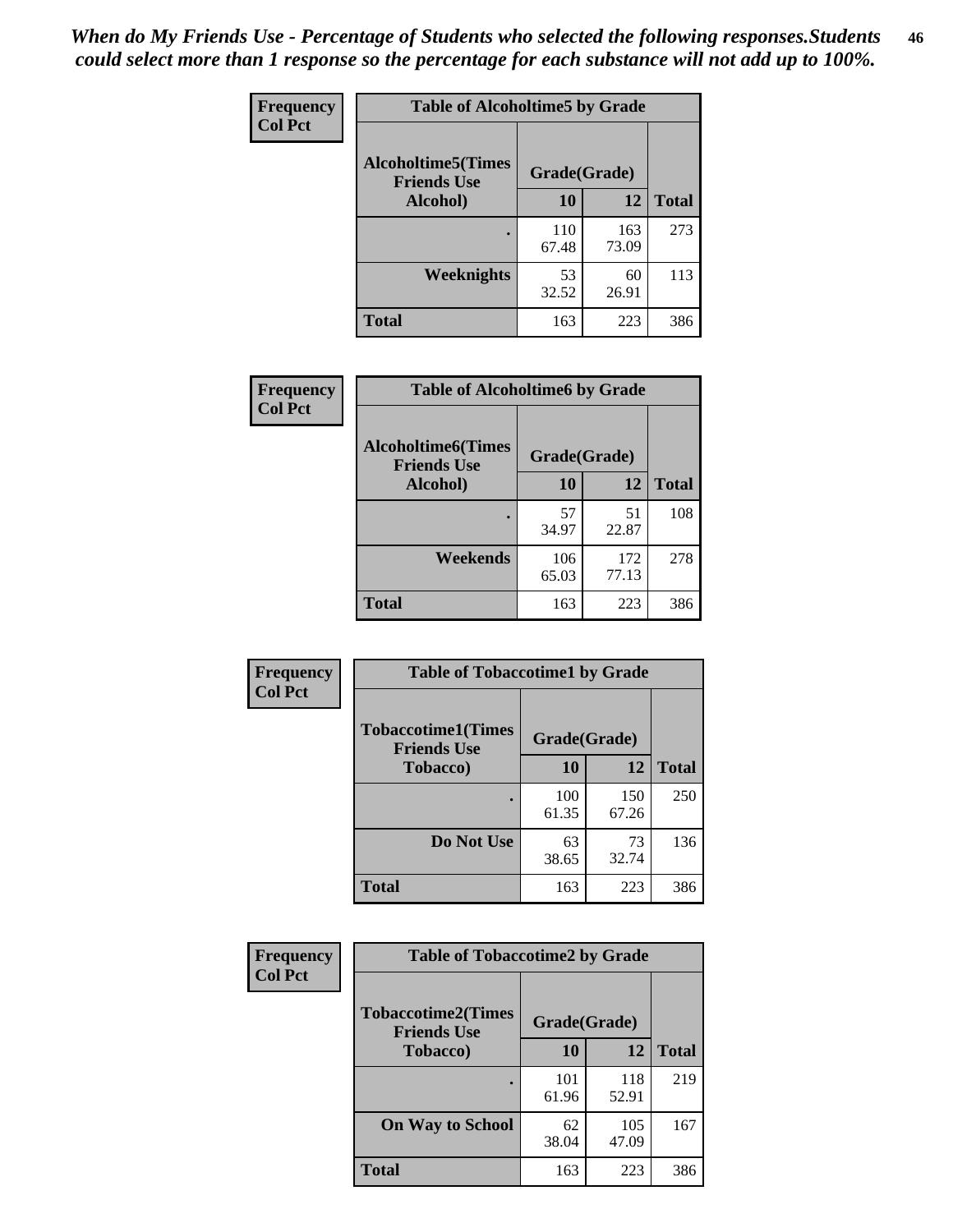*When do My Friends Use - Percentage of Students who selected the following responses.Students could select more than 1 response so the percentage for each substance will not add up to 100%.* **47**

| <b>Frequency</b> | <b>Table of Tobaccotime3 by Grade</b>           |              |              |              |  |
|------------------|-------------------------------------------------|--------------|--------------|--------------|--|
| <b>Col Pct</b>   | <b>Tobaccotime3(Times</b><br><b>Friends Use</b> | Grade(Grade) |              |              |  |
|                  | <b>Tobacco</b> )                                | 10           | 12           | <b>Total</b> |  |
|                  |                                                 | 111<br>68.10 | 150<br>67.26 | 261          |  |
|                  | <b>During School</b>                            | 52<br>31.90  | 73<br>32.74  | 125          |  |
|                  | <b>Total</b>                                    | 163          | 223          | 386          |  |

| <b>Frequency</b> | <b>Table of Tobaccotime4 by Grade</b> |              |              |              |
|------------------|---------------------------------------|--------------|--------------|--------------|
| <b>Col Pct</b>   | <b>Tobaccotime4(Times</b>             | Grade(Grade) |              |              |
|                  | <b>Friends Use Tobacco)</b>           | 10           | 12           | <b>Total</b> |
|                  |                                       | 148<br>90.80 | 210<br>94.17 | 358          |
|                  | <b>On Way Home From School</b>        | 15<br>9.20   | 13<br>5.83   | 28           |
|                  | <b>Total</b>                          | 163          | 223          | 386          |

| <b>Frequency</b> | <b>Table of Tobaccotime5 by Grade</b>           |              |              |              |
|------------------|-------------------------------------------------|--------------|--------------|--------------|
| <b>Col Pct</b>   | <b>Tobaccotime5(Times</b><br><b>Friends Use</b> | Grade(Grade) |              |              |
|                  | <b>Tobacco</b> )                                | 10           | 12           | <b>Total</b> |
|                  |                                                 | 73<br>44.79  | 94<br>42.15  | 167          |
|                  | Weeknights                                      | 90<br>55.21  | 129<br>57.85 | 219          |
|                  | <b>Total</b>                                    | 163          | 223          | 386          |

| Frequency      | <b>Table of Tobaccotime6 by Grade</b>           |              |              |              |
|----------------|-------------------------------------------------|--------------|--------------|--------------|
| <b>Col Pct</b> | <b>Tobaccotime6(Times</b><br><b>Friends Use</b> | Grade(Grade) |              |              |
|                | <b>Tobacco</b> )                                | 10           | <b>12</b>    | <b>Total</b> |
|                |                                                 | 74<br>45.40  | 81<br>36.32  | 155          |
|                | Weekends                                        | 89<br>54.60  | 142<br>63.68 | 231          |
|                | <b>Total</b>                                    | 163          | 223          | 386          |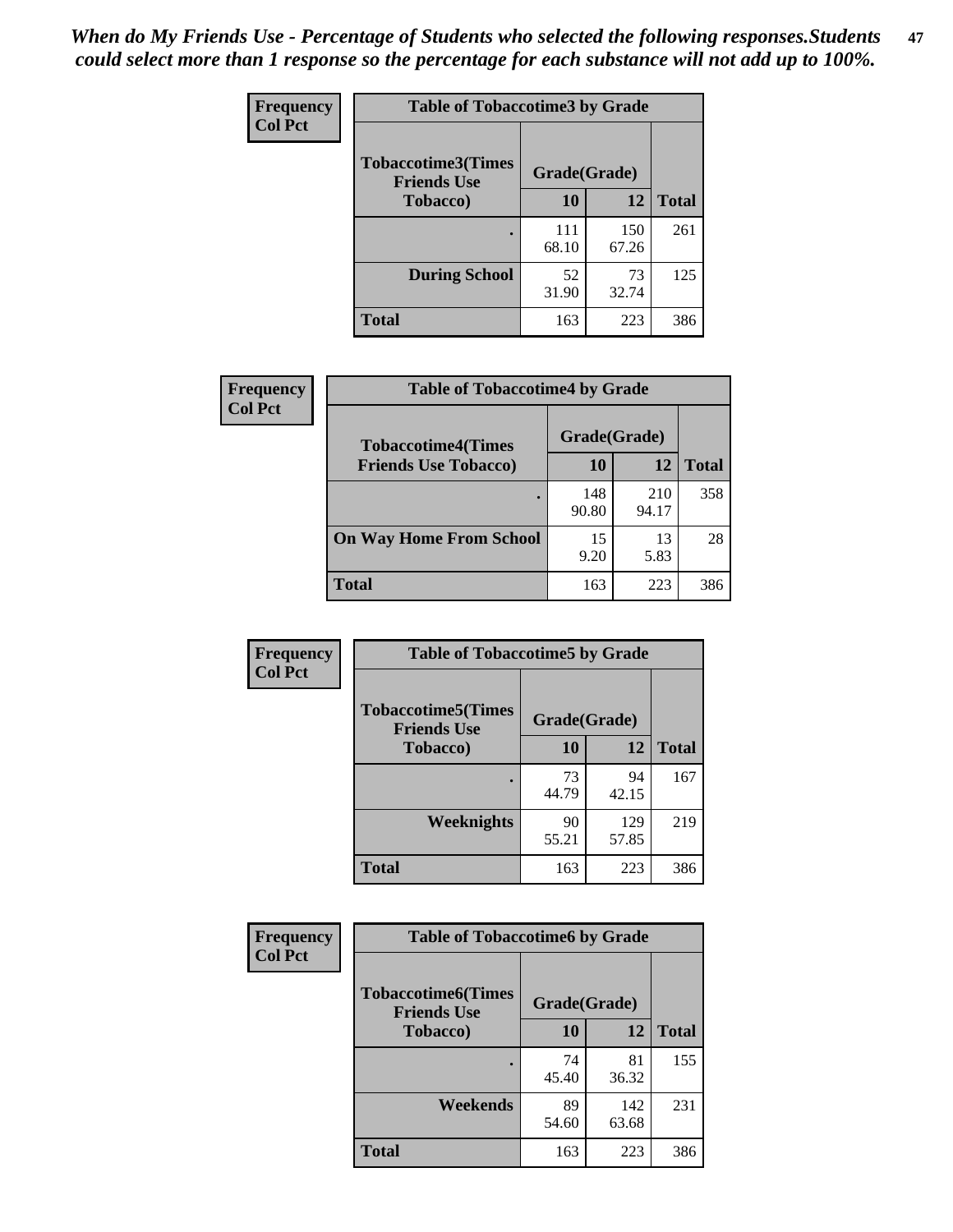| Frequency      | <b>Table of Marijuanatime1 by Grade</b>           |              |              |              |
|----------------|---------------------------------------------------|--------------|--------------|--------------|
| <b>Col Pct</b> | <b>Marijuanatime1(Times</b><br><b>Friends Use</b> | Grade(Grade) |              |              |
|                | Marijuana)                                        | 10           | 12           | <b>Total</b> |
|                |                                                   | 93<br>57.06  | 117<br>52.47 | 210          |
|                | Do Not Use                                        | 70<br>42.94  | 106<br>47.53 | 176          |
|                | <b>Total</b>                                      | 163          | 223          | 386          |

| Frequency      | <b>Table of Marijuanatime2 by Grade</b>    |              |              |              |
|----------------|--------------------------------------------|--------------|--------------|--------------|
| <b>Col Pct</b> | Marijuanatime2(Times<br><b>Friends Use</b> | Grade(Grade) |              |              |
|                | Marijuana)                                 | 10           | 12           | <b>Total</b> |
|                |                                            | 133<br>81.60 | 180<br>80.72 | 313          |
|                | <b>On Way to School</b>                    | 30<br>18.40  | 43<br>19.28  | 73           |
|                | <b>Total</b>                               | 163          | 223          | 386          |

| <b>Frequency</b> | <b>Table of Marijuanatime3 by Grade</b>    |              |              |              |
|------------------|--------------------------------------------|--------------|--------------|--------------|
| <b>Col Pct</b>   | Marijuanatime3(Times<br><b>Friends Use</b> | Grade(Grade) |              |              |
|                  | Marijuana)                                 | 10           | 12           | <b>Total</b> |
|                  |                                            | 145<br>88.96 | 198<br>88.79 | 343          |
|                  | <b>During School</b>                       | 18<br>11.04  | 25<br>11.21  | 43           |
|                  | <b>Total</b>                               | 163          | 223          | 386          |

| <b>Frequency</b> | <b>Table of Marijuanatime4 by Grade</b> |              |              |              |
|------------------|-----------------------------------------|--------------|--------------|--------------|
| <b>Col Pct</b>   | <b>Marijuanatime4</b> (Times            | Grade(Grade) |              |              |
|                  | <b>Friends Use Marijuana</b> )          | 10           | 12           | <b>Total</b> |
|                  |                                         | 126<br>77.30 | 181<br>81.17 | 307          |
|                  | <b>On Way Home From School</b>          | 37<br>22.70  | 42<br>18.83  | 79           |
|                  | <b>Total</b>                            | 163          | 223          | 386          |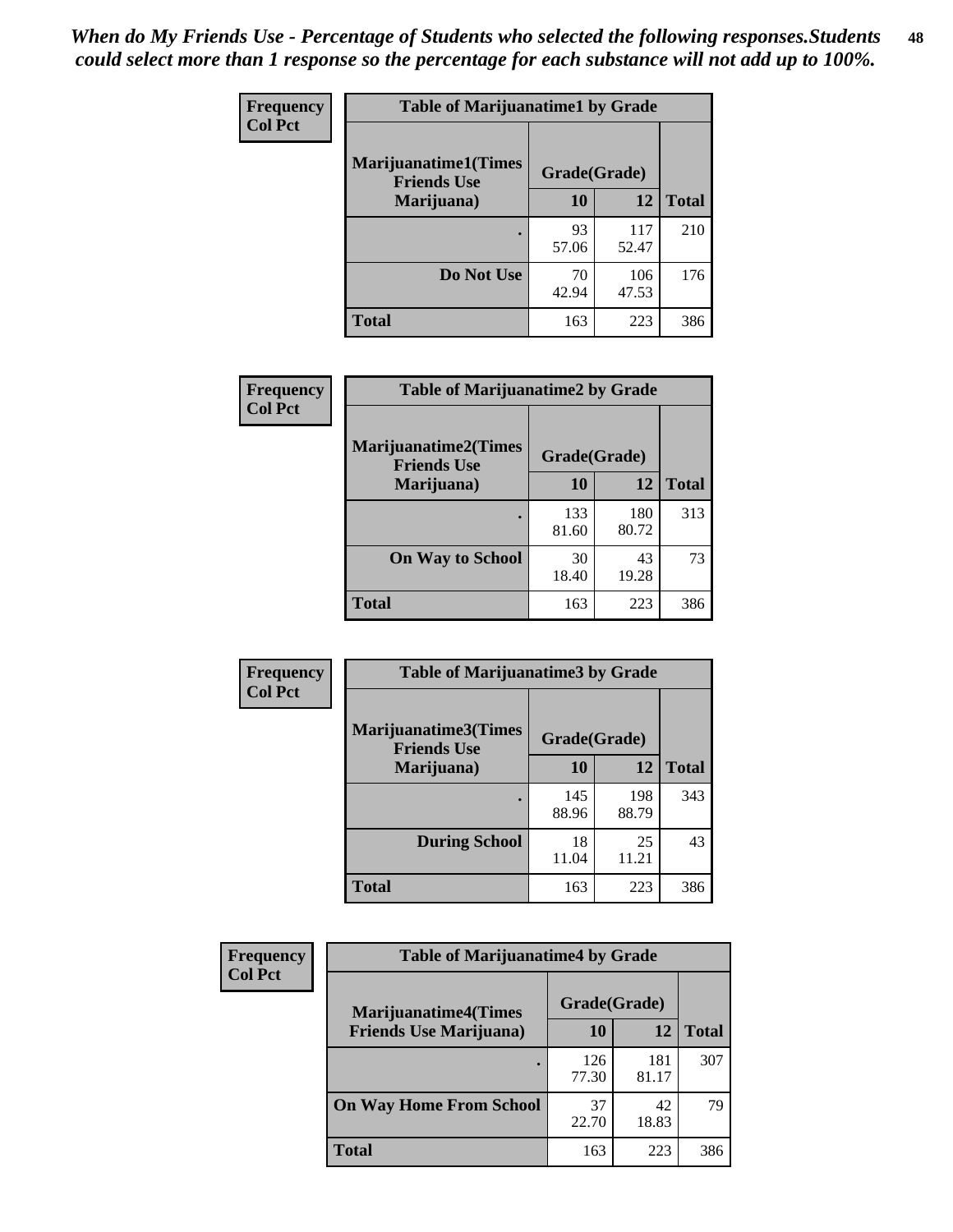| Frequency      | <b>Table of Marijuanatime5 by Grade</b>            |              |              |              |
|----------------|----------------------------------------------------|--------------|--------------|--------------|
| <b>Col Pct</b> | <b>Marijuanatime5</b> (Times<br><b>Friends Use</b> | Grade(Grade) |              |              |
|                | Marijuana)                                         | 10           | 12           | <b>Total</b> |
|                |                                                    | 97<br>59.51  | 146<br>65.47 | 243          |
|                | Weeknights                                         | 66<br>40.49  | 77<br>34.53  | 143          |
|                | <b>Total</b>                                       | 163          | 223          | 386          |

| Frequency      | <b>Table of Marijuanatime6 by Grade</b>    |              |              |              |
|----------------|--------------------------------------------|--------------|--------------|--------------|
| <b>Col Pct</b> | Marijuanatime6(Times<br><b>Friends Use</b> | Grade(Grade) |              |              |
|                | Marijuana)                                 | 10           | 12           | <b>Total</b> |
|                |                                            | 76<br>46.63  | 104<br>46.64 | 180          |
|                | Weekends                                   | 87<br>53.37  | 119<br>53.36 | 206          |
|                | <b>Total</b>                               | 163          | 223          | 386          |

| Frequency      | <b>Table of Otherdrugtime1 by Grade</b>                 |              |              |              |
|----------------|---------------------------------------------------------|--------------|--------------|--------------|
| <b>Col Pct</b> | <b>Otherdrugtime1(Times</b><br><b>Friends Use Other</b> | Grade(Grade) |              |              |
|                | <b>Illegal Drugs</b> )                                  | 10           | 12           | <b>Total</b> |
|                |                                                         | 67<br>41.10  | 67<br>30.04  | 134          |
|                | Do Not Use                                              | 96<br>58.90  | 156<br>69.96 | 252          |
|                | <b>Total</b>                                            | 163          | 223          | 386          |

| <b>Frequency</b> | <b>Table of Otherdrugtime2 by Grade</b>                 |              |              |              |  |  |  |
|------------------|---------------------------------------------------------|--------------|--------------|--------------|--|--|--|
| <b>Col Pct</b>   | <b>Otherdrugtime2(Times</b><br><b>Friends Use Other</b> | Grade(Grade) |              |              |  |  |  |
|                  | <b>Illegal Drugs</b> )                                  | 10           | 12           | <b>Total</b> |  |  |  |
|                  |                                                         | 134<br>82.21 | 192<br>86.10 | 326          |  |  |  |
|                  | <b>On Way to School</b>                                 | 29<br>17.79  | 31<br>13.90  | 60           |  |  |  |
|                  | <b>Total</b>                                            | 163          | 223          | 386          |  |  |  |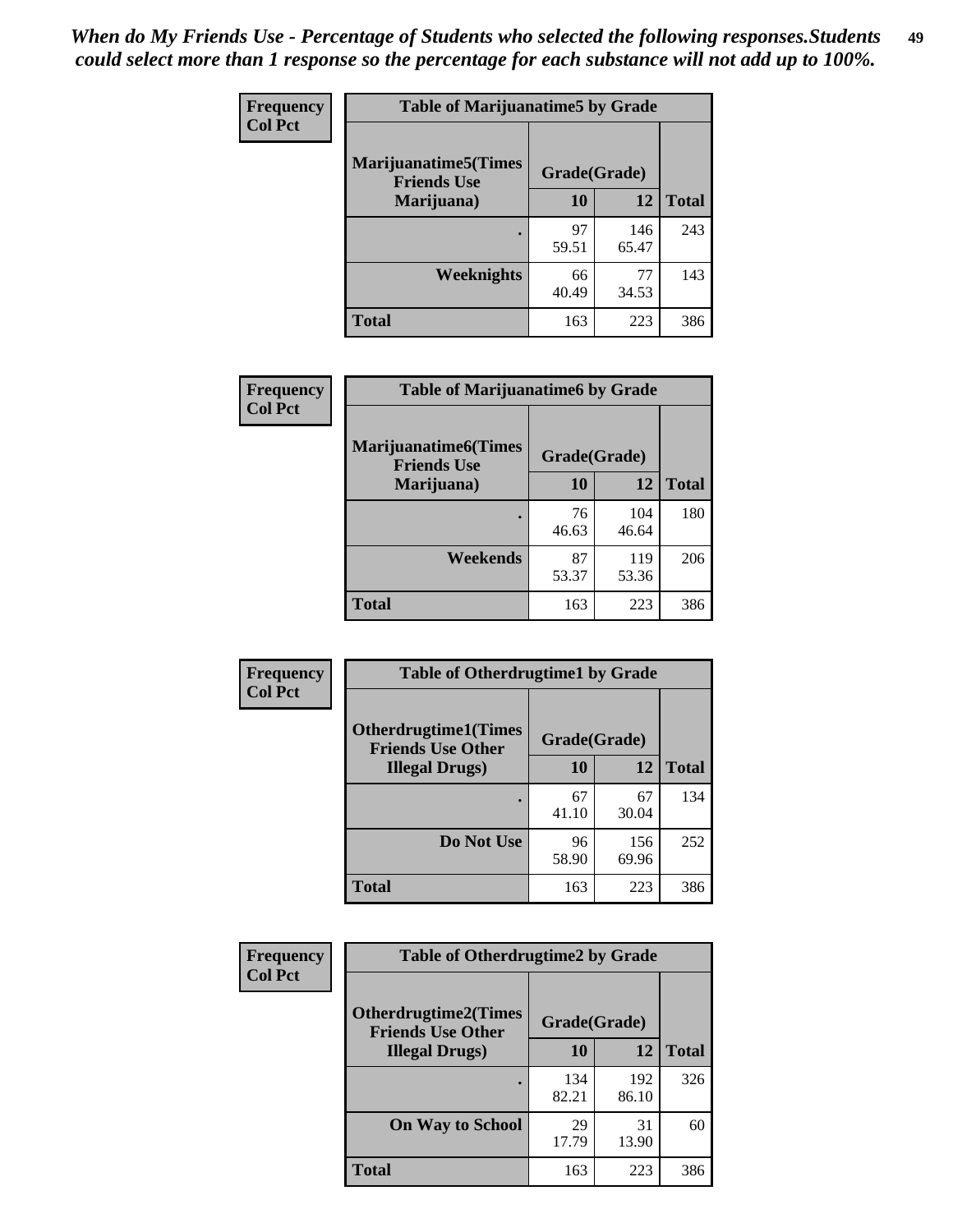| <b>Frequency</b> | <b>Table of Otherdrugtime3 by Grade</b>                 |              |              |              |  |  |
|------------------|---------------------------------------------------------|--------------|--------------|--------------|--|--|
| <b>Col Pct</b>   | <b>Otherdrugtime3(Times</b><br><b>Friends Use Other</b> | Grade(Grade) |              |              |  |  |
|                  | <b>Illegal Drugs</b> )                                  | 10           | 12           | <b>Total</b> |  |  |
|                  |                                                         | 130<br>79.75 | 189<br>84.75 | 319          |  |  |
|                  | <b>During School</b>                                    | 33<br>20.25  | 34<br>15.25  | 67           |  |  |
|                  | Total                                                   | 163          | 223          | 386          |  |  |

| Frequency<br><b>Col Pct</b> | <b>Table of Otherdrugtime4 by Grade</b>                         |              |              |              |  |  |
|-----------------------------|-----------------------------------------------------------------|--------------|--------------|--------------|--|--|
|                             | <b>Otherdrugtime4(Times</b><br><b>Friends Use Other Illegal</b> | Grade(Grade) |              |              |  |  |
|                             | Drugs)                                                          | 10           | 12           | <b>Total</b> |  |  |
|                             | $\bullet$                                                       | 138<br>84.66 | 195<br>87.44 | 333          |  |  |
|                             | <b>On Way Home From School</b>                                  | 25<br>15.34  | 28<br>12.56  | 53           |  |  |
|                             | Total                                                           | 163          | 223          | 386          |  |  |

| <b>Frequency</b> | <b>Table of Otherdrugtime5 by Grade</b>                  |              |              |              |  |  |  |
|------------------|----------------------------------------------------------|--------------|--------------|--------------|--|--|--|
| <b>Col Pct</b>   | <b>Otherdrugtime5</b> (Times<br><b>Friends Use Other</b> | Grade(Grade) |              |              |  |  |  |
|                  | <b>Illegal Drugs</b> )                                   | 10           | 12           | <b>Total</b> |  |  |  |
|                  |                                                          | 118<br>72.39 | 175<br>78.48 | 293          |  |  |  |
|                  | Weeknights                                               | 45<br>27.61  | 48<br>21.52  | 93           |  |  |  |
|                  | Total                                                    | 163          | 223          | 386          |  |  |  |

| Frequency<br><b>Col Pct</b> | <b>Table of Otherdrugtime6 by Grade</b>                 |              |              |              |  |  |
|-----------------------------|---------------------------------------------------------|--------------|--------------|--------------|--|--|
|                             | <b>Otherdrugtime6(Times</b><br><b>Friends Use Other</b> | Grade(Grade) |              |              |  |  |
|                             | <b>Illegal Drugs)</b>                                   | 10           | 12           | <b>Total</b> |  |  |
|                             |                                                         | 101<br>61.96 | 153<br>68.61 | 254          |  |  |
|                             | Weekends                                                | 62<br>38.04  | 70<br>31.39  | 132          |  |  |
|                             | <b>Total</b>                                            | 163          | 223          | 386          |  |  |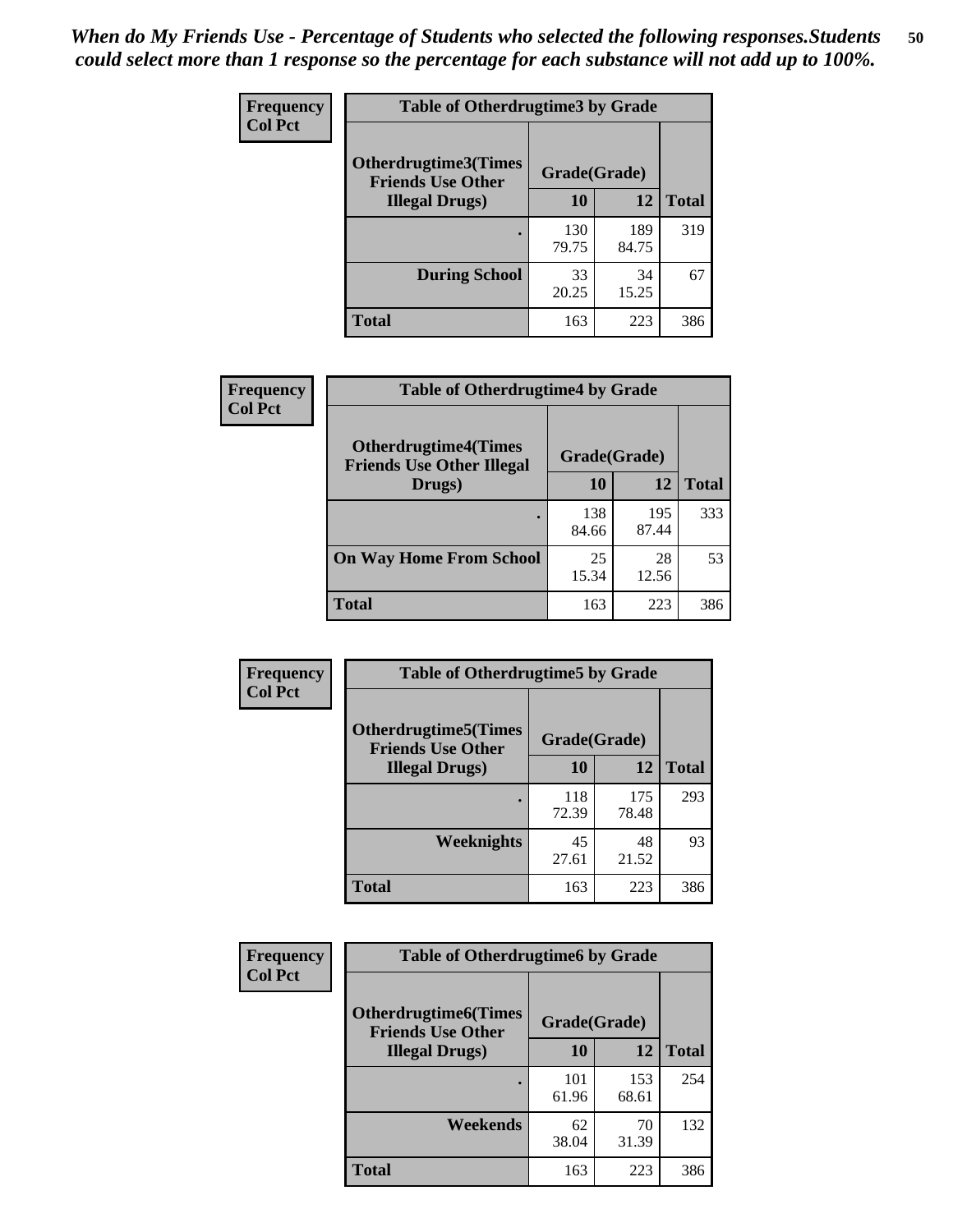| Frequency      | <b>Table of Educationalcohol by Grade</b>                                                                  |              |              |              |  |  |
|----------------|------------------------------------------------------------------------------------------------------------|--------------|--------------|--------------|--|--|
| <b>Col Pct</b> | Educationalcohol(I<br>have been taught<br>about alcohol,<br>tobacco,<br>and other drugs<br>within the last | Grade(Grade) |              |              |  |  |
|                | year at school)                                                                                            | 10           | 12           | <b>Total</b> |  |  |
|                | Yes                                                                                                        | 116<br>71.17 | 118<br>52.91 | 234          |  |  |
|                | N <sub>0</sub>                                                                                             | 47<br>28.83  | 105<br>47.09 | 152          |  |  |
|                | <b>Total</b>                                                                                               | 163          | 223          | 386          |  |  |

| Frequency      | <b>Table of Eversmoked by Grade</b> |              |              |              |  |  |  |
|----------------|-------------------------------------|--------------|--------------|--------------|--|--|--|
| <b>Col Pct</b> | Eversmoked(I<br>have smoked         | Grade(Grade) |              |              |  |  |  |
|                | a cigarette)                        | 10           | 12           | <b>Total</b> |  |  |  |
|                | Yes                                 | 95<br>58.28  | 118<br>52.91 | 213          |  |  |  |
|                | N <sub>0</sub>                      | 68<br>41.72  | 105<br>47.09 | 173          |  |  |  |
|                | <b>Total</b>                        | 163          | 223          | 386          |  |  |  |

| Frequency      | <b>Table of Drovedrinking by Grade</b>                                                                              |                    |              |              |  |  |
|----------------|---------------------------------------------------------------------------------------------------------------------|--------------------|--------------|--------------|--|--|
| <b>Col Pct</b> | Drovedrinking(In<br>the past 30 days I<br>have driven a car<br>or other vehicle<br>while I was<br>drinking alcohol) | Grade(Grade)<br>10 | 12           | <b>Total</b> |  |  |
|                |                                                                                                                     |                    |              |              |  |  |
|                | <b>Yes</b>                                                                                                          | 6                  | 13           | 19           |  |  |
|                |                                                                                                                     | 3.68               | 5.83         |              |  |  |
|                | N <sub>0</sub>                                                                                                      | 157<br>96.32       | 210<br>94.17 | 367          |  |  |
|                | <b>Total</b>                                                                                                        | 163                | 223          | 386          |  |  |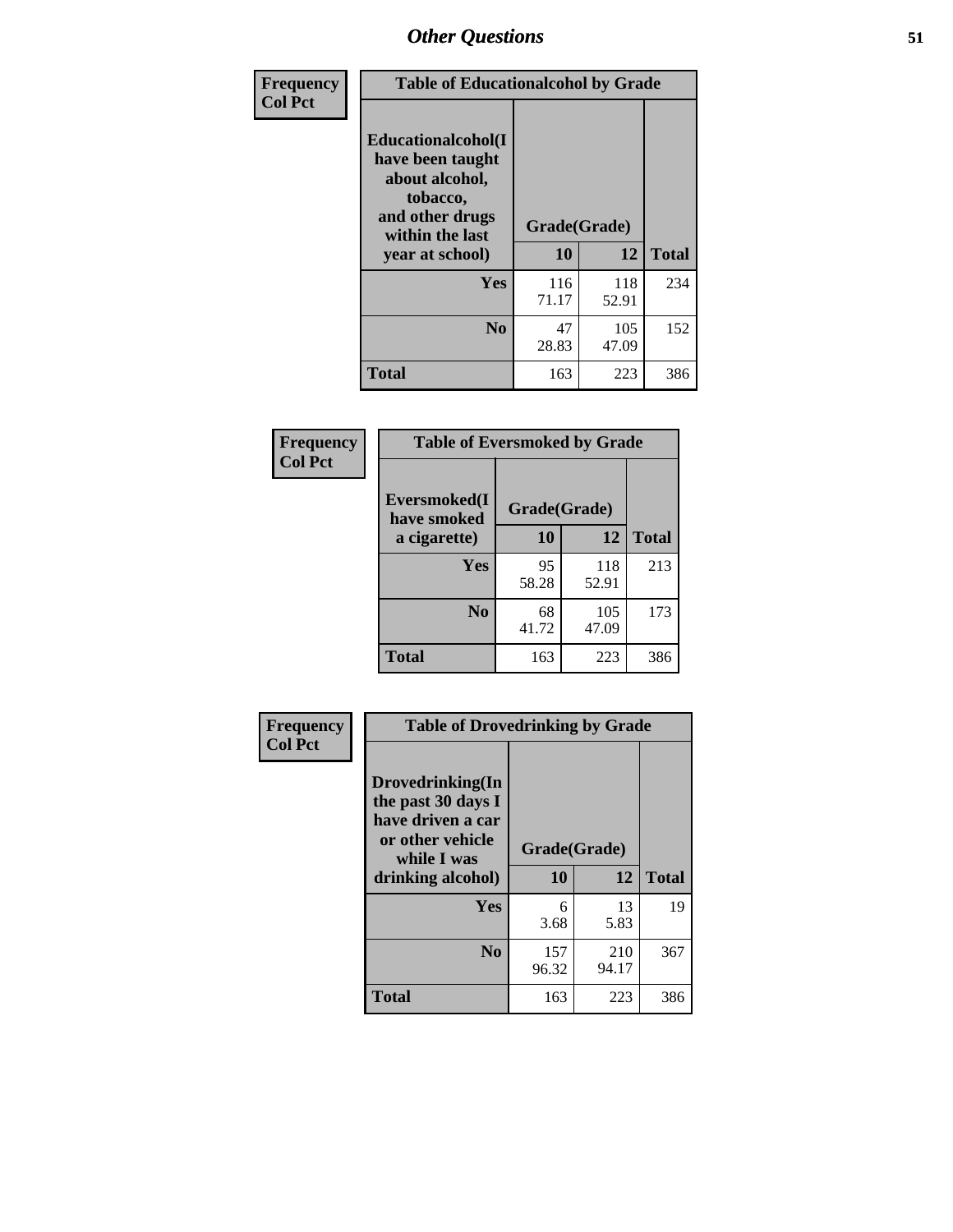| Frequency<br><b>Col Pct</b> | <b>Table of Rodedrinking by Grade</b>                                                                      |              |              |              |  |  |
|-----------------------------|------------------------------------------------------------------------------------------------------------|--------------|--------------|--------------|--|--|
|                             | Rodedrinking(In<br>the past 30 days<br>I have ridden in<br>a car with a<br>driver who had<br>been drinking | Grade(Grade) |              |              |  |  |
|                             | alcohol)                                                                                                   | 10           | 12           | <b>Total</b> |  |  |
|                             | <b>Yes</b>                                                                                                 | 37<br>22.70  | 34<br>15.25  | 71           |  |  |
|                             | N <sub>0</sub>                                                                                             | 126<br>77.30 | 189<br>84.75 | 315          |  |  |
|                             | <b>Total</b>                                                                                               | 163          | 223          | 386          |  |  |

#### **Frequency Col Pct**

| <b>Table of Drugsschool by Grade</b>                                                                                      |              |              |              |  |  |  |
|---------------------------------------------------------------------------------------------------------------------------|--------------|--------------|--------------|--|--|--|
| <b>Drugsschool</b> (During<br>the past 12 months,<br>I have been offered,<br>sold,<br>or given illegal<br>drugs on school | Grade(Grade) |              |              |  |  |  |
| property)                                                                                                                 | 10           | 12           | <b>Total</b> |  |  |  |
| Yes                                                                                                                       | 64<br>39.26  | 72<br>32.29  | 136          |  |  |  |
| N <sub>0</sub>                                                                                                            | 99<br>60.74  | 151<br>67.71 | 250          |  |  |  |
| <b>Total</b>                                                                                                              | 163          | 223          | 386          |  |  |  |

| Frequency      | <b>Table of Helpbullied by Grade</b>                 |              |              |              |  |  |  |
|----------------|------------------------------------------------------|--------------|--------------|--------------|--|--|--|
| <b>Col Pct</b> | $Helpb$ ullied $(I$<br>would help<br>someone who was | Grade(Grade) |              |              |  |  |  |
|                | being bullied)                                       | 10           | 12           | <b>Total</b> |  |  |  |
|                | <b>Strongly Agree</b>                                | 74<br>45.40  | 102<br>45.74 | 176          |  |  |  |
|                | <b>Somewhat Agree</b>                                | 73<br>44.79  | 94<br>42.15  | 167          |  |  |  |
|                | <b>Somewhat Disagree</b>                             | 11<br>6.75   | 17<br>7.62   | 28           |  |  |  |
|                | <b>Strongly Disagree</b>                             | 5<br>3.07    | 10<br>4.48   | 15           |  |  |  |
|                | <b>Total</b>                                         | 163          | 223          | 386          |  |  |  |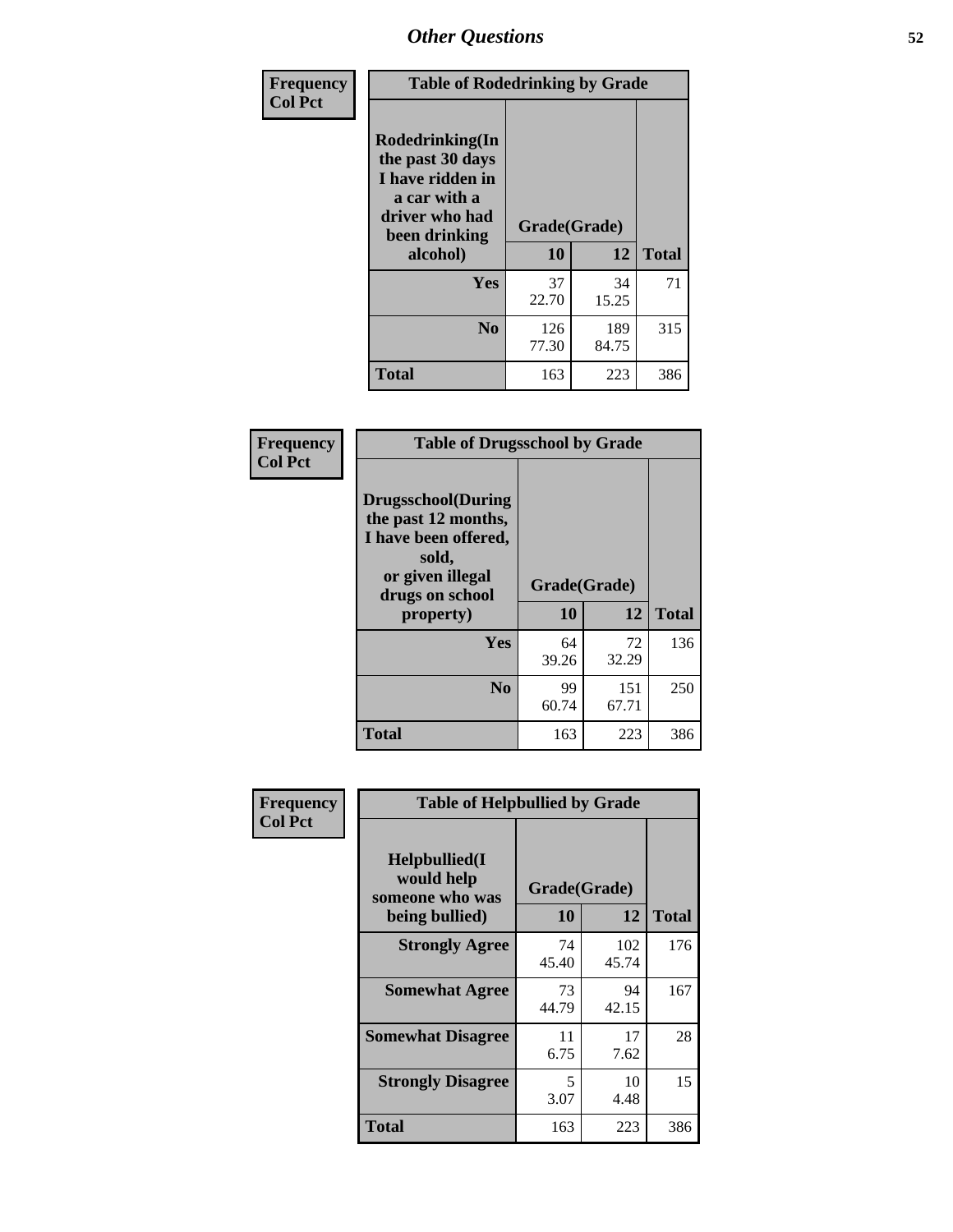| <b>Frequency</b> | <b>Table of Grade by Bingedrinking</b> |                                                                                                         |                   |                   |                          |                                         |                                  |                        |              |
|------------------|----------------------------------------|---------------------------------------------------------------------------------------------------------|-------------------|-------------------|--------------------------|-----------------------------------------|----------------------------------|------------------------|--------------|
| Row Pct          |                                        | Bingedrinking(I have drunk five or more<br>drinks of alcohol at one sitting during the<br>last 30 days) |                   |                   |                          |                                         |                                  |                        |              |
|                  | Grade(Grade)                           | $\boldsymbol{0}$<br><b>Days</b>                                                                         | 1 or<br>2<br>days | 3 to<br>5<br>days | <b>6 to</b><br>9<br>days | <b>10</b><br>$\mathbf{t}$<br>19<br>days | <b>20</b><br>to<br>29<br>days    | All<br>30<br>days      | <b>Total</b> |
|                  | 10                                     | 128<br>78.53                                                                                            | 9<br>5.52         | 8<br>4.91         | 5<br>3.07                | 6<br>3.68                               | $\overline{\mathcal{L}}$<br>3.07 | 2<br>1.23              | 163          |
|                  | 12                                     | 177<br>79.37                                                                                            | 12<br>5.38        | 13<br>5.83        | 5<br>2.24                | 8<br>3.59                               | 4<br>1.79                        | $\overline{4}$<br>1.79 | 223          |
|                  | <b>Total</b>                           | 305                                                                                                     | 21                | 21                | 10                       | 14                                      | 9                                | 6                      | 386          |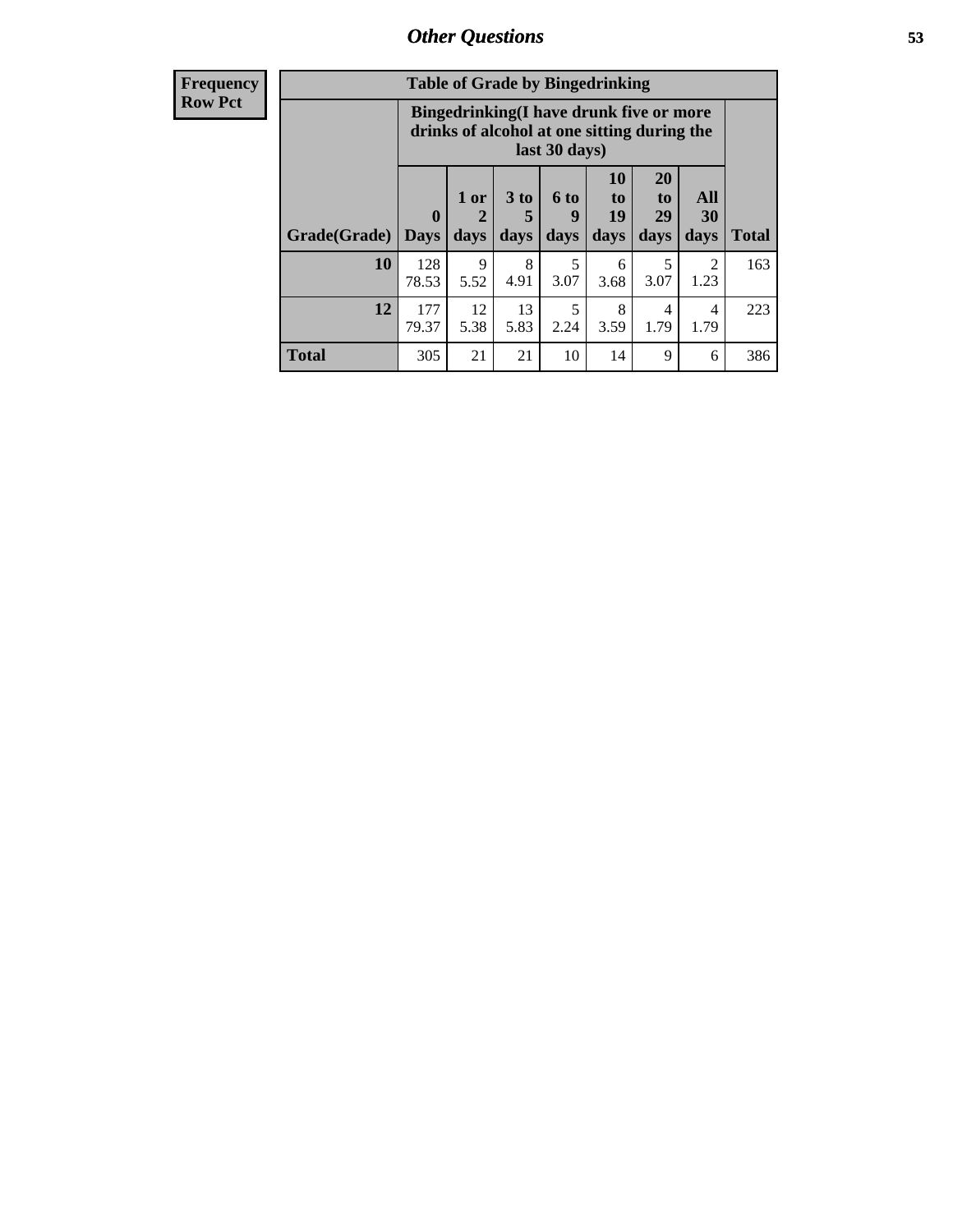### *Nutrition* **54**

| <b>Frequency</b> |
|------------------|
| <b>Row Pct</b>   |

| <b>Table of Grade by Dairy</b> |                                                                                                                                           |                                                                 |             |             |     |  |  |  |
|--------------------------------|-------------------------------------------------------------------------------------------------------------------------------------------|-----------------------------------------------------------------|-------------|-------------|-----|--|--|--|
|                                |                                                                                                                                           | Dairy (I eat at least 3 servings of dairy<br>products each day) |             |             |     |  |  |  |
| Grade(Grade)                   | <b>Somewhat</b><br><b>Somewhat</b><br><b>Strongly</b><br><b>Strongly</b><br><b>Disagree</b><br>Disagree<br><b>Total</b><br>Agree<br>Agree |                                                                 |             |             |     |  |  |  |
| 10                             | 49<br>30.06                                                                                                                               | 71<br>43.56                                                     | 25<br>15.34 | 18<br>11.04 | 163 |  |  |  |
| 12                             | 58<br>26.01                                                                                                                               | 88<br>39.46                                                     | 43<br>19.28 | 34<br>15.25 | 223 |  |  |  |
| <b>Total</b>                   | 107                                                                                                                                       | 159                                                             | 68          | 52          | 386 |  |  |  |

| <b>Frequency</b> |  |
|------------------|--|
| <b>Row Pct</b>   |  |

| <b>Table of Grade by Fruitveg</b> |                          |                                                                          |                               |                                    |              |  |  |  |
|-----------------------------------|--------------------------|--------------------------------------------------------------------------|-------------------------------|------------------------------------|--------------|--|--|--|
|                                   |                          | Fruitveg(I eat at least 5 servings of fruits<br>and vegetables each day) |                               |                                    |              |  |  |  |
| Grade(Grade)                      | <b>Strongly</b><br>Agree | Agree                                                                    | Somewhat Somewhat<br>Disagree | <b>Strongly</b><br><b>Disagree</b> | <b>Total</b> |  |  |  |
| 10                                | 22<br>13.50              | 47<br>28.83                                                              | 61<br>37.42                   | 33<br>20.25                        | 163          |  |  |  |
| 12                                | 21<br>9.42               | 63<br>28.25                                                              | 85<br>38.12                   | 54<br>24.22                        | 223          |  |  |  |
| <b>Total</b>                      | 43                       | 110                                                                      | 146                           | 87                                 | 386          |  |  |  |

| <b>Frequency</b> | <b>Table of Grade by Cafeteriahealthy</b> |                          |             |                                                                       |                                    |              |
|------------------|-------------------------------------------|--------------------------|-------------|-----------------------------------------------------------------------|------------------------------------|--------------|
| <b>Row Pct</b>   |                                           |                          |             | Cafeteriahealthy (School meals in my<br>school cafeteria are healthy) |                                    |              |
|                  | Grade(Grade)                              | <b>Strongly</b><br>Agree | Agree       | Somewhat   Somewhat  <br><b>Disagree</b>                              | <b>Strongly</b><br><b>Disagree</b> | <b>Total</b> |
|                  | 10                                        | 12<br>7.36               | 80<br>49.08 | 35<br>21.47                                                           | 36<br>22.09                        | 163          |
|                  | 12                                        | 19<br>8.52               | 77<br>34.53 | 48<br>21.52                                                           | 79<br>35.43                        | 223          |
|                  | <b>Total</b>                              | 31                       | 157         | 83                                                                    | 115                                | 386          |

| <b>Frequency</b> |
|------------------|
| <b>Row Pct</b>   |

| <b>Table of Grade by Cafeterianutrition</b> |                                                                                           |                   |                                    |                                    |              |  |  |  |
|---------------------------------------------|-------------------------------------------------------------------------------------------|-------------------|------------------------------------|------------------------------------|--------------|--|--|--|
|                                             | <b>Cafeterianutrition</b> (Facts about nutrition<br>are available in my school cafeteria) |                   |                                    |                                    |              |  |  |  |
| Grade(Grade)                                | <b>Strongly</b><br>Agree                                                                  | Somewhat<br>Agree | <b>Somewhat</b><br><b>Disagree</b> | <b>Strongly</b><br><b>Disagree</b> | <b>Total</b> |  |  |  |
| 10                                          | 48<br>29.45                                                                               | 66<br>40.49       | 34<br>20.86                        | 15<br>9.20                         | 163          |  |  |  |
| 12                                          | 73<br>32.74                                                                               | 100<br>44.84      | 32<br>14.35                        | 18<br>8.07                         | 223          |  |  |  |
| Total                                       | 121                                                                                       | 166               | 66                                 | 33                                 | 386          |  |  |  |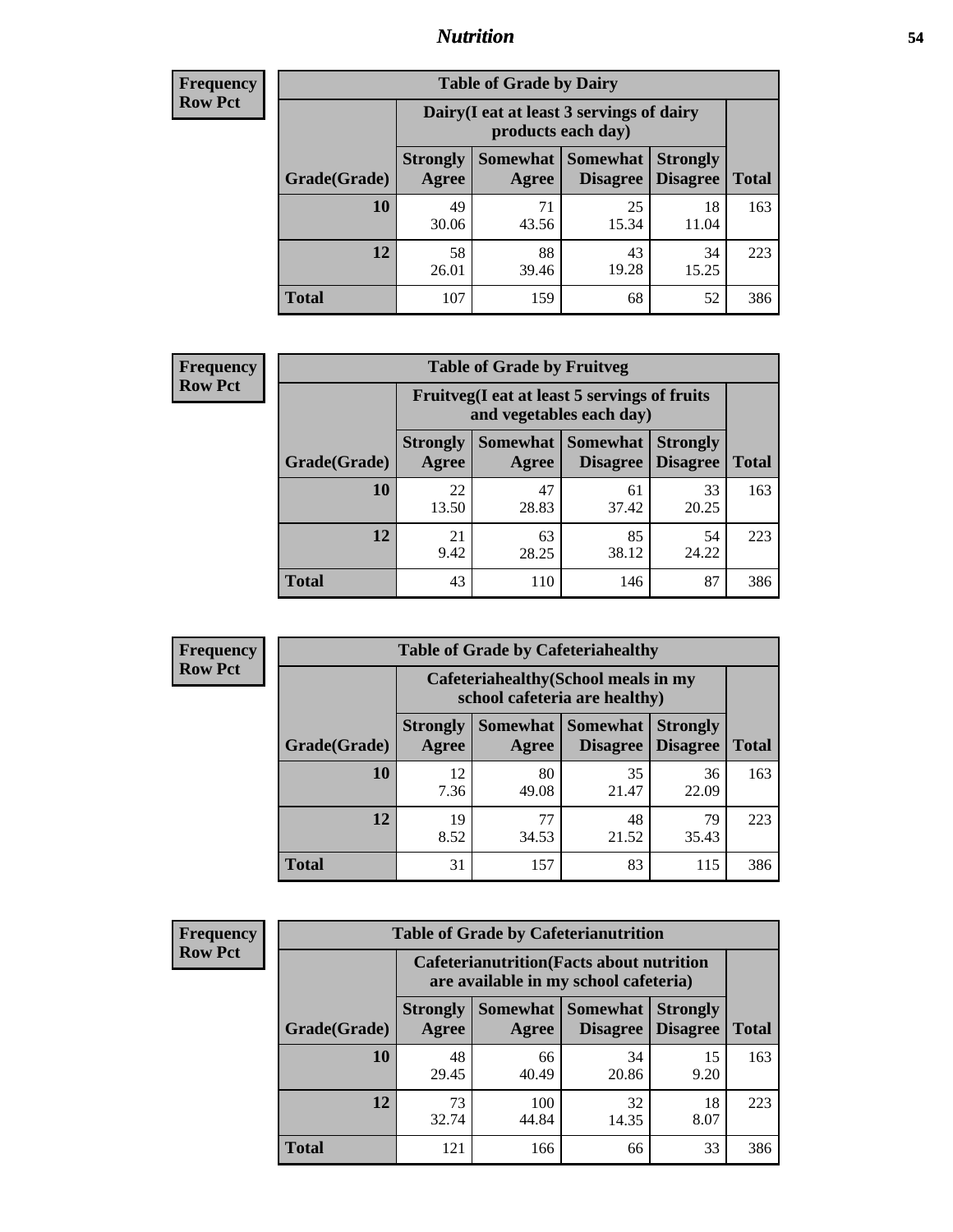### *Nutrition* **55**

| <b>Frequency</b> |
|------------------|
| <b>Row Pct</b>   |

| <b>Table of Grade by Schoollunch</b> |                                                                                                                            |                                                                 |            |             |     |  |  |  |
|--------------------------------------|----------------------------------------------------------------------------------------------------------------------------|-----------------------------------------------------------------|------------|-------------|-----|--|--|--|
|                                      |                                                                                                                            | Schoollunch(I eat school lunch three or<br>more times per week) |            |             |     |  |  |  |
| Grade(Grade)                         | Somewhat   Somewhat<br><b>Strongly</b><br><b>Strongly</b><br><b>Disagree</b><br>Disagree<br><b>Total</b><br>Agree<br>Agree |                                                                 |            |             |     |  |  |  |
| 10                                   | 101<br>61.96                                                                                                               | 28<br>17.18                                                     | 10<br>6.13 | 24<br>14.72 | 163 |  |  |  |
| 12                                   | 108<br>48.43                                                                                                               | 47<br>21.08                                                     | 15<br>6.73 | 53<br>23.77 | 223 |  |  |  |
| <b>Total</b>                         | 209                                                                                                                        | 75                                                              | 25         | 77          | 386 |  |  |  |

| <b>Frequency</b> |  |
|------------------|--|
| <b>Row Pct</b>   |  |

| <b>Table of Grade by Foodchoices</b>                                |                          |             |                                      |                                    |              |  |  |  |
|---------------------------------------------------------------------|--------------------------|-------------|--------------------------------------|------------------------------------|--------------|--|--|--|
| Foodchoices (I make healthy food choices in<br>my school cafeteria) |                          |             |                                      |                                    |              |  |  |  |
| Grade(Grade)                                                        | <b>Strongly</b><br>Agree | Agree       | <b>Somewhat Somewhat</b><br>Disagree | <b>Strongly</b><br><b>Disagree</b> | <b>Total</b> |  |  |  |
| 10                                                                  | 34<br>20.86              | 72<br>44.17 | 34<br>20.86                          | 23<br>14.11                        | 163          |  |  |  |
| 12                                                                  | 37<br>16.59              | 91<br>40.81 | 44<br>19.73                          | 51<br>22.87                        | 223          |  |  |  |
| <b>Total</b>                                                        | 71                       | 163         | 78                                   | 74                                 | 386          |  |  |  |

| <b>Frequency</b> | <b>Table of Grade by Wholewheat</b> |                                                                                                             |             |                                        |                                    |              |  |  |
|------------------|-------------------------------------|-------------------------------------------------------------------------------------------------------------|-------------|----------------------------------------|------------------------------------|--------------|--|--|
| <b>Row Pct</b>   |                                     | Wholewheat (There are whole wheat and<br>multigrain breads and cereals available in<br>my school cafeteria) |             |                                        |                                    |              |  |  |
|                  | Grade(Grade)                        | <b>Strongly</b><br>Agree                                                                                    | Agree       | Somewhat   Somewhat<br><b>Disagree</b> | <b>Strongly</b><br><b>Disagree</b> | <b>Total</b> |  |  |
|                  | 10                                  | 45<br>27.61                                                                                                 | 66<br>40.49 | 31<br>19.02                            | 21<br>12.88                        | 163          |  |  |
|                  | 12                                  | 55<br>24.66                                                                                                 | 90<br>40.36 | 39<br>17.49                            | 39<br>17.49                        | 223          |  |  |
|                  | <b>Total</b>                        | 100                                                                                                         | 156         | 70                                     | 60                                 | 386          |  |  |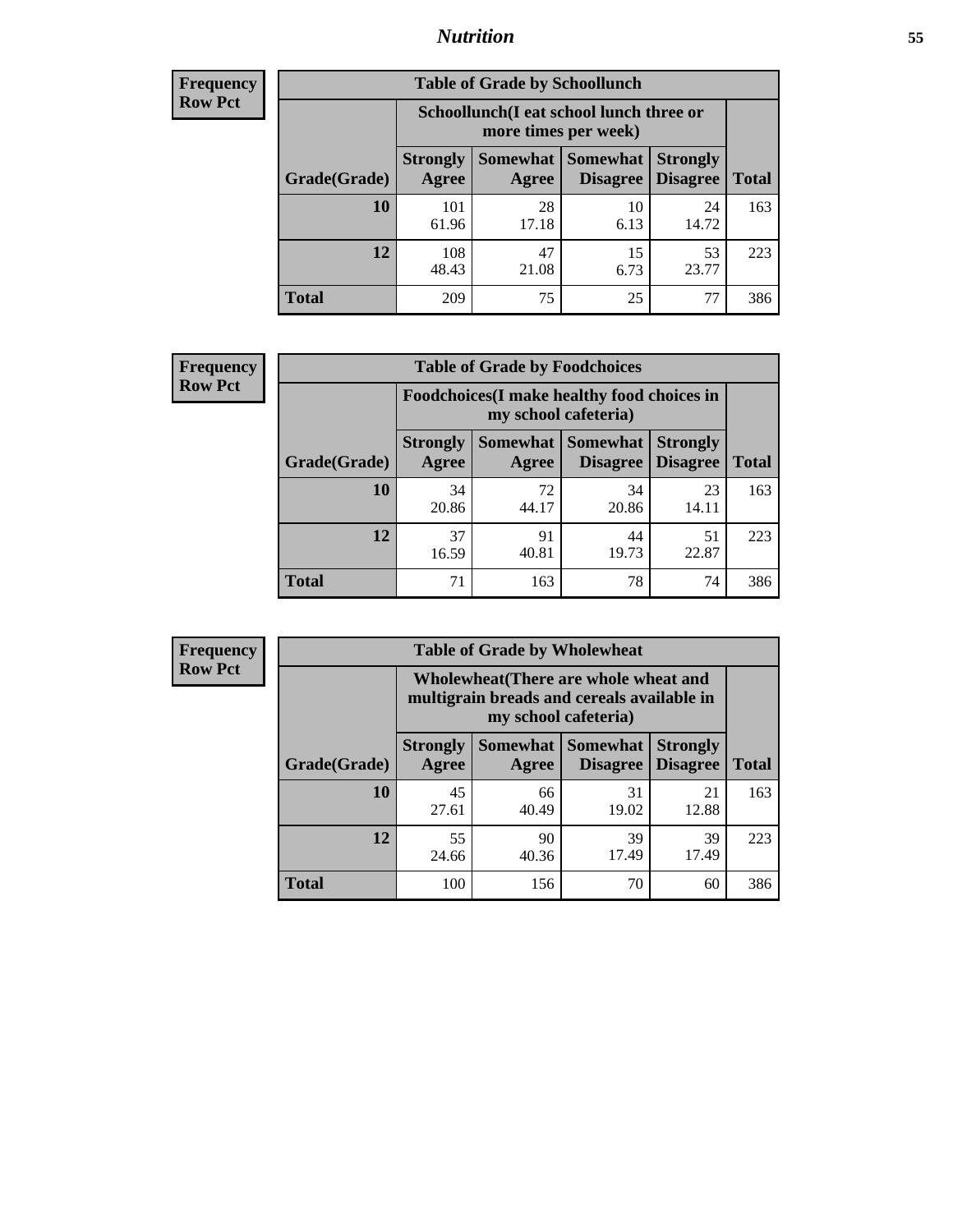### *Nutrition* **56**

**Frequency Row Pct**

| <b>Table of Grade by Healthyvending</b> |                                                                                                                                               |                          |                                    |                                    |              |  |
|-----------------------------------------|-----------------------------------------------------------------------------------------------------------------------------------------------|--------------------------|------------------------------------|------------------------------------|--------------|--|
|                                         | Healthyvending (If only healthy snacks and<br>beverages were available in the vending<br>machines during the school day,<br>I would buy them) |                          |                                    |                                    |              |  |
| Grade(Grade)                            | <b>Strongly</b><br>Agree                                                                                                                      | <b>Somewhat</b><br>Agree | <b>Somewhat</b><br><b>Disagree</b> | <b>Strongly</b><br><b>Disagree</b> | <b>Total</b> |  |
| 10                                      | 38<br>23.31                                                                                                                                   | 48<br>29.45              | 22<br>13.50                        | 55<br>33.74                        | 163          |  |
| 12                                      | 55<br>24.66                                                                                                                                   | 72<br>32.29              | 29<br>13.00                        | 67<br>30.04                        | 223          |  |
| <b>Total</b>                            | 93                                                                                                                                            | 120                      | 51                                 | 122                                | 386          |  |

**Frequency Row Pct**

| <b>Table of Grade by Schoolbreakfast</b> |                                                                                                                                         |                     |                                    |                                    |              |  |
|------------------------------------------|-----------------------------------------------------------------------------------------------------------------------------------------|---------------------|------------------------------------|------------------------------------|--------------|--|
|                                          | Schoolbreakfast (If breakfast were<br>available at school,<br>but outside the cafeteria,<br>I would eat breakfast at school more often) |                     |                                    |                                    |              |  |
| Grade(Grade)                             | <b>Strongly</b><br>Agree                                                                                                                | Somewhat  <br>Agree | <b>Somewhat</b><br><b>Disagree</b> | <b>Strongly</b><br><b>Disagree</b> | <b>Total</b> |  |
| 10                                       | 55<br>33.74                                                                                                                             | 63<br>38.65         | 23<br>14.11                        | 22<br>13.50                        | 163          |  |
| 12                                       | 97<br>43.50                                                                                                                             | 68<br>30.49         | 23<br>10.31                        | 35<br>15.70                        | 223          |  |
| <b>Total</b>                             | 152                                                                                                                                     | 131                 | 46                                 | 57                                 | 386          |  |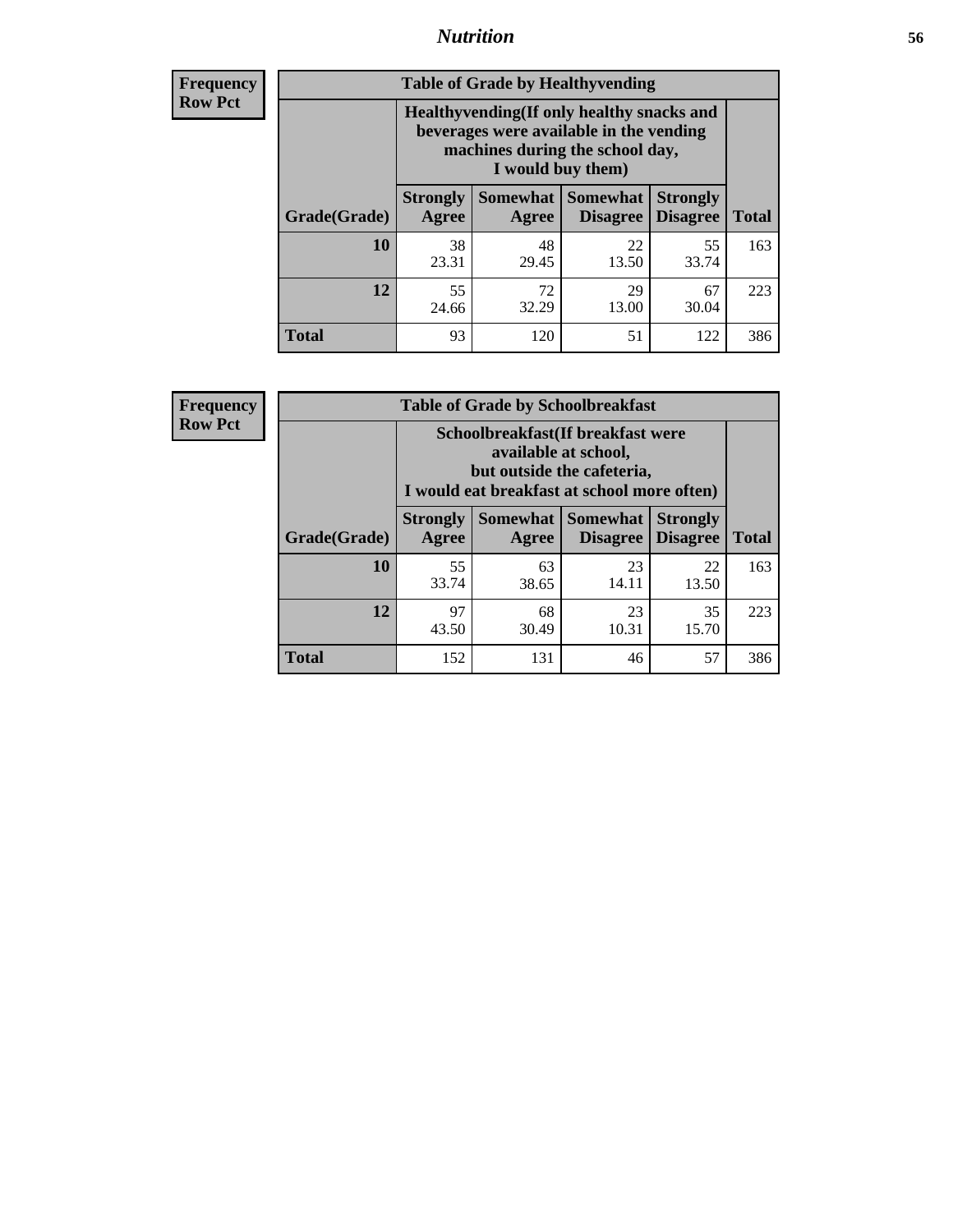| Frequency<br><b>Col Pct</b> | <b>Table of Educationaids by Grade</b>                                                      |              |             |              |
|-----------------------------|---------------------------------------------------------------------------------------------|--------------|-------------|--------------|
|                             | <b>Educationaids</b> (I<br>have been<br>taught about<br><b>HIV/AIDS</b> at<br>school in the | Grade(Grade) |             |              |
|                             | past year)                                                                                  | 10           | 12          | <b>Total</b> |
|                             | Yes                                                                                         | 107          | 129         | 236          |
|                             |                                                                                             | 65.64        | 57.85       |              |
|                             | N <sub>0</sub>                                                                              | 56<br>34.36  | 94<br>42.15 | 150          |
|                             | <b>Total</b>                                                                                | 163          | 223         | 386          |

| Frequency      | <b>Table of Educationcharacter by Grade</b>                                                  |              |              |              |
|----------------|----------------------------------------------------------------------------------------------|--------------|--------------|--------------|
| <b>Col Pct</b> | <b>Educationcharacter(I)</b><br>have been taught<br>about character<br>education in the past | Grade(Grade) |              |              |
|                | year at school)                                                                              | 10           | 12           | <b>Total</b> |
|                | Yes                                                                                          | 112<br>68.71 | 134<br>60.09 | 246          |
|                | N <sub>0</sub>                                                                               | 51<br>31.29  | 89<br>39.91  | 140          |
|                | <b>Total</b>                                                                                 | 163          | 223          | 386          |

| Frequency      | <b>Table of Gradcoach1 by Grade</b>              |              |              |              |
|----------------|--------------------------------------------------|--------------|--------------|--------------|
| <b>Col Pct</b> | Gradcoach1(I<br>know who my<br><b>Graduation</b> |              | Grade(Grade) |              |
|                | Coach is)                                        | 10           | 12           | <b>Total</b> |
|                | Yes                                              | 56<br>34.36  | 103<br>46.19 | 159          |
|                | N <sub>0</sub>                                   | 107<br>65.64 | 120<br>53.81 | 227          |
|                | <b>Total</b>                                     | 163          | 223          | 386          |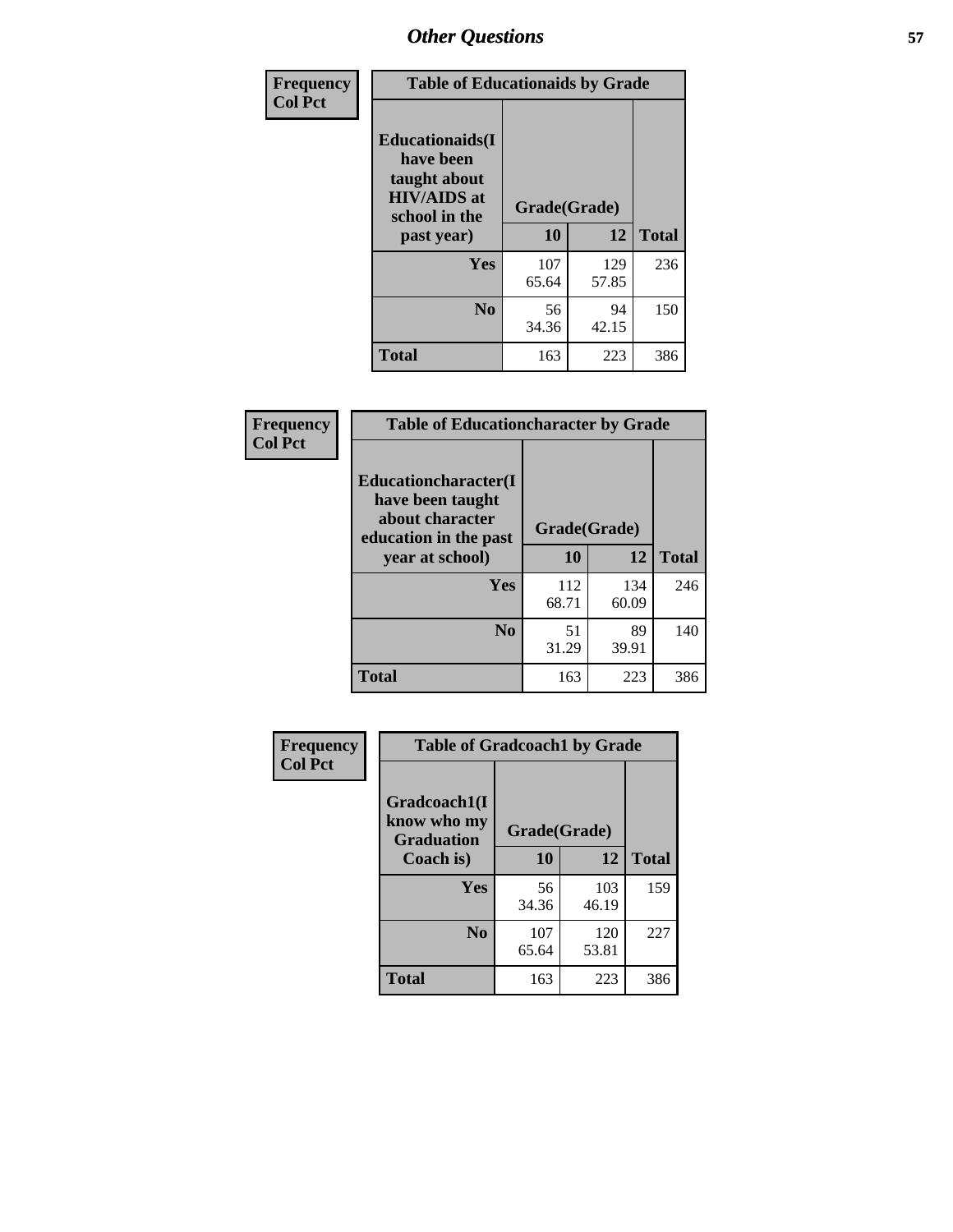| Frequency                         | <b>Table of Gradcoach2 by Grade</b> |              |              |              |
|-----------------------------------|-------------------------------------|--------------|--------------|--------------|
| <b>Col Pct</b>                    | Gradcoach2(I<br>have                |              |              |              |
| contacted my<br><b>Graduation</b> |                                     | Grade(Grade) |              |              |
|                                   | Coach)                              | 10           | 12           | <b>Total</b> |
|                                   | Yes                                 | 27<br>16.56  | 47<br>21.08  | 74           |
|                                   | N <sub>0</sub>                      | 136<br>83.44 | 176<br>78.92 | 312          |
|                                   | <b>Total</b>                        | 163          | 223          | 386          |

| <b>Frequency</b><br><b>Col Pct</b> |                                                                             | <b>Table of Gradcoach3 by Grade</b> |              |              |  |
|------------------------------------|-----------------------------------------------------------------------------|-------------------------------------|--------------|--------------|--|
|                                    | Gradcoach3(I<br>have received<br>assistance<br>from my<br><b>Graduation</b> | Grade(Grade)                        |              |              |  |
|                                    | Coach)                                                                      | 10                                  | 12           | <b>Total</b> |  |
|                                    | Yes                                                                         | 21<br>12.88                         | 45<br>20.18  | 66           |  |
|                                    | N <sub>0</sub>                                                              | 44<br>26.99                         | 58<br>26.01  | 102          |  |
|                                    | Don't know                                                                  | 98<br>60.12                         | 120<br>53.81 | 218          |  |
|                                    | <b>Total</b>                                                                | 163                                 | 223          | 386          |  |

| Frequency<br><b>Col Pct</b> | <b>Table of Selfharm by Grade</b>                                                                                                                                                      |                    |              |              |
|-----------------------------|----------------------------------------------------------------------------------------------------------------------------------------------------------------------------------------|--------------------|--------------|--------------|
|                             | <b>Selfharm</b> (During<br>the past 12<br>months,<br>I harmed myself<br>on purpose<br><b>Suicideconsider</b><br>During the past<br>12 months,<br>I seriously<br>considered<br>suicide) | Grade(Grade)<br>10 | 12           | <b>Total</b> |
|                             | Yes                                                                                                                                                                                    | 25<br>15.34        | 28<br>12.56  | 53           |
|                             | N <sub>0</sub>                                                                                                                                                                         | 138<br>84.66       | 195<br>87.44 | 333          |
|                             | <b>Total</b>                                                                                                                                                                           | 163                | 223          | 386          |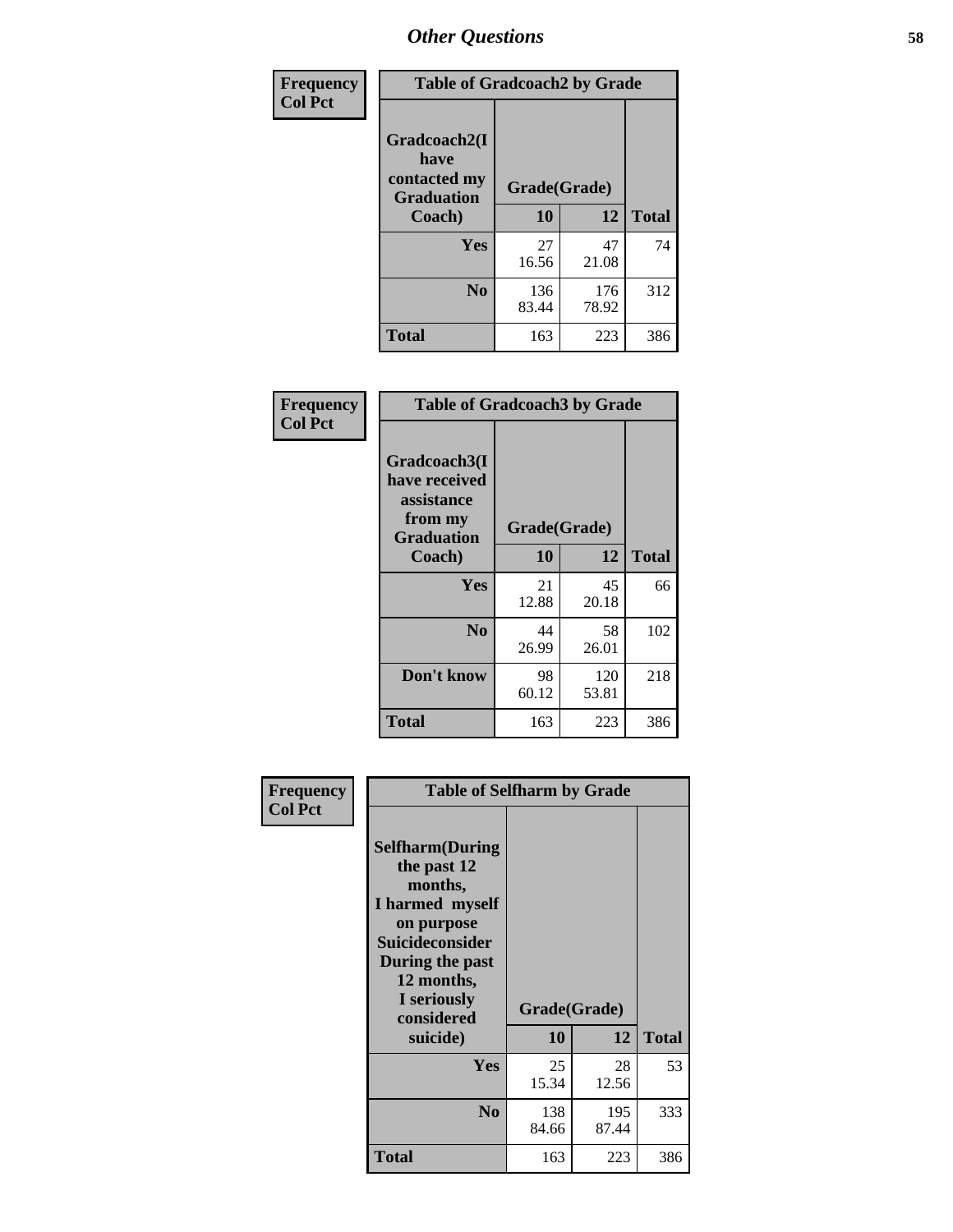| <b>Frequency</b> | <b>Table of Suicideconsider by Grade</b> |              |              |              |  |
|------------------|------------------------------------------|--------------|--------------|--------------|--|
| <b>Col Pct</b>   |                                          | Grade(Grade) |              |              |  |
|                  | Suicideconsider                          | <b>10</b>    | 12           | <b>Total</b> |  |
|                  | Yes                                      | 25<br>15.34  | 26<br>11.66  | 51           |  |
|                  | N <sub>0</sub>                           | 138<br>84.66 | 197<br>88.34 | 335          |  |
|                  | <b>Total</b>                             | 163          | 223          | 386          |  |

| Frequency      | <b>Table of Suicideattempt by Grade</b>              |              |              |              |
|----------------|------------------------------------------------------|--------------|--------------|--------------|
| <b>Col Pct</b> | Suicideattempt(I<br>have attempted<br>suicide in the | Grade(Grade) |              |              |
|                | last year)                                           | 10           | 12           | <b>Total</b> |
|                | Yes                                                  | 15<br>9.20   | 14<br>6.28   | 29           |
|                | $\bf No$                                             | 148<br>90.80 | 209<br>93.72 | 357          |
|                | <b>Total</b>                                         | 163          | 223          | 386          |

| Frequency      | <b>Table of Instantmessaged by Grade</b>               |              |              |              |
|----------------|--------------------------------------------------------|--------------|--------------|--------------|
| <b>Col Pct</b> | Instantmessaged(I<br>have instant<br>messaged people I | Grade(Grade) |              |              |
|                | do not even know)                                      | 10           | 12           | <b>Total</b> |
|                | Yes                                                    | 71<br>43.56  | 99<br>44.39  | 170          |
|                | N <sub>0</sub>                                         | 92<br>56.44  | 124<br>55.61 | 216          |
|                | <b>Total</b>                                           | 163          | 223          | 386          |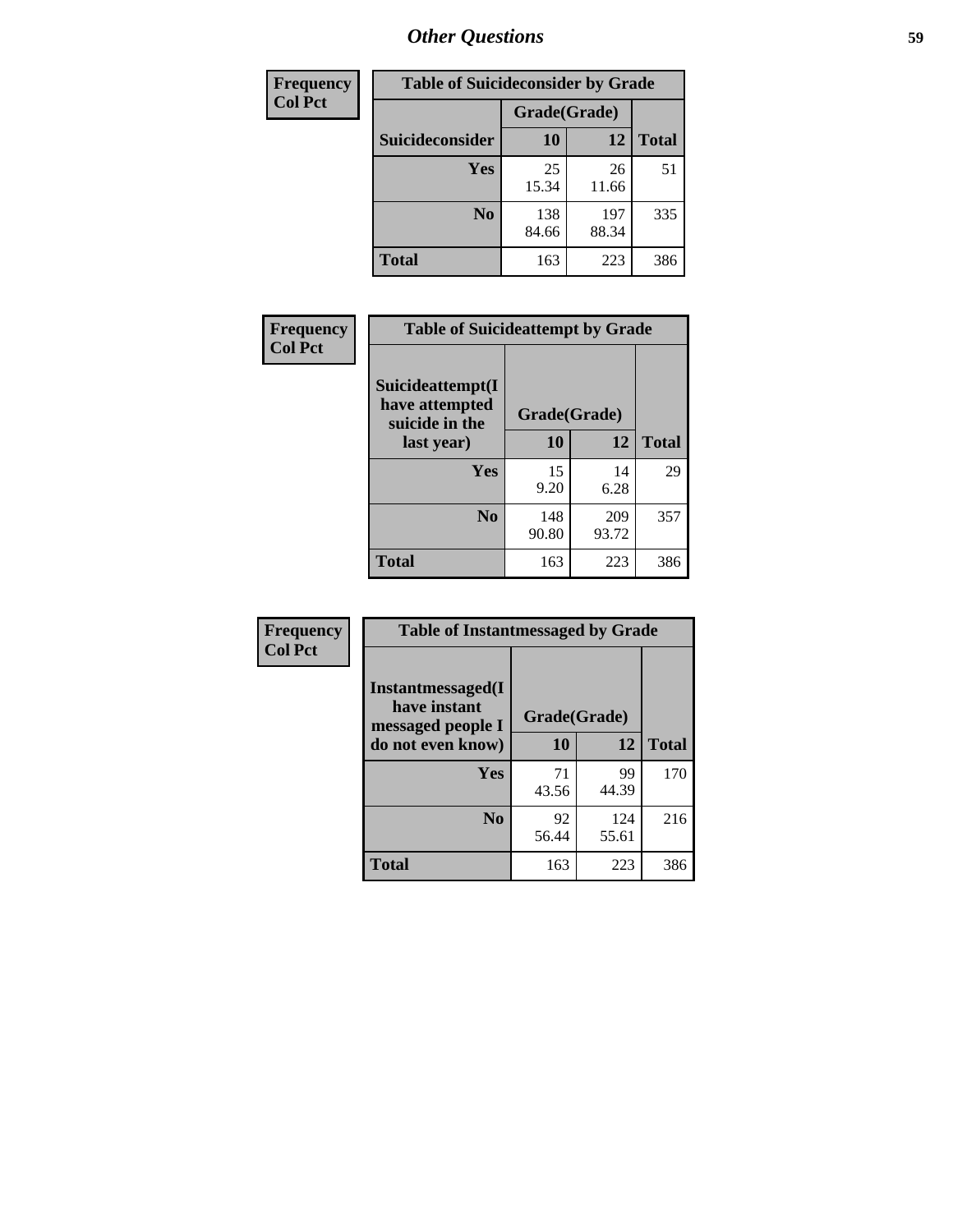| Frequency      | <b>Table of Getsalong by Grade</b>                          |                       |              |              |
|----------------|-------------------------------------------------------------|-----------------------|--------------|--------------|
| <b>Col Pct</b> | <b>Getsalong</b> (I get<br>along with other<br>students and | Grade(Grade)          |              |              |
|                | adults)                                                     | 10                    | 12           | <b>Total</b> |
|                | <b>Strongly Agree</b>                                       | 75<br>46.01           | 112<br>50.22 | 187          |
|                | <b>Somewhat Agree</b>                                       | 73<br>44.79           | 97<br>43.50  | 170          |
|                | <b>Somewhat Disagree</b>                                    | 13<br>7.98            | 4<br>1.79    | 17           |
|                | <b>Strongly Disagree</b>                                    | $\mathcal{L}$<br>1.23 | 10<br>4.48   | 12           |
|                | Total                                                       | 163                   | 223          | 386          |

| Frequency      | <b>Table of Safehome by Grade</b> |                           |              |              |
|----------------|-----------------------------------|---------------------------|--------------|--------------|
| <b>Col Pct</b> | Safehome(I feel<br>safe at home)  | Grade(Grade)<br><b>10</b> | 12           | <b>Total</b> |
|                | <b>Strongly Agree</b>             | 109<br>66.87              | 152<br>68.16 | 261          |
|                | <b>Somewhat Agree</b>             | 44<br>26.99               | 50<br>22.42  | 94           |
|                | <b>Somewhat Disagree</b>          | 6<br>3.68                 | 12<br>5.38   | 18           |
|                | <b>Strongly Disagree</b>          | 4<br>2.45                 | 9<br>4.04    | 13           |
|                | <b>Total</b>                      | 163                       | 223          | 386          |

| Frequency      |                                                                                                    | <b>Table of Adulttalk by Grade</b> |              |              |
|----------------|----------------------------------------------------------------------------------------------------|------------------------------------|--------------|--------------|
| <b>Col Pct</b> | <b>Adulttalk</b> (I<br>know an<br>adult at<br>school that<br>I can talk<br>with if I<br>need help) | Grade(Grade)<br>10                 | 12           | <b>Total</b> |
|                |                                                                                                    |                                    |              |              |
|                | <b>Yes</b>                                                                                         | 116<br>71.17                       | 173<br>77.58 | 289          |
|                | N <sub>0</sub>                                                                                     | 47<br>28.83                        | 50<br>22.42  | 97           |
|                | <b>Total</b>                                                                                       | 163                                | 223          | 386          |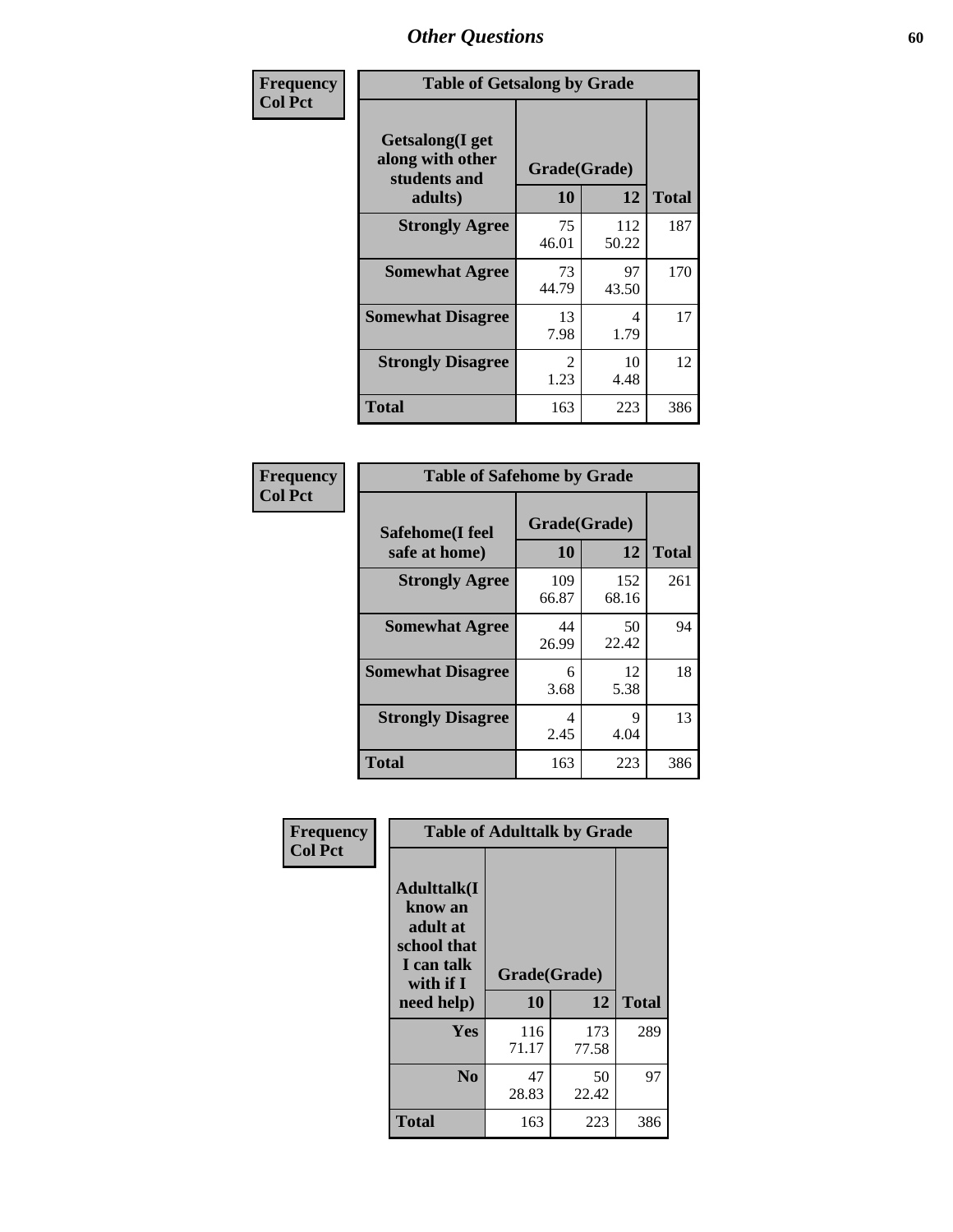**Frequency Row Pct**

| <b>Table of Grade by Tvtime</b> |             |                                                                                         |                     |             |                       |            |              |  |  |
|---------------------------------|-------------|-----------------------------------------------------------------------------------------|---------------------|-------------|-----------------------|------------|--------------|--|--|
|                                 |             | Tytime (On an average school day,<br>how much unsupervised time do I spend watching TV) |                     |             |                       |            |              |  |  |
|                                 |             | <b>Less that</b>                                                                        |                     | $2 - 3$     | $4 - 5$               | $6+$       |              |  |  |
| Grade(Grade)   None             |             |                                                                                         | hour/day   hour/day | hours/day   | hours/day   hours/day |            | <b>Total</b> |  |  |
| 10                              | 27<br>16.56 | 34<br>20.86                                                                             | 28<br>17.18         | 44<br>26.99 | 18<br>11.04           | 12<br>7.36 | 163          |  |  |
| 12                              | 36<br>16.14 | 41<br>18.39                                                                             | 31<br>13.90         | 70<br>31.39 | 32<br>14.35           | 13<br>5.83 | 223          |  |  |
| <b>Total</b>                    | 63          | 75                                                                                      | 59                  | 114         | 50                    | 25         | 386          |  |  |

**Frequency Row Pct**

| <b>Table of Grade by Computertime</b> |             |                                                                                                   |             |                      |                      |                   |              |  |  |
|---------------------------------------|-------------|---------------------------------------------------------------------------------------------------|-------------|----------------------|----------------------|-------------------|--------------|--|--|
|                                       |             | Computertime (On an average school day,<br>how much unsupervised time do I spend on the computer) |             |                      |                      |                   |              |  |  |
| Grade(Grade)                          | None        | <b>Less that</b><br>hour/day                                                                      | hour/day    | $2 - 3$<br>hours/day | $4 - 5$<br>hours/day | $6+$<br>hours/day | <b>Total</b> |  |  |
| 10                                    | 44<br>26.99 | 40<br>24.54                                                                                       | 31<br>19.02 | 20<br>12.27          | 16<br>9.82           | 12<br>7.36        | 163          |  |  |
| 12                                    | 44<br>19.73 | 57<br>25.56                                                                                       | 51<br>22.87 | 45<br>20.18          | 11<br>4.93           | 15<br>6.73        | 223          |  |  |
| <b>Total</b>                          | 88          | 97                                                                                                | 82          | 65                   | 27                   | 27                | 386          |  |  |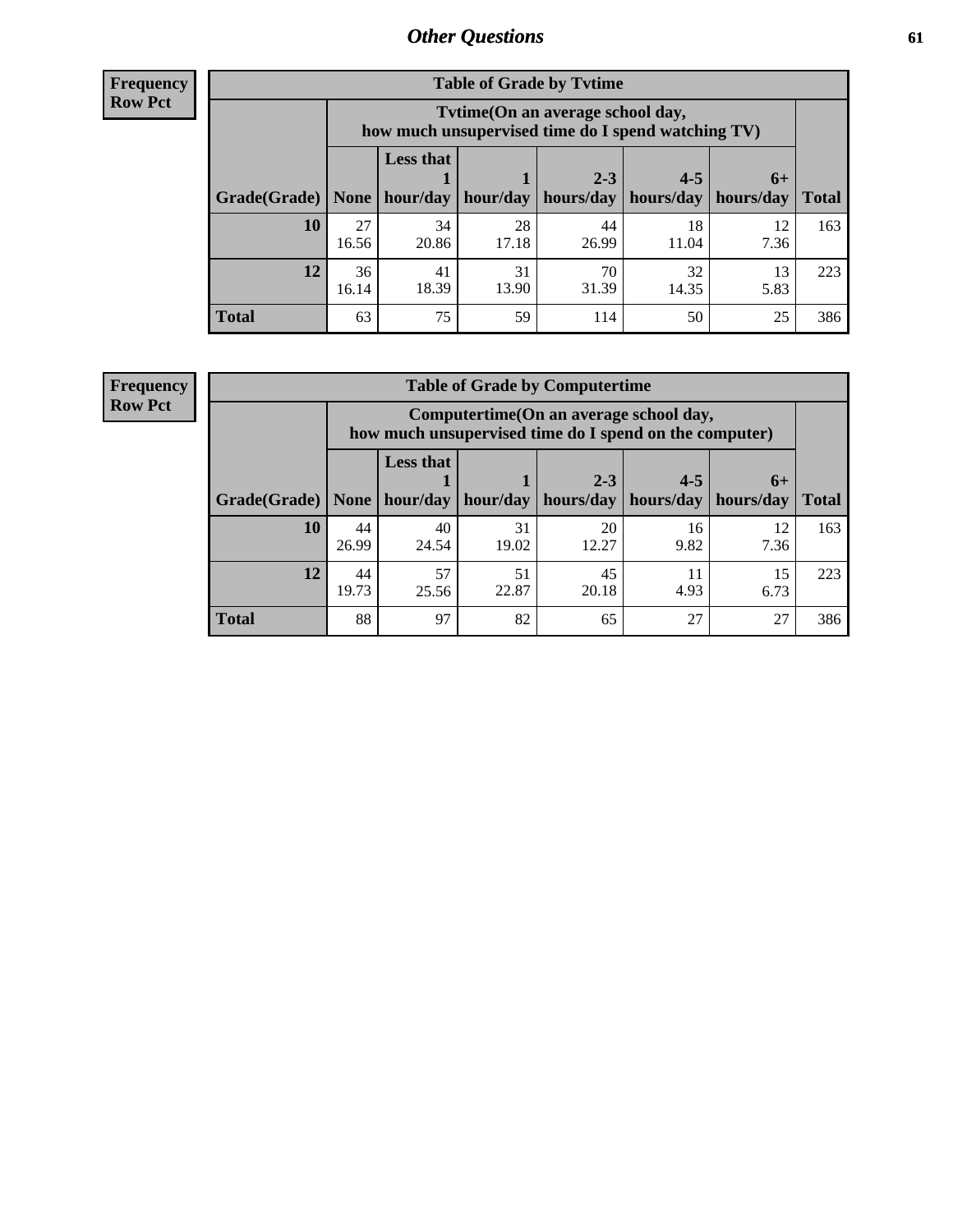#### *Questions about Driving Laws* **62** *Driving Questions were asked only of high school students.*

| <b>Frequency</b> |
|------------------|
| <b>Row Pct</b>   |

| <b>Table of Grade by License1</b> |                                                                     |                                                                                                                                           |                |            |               |              |  |  |  |
|-----------------------------------|---------------------------------------------------------------------|-------------------------------------------------------------------------------------------------------------------------------------------|----------------|------------|---------------|--------------|--|--|--|
|                                   |                                                                     | License1(During the first 6 months of driving<br>with a provisional license,<br>the only passengers who can ride with the<br>driver are:) |                |            |               |              |  |  |  |
| Grade(Grade)                      | <b>Parent or</b><br><b>Guardian</b>                                 | Family<br><b>Members</b>                                                                                                                  | <b>Friends</b> | Anyone     | Don't<br>Know | <b>Total</b> |  |  |  |
| 10                                | 58<br>35.58                                                         | 58<br>35.58                                                                                                                               | 4<br>2.45      | 16<br>9.82 | 27<br>16.56   | 163          |  |  |  |
| 12                                | 5<br>48<br>141<br>8<br>21<br>9.42<br>2.24<br>21.52<br>63.23<br>3.59 |                                                                                                                                           |                |            |               |              |  |  |  |
| <b>Total</b>                      | 106                                                                 | 199                                                                                                                                       | 9              | 24         | 48            | 386          |  |  |  |

| <b>Frequency</b> |              | <b>Table of Grade by License2</b>                                                                        |                  |                                     |                                                      |                      |              |  |  |
|------------------|--------------|----------------------------------------------------------------------------------------------------------|------------------|-------------------------------------|------------------------------------------------------|----------------------|--------------|--|--|
| <b>Row Pct</b>   |              | License2(17 yr old drivers with a<br>provisional driver's license cannot<br>drive between the hours of:) |                  |                                     |                                                      |                      |              |  |  |
|                  | Grade(Grade) | <b>Midnight</b><br>to 6am                                                                                | 1am<br>to<br>5am | 1am<br>t <sub>0</sub><br><b>6am</b> | N <sub>0</sub><br>curfew<br>for $17$<br>year<br>olds | Don't<br><b>Know</b> | <b>Total</b> |  |  |
|                  | 10           | 80<br>49.08                                                                                              | 14<br>8.59       | 13<br>7.98                          | 14<br>8.59                                           | 42<br>25.77          | 163          |  |  |
|                  | 12           | 152<br>68.16                                                                                             | 11<br>4.93       | 15<br>6.73                          | 7<br>3.14                                            | 38<br>17.04          | 223          |  |  |
|                  | <b>Total</b> | 232                                                                                                      | 25               | 28                                  | 21                                                   | 80                   | 386          |  |  |

| Frequency      | <b>Table of Grade by License3</b> |                                       |                                     |                |            |             |               |              |
|----------------|-----------------------------------|---------------------------------------|-------------------------------------|----------------|------------|-------------|---------------|--------------|
| <b>Row Pct</b> |                                   | License3(For drivers under the age of | what level of alcohol is considered | 21,<br>$DUI$ ? |            |             |               |              |
|                | Grade(Grade)                      | Any<br><b>Amount</b>                  | 0.02                                | 0.04           | 0.06       | 0.08        | Don't<br>know | <b>Total</b> |
|                | 10                                | 38<br>23.31                           | 28<br>17.18                         | 13<br>7.98     | 8<br>4.91  | 15<br>9.20  | 61<br>37.42   | 163          |
|                | 12                                | 62<br>27.80                           | 47<br>21.08                         | 17<br>7.62     | 15<br>6.73 | 27<br>12.11 | 55<br>24.66   | 223          |
|                | <b>Total</b>                      | 100                                   | 75                                  | 30             | 23         | 42          | 116           | 386          |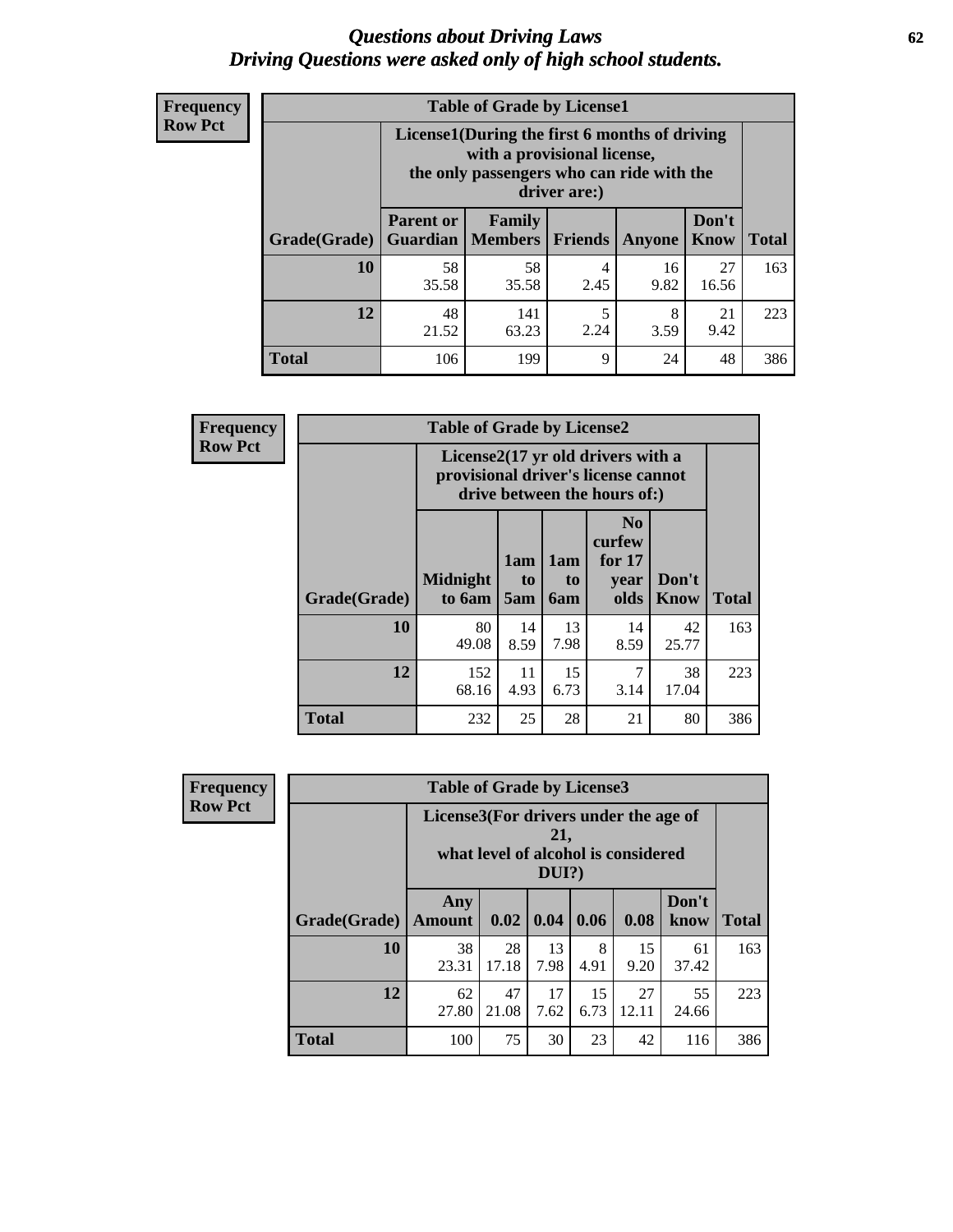#### *Questions about Driving Laws* **63** *Driving Questions were asked only of high school students.*

**Frequency Row Pct**

| <b>Table of Grade by License4</b> |              |                                                                                                                                                      |            |            |            |             |     |  |
|-----------------------------------|--------------|------------------------------------------------------------------------------------------------------------------------------------------------------|------------|------------|------------|-------------|-----|--|
|                                   |              | License4(A driver under 21 automatically<br>loses his/her license if caught exceeding the<br>posted speet limit by:)                                 |            |            |            |             |     |  |
| <b>Grade</b> (Grade)              | $15+$<br>mph | Can't<br>lose<br><b>Depends</b><br>license<br>$35+$<br>$25+$<br>Don't<br>for<br><b>on</b><br><b>Total</b><br>speeding<br>mph<br>judge<br>know<br>mph |            |            |            |             |     |  |
| 10                                | 37<br>22.70  | 26<br>15.95                                                                                                                                          | 16<br>9.82 | 13<br>7.98 | 12<br>7.36 | 59<br>36.20 | 163 |  |
| 12                                | 51<br>22.87  | 53<br>23.77                                                                                                                                          | 14<br>6.28 | 20<br>8.97 | 14<br>6.28 | 71<br>31.84 | 223 |  |
| <b>Total</b>                      | 88           | 79                                                                                                                                                   | 30         | 33         | 26         | 130         | 386 |  |

| Frequency      | <b>Table of Grade by License5</b> |             |                                                                                                                                      |                     |              |  |
|----------------|-----------------------------------|-------------|--------------------------------------------------------------------------------------------------------------------------------------|---------------------|--------------|--|
| <b>Row Pct</b> |                                   |             | License5(A)<br>Georgia teenager<br>with family<br>connections or a<br>good lawyer can<br>break a teen<br>driving law and<br>license) | keep their driver's |              |  |
|                | Grade(Grade)                      | Yes         | N <sub>0</sub>                                                                                                                       | Don't<br>know       | <b>Total</b> |  |
|                | 10                                | 20<br>12.27 | 73<br>44.79                                                                                                                          | 70<br>42.94         | 163          |  |
|                | 12                                | 62<br>27.80 | 92<br>41.26                                                                                                                          | 69<br>30.94         | 223          |  |
|                | Total                             | 82          | 165                                                                                                                                  | 139                 | 386          |  |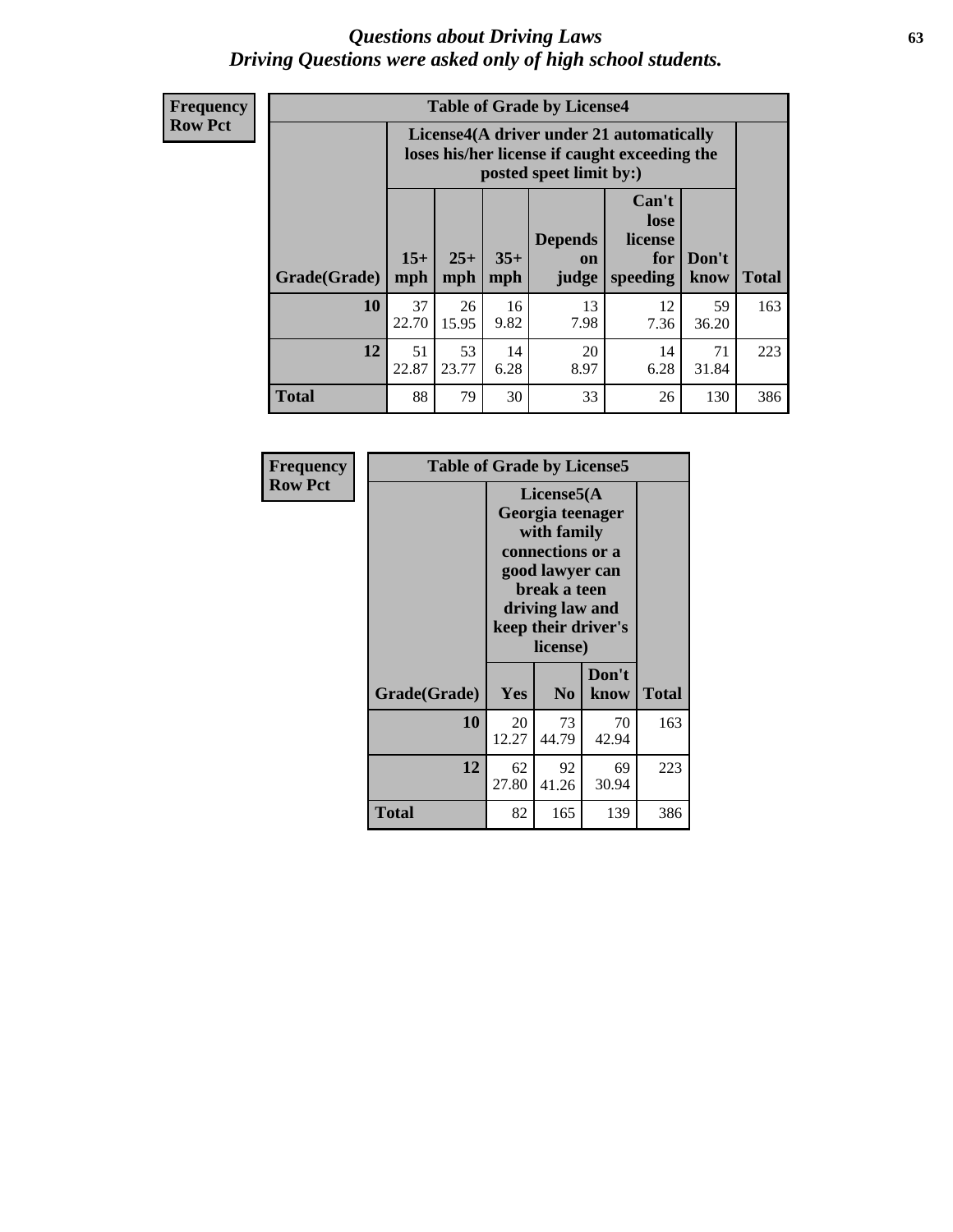#### *Questions about Driving Laws* **64** *Driving Questions were asked only of high school students.*

| <b>Frequency</b> | <b>Table of Grade by License6</b> |             |                                                                                                                           |                    |              |  |
|------------------|-----------------------------------|-------------|---------------------------------------------------------------------------------------------------------------------------|--------------------|--------------|--|
| <b>Row Pct</b>   |                                   |             | License <sub>6</sub> (I know a<br>friend or<br>classmate that<br>broke a teen<br>driving law,<br>keep his/her<br>license) | but was allowed to |              |  |
|                  | Grade(Grade)                      | Yes         | N <sub>0</sub>                                                                                                            | Don't<br>know      | <b>Total</b> |  |
|                  | 10                                | 22<br>13.50 | 86<br>52.76                                                                                                               | 55<br>33.74        | 163          |  |
|                  | 12                                | 77<br>34.53 | 87<br>39.01                                                                                                               | 59<br>26.46        | 223          |  |
|                  | <b>Total</b>                      | 99          | 173                                                                                                                       | 114                | 386          |  |

| <b>Frequency</b> |              | <b>Table of Grade by License7</b>                                           |                                                                                               |                                                   |                        |              |  |  |  |
|------------------|--------------|-----------------------------------------------------------------------------|-----------------------------------------------------------------------------------------------|---------------------------------------------------|------------------------|--------------|--|--|--|
| <b>Row Pct</b>   |              |                                                                             | License7(A student under the age of 18 cam loser<br>his/her driving privileges if he or she:) |                                                   |                        |              |  |  |  |
|                  | Grade(Grade) | <b>Have</b><br>more than<br>10<br>unexcused<br>absences<br>per school<br>yr | Drop out<br>without  <br>graduating                                                           | <b>Bring</b><br>alcohol/drugs/weapon<br>to school | All of<br>the<br>above | <b>Total</b> |  |  |  |
|                  | 10           | 20<br>12.27                                                                 | 10<br>6.13                                                                                    | 10<br>6.13                                        | 123<br>75.46           | 163          |  |  |  |
|                  | 12           | 15<br>6.73                                                                  | 18<br>8.07                                                                                    | 16<br>7.17                                        | 174<br>78.03           | 223          |  |  |  |
|                  | <b>Total</b> | 35                                                                          | 28                                                                                            | 26                                                | 297                    | 386          |  |  |  |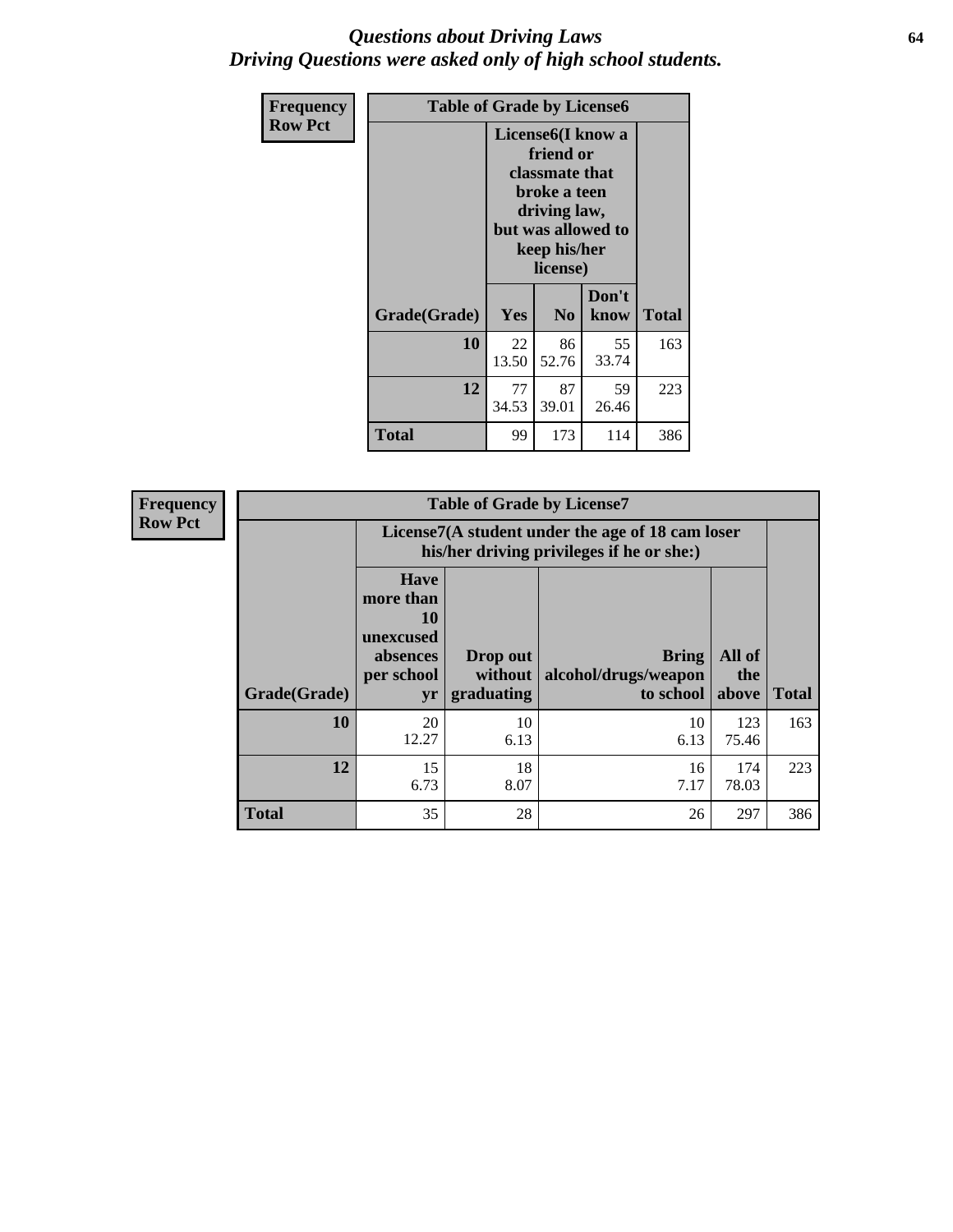# *Select Results by Gender* **65**

| Frequency      | <b>Table of SchoolClimate2 by Gender</b>          |                                 |             |              |  |
|----------------|---------------------------------------------------|---------------------------------|-------------|--------------|--|
| <b>Col Pct</b> | SchoolClimate2(I<br>feel successful at<br>school) | Gender(Gender)<br><b>Female</b> | <b>Male</b> | <b>Total</b> |  |
|                | <b>Strongly Agree</b>                             | 54<br>25.84                     | 55<br>31.07 | 109          |  |
|                | <b>Somewhat Agree</b>                             | 132<br>63.16                    | 91<br>51.41 | 223          |  |
|                | <b>Somewhat Disagree</b>                          | 14<br>6.70                      | 19<br>10.73 | 33           |  |
|                | <b>Strongly Disagree</b>                          | 9<br>4.31                       | 12<br>6.78  | 21           |  |
|                | <b>Total</b>                                      | 209                             | 177         | 386          |  |

| <b>Frequency</b> | <b>Table of SchoolClimate6 by Gender</b> |                |             |              |  |
|------------------|------------------------------------------|----------------|-------------|--------------|--|
| <b>Col Pct</b>   | <b>SchoolClimate6(Teachers</b>           | Gender(Gender) |             |              |  |
|                  | treat me with respect)                   | <b>Female</b>  | <b>Male</b> | <b>Total</b> |  |
|                  | <b>Strongly Agree</b>                    | 59<br>28.23    | 52<br>29.38 | 111          |  |
|                  | <b>Somewhat Agree</b>                    | 93<br>44.50    | 82<br>46.33 | 175          |  |
|                  | <b>Somewhat Disagree</b>                 | 36<br>17.22    | 26<br>14.69 | 62           |  |
|                  | <b>Strongly Disagree</b>                 | 21<br>10.05    | 17<br>9.60  | 38           |  |
|                  | <b>Total</b>                             | 209            | 177         | 386          |  |

| Frequency      | <b>Table of SchoolClimate8 by Gender</b>                                             |                                 |             |              |
|----------------|--------------------------------------------------------------------------------------|---------------------------------|-------------|--------------|
| <b>Col Pct</b> | <b>SchoolClimate8(Students</b><br>are frequently<br>recognized for good<br>behavior) | Gender(Gender)<br><b>Female</b> | <b>Male</b> | <b>Total</b> |
|                | <b>Strongly Agree</b>                                                                | 58<br>27.75                     | 44<br>24.86 | 102          |
|                | <b>Somewhat Agree</b>                                                                | 89<br>42.58                     | 86<br>48.59 | 175          |
|                | <b>Somewhat Disagree</b>                                                             | 42<br>20.10                     | 29<br>16.38 | 71           |
|                | <b>Strongly Disagree</b>                                                             | 20<br>9.57                      | 18<br>10.17 | 38           |
|                | <b>Total</b>                                                                         | 209                             | 177         | 386          |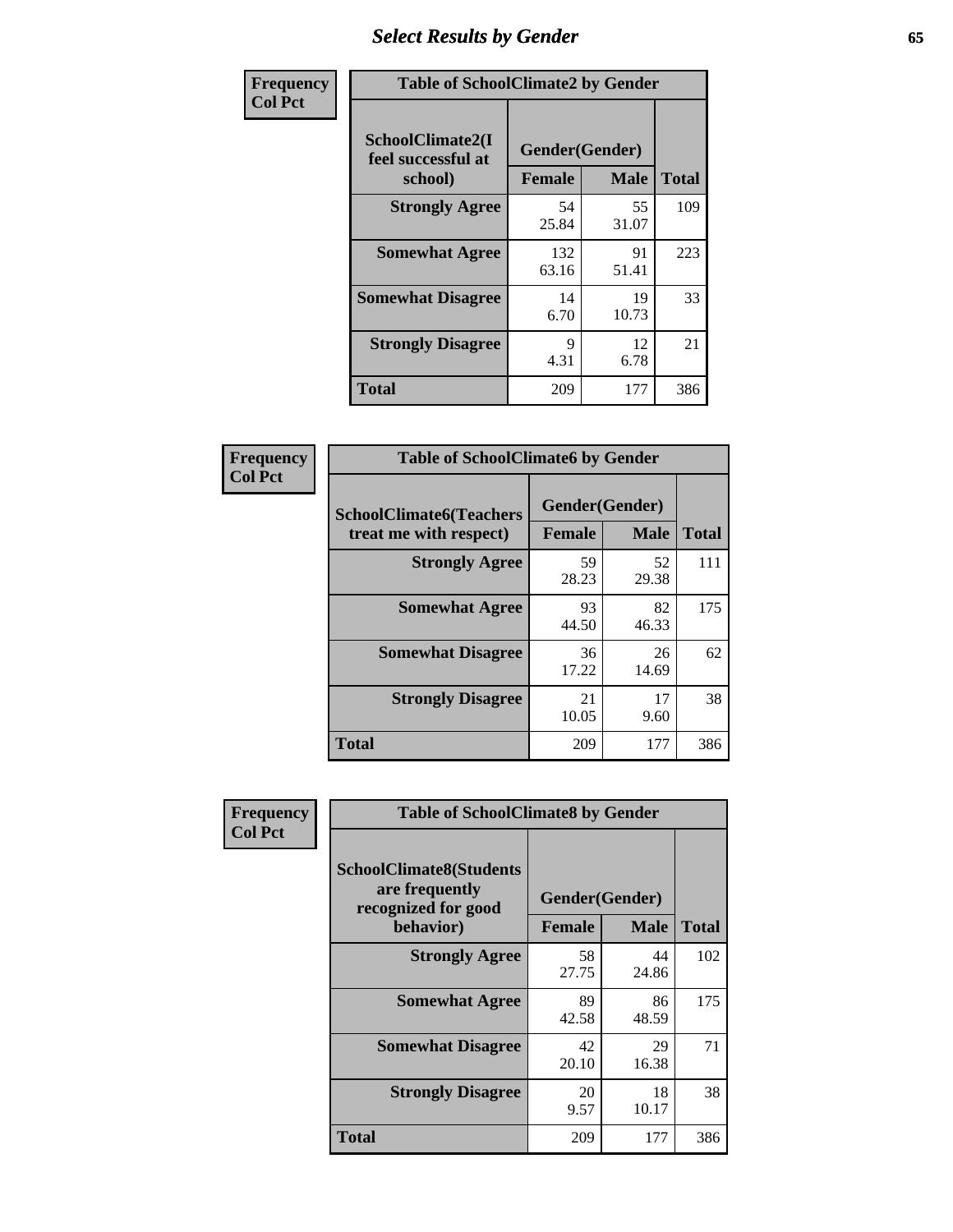# *Select Results by Gender* **66**

| Frequency      | <b>Table of Gender by Dropout</b> |                                                                        |                |              |
|----------------|-----------------------------------|------------------------------------------------------------------------|----------------|--------------|
| <b>Row Pct</b> |                                   | Dropout(I<br>have<br>thought<br>about<br>dropping<br>out of<br>school) |                |              |
|                | Gender(Gender)                    | Yes                                                                    | N <sub>0</sub> | <b>Total</b> |
|                | <b>Female</b>                     | 81<br>38.76                                                            | 128<br>61.24   | 209          |
|                | <b>Male</b>                       | 61<br>34.46                                                            | 116<br>65.54   | 177          |
|                | <b>Total</b>                      | 142                                                                    | 244            | 386          |

| <b>Frequency</b> | <b>Table of Gender by Dropoutreason</b> |                                                                    |              |                          |                                |              |              |
|------------------|-----------------------------------------|--------------------------------------------------------------------|--------------|--------------------------|--------------------------------|--------------|--------------|
| <b>Row Pct</b>   |                                         | Dropoutreason(If I dropped out the<br>reason would most likely be) |              |                          |                                |              |              |
|                  | <b>Gender(Gender)</b>                   | Won't<br><b>Drop</b><br>out                                        | <b>Bored</b> | Family<br><b>Reasons</b> | <b>Being</b><br><b>Bullied</b> | <b>Other</b> | <b>Total</b> |
|                  | <b>Female</b>                           | 104<br>49.76                                                       | 18<br>8.61   | 36<br>17.22              | 1.44                           | 48<br>22.97  | 209          |
|                  | <b>Male</b>                             | 95<br>53.67                                                        | 32<br>18.08  | 19<br>10.73              | 2<br>1.13                      | 29<br>16.38  | 177          |
|                  | <b>Total</b>                            | 199                                                                | 50           | 55                       | 5                              | 77           | 386          |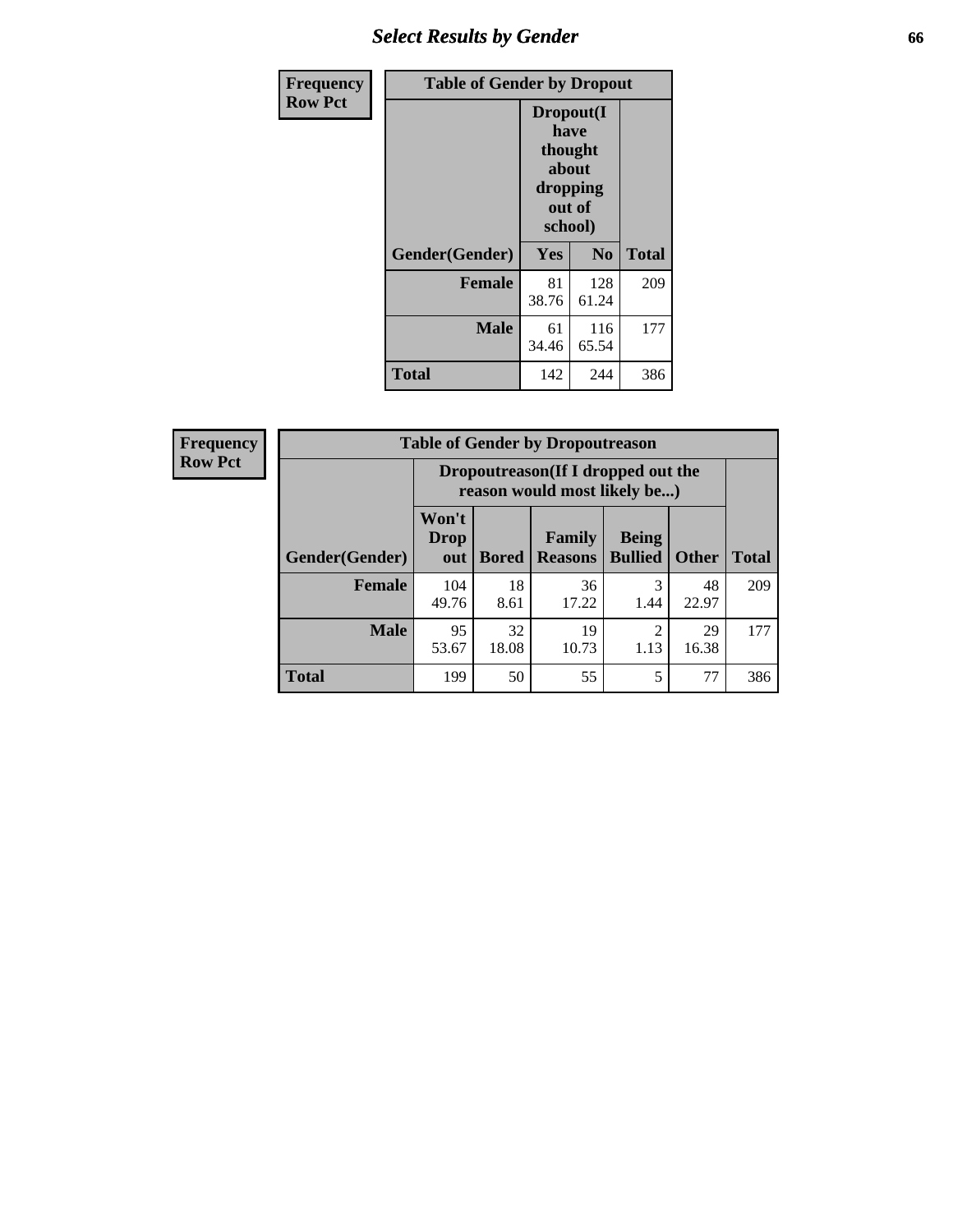*School Safety* **67**

| Frequency      | <b>Table of Gender by Bullied2</b> |                 |                |              |
|----------------|------------------------------------|-----------------|----------------|--------------|
| <b>Row Pct</b> |                                    | <b>Bullied2</b> |                |              |
|                | Gender(Gender)                     | Yes             | N <sub>0</sub> | <b>Total</b> |
|                | <b>Female</b>                      | 30<br>14.35     | 179<br>85.65   | 209          |
|                | <b>Male</b>                        | 13<br>7.34      | 164<br>92.66   | 177          |
|                | <b>Total</b>                       | 43              | 343            | 386          |

| Frequency      | <b>Table of Gender by Bulliedothers2</b> |                       |                |              |
|----------------|------------------------------------------|-----------------------|----------------|--------------|
| <b>Row Pct</b> |                                          | <b>Bulliedothers2</b> |                |              |
|                | Gender(Gender)                           | Yes                   | N <sub>0</sub> | <b>Total</b> |
|                | <b>Female</b>                            | 14<br>6.70            | 195<br>93.30   | 209          |
|                | <b>Male</b>                              | 15<br>8.47            | 162<br>91.53   | 177          |
|                | <b>Total</b>                             | 29                    | 357            | 386          |

| Frequency      | <b>Table of Gender by Weaponschool2</b> |               |                |              |
|----------------|-----------------------------------------|---------------|----------------|--------------|
| <b>Row Pct</b> |                                         | Weaponschool2 |                |              |
|                | Gender(Gender)                          | Yes           | N <sub>0</sub> | <b>Total</b> |
|                | <b>Female</b>                           | 3<br>1.44     | 206<br>98.56   | 209          |
|                | <b>Male</b>                             | 14<br>7.91    | 163<br>92.09   | 177          |
|                | <b>Total</b>                            | 17            | 369            | 386          |

| Frequency      | <b>Table of Gender by Absentunsafe2</b> |               |                |              |
|----------------|-----------------------------------------|---------------|----------------|--------------|
| <b>Row Pct</b> |                                         | Absentunsafe2 |                |              |
|                | Gender(Gender)                          | Yes           | N <sub>0</sub> | <b>Total</b> |
|                | <b>Female</b>                           | 3.83          | 201<br>96.17   | 209          |
|                | <b>Male</b>                             | 6<br>3.39     | 171<br>96.61   | 177          |
|                | <b>Total</b>                            | 14            | 372            | 386          |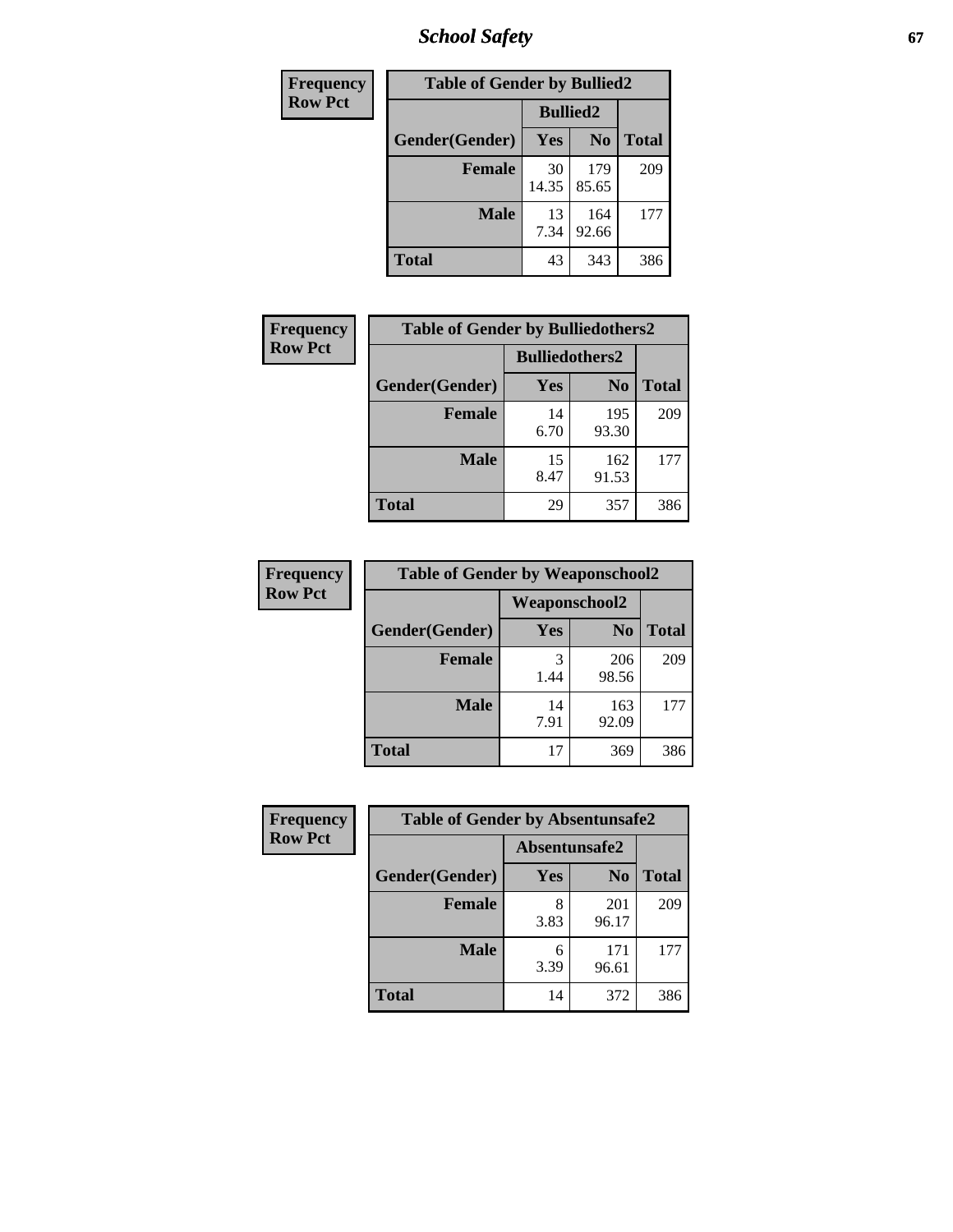*School Safety* **68**

| Frequency      | <b>Table of Gender by Gangself</b> |                                                                                                |              |              |
|----------------|------------------------------------|------------------------------------------------------------------------------------------------|--------------|--------------|
| <b>Row Pct</b> |                                    | Gangself(I<br>have<br>participated<br>in illegal gang<br>activities in<br>the past 30<br>days) |              |              |
|                | Gender(Gender)                     | Yes                                                                                            | No           | <b>Total</b> |
|                | <b>Female</b>                      | 7<br>3.35                                                                                      | 202<br>96.65 | 209          |
|                | <b>Male</b>                        | 15<br>8.47                                                                                     | 162<br>91.53 | 177          |
|                | <b>Total</b>                       | 22                                                                                             | 364          | 386          |

| Frequency      | <b>Table of Gender by Gangpeers</b> |                                                                                                                             |                |              |
|----------------|-------------------------------------|-----------------------------------------------------------------------------------------------------------------------------|----------------|--------------|
| <b>Row Pct</b> |                                     | <b>Gangpeers</b> (I<br>have friends<br>who have<br>participated<br>in illegal gang<br>activities in<br>the past 30<br>days) |                |              |
|                | Gender(Gender)                      | Yes                                                                                                                         | N <sub>0</sub> | <b>Total</b> |
|                | <b>Female</b>                       | 35<br>16.75                                                                                                                 | 174<br>83.25   | 209          |
|                | <b>Male</b>                         | 46<br>25.99                                                                                                                 | 131<br>74.01   | 177          |
|                | Total                               | 81                                                                                                                          | 305            | 386          |

| <b>Frequency</b> | <b>Table of Gender by Pickedon2</b> |             |                |              |
|------------------|-------------------------------------|-------------|----------------|--------------|
| <b>Row Pct</b>   |                                     | Pickedon2   |                |              |
|                  | Gender(Gender)                      | Yes         | N <sub>0</sub> | <b>Total</b> |
|                  | <b>Female</b>                       | 65<br>31.10 | 144<br>68.90   | 209          |
|                  | <b>Male</b>                         | 33<br>18.64 | 144<br>81.36   | 177          |
|                  | <b>Total</b>                        | 98          | 288            | 386          |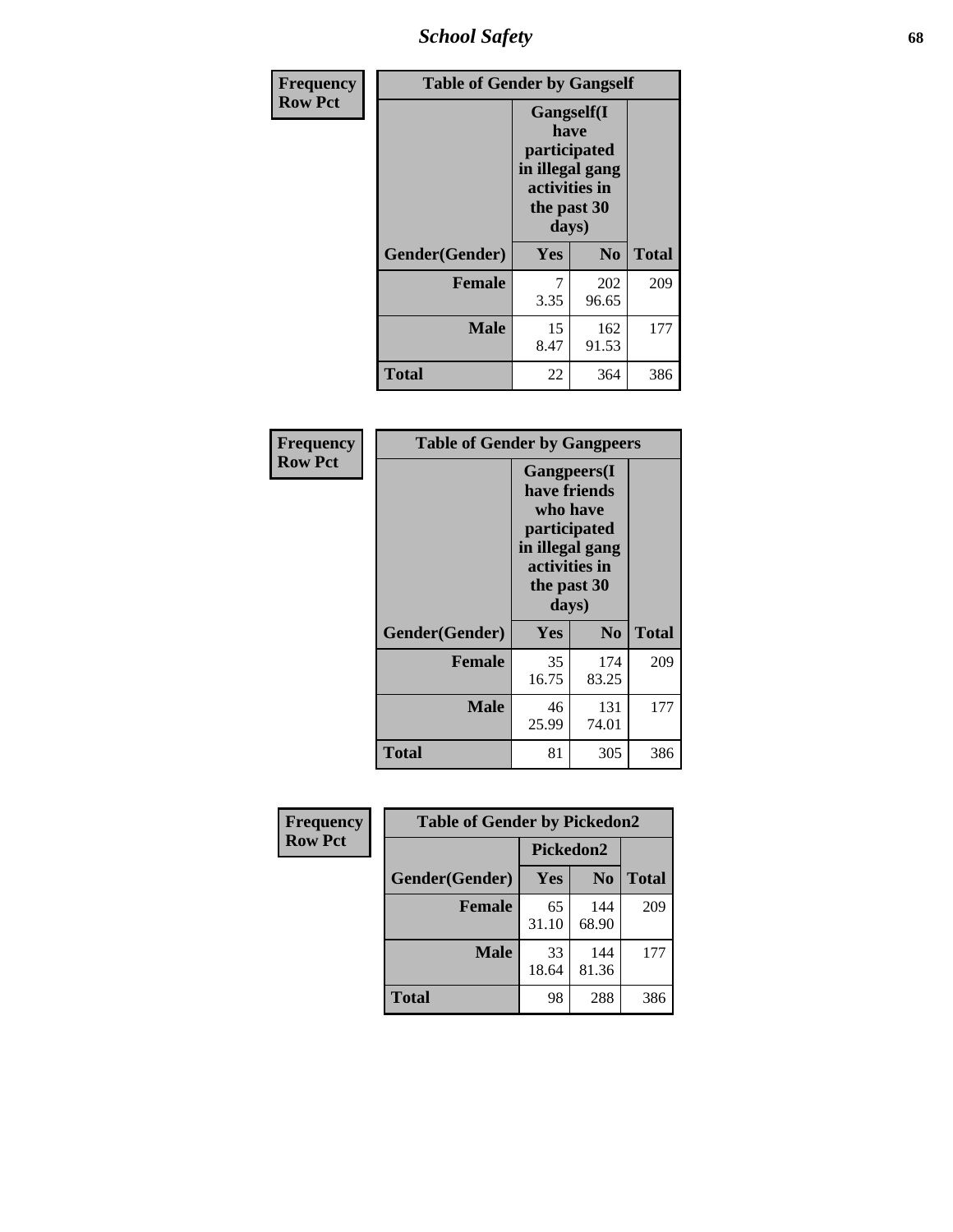*School Safety* **69**

| Frequency      | <b>Table of Gender by Safeschool2</b> |              |                |              |  |
|----------------|---------------------------------------|--------------|----------------|--------------|--|
| <b>Row Pct</b> |                                       | Safeschool2  |                |              |  |
|                | Gender(Gender)                        | Yes          | N <sub>0</sub> | <b>Total</b> |  |
|                | <b>Female</b>                         | 126<br>60.29 | 83<br>39.71    | 209          |  |
|                | <b>Male</b>                           | 134<br>75.71 | 43<br>24.29    | 177          |  |
|                | <b>Total</b>                          | 260          | 126            | 386          |  |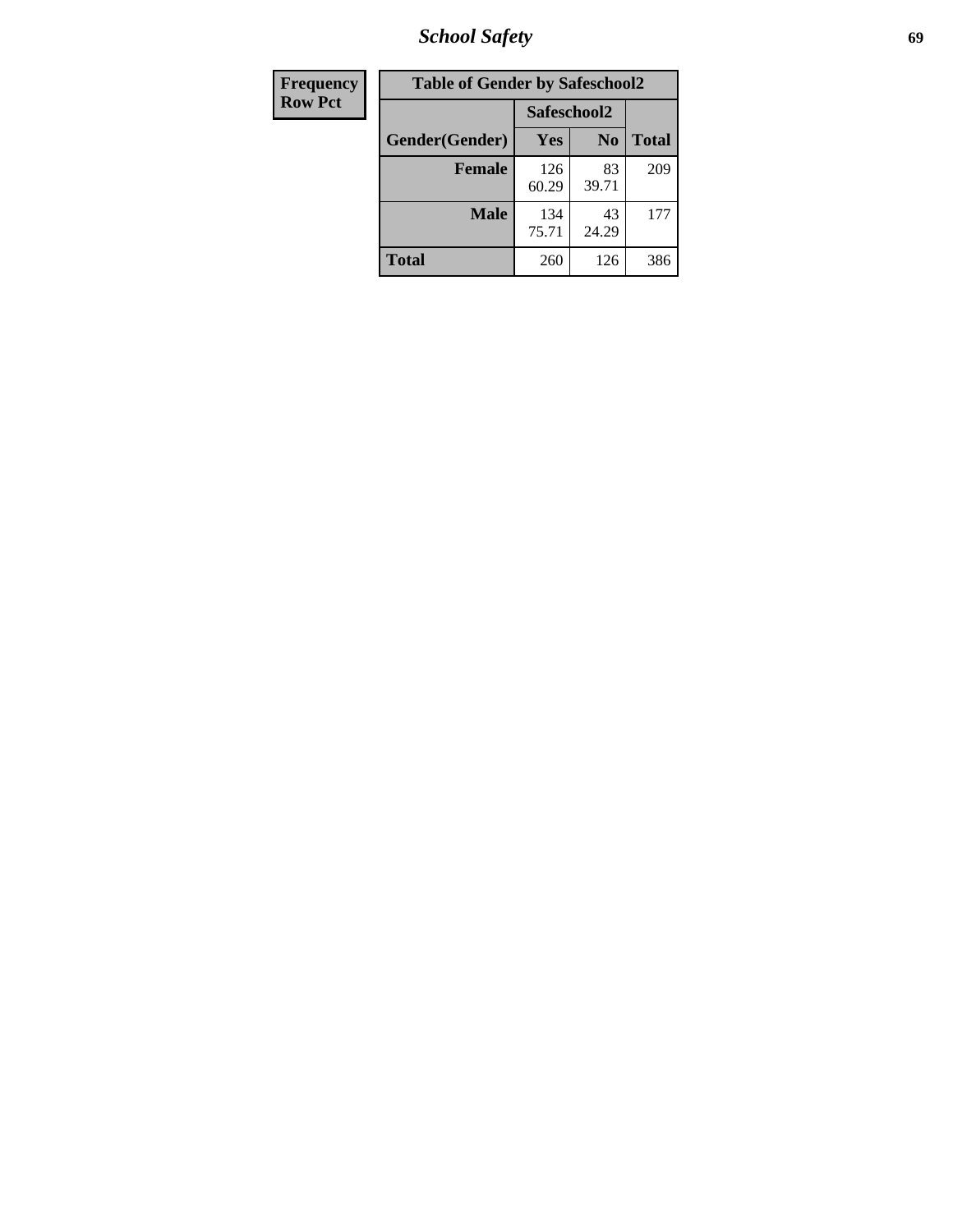# *Incidence of Drug Use* **70**

| <b>Frequency</b> | <b>Table of Gender by AlcoholAlt</b> |                                          |                |              |  |
|------------------|--------------------------------------|------------------------------------------|----------------|--------------|--|
| <b>Row Pct</b>   |                                      | AlcoholAlt(Alcohol<br>use, past 30 days) |                |              |  |
|                  | Gender(Gender)                       | <b>Yes</b>                               | N <sub>0</sub> | <b>Total</b> |  |
|                  | <b>Female</b>                        | 50<br>23.92                              | 159<br>76.08   | 209          |  |
|                  | <b>Male</b>                          | 55<br>31.07                              | 122<br>68.93   | 177          |  |
|                  | <b>Total</b>                         | 105                                      | 281            | 386          |  |

| Frequency      |                |                                          | <b>Table of Gender by TobaccoAny</b> |              |  |
|----------------|----------------|------------------------------------------|--------------------------------------|--------------|--|
| <b>Row Pct</b> |                | TobaccoAny(Tobacco<br>use, past 30 days) |                                      |              |  |
|                | Gender(Gender) | Yes                                      | N <sub>0</sub>                       | <b>Total</b> |  |
|                | <b>Female</b>  | 41<br>19.62                              | 168<br>80.38                         | 209          |  |
|                | <b>Male</b>    | 64<br>36.16                              | 113<br>63.84                         | 177          |  |
|                | Total          | 105                                      | 281                                  | 386          |  |

| <b>Frequency</b> | <b>Table of Gender by MarijuanaAlt</b> |                                              |                |              |  |
|------------------|----------------------------------------|----------------------------------------------|----------------|--------------|--|
| <b>Row Pct</b>   |                                        | MarijuanaAlt(Marijuana<br>use, past 30 days) |                |              |  |
|                  | Gender(Gender)                         | Yes                                          | N <sub>0</sub> | <b>Total</b> |  |
|                  | Female                                 | 26<br>12.44                                  | 183<br>87.56   | 209          |  |
|                  | <b>Male</b>                            | 42<br>23.73                                  | 135<br>76.27   | 177          |  |
|                  | <b>Total</b>                           | 68                                           | 318            | 386          |  |

| <b>Frequency</b> | <b>Table of Gender by OtherDrugAny</b> |                                                       |                |              |  |
|------------------|----------------------------------------|-------------------------------------------------------|----------------|--------------|--|
| <b>Row Pct</b>   |                                        | <b>OtherDrugAny</b> (Other<br>drug use, past 30 days) |                |              |  |
|                  | Gender(Gender)                         | <b>Yes</b>                                            | N <sub>0</sub> | <b>Total</b> |  |
|                  | <b>Female</b>                          | 23<br>11.00                                           | 186<br>89.00   | 209          |  |
|                  | <b>Male</b>                            | 24<br>13.56                                           | 153<br>86.44   | 177          |  |
|                  | <b>Total</b>                           | 47                                                    | 339            | 386          |  |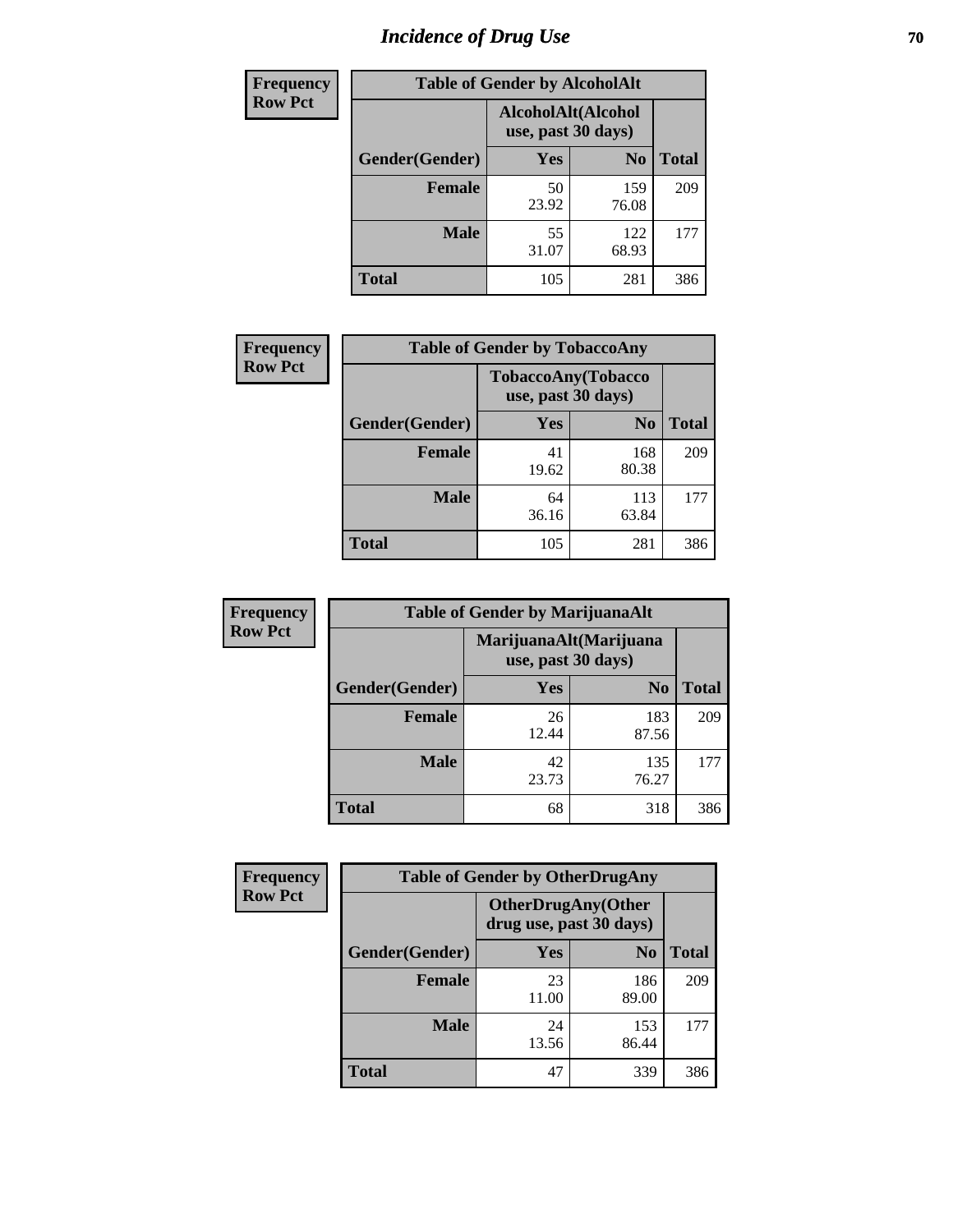#### *Average Age at Onset of Use* **71** *Results for "Average Age at Onset of Use" questions exclude students who said they did not use that substance*

#### **Gender=Female**

| <b>Variable</b>                 | Label                                                              | <b>Mean</b> |
|---------------------------------|--------------------------------------------------------------------|-------------|
| Alcoholinit2                    | I started using alcohol when I was                                 | 14.30       |
| Cigarettesinit2                 | I started smoking tobacco when I was                               | 13.53       |
| Smokelessinit2                  | I started chewing tobacco when I was                               | 14.78       |
| Marijuanainit2                  | I started using marijuana when I was                               | 14.28       |
| Cocaineinit2                    | I started using cocaine when I was                                 | 14.75       |
| Inhalantsinit2                  | I started using inhalants when I was                               | 13.63       |
| Steroidsinit2                   | I started using steroids when I was                                | 16.00       |
| Ecstasyinit2                    | I started using ecstasy when I was                                 | 14.60       |
| Methinit2                       | I started using methamphetamines when I was                        | 11.50       |
| Hallucinogensinit2              | I started using hallucinogens when I was                           | 12.80       |
| Prescription in it <sub>2</sub> | I started using prescription drugs not prescribed to me when I was | 14.00       |

#### **Gender=Male**

| <b>Variable</b>    | Label                                                              | <b>Mean</b> |
|--------------------|--------------------------------------------------------------------|-------------|
| Alcoholinit2       | I started using alcohol when I was                                 | 13.47       |
| Cigarettesinit2    | I started smoking tobacco when I was                               | 12.90       |
| Smokelessinit2     | I started chewing tobacco when I was                               | 12.10       |
| Marijuanainit2     | I started using marijuana when I was                               | 13.38       |
| Cocaineinit2       | I started using cocaine when I was                                 | 13.70       |
| Inhalantsinit2     | I started using inhalants when I was                               | 9.73        |
| Steroidsinit2      | I started using steroids when I was                                | 10.00       |
| Ecstasyinit2       | I started using ecstasy when I was                                 | 10.00       |
| Methinit2          | I started using methamphetamines when I was                        | 9.60        |
| Hallucinogensinit2 | I started using hallucinogens when I was                           | 12.11       |
| Prescriptioninit2  | I started using prescription drugs not prescribed to me when I was | 13.79       |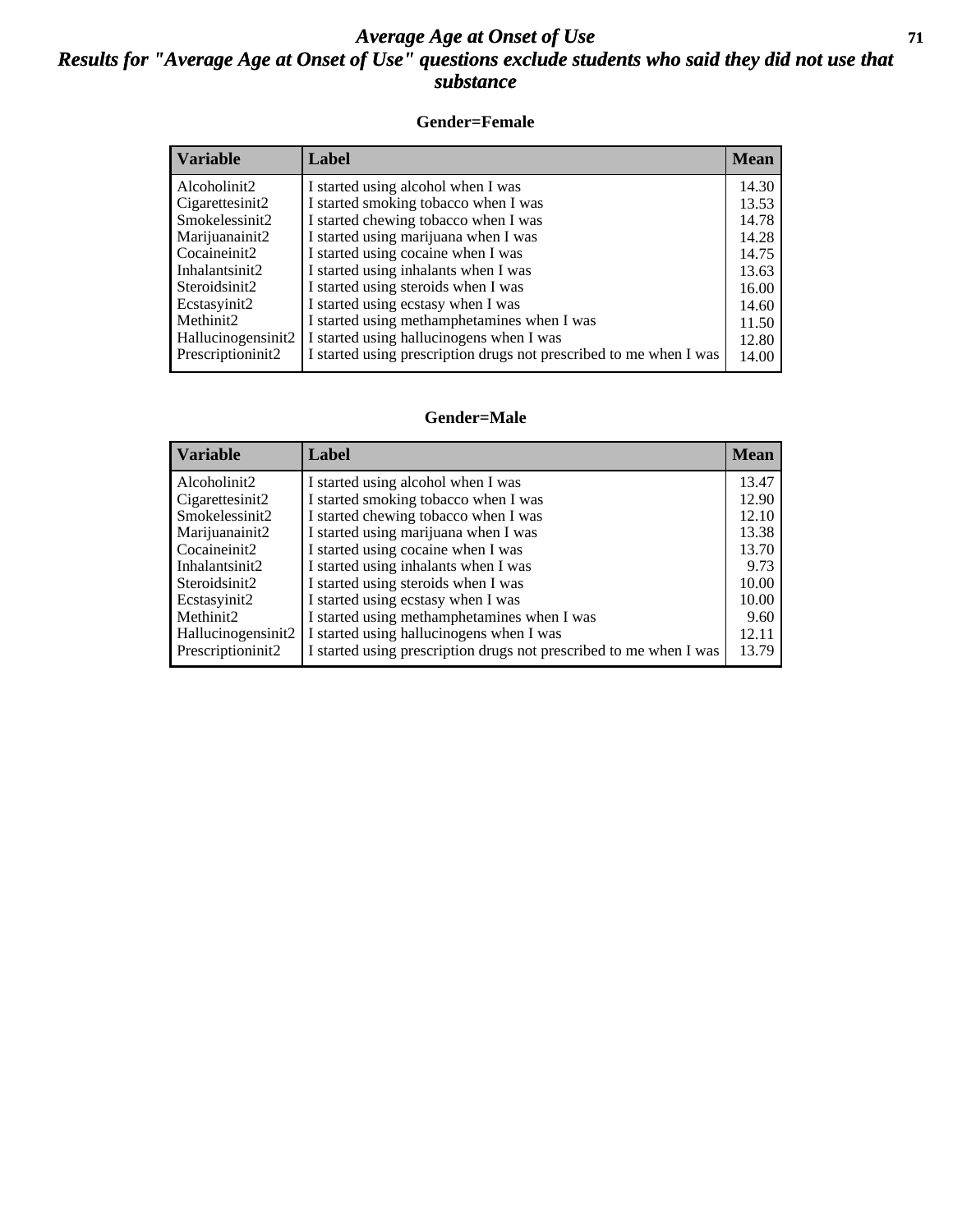# *I Think These Drugs are Harmful* **72**

| <b>Frequency</b> | <b>Table of Gender by Alcoholharmdich</b> |                                                   |                |              |  |
|------------------|-------------------------------------------|---------------------------------------------------|----------------|--------------|--|
| <b>Row Pct</b>   |                                           | Alcoholharmdich(I<br>think alcohol is<br>harmful) |                |              |  |
|                  | Gender(Gender)                            | Yes                                               | N <sub>0</sub> | <b>Total</b> |  |
|                  | <b>Female</b>                             | 174<br>83.25                                      | 35<br>16.75    | 209          |  |
|                  | <b>Male</b>                               | 135<br>76.27                                      | 42<br>23.73    | 177          |  |
|                  | <b>Total</b>                              | 309                                               | 77             | 386          |  |

| Frequency      | <b>Table of Gender by Tobaccoharmdich</b> |                  |                               |              |  |
|----------------|-------------------------------------------|------------------|-------------------------------|--------------|--|
| <b>Row Pct</b> |                                           | think tobacco is | Tobaccoharmdich(I<br>harmful) |              |  |
|                | Gender(Gender)                            | <b>Yes</b>       | N <sub>0</sub>                | <b>Total</b> |  |
|                | <b>Female</b>                             | 202<br>96.65     | 3.35                          | 209          |  |
|                | <b>Male</b>                               | 167<br>94.35     | 10<br>5.65                    | 177          |  |
|                | <b>Total</b>                              | 369              | 17                            | 386          |  |

| Frequency      | <b>Table of Gender by Marijuanaharmdich</b> |                                                       |                |              |  |
|----------------|---------------------------------------------|-------------------------------------------------------|----------------|--------------|--|
| <b>Row Pct</b> |                                             | Marijuanaharmdich(I<br>think marijuana is<br>harmful) |                |              |  |
|                | Gender(Gender)                              | <b>Yes</b>                                            | N <sub>0</sub> | <b>Total</b> |  |
|                | <b>Female</b>                               | 162<br>77.51                                          | 47<br>22.49    | 209          |  |
|                | <b>Male</b>                                 | 114<br>64.41                                          | 63<br>35.59    | 177          |  |
|                | <b>Total</b>                                | 276                                                   | 110            | 386          |  |

| Frequency      | <b>Table of Gender by Otherdrugharmdich</b> |                                   |                     |              |  |
|----------------|---------------------------------------------|-----------------------------------|---------------------|--------------|--|
| <b>Row Pct</b> |                                             | think other drugs are<br>harmful) | Otherdrugharmdich(I |              |  |
|                | Gender(Gender)                              | <b>Yes</b>                        | N <sub>0</sub>      | <b>Total</b> |  |
|                | <b>Female</b>                               | 203<br>97.13                      | 6<br>2.87           | 209          |  |
|                | <b>Male</b>                                 | 167<br>94.35                      | 10<br>5.65          | 177          |  |
|                | <b>Total</b>                                | 370                               | 16                  | 386          |  |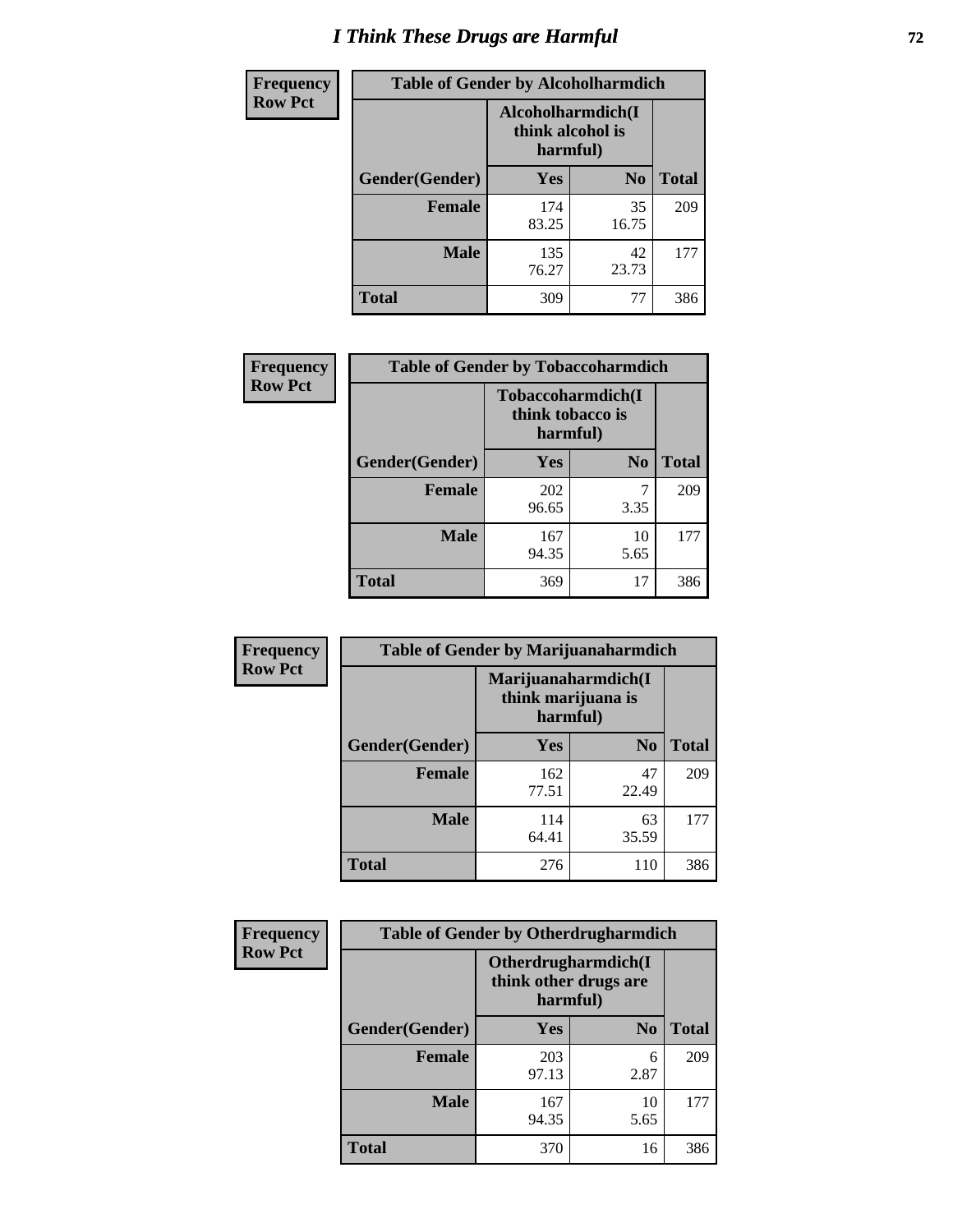| <b>Frequency</b> | <b>Table of Gender by Alcohollocation1</b> |                                                               |             |              |
|------------------|--------------------------------------------|---------------------------------------------------------------|-------------|--------------|
| <b>Row Pct</b>   |                                            | <b>Alcohollocation1(Places</b><br><b>Friends Use Alcohol)</b> |             |              |
|                  | Gender(Gender)                             |                                                               | Do Not Use  | <b>Total</b> |
|                  | <b>Female</b>                              | 143<br>68.42                                                  | 66<br>31.58 | 209          |
|                  | <b>Male</b>                                | 124<br>70.06                                                  | 53<br>29.94 | 177          |
|                  | <b>Total</b>                               | 267                                                           | 119         | 386          |

| <b>Frequency</b> | <b>Table of Gender by Alcohollocation2</b> |              |                                                               |              |
|------------------|--------------------------------------------|--------------|---------------------------------------------------------------|--------------|
| <b>Row Pct</b>   |                                            |              | <b>Alcohollocation2(Places</b><br><b>Friends Use Alcohol)</b> |              |
|                  | Gender(Gender)                             |              | Home                                                          | <b>Total</b> |
|                  | <b>Female</b>                              | 112<br>53.59 | 97<br>46.41                                                   | 209          |
|                  | <b>Male</b>                                | 91<br>51.41  | 86<br>48.59                                                   | 177          |
|                  | <b>Total</b>                               | 203          | 183                                                           | 386          |

| Frequency      | <b>Table of Gender by Alcohollocation3</b> |                                                               |               |              |
|----------------|--------------------------------------------|---------------------------------------------------------------|---------------|--------------|
| <b>Row Pct</b> |                                            | <b>Alcohollocation3(Places</b><br><b>Friends Use Alcohol)</b> |               |              |
|                | Gender(Gender)                             |                                                               | <b>School</b> | <b>Total</b> |
|                | <b>Female</b>                              | 191<br>91.39                                                  | 18<br>8.61    | 209          |
|                | <b>Male</b>                                | 161<br>90.96                                                  | 16<br>9.04    | 177          |
|                | <b>Total</b>                               | 352                                                           | 34            | 386          |

| Frequency      | <b>Table of Gender by Alcohollocation4</b> |                                                               |             |              |
|----------------|--------------------------------------------|---------------------------------------------------------------|-------------|--------------|
| <b>Row Pct</b> |                                            | <b>Alcohollocation4(Places</b><br><b>Friends Use Alcohol)</b> |             |              |
|                | Gender(Gender)                             |                                                               | Car         | <b>Total</b> |
|                | <b>Female</b>                              | 181<br>86.60                                                  | 28<br>13.40 | 209          |
|                | <b>Male</b>                                | 153<br>86.44                                                  | 24<br>13.56 | 177          |
|                | <b>Total</b>                               | 334                                                           | 52          | 386          |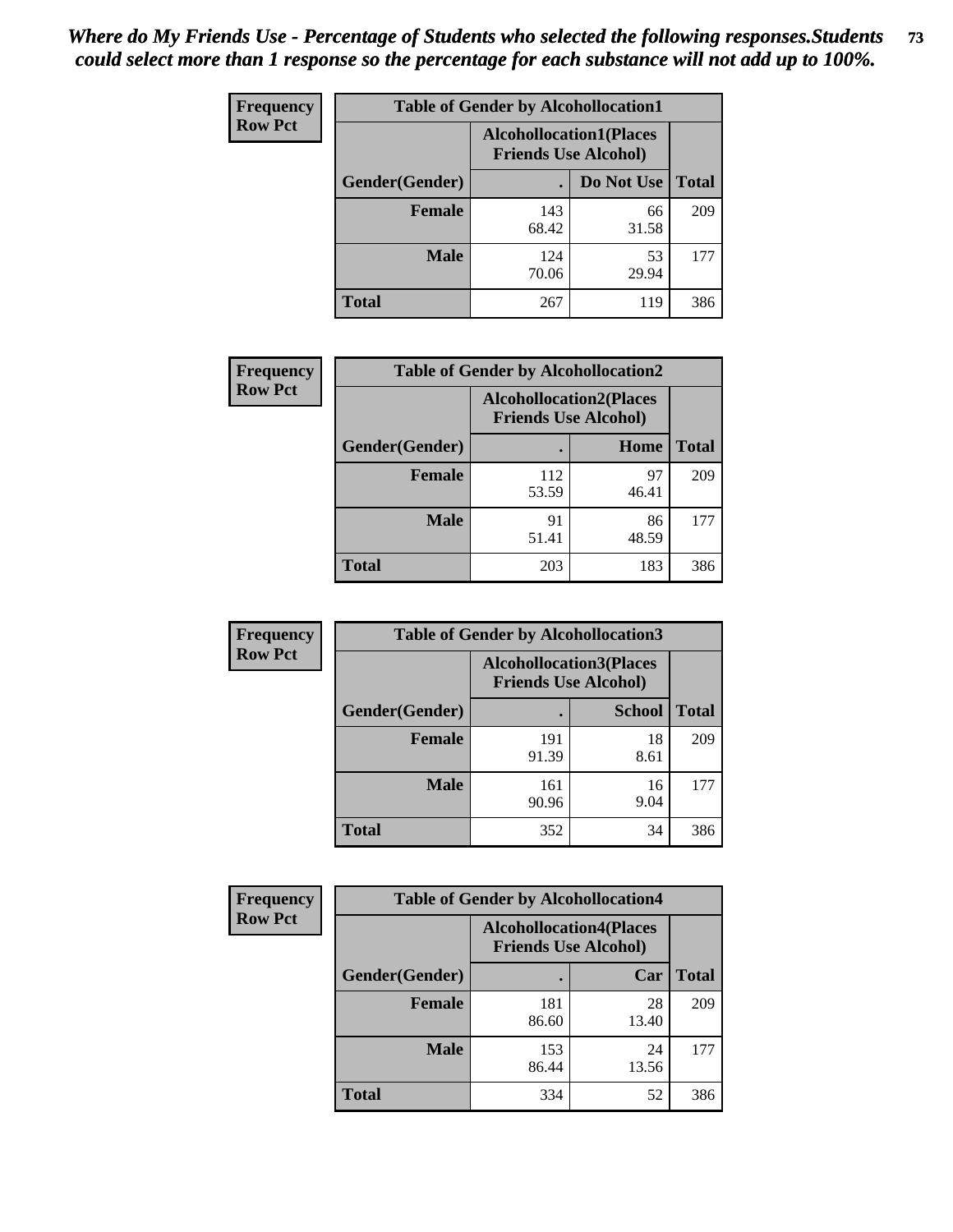| <b>Frequency</b> | <b>Table of Gender by Alcohollocation5</b> |                                                                |                                 |              |
|------------------|--------------------------------------------|----------------------------------------------------------------|---------------------------------|--------------|
| <b>Row Pct</b>   |                                            | <b>Alcohollocation5</b> (Places<br><b>Friends Use Alcohol)</b> |                                 |              |
|                  | Gender(Gender)                             | $\bullet$                                                      | <b>Friend's</b><br><b>House</b> | <b>Total</b> |
|                  | <b>Female</b>                              | 85<br>40.67                                                    | 124<br>59.33                    | 209          |
|                  | <b>Male</b>                                | 79<br>44.63                                                    | 98<br>55.37                     | 177          |
|                  | <b>Total</b>                               | 164                                                            | 222                             | 386          |

| Frequency      |                | <b>Table of Gender by Alcohollocation6</b>                    |              |              |
|----------------|----------------|---------------------------------------------------------------|--------------|--------------|
| <b>Row Pct</b> |                | <b>Alcohollocation6(Places</b><br><b>Friends Use Alcohol)</b> |              |              |
|                | Gender(Gender) |                                                               | <b>Other</b> | <b>Total</b> |
|                | <b>Female</b>  | 149<br>71.29                                                  | 60<br>28.71  | 209          |
|                | <b>Male</b>    | 123<br>69.49                                                  | 54<br>30.51  | 177          |
|                | <b>Total</b>   | 272                                                           | 114          | 386          |

| Frequency      | <b>Table of Gender by Tobaccolocation1</b> |                                                               |             |              |  |
|----------------|--------------------------------------------|---------------------------------------------------------------|-------------|--------------|--|
| <b>Row Pct</b> |                                            | <b>Tobaccolocation1(Places</b><br><b>Friends Use Tobacco)</b> |             |              |  |
|                | Gender(Gender)                             |                                                               | Do Not Use  | <b>Total</b> |  |
|                | Female                                     | 126<br>60.29                                                  | 83<br>39.71 | 209          |  |
|                | <b>Male</b>                                | 120<br>67.80                                                  | 57<br>32.20 | 177          |  |
|                | <b>Total</b>                               | 246                                                           | 140         | 386          |  |

| <b>Frequency</b> | <b>Table of Gender by Tobaccolocation2</b> |                                                               |              |              |
|------------------|--------------------------------------------|---------------------------------------------------------------|--------------|--------------|
| <b>Row Pct</b>   |                                            | <b>Tobaccolocation2(Places</b><br><b>Friends Use Tobacco)</b> |              |              |
|                  | Gender(Gender)                             |                                                               | Home         | <b>Total</b> |
|                  | <b>Female</b>                              | 101<br>48.33                                                  | 108<br>51.67 | 209          |
|                  | <b>Male</b>                                | 77<br>43.50                                                   | 100<br>56.50 | 177          |
|                  | <b>Total</b>                               | 178                                                           | 208          | 386          |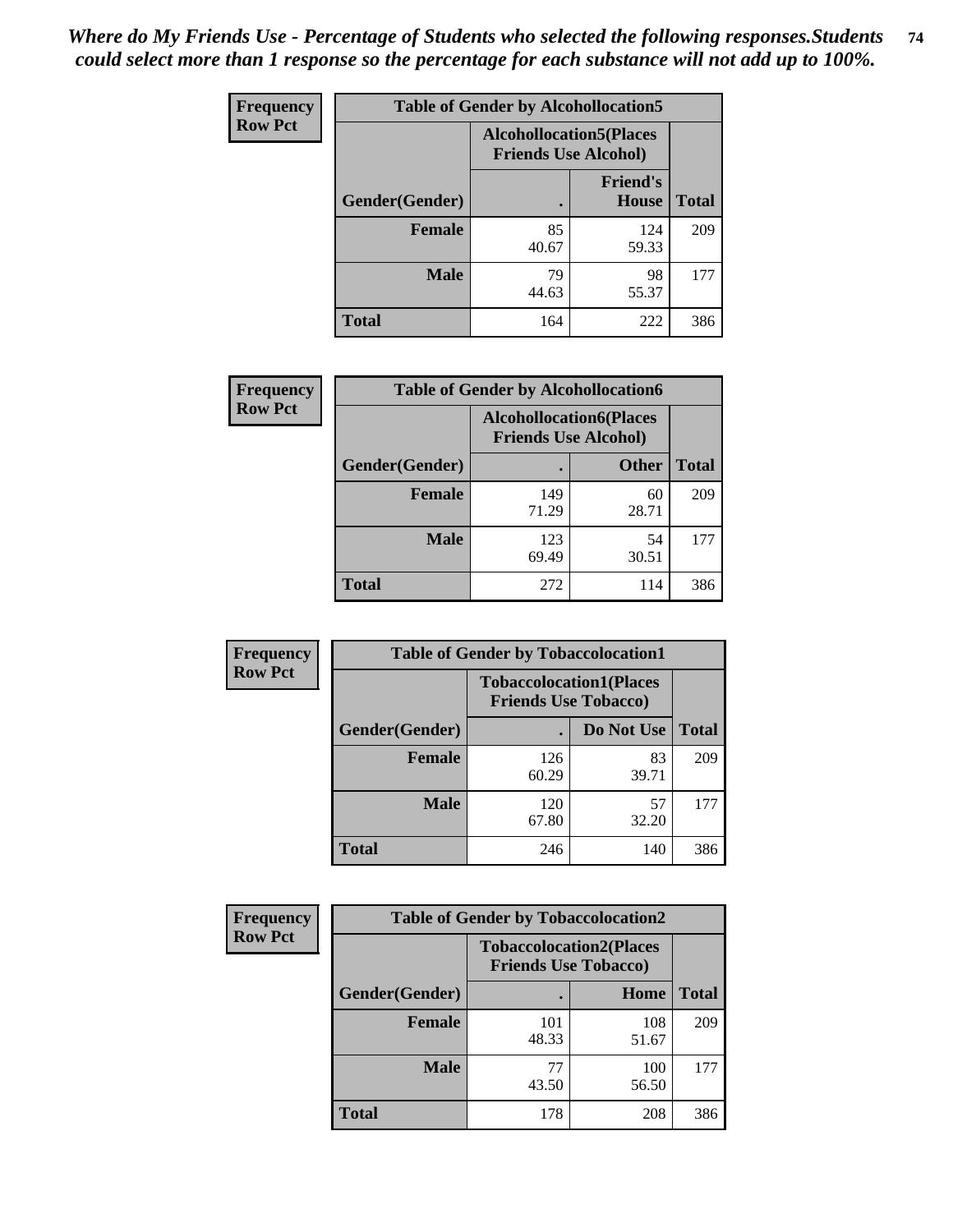| <b>Frequency</b> | <b>Table of Gender by Tobaccolocation3</b> |                             |                                |              |
|------------------|--------------------------------------------|-----------------------------|--------------------------------|--------------|
| <b>Row Pct</b>   |                                            | <b>Friends Use Tobacco)</b> | <b>Tobaccolocation3(Places</b> |              |
|                  | Gender(Gender)                             |                             | <b>School</b>                  | <b>Total</b> |
|                  | <b>Female</b>                              | 147<br>70.33                | 62<br>29.67                    | 209          |
|                  | <b>Male</b>                                | 128<br>72.32                | 49<br>27.68                    | 177          |
|                  | <b>Total</b>                               | 275                         | 111                            | 386          |

| <b>Frequency</b> | <b>Table of Gender by Tobaccolocation4</b> |                                                               |             |              |
|------------------|--------------------------------------------|---------------------------------------------------------------|-------------|--------------|
| <b>Row Pct</b>   |                                            | <b>Tobaccolocation4(Places</b><br><b>Friends Use Tobacco)</b> |             |              |
|                  | Gender(Gender)                             |                                                               | Car         | <b>Total</b> |
|                  | <b>Female</b>                              | 129<br>61.72                                                  | 80<br>38.28 | 209          |
|                  | <b>Male</b>                                | 104<br>58.76                                                  | 73<br>41.24 | 177          |
|                  | <b>Total</b>                               | 233                                                           | 153         | 386          |

| <b>Frequency</b> | <b>Table of Gender by Tobaccolocation5</b> |                                                               |                          |              |
|------------------|--------------------------------------------|---------------------------------------------------------------|--------------------------|--------------|
| <b>Row Pct</b>   |                                            | <b>Tobaccolocation5(Places</b><br><b>Friends Use Tobacco)</b> |                          |              |
|                  | Gender(Gender)                             |                                                               | <b>Friend's</b><br>House | <b>Total</b> |
|                  | <b>Female</b>                              | 100<br>47.85                                                  | 109<br>52.15             | 209          |
|                  | <b>Male</b>                                | 87<br>49.15                                                   | 90<br>50.85              | 177          |
|                  | <b>Total</b>                               | 187                                                           | 199                      | 386          |

| <b>Frequency</b> | <b>Table of Gender by Tobaccolocation6</b> |                                                               |              |              |
|------------------|--------------------------------------------|---------------------------------------------------------------|--------------|--------------|
| <b>Row Pct</b>   |                                            | <b>Tobaccolocation6(Places</b><br><b>Friends Use Tobacco)</b> |              |              |
|                  | Gender(Gender)                             |                                                               | <b>Other</b> | <b>Total</b> |
|                  | Female                                     | 146<br>69.86                                                  | 63<br>30.14  | 209          |
|                  | <b>Male</b>                                | 114<br>64.41                                                  | 63<br>35.59  | 177          |
|                  | <b>Total</b>                               | 260                                                           | 126          | 386          |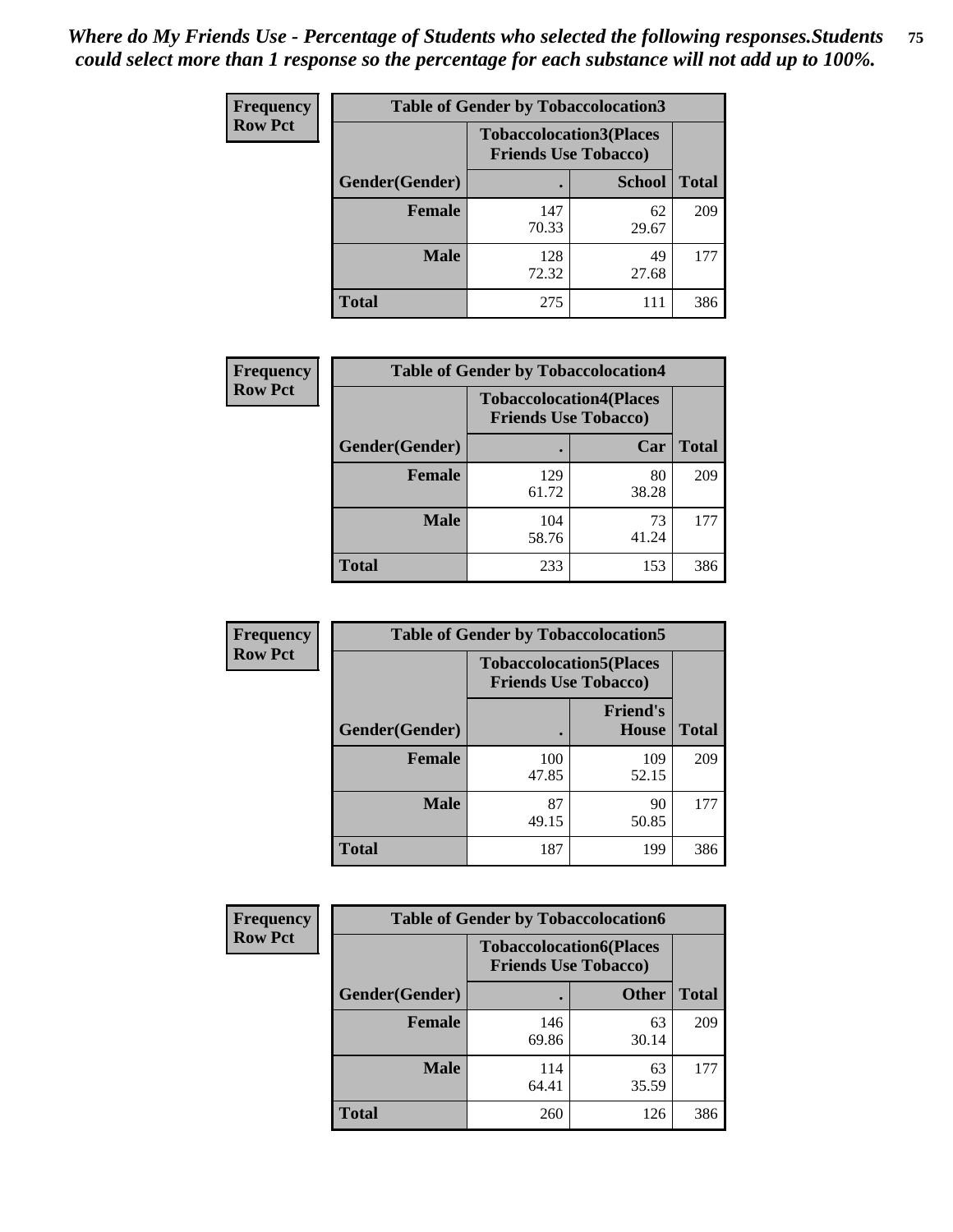| <b>Frequency</b> | <b>Table of Gender by Marijuanalocation1</b> |                                                                    |             |              |
|------------------|----------------------------------------------|--------------------------------------------------------------------|-------------|--------------|
| <b>Row Pct</b>   |                                              | <b>Marijuanalocation1(Places</b><br><b>Friends Use Marijuana</b> ) |             |              |
|                  | Gender(Gender)                               |                                                                    | Do Not Use  | <b>Total</b> |
|                  | <b>Female</b>                                | 113<br>54.07                                                       | 96<br>45.93 | 209          |
|                  | <b>Male</b>                                  | 106<br>59.89                                                       | 71<br>40.11 | 177          |
|                  | <b>Total</b>                                 | 219                                                                | 167         | 386          |

| <b>Frequency</b> | <b>Table of Gender by Marijuanalocation2</b> |                                                                    |             |              |
|------------------|----------------------------------------------|--------------------------------------------------------------------|-------------|--------------|
| <b>Row Pct</b>   |                                              | <b>Marijuanalocation2(Places</b><br><b>Friends Use Marijuana</b> ) |             |              |
|                  | Gender(Gender)                               |                                                                    | Home        | <b>Total</b> |
|                  | Female                                       | 128<br>61.24                                                       | 81<br>38.76 | 209          |
|                  | <b>Male</b>                                  | 103<br>58.19                                                       | 74<br>41.81 | 177          |
|                  | <b>Total</b>                                 | 231                                                                | 155         | 386          |

| Frequency      | <b>Table of Gender by Marijuanalocation3</b> |              |                                                                    |              |  |
|----------------|----------------------------------------------|--------------|--------------------------------------------------------------------|--------------|--|
| <b>Row Pct</b> |                                              |              | <b>Marijuanalocation3(Places</b><br><b>Friends Use Marijuana</b> ) |              |  |
|                | Gender(Gender)                               |              | <b>School</b>                                                      | <b>Total</b> |  |
|                | Female                                       | 186<br>89.00 | 23<br>11.00                                                        | 209          |  |
|                | <b>Male</b>                                  | 149<br>84.18 | 28<br>15.82                                                        | 177          |  |
|                | <b>Total</b>                                 | 335          | 51                                                                 | 386          |  |

| Frequency      | <b>Table of Gender by Marijuanalocation4</b> |                                |                                  |              |  |
|----------------|----------------------------------------------|--------------------------------|----------------------------------|--------------|--|
| <b>Row Pct</b> |                                              | <b>Friends Use Marijuana</b> ) | <b>Marijuanalocation4(Places</b> |              |  |
|                | <b>Gender</b> (Gender)                       |                                | Car                              | <b>Total</b> |  |
|                | <b>Female</b>                                | 157<br>75.12                   | 52<br>24.88                      | 209          |  |
|                | <b>Male</b>                                  | 117<br>66.10                   | 60<br>33.90                      | 177          |  |
|                | <b>Total</b>                                 | 274                            | 112                              | 386          |  |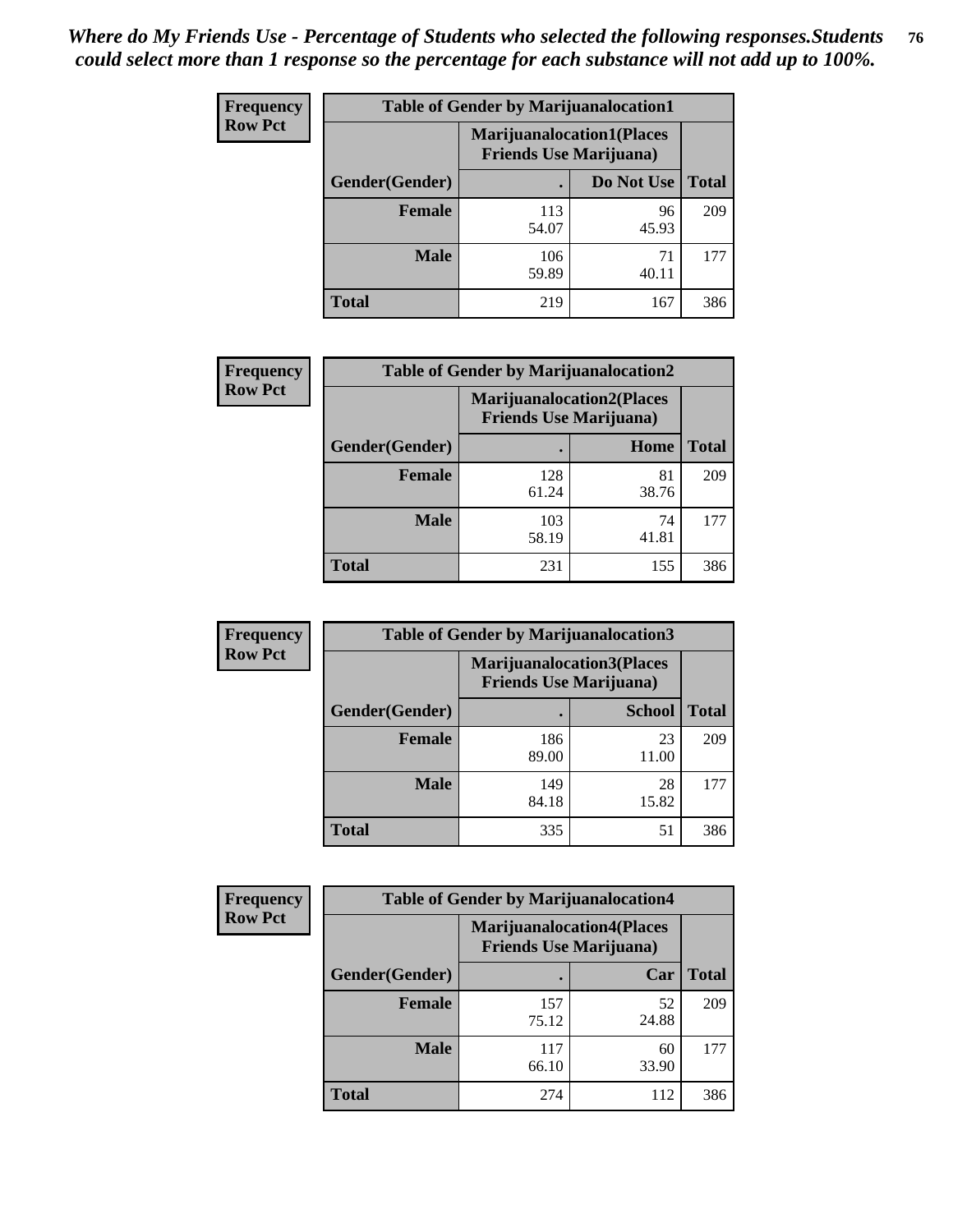| <b>Frequency</b> | <b>Table of Gender by Marijuanalocation5</b> |                                                                    |                                 |              |  |
|------------------|----------------------------------------------|--------------------------------------------------------------------|---------------------------------|--------------|--|
| <b>Row Pct</b>   |                                              | <b>Marijuanalocation5(Places</b><br><b>Friends Use Marijuana</b> ) |                                 |              |  |
|                  | Gender(Gender)                               |                                                                    | <b>Friend's</b><br><b>House</b> | <b>Total</b> |  |
|                  | <b>Female</b>                                | 111<br>53.11                                                       | 98<br>46.89                     | 209          |  |
|                  | <b>Male</b>                                  | 91<br>51.41                                                        | 86<br>48.59                     | 177          |  |
|                  | <b>Total</b>                                 | 202                                                                | 184                             | 386          |  |

| <b>Frequency</b> | <b>Table of Gender by Marijuanalocation6</b> |                                                                    |              |              |  |
|------------------|----------------------------------------------|--------------------------------------------------------------------|--------------|--------------|--|
| <b>Row Pct</b>   |                                              | <b>Marijuanalocation6(Places</b><br><b>Friends Use Marijuana</b> ) |              |              |  |
|                  | Gender(Gender)                               |                                                                    | <b>Other</b> | <b>Total</b> |  |
|                  | <b>Female</b>                                | 150<br>71.77                                                       | 59<br>28.23  | 209          |  |
|                  | <b>Male</b>                                  | 121<br>68.36                                                       | 56<br>31.64  | 177          |  |
|                  | <b>Total</b>                                 | 271                                                                | 115          | 386          |  |

| Frequency      | <b>Table of Gender by Otherdruglocation1</b> |                                                                                |              |              |
|----------------|----------------------------------------------|--------------------------------------------------------------------------------|--------------|--------------|
| <b>Row Pct</b> |                                              | <b>Otherdruglocation1(Places</b><br><b>Friends Use Other Illegal</b><br>Drugs) |              |              |
|                | Gender(Gender)                               |                                                                                | Do Not Use   | <b>Total</b> |
|                | <b>Female</b>                                | 76<br>36.36                                                                    | 133<br>63.64 | 209          |
|                | <b>Male</b>                                  | 61<br>34.46                                                                    | 116<br>65.54 | 177          |
|                | <b>Total</b>                                 | 137                                                                            | 249          | 386          |

| Frequency      | <b>Table of Gender by Otherdruglocation2</b> |                                                                                |             |              |
|----------------|----------------------------------------------|--------------------------------------------------------------------------------|-------------|--------------|
| <b>Row Pct</b> |                                              | <b>Otherdruglocation2(Places</b><br><b>Friends Use Other Illegal</b><br>Drugs) |             |              |
|                | Gender(Gender)                               |                                                                                | Home        | <b>Total</b> |
|                | <b>Female</b>                                | 158<br>75.60                                                                   | 51<br>24.40 | 209          |
|                | <b>Male</b>                                  | 136<br>76.84                                                                   | 41<br>23.16 | 177          |
|                | <b>Total</b>                                 | 294                                                                            | 92          | 386          |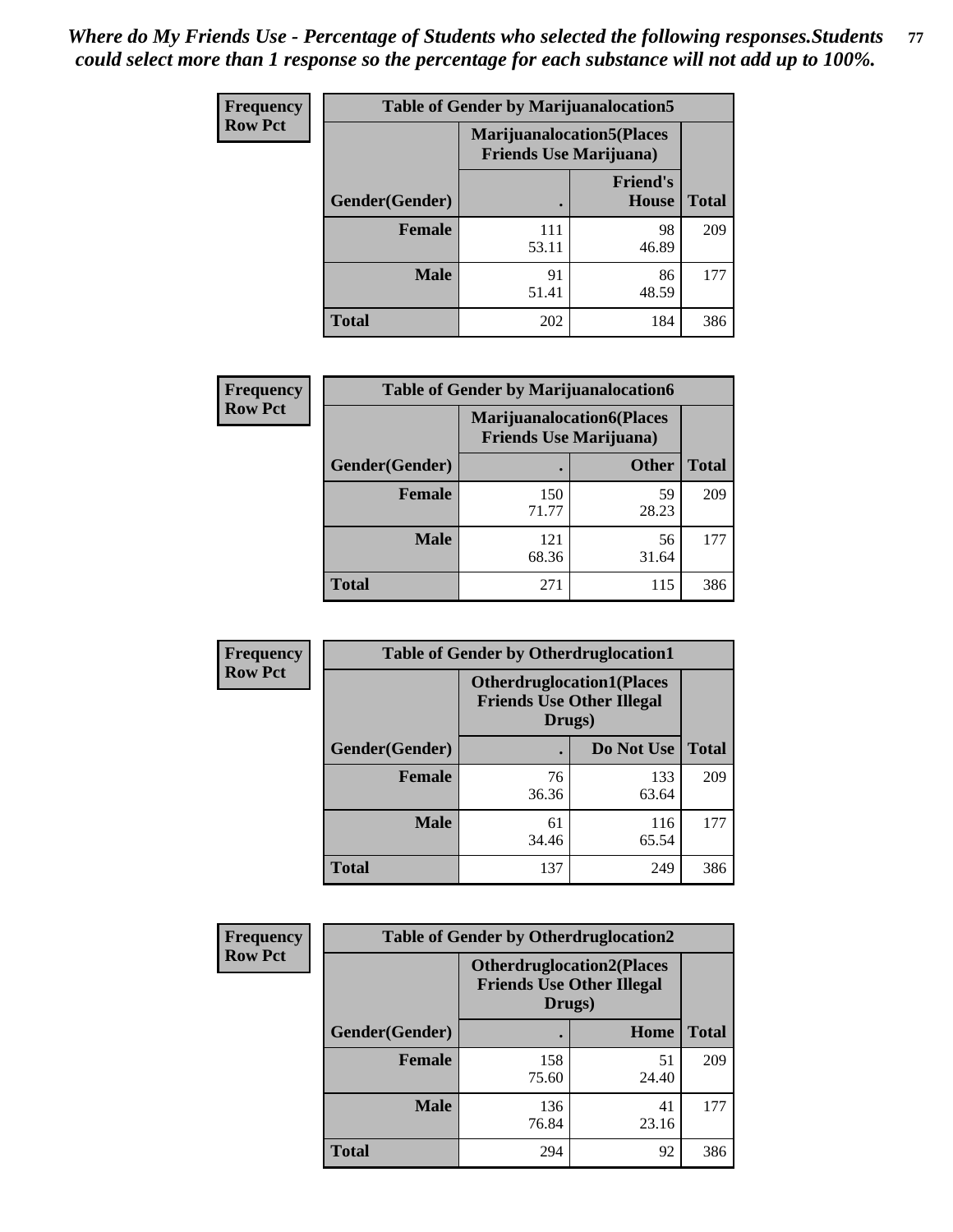| Frequency      | <b>Table of Gender by Otherdruglocation3</b> |                                                                                |               |              |
|----------------|----------------------------------------------|--------------------------------------------------------------------------------|---------------|--------------|
| <b>Row Pct</b> |                                              | <b>Otherdruglocation3(Places</b><br><b>Friends Use Other Illegal</b><br>Drugs) |               |              |
|                | Gender(Gender)                               |                                                                                | <b>School</b> | <b>Total</b> |
|                | Female                                       | 176<br>84.21                                                                   | 33<br>15.79   | 209          |
|                | <b>Male</b>                                  | 148<br>83.62                                                                   | 29<br>16.38   | 177          |
|                | <b>Total</b>                                 | 324                                                                            | 62            | 386          |

| Frequency      | <b>Table of Gender by Otherdruglocation4</b> |                                                                                |             |              |
|----------------|----------------------------------------------|--------------------------------------------------------------------------------|-------------|--------------|
| <b>Row Pct</b> |                                              | <b>Otherdruglocation4(Places</b><br><b>Friends Use Other Illegal</b><br>Drugs) |             |              |
|                | Gender(Gender)                               |                                                                                | Car         | <b>Total</b> |
|                | Female                                       | 175<br>83.73                                                                   | 34<br>16.27 | 209          |
|                | <b>Male</b>                                  | 146<br>82.49                                                                   | 31<br>17.51 | 177          |
|                | <b>Total</b>                                 | 321                                                                            | 65          | 386          |

| Frequency      | <b>Table of Gender by Otherdruglocation5</b> |                                                                                |                                 |              |
|----------------|----------------------------------------------|--------------------------------------------------------------------------------|---------------------------------|--------------|
| <b>Row Pct</b> |                                              | <b>Otherdruglocation5(Places</b><br><b>Friends Use Other Illegal</b><br>Drugs) |                                 |              |
|                | Gender(Gender)                               |                                                                                | <b>Friend's</b><br><b>House</b> | <b>Total</b> |
|                | <b>Female</b>                                | 140<br>66.99                                                                   | 69<br>33.01                     | 209          |
|                | <b>Male</b>                                  | 128<br>72.32                                                                   | 49<br>27.68                     | 177          |
|                | <b>Total</b>                                 | 268                                                                            | 118                             | 386          |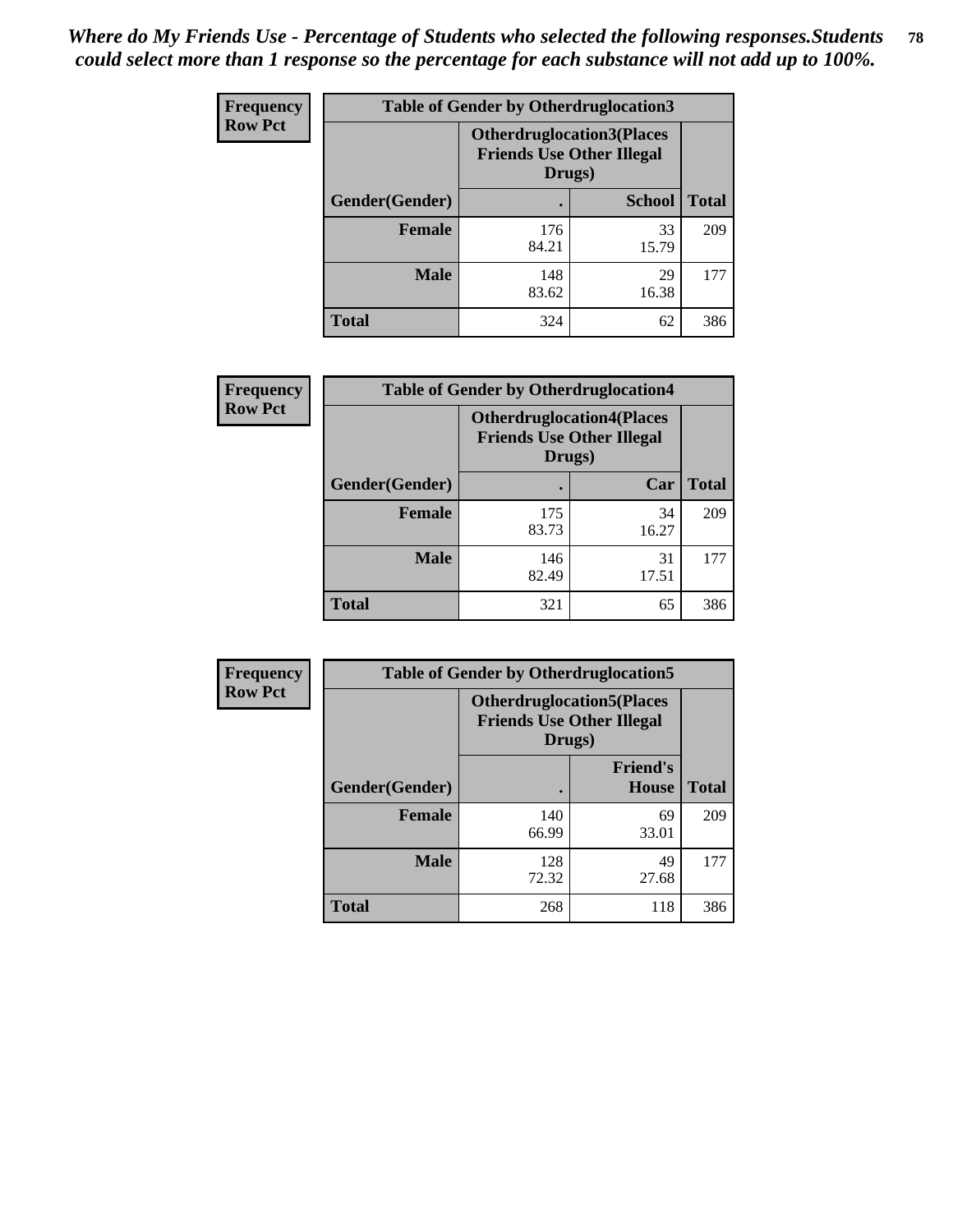| Frequency      | <b>Table of Gender by Otherdruglocation6</b> |                                            |                                  |              |
|----------------|----------------------------------------------|--------------------------------------------|----------------------------------|--------------|
| <b>Row Pct</b> |                                              | <b>Friends Use Other Illegal</b><br>Drugs) | <b>Otherdruglocation6(Places</b> |              |
|                | Gender(Gender)                               |                                            | <b>Other</b>                     | <b>Total</b> |
|                | <b>Female</b>                                | 167<br>79.90                               | 42<br>20.10                      | 209          |
|                | <b>Male</b>                                  | 138<br>77.97                               | 39<br>22.03                      | 177          |
|                | <b>Total</b>                                 | 305                                        | 81                               | 386          |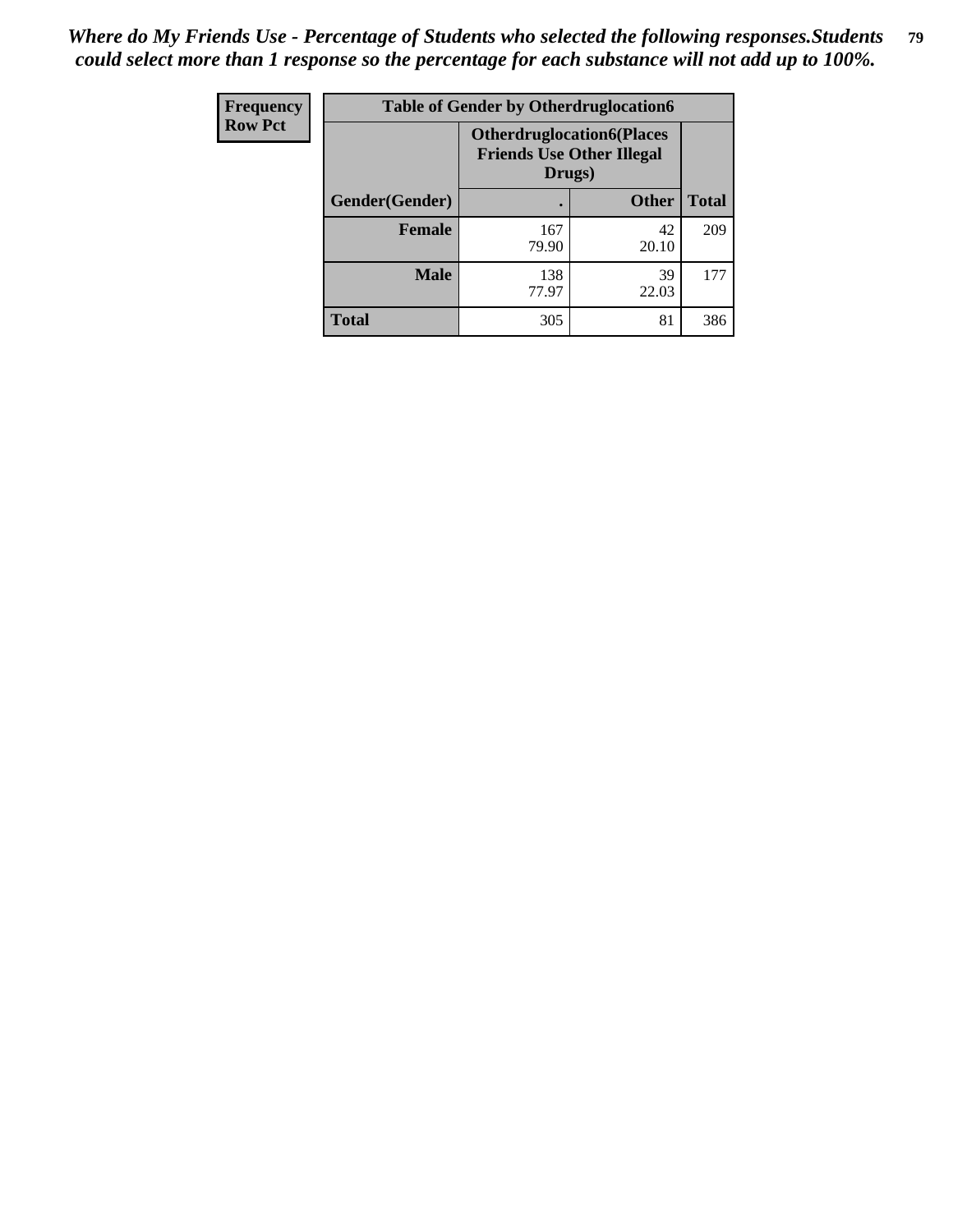| <b>Frequency</b> | <b>Table of Gender by Alcoholtime1</b> |                                                          |                      |              |
|------------------|----------------------------------------|----------------------------------------------------------|----------------------|--------------|
| <b>Row Pct</b>   |                                        | <b>Alcoholtime1(Times</b><br><b>Friends Use Alcohol)</b> |                      |              |
|                  | Gender(Gender)                         | c                                                        | Do Not<br><b>Use</b> | <b>Total</b> |
|                  | <b>Female</b>                          | 144<br>68.90                                             | 65<br>31.10          | 209          |
|                  | <b>Male</b>                            | 128<br>72.32                                             | 49<br>27.68          | 177          |
|                  | <b>Total</b>                           | 272                                                      | 114                  | 386          |

| Frequency      | <b>Table of Gender by Alcoholtime2</b> |                                                          |                            |              |
|----------------|----------------------------------------|----------------------------------------------------------|----------------------------|--------------|
| <b>Row Pct</b> |                                        | <b>Alcoholtime2(Times</b><br><b>Friends Use Alcohol)</b> |                            |              |
|                | Gender(Gender)                         |                                                          | <b>On Way</b><br>to School | <b>Total</b> |
|                | <b>Female</b>                          | 197<br>94.26                                             | 12<br>5.74                 | 209          |
|                | <b>Male</b>                            | 161<br>90.96                                             | 16<br>9.04                 | 177          |
|                | <b>Total</b>                           | 358                                                      | 28                         | 386          |

| <b>Frequency</b> | <b>Table of Gender by Alcoholtime3</b> |                                                   |                                |              |
|------------------|----------------------------------------|---------------------------------------------------|--------------------------------|--------------|
| <b>Row Pct</b>   |                                        | Alcoholtime3(Times<br><b>Friends Use Alcohol)</b> |                                |              |
|                  | Gender(Gender)                         |                                                   | <b>During</b><br><b>School</b> | <b>Total</b> |
|                  | Female                                 | 195<br>93.30                                      | 14<br>6.70                     | 209          |
|                  | <b>Male</b>                            | 162<br>91.53                                      | 15<br>8.47                     | 177          |
|                  | <b>Total</b>                           | 357                                               | 29                             | 386          |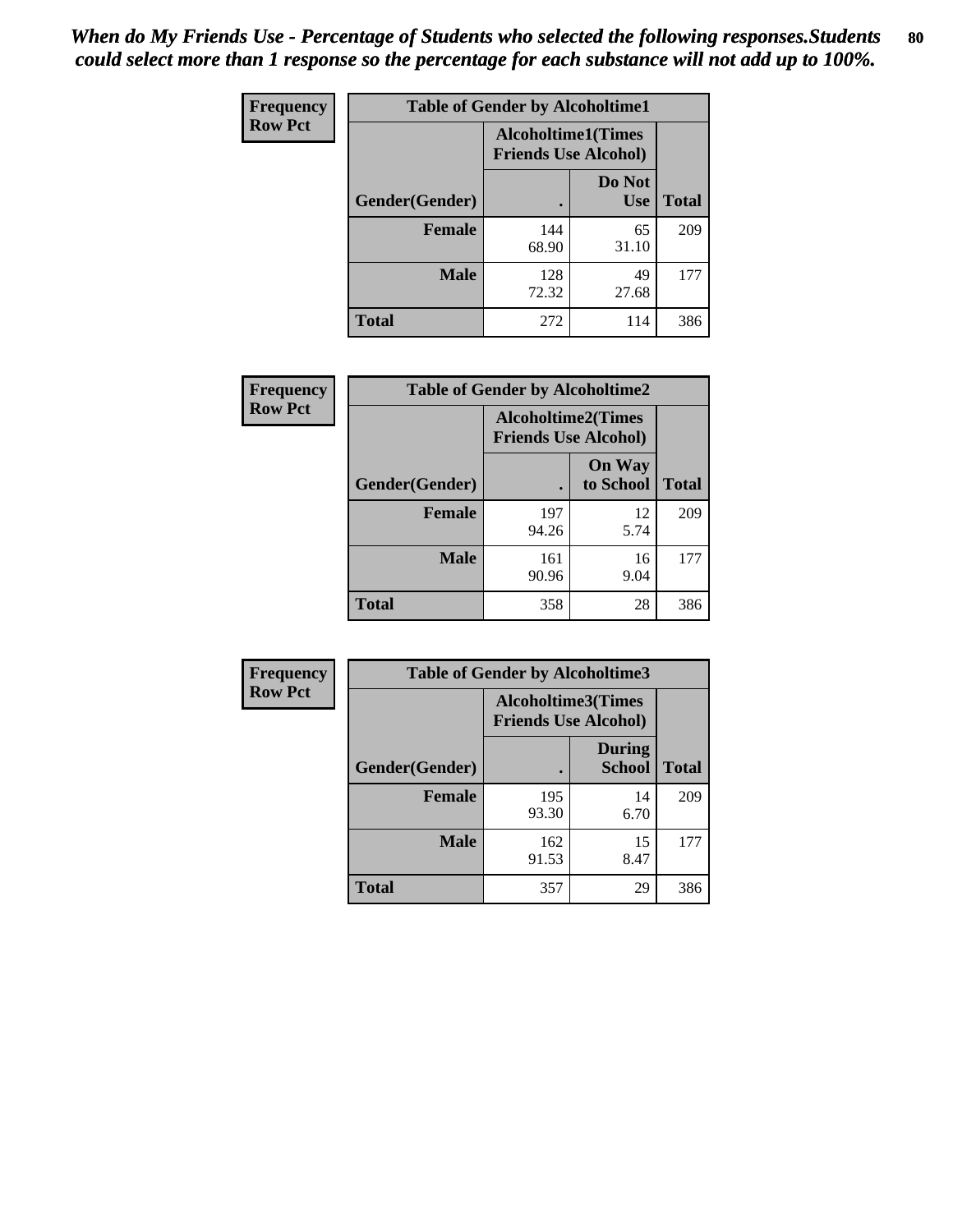*When do My Friends Use - Percentage of Students who selected the following responses.Students could select more than 1 response so the percentage for each substance will not add up to 100%.* **81**

| <b>Frequency</b> | <b>Table of Gender by Alcoholtime4</b> |                                                          |                                                |              |
|------------------|----------------------------------------|----------------------------------------------------------|------------------------------------------------|--------------|
| <b>Row Pct</b>   |                                        | <b>Alcoholtime4(Times</b><br><b>Friends Use Alcohol)</b> |                                                |              |
|                  | Gender(Gender)                         |                                                          | <b>On Way</b><br>Home<br>From<br><b>School</b> | <b>Total</b> |
|                  | <b>Female</b>                          | 193<br>92.34                                             | 16<br>7.66                                     | 209          |
|                  | <b>Male</b>                            | 165<br>93.22                                             | 12<br>6.78                                     | 177          |
|                  | <b>Total</b>                           | 358                                                      | 28                                             | 386          |

| <b>Frequency</b> | <b>Table of Gender by Alcoholtime5</b> |                                                           |             |              |
|------------------|----------------------------------------|-----------------------------------------------------------|-------------|--------------|
| <b>Row Pct</b>   |                                        | <b>Alcoholtime5</b> (Times<br><b>Friends Use Alcohol)</b> |             |              |
|                  | Gender(Gender)                         |                                                           | Weeknights  | <b>Total</b> |
|                  | <b>Female</b>                          | 145<br>69.38                                              | 64<br>30.62 | 209          |
|                  | <b>Male</b>                            | 128<br>72.32                                              | 49<br>27.68 | 177          |
|                  | <b>Total</b>                           | 273                                                       | 113         | 386          |

| <b>Frequency</b> | <b>Table of Gender by Alcoholtime6</b> |                                                           |              |              |
|------------------|----------------------------------------|-----------------------------------------------------------|--------------|--------------|
| <b>Row Pct</b>   |                                        | <b>Alcoholtime6</b> (Times<br><b>Friends Use Alcohol)</b> |              |              |
|                  | Gender(Gender)                         |                                                           | Weekends     | <b>Total</b> |
|                  | Female                                 | 57<br>27.27                                               | 152<br>72.73 | 209          |
|                  | <b>Male</b>                            | 51<br>28.81                                               | 126<br>71.19 | 177          |
|                  | Total                                  | 108                                                       | 278          | 386          |

| <b>Frequency</b> | <b>Table of Gender by Tobaccotime1</b> |                                                          |                      |              |
|------------------|----------------------------------------|----------------------------------------------------------|----------------------|--------------|
| <b>Row Pct</b>   |                                        | <b>Tobaccotime1(Times</b><br><b>Friends Use Tobacco)</b> |                      |              |
|                  | Gender(Gender)                         |                                                          | Do Not<br><b>Use</b> | <b>Total</b> |
|                  | <b>Female</b>                          | 132<br>63.16                                             | 77<br>36.84          | 209          |
|                  | <b>Male</b>                            | 118<br>66.67                                             | 59<br>33.33          | 177          |
|                  | <b>Total</b>                           | 250                                                      | 136                  | 386          |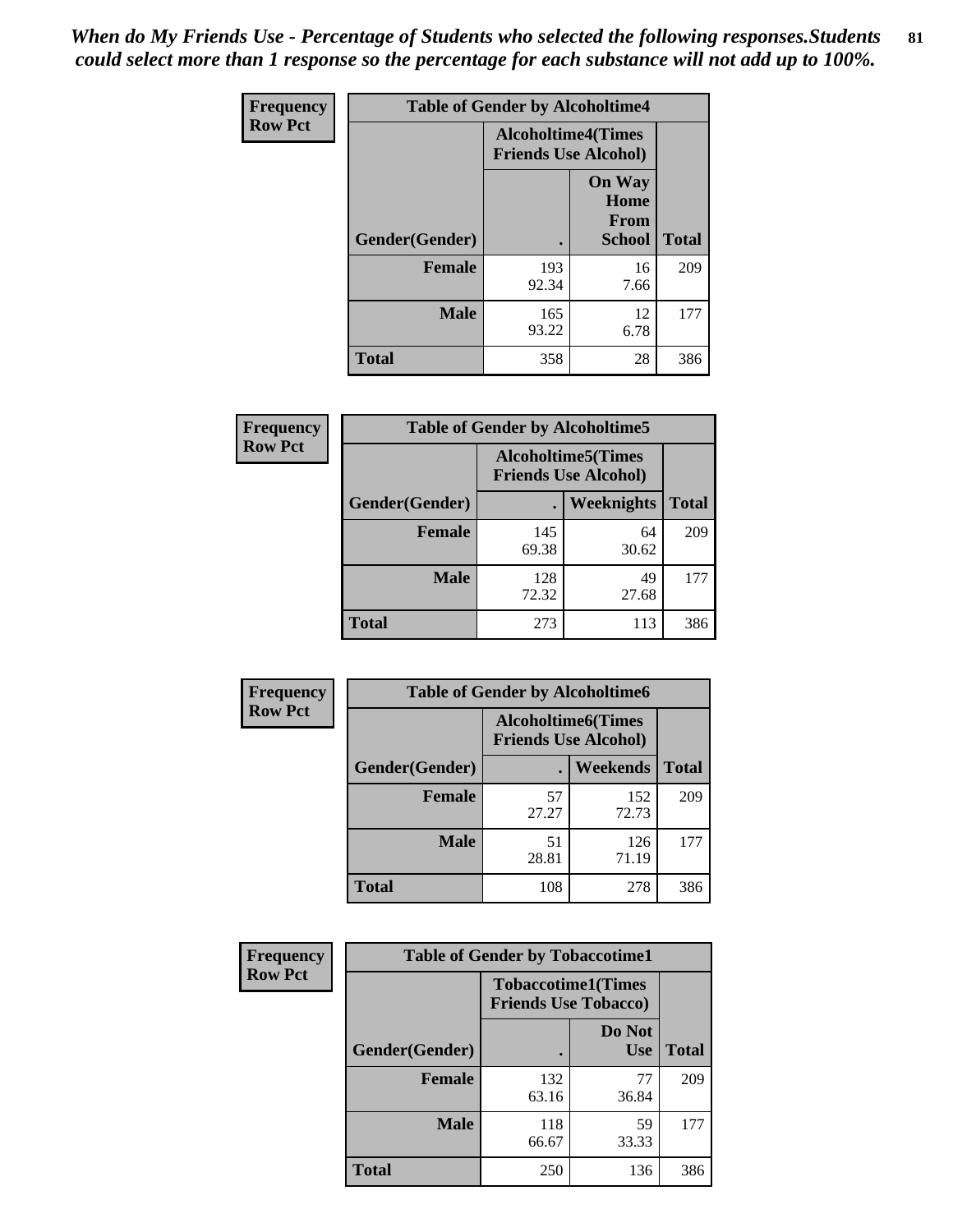*When do My Friends Use - Percentage of Students who selected the following responses.Students could select more than 1 response so the percentage for each substance will not add up to 100%.* **82**

| Frequency      | <b>Table of Gender by Tobaccotime2</b> |                                                          |                            |              |
|----------------|----------------------------------------|----------------------------------------------------------|----------------------------|--------------|
| <b>Row Pct</b> |                                        | <b>Tobaccotime2(Times</b><br><b>Friends Use Tobacco)</b> |                            |              |
|                | Gender(Gender)                         | $\bullet$                                                | <b>On Way</b><br>to School | <b>Total</b> |
|                | Female                                 | 121<br>57.89                                             | 88<br>42.11                | 209          |
|                | <b>Male</b>                            | 98<br>55.37                                              | 79<br>44.63                | 177          |
|                | Total                                  | 219                                                      | 167                        | 386          |

| Frequency      | <b>Table of Gender by Tobaccotime3</b> |                                                          |                                |              |
|----------------|----------------------------------------|----------------------------------------------------------|--------------------------------|--------------|
| <b>Row Pct</b> |                                        | <b>Tobaccotime3(Times</b><br><b>Friends Use Tobacco)</b> |                                |              |
|                | Gender(Gender)                         |                                                          | <b>During</b><br><b>School</b> | <b>Total</b> |
|                | <b>Female</b>                          | 147<br>70.33                                             | 62<br>29.67                    | 209          |
|                | <b>Male</b>                            | 114<br>64.41                                             | 63<br>35.59                    | 177          |
|                | <b>Total</b>                           | 261                                                      | 125                            | 386          |

| <b>Frequency</b> | <b>Table of Gender by Tobaccotime4</b> |                                                          |                                                       |              |
|------------------|----------------------------------------|----------------------------------------------------------|-------------------------------------------------------|--------------|
| <b>Row Pct</b>   |                                        | <b>Tobaccotime4(Times</b><br><b>Friends Use Tobacco)</b> |                                                       |              |
|                  | Gender(Gender)                         |                                                          | <b>On Way</b><br>Home<br><b>From</b><br><b>School</b> | <b>Total</b> |
|                  | <b>Female</b>                          | 193<br>92.34                                             | 16<br>7.66                                            | 209          |
|                  | <b>Male</b>                            | 165<br>93.22                                             | 12<br>6.78                                            | 177          |
|                  | <b>Total</b>                           | 358                                                      | 28                                                    | 386          |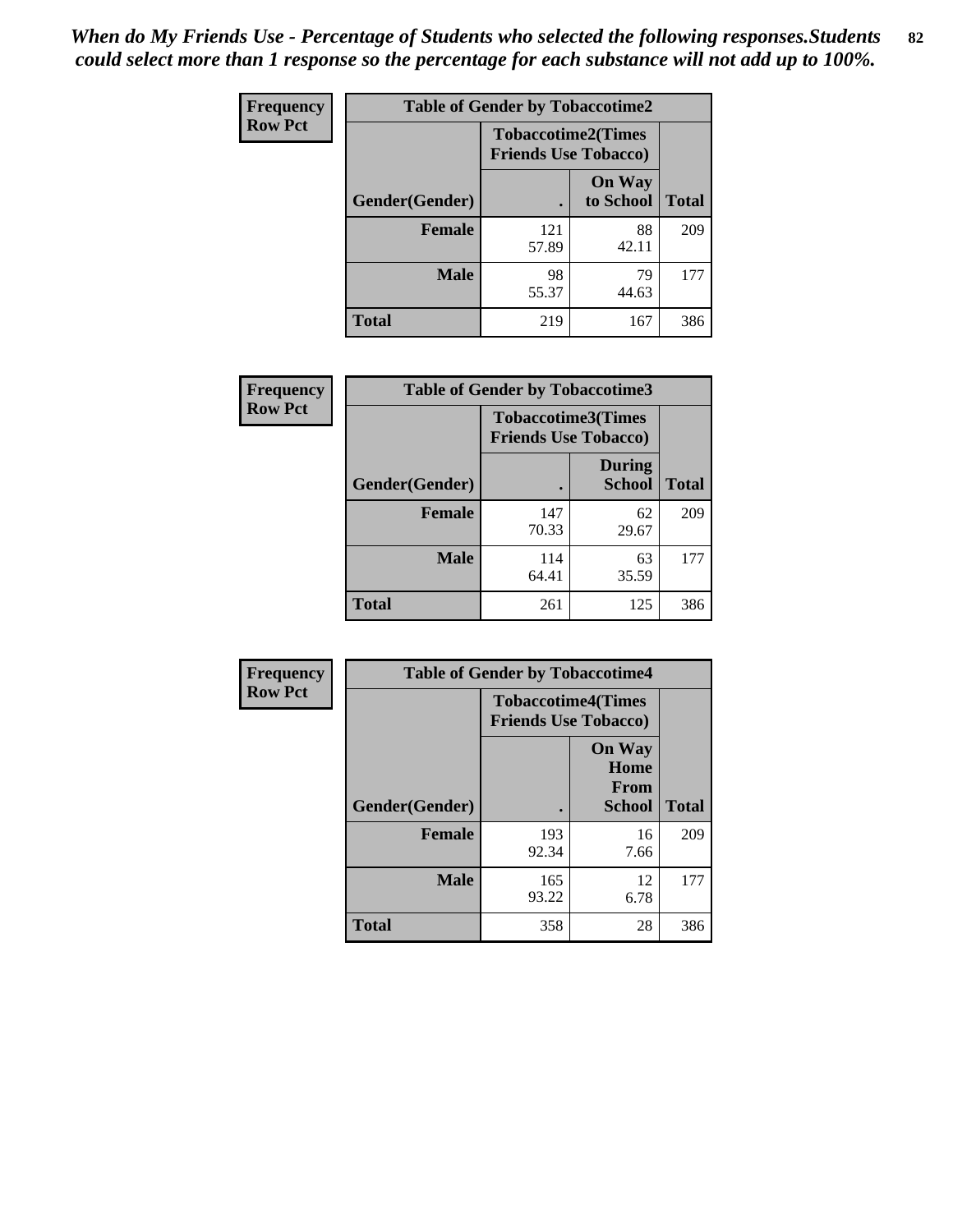| Frequency      | <b>Table of Gender by Tobaccotime5</b> |             |                                                          |              |
|----------------|----------------------------------------|-------------|----------------------------------------------------------|--------------|
| <b>Row Pct</b> |                                        |             | <b>Tobaccotime5(Times</b><br><b>Friends Use Tobacco)</b> |              |
|                | <b>Gender</b> (Gender)                 |             | Weeknights                                               | <b>Total</b> |
|                | <b>Female</b>                          | 89<br>42.58 | 120<br>57.42                                             | 209          |
|                | <b>Male</b>                            | 78<br>44.07 | 99<br>55.93                                              | 177          |
|                | <b>Total</b>                           | 167         | 219                                                      | 386          |

| <b>Frequency</b> | <b>Table of Gender by Tobaccotime6</b> |                             |                           |              |
|------------------|----------------------------------------|-----------------------------|---------------------------|--------------|
| <b>Row Pct</b>   |                                        | <b>Friends Use Tobacco)</b> | <b>Tobaccotime6(Times</b> |              |
|                  | Gender(Gender)                         |                             | Weekends                  | <b>Total</b> |
|                  | Female                                 | 86<br>41.15                 | 123<br>58.85              | 209          |
|                  | <b>Male</b>                            | 69<br>38.98                 | 108<br>61.02              | 177          |
|                  | <b>Total</b>                           | 155                         | 231                       | 386          |

| Frequency      | <b>Table of Gender by Marijuanatime1</b> |                                                               |             |              |
|----------------|------------------------------------------|---------------------------------------------------------------|-------------|--------------|
| <b>Row Pct</b> |                                          | <b>Marijuanatime1(Times</b><br><b>Friends Use Marijuana</b> ) |             |              |
|                | Gender(Gender)                           |                                                               | Do Not Use  | <b>Total</b> |
|                | <b>Female</b>                            | 111<br>53.11                                                  | 98<br>46.89 | 209          |
|                | <b>Male</b>                              | 99<br>55.93                                                   | 78<br>44.07 | 177          |
|                | <b>Total</b>                             | 210                                                           | 176         | 386          |

| <b>Frequency</b> | <b>Table of Gender by Marijuanatime2</b> |                                                               |                            |              |
|------------------|------------------------------------------|---------------------------------------------------------------|----------------------------|--------------|
| <b>Row Pct</b>   |                                          | <b>Marijuanatime2(Times</b><br><b>Friends Use Marijuana</b> ) |                            |              |
|                  | Gender(Gender)                           |                                                               | On Way to<br><b>School</b> | <b>Total</b> |
|                  | Female                                   | 174<br>83.25                                                  | 35<br>16.75                | 209          |
|                  | <b>Male</b>                              | 139<br>78.53                                                  | 38<br>21.47                | 177          |
|                  | <b>Total</b>                             | 313                                                           | 73                         | 386          |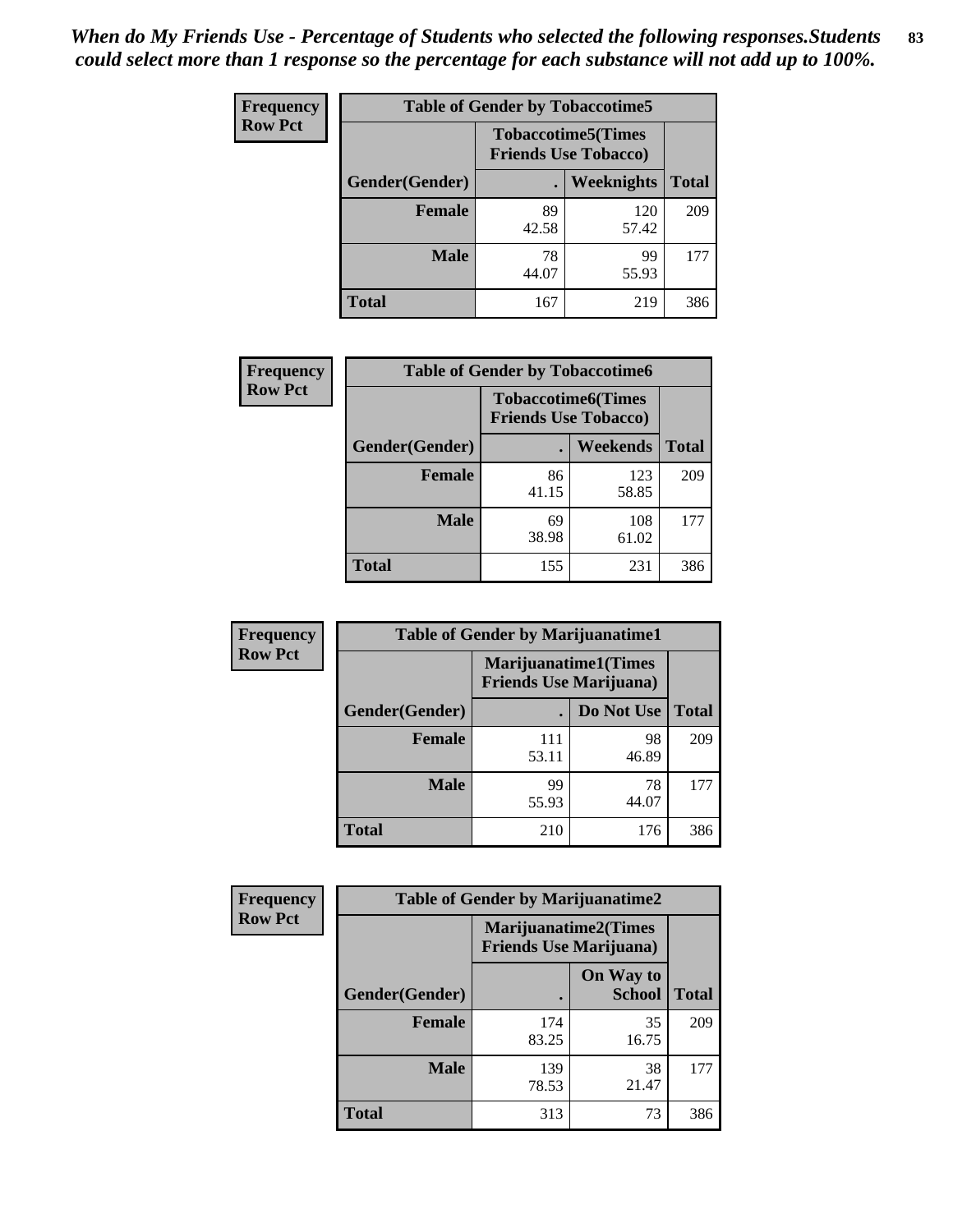*When do My Friends Use - Percentage of Students who selected the following responses.Students could select more than 1 response so the percentage for each substance will not add up to 100%.* **84**

| <b>Frequency</b> | Table of Gender by Marijuanatime3 |                                                        |                                |              |
|------------------|-----------------------------------|--------------------------------------------------------|--------------------------------|--------------|
| <b>Row Pct</b>   |                                   | Marijuanatime3(Times<br><b>Friends Use Marijuana</b> ) |                                |              |
|                  | Gender(Gender)                    |                                                        | <b>During</b><br><b>School</b> | <b>Total</b> |
|                  | <b>Female</b>                     | 190<br>90.91                                           | 19<br>9.09                     | 209          |
|                  | <b>Male</b>                       | 153<br>86.44                                           | 24<br>13.56                    | 177          |
|                  | <b>Total</b>                      | 343                                                    | 43                             | 386          |

| Frequency      | <b>Table of Gender by Marijuanatime4</b> |                                                               |                                                       |              |
|----------------|------------------------------------------|---------------------------------------------------------------|-------------------------------------------------------|--------------|
| <b>Row Pct</b> |                                          | <b>Marijuanatime4(Times</b><br><b>Friends Use Marijuana</b> ) |                                                       |              |
|                | Gender(Gender)                           |                                                               | <b>On Way</b><br>Home<br><b>From</b><br><b>School</b> | <b>Total</b> |
|                | <b>Female</b>                            | 169<br>80.86                                                  | 40<br>19.14                                           | 209          |
|                | <b>Male</b>                              | 138<br>77.97                                                  | 39<br>22.03                                           | 177          |
|                | <b>Total</b>                             | 307                                                           | 79                                                    | 386          |

| <b>Frequency</b> | <b>Table of Gender by Marijuanatime5</b> |              |                                                                |              |  |
|------------------|------------------------------------------|--------------|----------------------------------------------------------------|--------------|--|
| <b>Row Pct</b>   |                                          |              | <b>Marijuanatime5</b> (Times<br><b>Friends Use Marijuana</b> ) |              |  |
|                  | Gender(Gender)                           | ٠            | Weeknights                                                     | <b>Total</b> |  |
|                  | <b>Female</b>                            | 136<br>65.07 | 73<br>34.93                                                    | 209          |  |
|                  | <b>Male</b>                              | 107<br>60.45 | 70<br>39.55                                                    | 177          |  |
|                  | <b>Total</b>                             | 243          | 143                                                            | 386          |  |

| Frequency      | <b>Table of Gender by Marijuanatime6</b> |                                                               |                 |              |  |
|----------------|------------------------------------------|---------------------------------------------------------------|-----------------|--------------|--|
| <b>Row Pct</b> |                                          | <b>Marijuanatime6(Times</b><br><b>Friends Use Marijuana</b> ) |                 |              |  |
|                | Gender(Gender)                           |                                                               | <b>Weekends</b> | <b>Total</b> |  |
|                | <b>Female</b>                            | 97<br>46.41                                                   | 112<br>53.59    | 209          |  |
|                | <b>Male</b>                              | 83<br>46.89                                                   | 94<br>53.11     | 177          |  |
|                | <b>Total</b>                             | 180                                                           | 206             | 386          |  |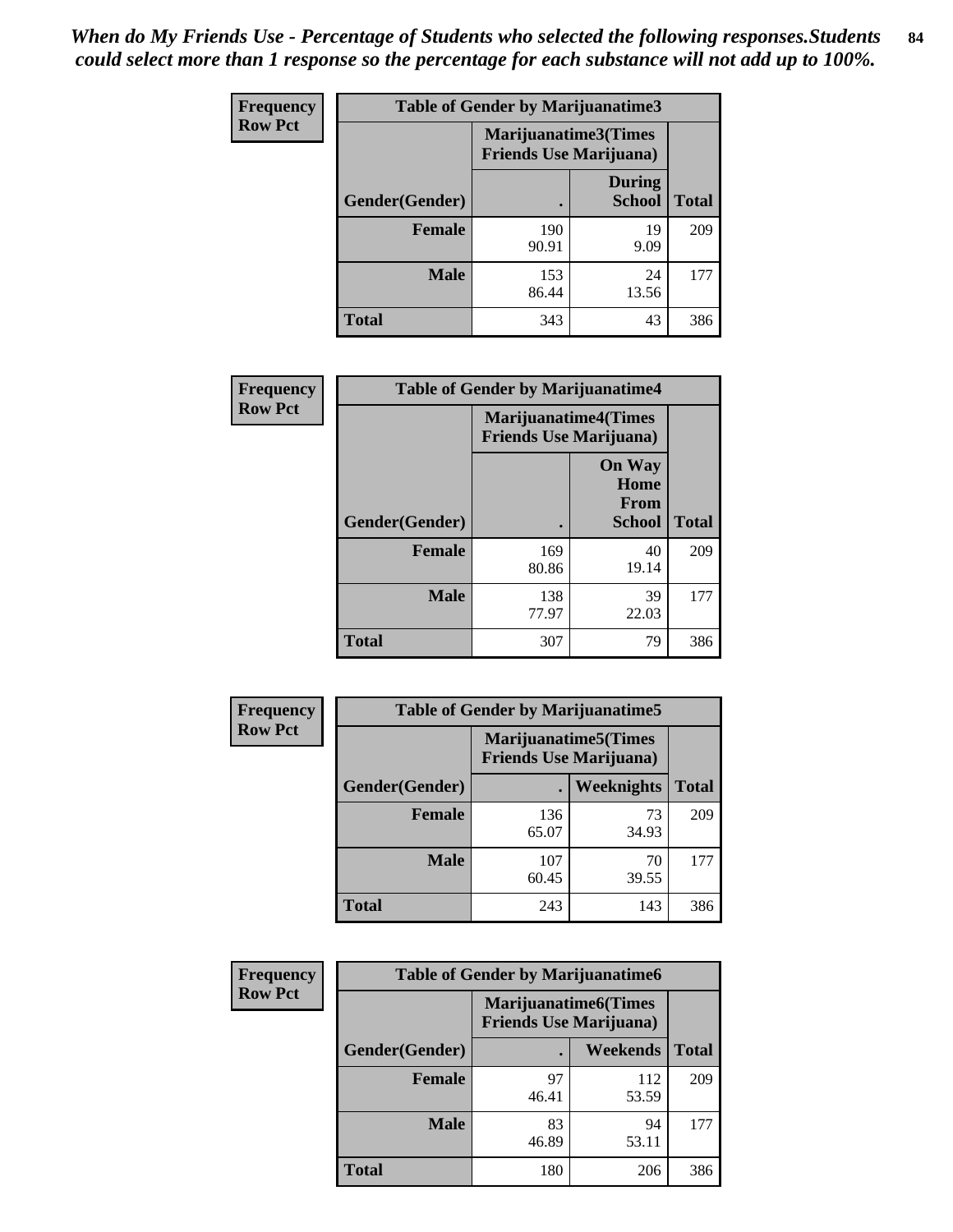*When do My Friends Use - Percentage of Students who selected the following responses.Students could select more than 1 response so the percentage for each substance will not add up to 100%.* **85**

| <b>Frequency</b> | <b>Table of Gender by Otherdrugtime1</b> |                                                    |                              |              |  |
|------------------|------------------------------------------|----------------------------------------------------|------------------------------|--------------|--|
| <b>Row Pct</b>   |                                          | <b>Friends Use Other</b><br><b>Illegal Drugs</b> ) | <b>Otherdrugtime1</b> (Times |              |  |
|                  | Gender(Gender)                           |                                                    | Do Not Use                   | <b>Total</b> |  |
|                  | <b>Female</b>                            | 72<br>34.45                                        | 137<br>65.55                 | 209          |  |
|                  | <b>Male</b>                              | 62<br>35.03                                        | 115<br>64.97                 | 177          |  |
|                  | <b>Total</b>                             | 134                                                | 252                          | 386          |  |

| Frequency      | <b>Table of Gender by Otherdrugtime2</b> |                                                                                   |                            |              |  |
|----------------|------------------------------------------|-----------------------------------------------------------------------------------|----------------------------|--------------|--|
| <b>Row Pct</b> |                                          | <b>Otherdrugtime2(Times</b><br><b>Friends Use Other</b><br><b>Illegal Drugs</b> ) |                            |              |  |
|                | Gender(Gender)                           |                                                                                   | On Way to<br><b>School</b> | <b>Total</b> |  |
|                | <b>Female</b>                            | 177<br>84.69                                                                      | 32<br>15.31                | 209          |  |
|                | <b>Male</b>                              | 149<br>84.18                                                                      | 28<br>15.82                | 177          |  |
|                | <b>Total</b>                             | 326                                                                               | 60                         | 386          |  |

| Frequency      | <b>Table of Gender by Otherdrugtime3</b> |                        |                                                         |              |
|----------------|------------------------------------------|------------------------|---------------------------------------------------------|--------------|
| <b>Row Pct</b> |                                          | <b>Illegal Drugs</b> ) | <b>Otherdrugtime3(Times</b><br><b>Friends Use Other</b> |              |
|                | Gender(Gender)                           |                        | <b>During</b><br><b>School</b>                          | <b>Total</b> |
|                | <b>Female</b>                            | 171<br>81.82           | 38<br>18.18                                             | 209          |
|                | <b>Male</b>                              | 148<br>83.62           | 29<br>16.38                                             | 177          |
|                | <b>Total</b>                             | 319                    | 67                                                      | 386          |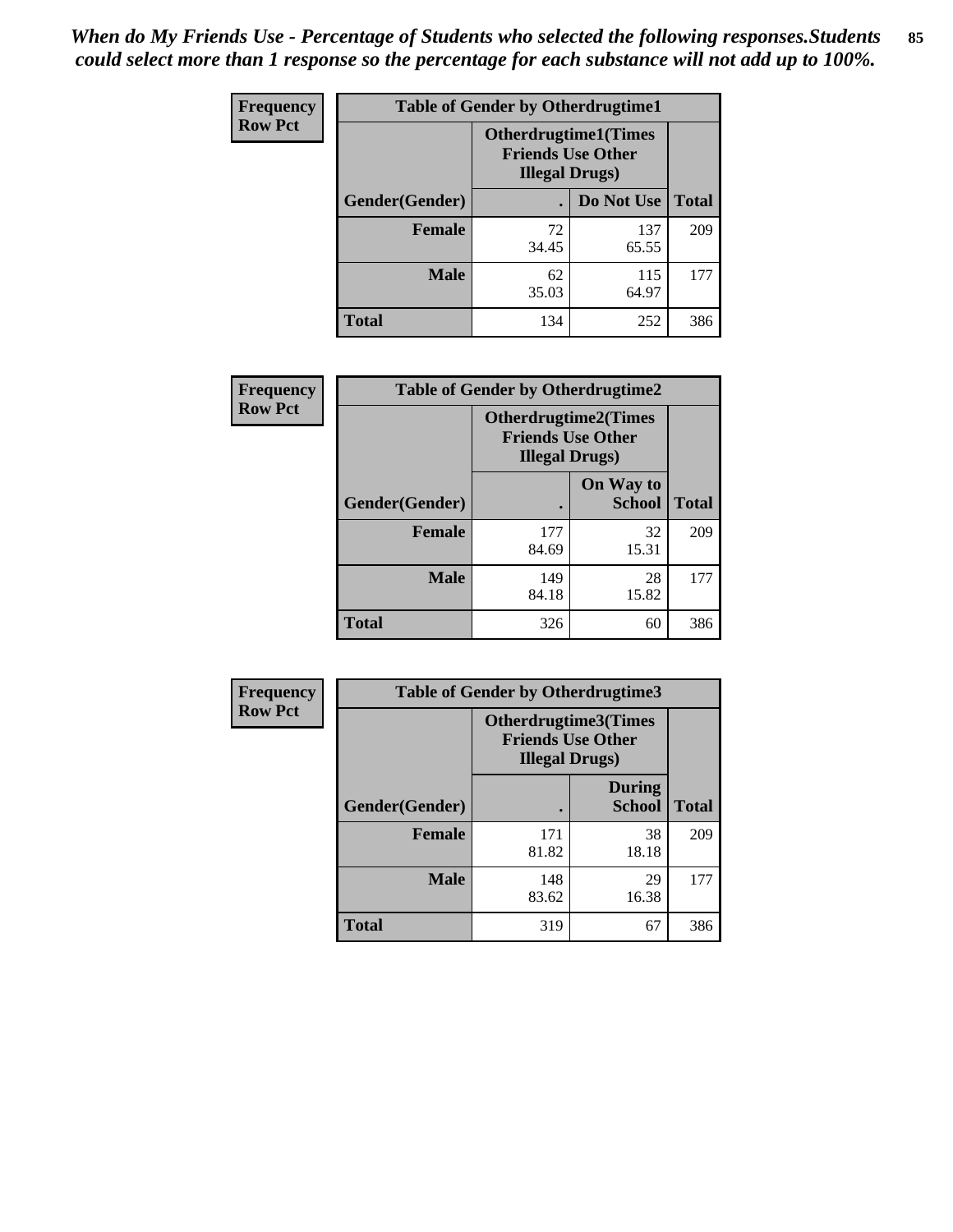*When do My Friends Use - Percentage of Students who selected the following responses.Students could select more than 1 response so the percentage for each substance will not add up to 100%.* **86**

| <b>Frequency</b> | <b>Table of Gender by Otherdrugtime4</b> |                                                                                   |                                                       |              |
|------------------|------------------------------------------|-----------------------------------------------------------------------------------|-------------------------------------------------------|--------------|
| <b>Row Pct</b>   |                                          | <b>Otherdrugtime4(Times</b><br><b>Friends Use Other</b><br><b>Illegal Drugs</b> ) |                                                       |              |
|                  | Gender(Gender)                           |                                                                                   | <b>On Way</b><br>Home<br><b>From</b><br><b>School</b> | <b>Total</b> |
|                  | Female                                   | 179<br>85.65                                                                      | 30<br>14.35                                           | 209          |
|                  | <b>Male</b>                              | 154<br>87.01                                                                      | 23<br>12.99                                           | 177          |
|                  | <b>Total</b>                             | 333                                                                               | 53                                                    | 386          |

| Frequency      | <b>Table of Gender by Otherdrugtime5</b> |                                                                                    |             |              |
|----------------|------------------------------------------|------------------------------------------------------------------------------------|-------------|--------------|
| <b>Row Pct</b> |                                          | <b>Otherdrugtime5</b> (Times<br><b>Friends Use Other</b><br><b>Illegal Drugs</b> ) |             |              |
|                | Gender(Gender)                           |                                                                                    | Weeknights  | <b>Total</b> |
|                | <b>Female</b>                            | 158<br>75.60                                                                       | 51<br>24.40 | 209          |
|                | <b>Male</b>                              | 135<br>76.27                                                                       | 42<br>23.73 | 177          |
|                | <b>Total</b>                             | 293                                                                                | 93          | 386          |

| <b>Frequency</b> | <b>Table of Gender by Otherdrugtime6</b> |                                                                                   |             |              |
|------------------|------------------------------------------|-----------------------------------------------------------------------------------|-------------|--------------|
| <b>Row Pct</b>   |                                          | <b>Otherdrugtime6(Times</b><br><b>Friends Use Other</b><br><b>Illegal Drugs</b> ) |             |              |
|                  | Gender(Gender)                           |                                                                                   | Weekends    | <b>Total</b> |
|                  | <b>Female</b>                            | 139<br>66.51                                                                      | 70<br>33.49 | 209          |
|                  | <b>Male</b>                              | 115<br>64.97                                                                      | 62<br>35.03 | 177          |
|                  | <b>Total</b>                             | 254                                                                               | 132         | 386          |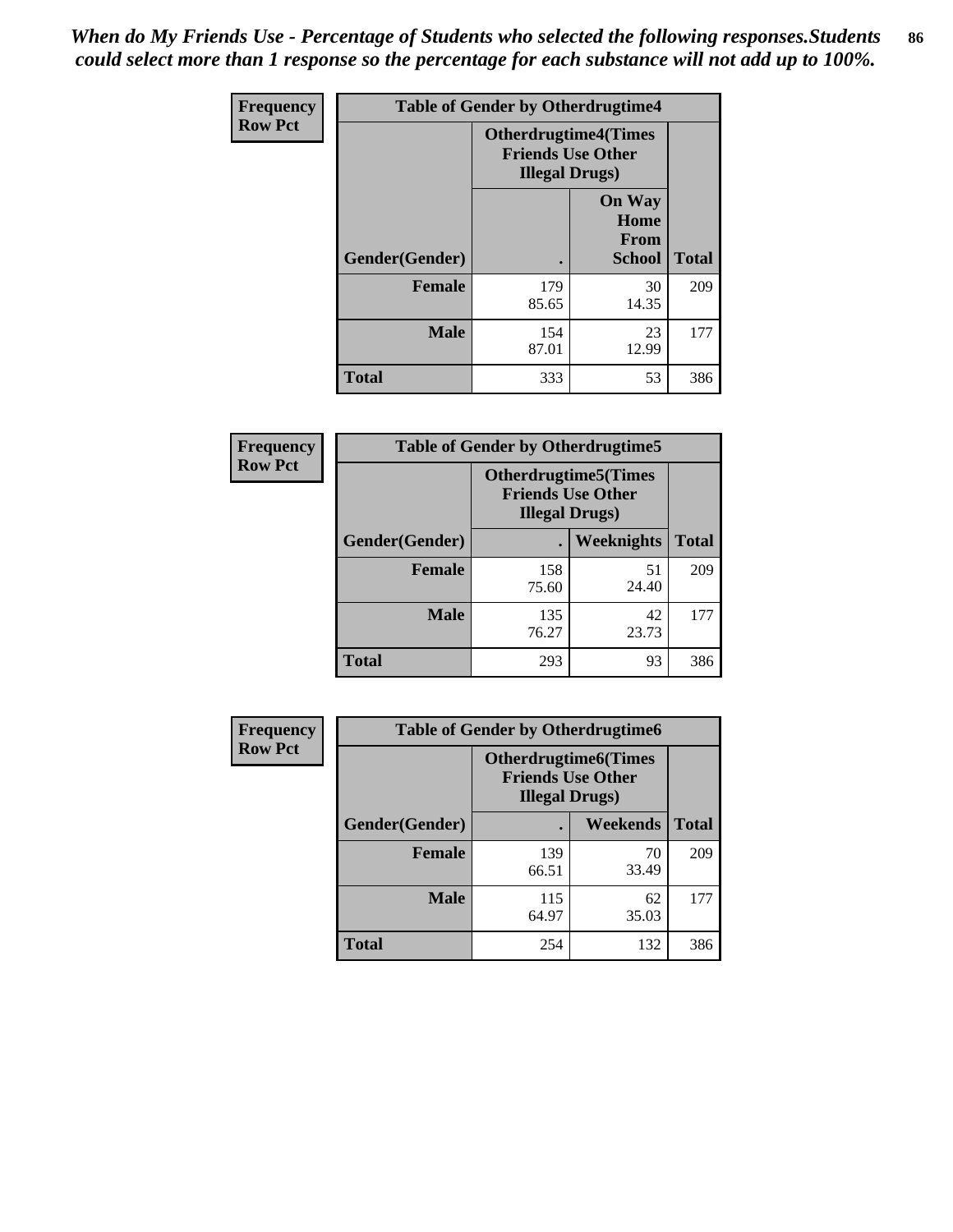# *Other Questions* **87**

| <b>Frequency</b> | <b>Table of Gender by Educationalcohol</b> |                                                                                                                                       |                |              |  |
|------------------|--------------------------------------------|---------------------------------------------------------------------------------------------------------------------------------------|----------------|--------------|--|
| <b>Row Pct</b>   |                                            | <b>Educationalcohol</b> (I<br>have been taught<br>about alcohol,<br>tobacco,<br>and other drugs<br>within the last year<br>at school) |                |              |  |
|                  | Gender(Gender)                             | Yes                                                                                                                                   | N <sub>0</sub> | <b>Total</b> |  |
|                  | <b>Female</b>                              | 122<br>58.37                                                                                                                          | 87<br>41.63    | 209          |  |
|                  | <b>Male</b>                                | 112<br>63.28                                                                                                                          | 65<br>36.72    | 177          |  |
|                  | <b>Total</b>                               | 234                                                                                                                                   | 152            | 386          |  |

| Frequency      | <b>Table of Gender by Rodedrinking</b> |                                                                                                                     |                |              |  |  |
|----------------|----------------------------------------|---------------------------------------------------------------------------------------------------------------------|----------------|--------------|--|--|
| <b>Row Pct</b> |                                        | Rodedrinking(In<br>the past 30 days I<br>have ridden in a<br>car with a driver<br>who had been<br>drinking alcohol) |                |              |  |  |
|                | Gender(Gender)                         | Yes                                                                                                                 | N <sub>0</sub> | <b>Total</b> |  |  |
|                | <b>Female</b>                          | 41<br>19.62                                                                                                         | 168<br>80.38   | 209          |  |  |
|                | <b>Male</b>                            | 30<br>16.95                                                                                                         | 147<br>83.05   | 177          |  |  |
|                | <b>Total</b>                           | 71                                                                                                                  | 315            | 386          |  |  |

| Frequency      | <b>Table of Gender by Drugsschool</b> |                                                                                                                                     |                |              |  |
|----------------|---------------------------------------|-------------------------------------------------------------------------------------------------------------------------------------|----------------|--------------|--|
| <b>Row Pct</b> |                                       | <b>Drugsschool</b> (During<br>the past 12 months,<br>I have been offered,<br>sold,<br>or given illegal drugs<br>on school property) |                |              |  |
|                | Gender(Gender)                        | <b>Yes</b>                                                                                                                          | N <sub>0</sub> | <b>Total</b> |  |
|                | <b>Female</b>                         | 65<br>31.10                                                                                                                         | 144<br>68.90   | 209          |  |
|                | <b>Male</b>                           | 71<br>40.11                                                                                                                         | 106<br>59.89   | 177          |  |
|                | <b>Total</b>                          | 136                                                                                                                                 | 250            | 386          |  |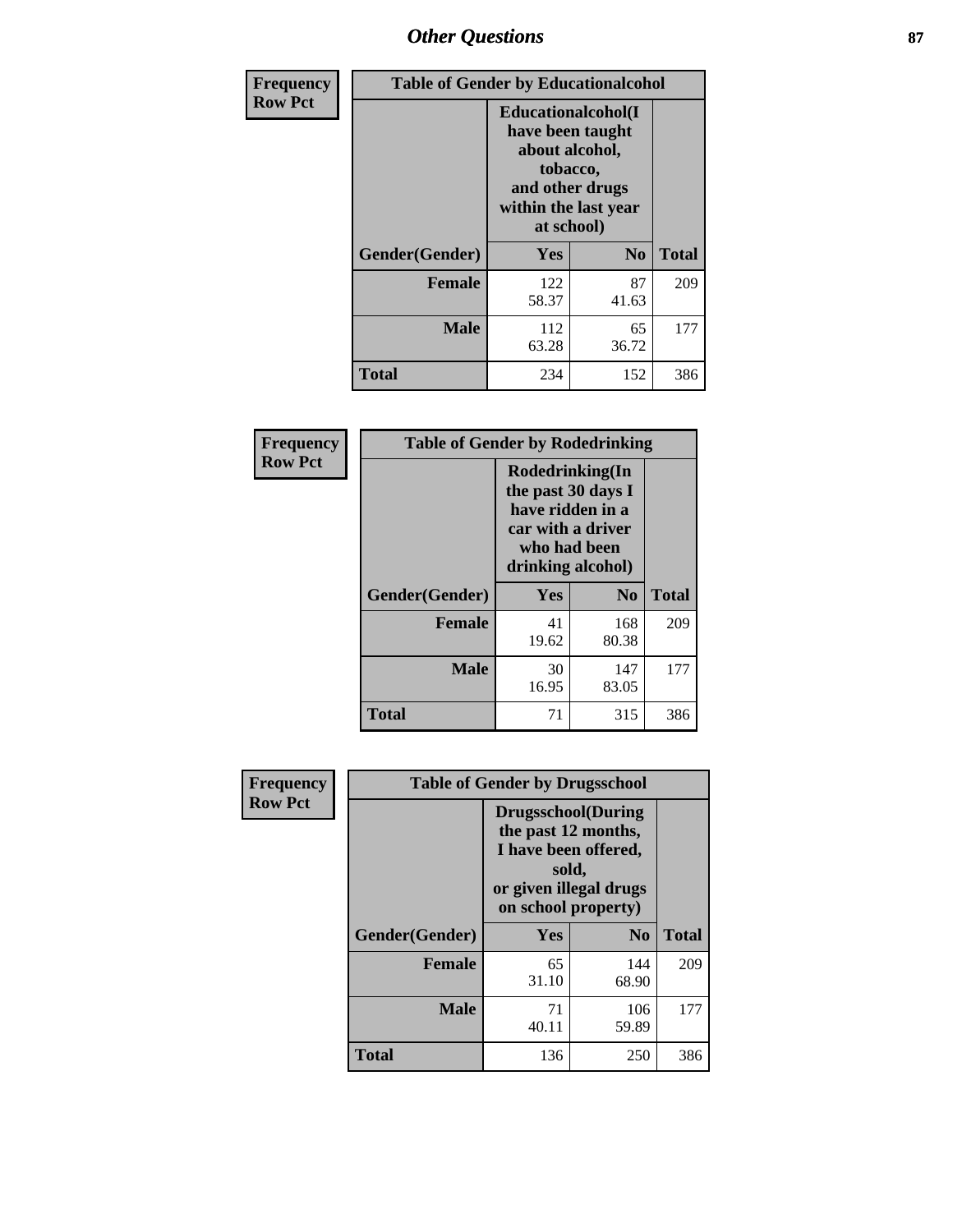## *Other Questions* **88**

**Frequency Row Pct**

| <b>Table of Gender by Bingedrinking</b> |                            |                                                                                                         |                   |                   |                               |                               |                        |              |
|-----------------------------------------|----------------------------|---------------------------------------------------------------------------------------------------------|-------------------|-------------------|-------------------------------|-------------------------------|------------------------|--------------|
|                                         |                            | Bingedrinking(I have drunk five or more<br>drinks of alcohol at one sitting during the<br>last 30 days) |                   |                   |                               |                               |                        |              |
| <b>Gender</b> (Gender)                  | $\mathbf 0$<br><b>Days</b> | 1 or<br>days                                                                                            | 3 to<br>5<br>days | 6 to<br>9<br>days | <b>10</b><br>to<br>19<br>days | <b>20</b><br>to<br>29<br>days | All<br>30<br>days      | <b>Total</b> |
| <b>Female</b>                           | 177<br>84.69               | 6<br>2.87                                                                                               | 7<br>3.35         | 4<br>1.91         | 6<br>2.87                     | 5<br>2.39                     | 4<br>1.91              | 209          |
| <b>Male</b>                             | 128<br>72.32               | 15<br>8.47                                                                                              | 14<br>7.91        | 6<br>3.39         | 8<br>4.52                     | 4<br>2.26                     | $\mathfrak{D}$<br>1.13 | 177          |
|                                         |                            |                                                                                                         |                   |                   |                               |                               |                        |              |

| Frequency      | <b>Table of Gender by Educationaids</b> |                                                                                                 |                |              |  |  |
|----------------|-----------------------------------------|-------------------------------------------------------------------------------------------------|----------------|--------------|--|--|
| <b>Row Pct</b> |                                         | <b>Educationaids</b> (I<br>have been taught<br>about HIV/AIDS<br>at school in the<br>past year) |                |              |  |  |
|                | Gender(Gender)                          | Yes                                                                                             | N <sub>0</sub> | <b>Total</b> |  |  |
|                | <b>Female</b>                           | 129<br>61.72                                                                                    | 80<br>38.28    | 209          |  |  |
|                | <b>Male</b>                             | 107<br>60.45                                                                                    | 70<br>39.55    | 177          |  |  |
|                | <b>Total</b>                            | 236                                                                                             | 150            | 386          |  |  |

| <b>Frequency</b> | <b>Table of Gender by Suicideconsider</b> |                 |                |              |  |
|------------------|-------------------------------------------|-----------------|----------------|--------------|--|
| <b>Row Pct</b>   |                                           | Suicideconsider |                |              |  |
|                  | Gender(Gender)                            | Yes             | N <sub>0</sub> | <b>Total</b> |  |
|                  | <b>Female</b>                             | 34<br>16.27     | 175<br>83.73   | 209          |  |
|                  | <b>Male</b>                               | 17<br>9.60      | 160<br>90.40   | 177          |  |
|                  | Total                                     | 51              | 335            | 386          |  |